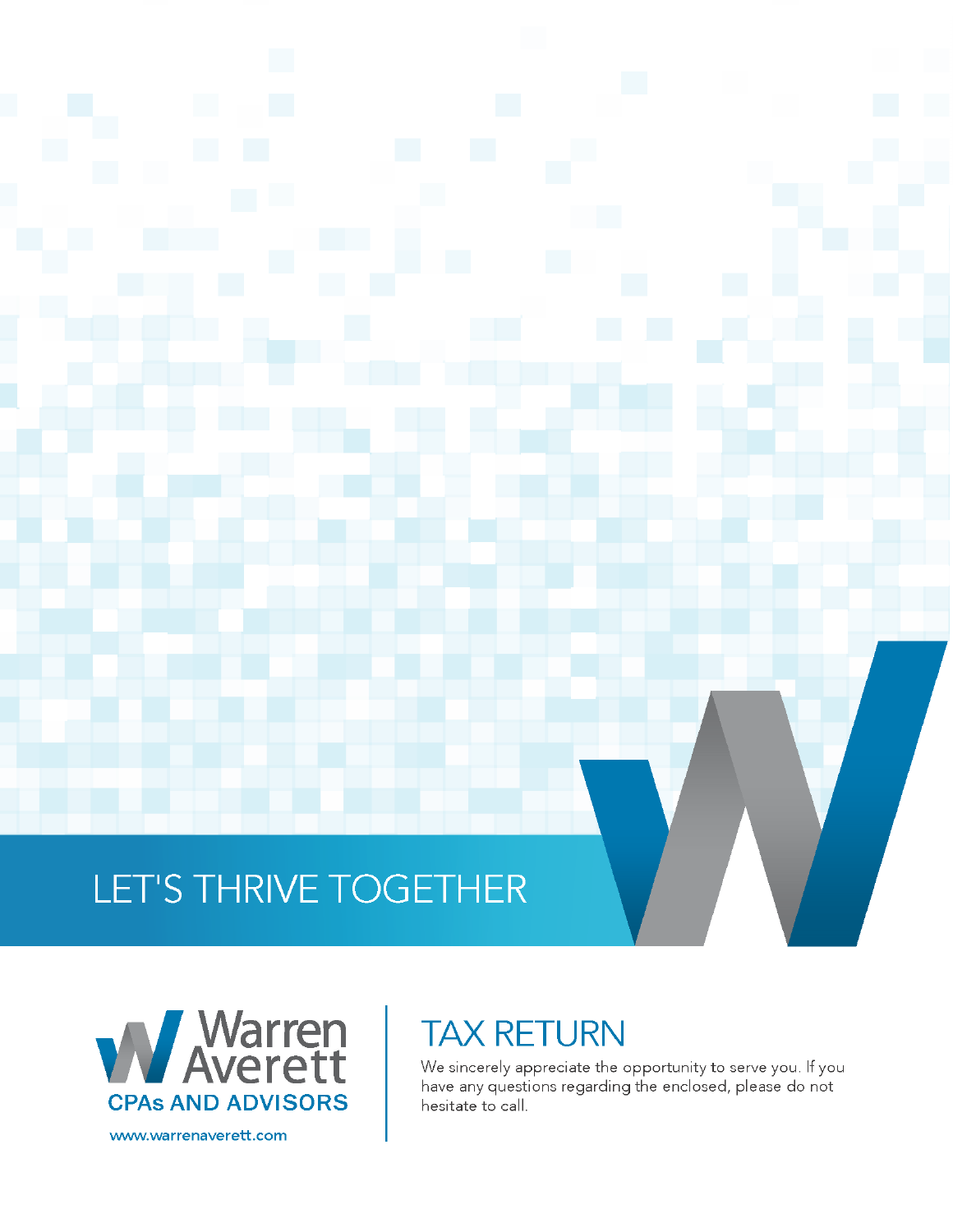# **TAX RETURN FILING INSTRUCTIONS**

FORM 990

### **FOR THE YEAR ENDING**

JUNE 30, 2021

**PREPARED FOR:**

NATIONAL CENTER ON SEXUAL EXPLOITATION 1201 F STREET NW NO. 200 WASHINGTON, DC 20004

**PREPARED BY:**

WARREN AVERETT, LLC 2500 ACTON ROAD BIRMINGHAM, AL 35243

**AMOUNT DUE OR REFUND:** NOT APPLICABLE

**MAKE CHECK PAYABLE TO:** NOT APPLICABLE

**MAIL TAX RETURN AND CHECK (IF APPLICABLE) TO:**

**RETURN MUST BE MAILED ON OR BEFORE:**

**SPECIAL INSTRUCTIONS:**

THIS COPY OF THE RETURN IS PROVIDED FOR STATE FILING PURPOSES.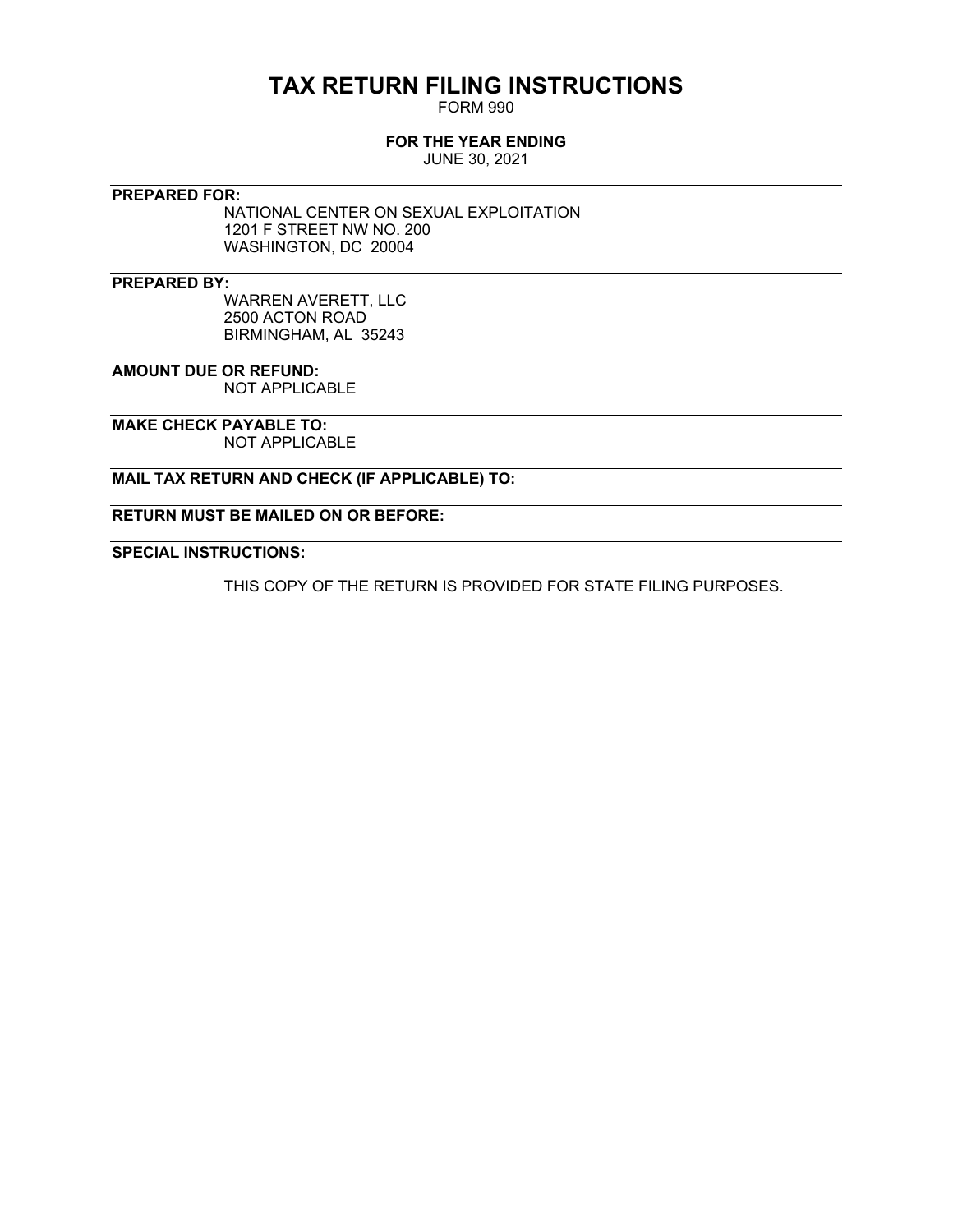|                                  |                                                   |                                                      | <b>Return of Organization Exempt From Income Tax</b>                                                                                         |             |                             |            |                                                     |                         | OMB No. 1545-0047                                         |
|----------------------------------|---------------------------------------------------|------------------------------------------------------|----------------------------------------------------------------------------------------------------------------------------------------------|-------------|-----------------------------|------------|-----------------------------------------------------|-------------------------|-----------------------------------------------------------|
| Form 990                         |                                                   |                                                      | Under section 501(c), 527, or 4947(a)(1) of the Internal Revenue Code (except private foundations)                                           |             |                             |            |                                                     |                         |                                                           |
|                                  |                                                   |                                                      | Do not enter social security numbers on this form as it may be made public.                                                                  |             |                             |            |                                                     |                         | <b>Open to Public</b>                                     |
| Internal Revenue Service         | Department of the Treasury                        |                                                      | Go to www.irs.gov/Form990 for instructions and the latest information.                                                                       |             |                             |            |                                                     |                         | Inspection                                                |
|                                  |                                                   | A For the 2020 calendar year, or tax year beginning  |                                                                                                                                              | JUL 1, 2020 |                             |            | and ending JUN 30, 2021                             |                         |                                                           |
| <b>B</b> Check if<br>applicable: |                                                   | C Name of organization                               |                                                                                                                                              |             |                             |            | D Employer identification number                    |                         |                                                           |
| Address                          |                                                   |                                                      |                                                                                                                                              |             |                             |            |                                                     |                         |                                                           |
| change<br>Name                   |                                                   |                                                      | NATIONAL CENTER ON SEXUAL EXPLOITATION                                                                                                       |             |                             |            |                                                     | **-***8326              |                                                           |
| change<br>Initial                |                                                   | Doing business as                                    |                                                                                                                                              |             |                             | Room/suite |                                                     |                         |                                                           |
| return<br>Final                  |                                                   | 1201 F STREET NW                                     | Number and street (or P.O. box if mail is not delivered to street address)                                                                   |             |                             | 200        | E Telephone number                                  | $202 - 393 - 7245$      |                                                           |
| return/<br>termin-<br>ated       |                                                   |                                                      | City or town, state or province, country, and ZIP or foreign postal code                                                                     |             |                             |            | G Gross receipts \$                                 |                         | 6,068,802.                                                |
| Amended<br>return                |                                                   | WASHINGTON, DC                                       | 20004                                                                                                                                        |             |                             |            | H(a) Is this a group return                         |                         |                                                           |
| Applica-<br>tion                 |                                                   |                                                      | F Name and address of principal officer: PATRICK TRUEMAN                                                                                     |             |                             |            |                                                     | for subordinates?       | $\sqrt{}$ Yes $\sqrt{}$ X $\sqrt{}$ No                    |
| pending                          |                                                   | SAME AS C ABOVE                                      |                                                                                                                                              |             |                             |            | $H(b)$ Are all subordinates included? $\Box$ Yes    |                         | No                                                        |
|                                  | Tax-exempt status: $\boxed{\mathbf{X}}$ 501(c)(3) |                                                      | $501(c)$ (<br>$\mathcal{A}$ (insert no.)                                                                                                     |             | 4947(a)(1) or               | 527        |                                                     |                         | If "No," attach a list. See instructions                  |
|                                  |                                                   |                                                      | J Website: WWW.ENDSEXUALEXPLOITATION.ORG                                                                                                     |             |                             |            | $H(c)$ Group exemption number $\blacktriangleright$ |                         |                                                           |
|                                  |                                                   | K Form of organization: X Corporation                | Trust<br>Association                                                                                                                         |             | Other $\blacktriangleright$ |            |                                                     |                         | L Year of formation: 1962   M State of legal domicile: DC |
| Part I                           | <b>Summary</b>                                    |                                                      |                                                                                                                                              |             |                             |            |                                                     |                         |                                                           |
| 1.                               |                                                   |                                                      | Briefly describe the organization's mission or most significant activities: THE NATIONAL CENTER ON SEXUAL                                    |             |                             |            |                                                     |                         |                                                           |
|                                  |                                                   |                                                      | EXPLOITATION (NCOSE) IS THE LEADING ORGANIZATION EXPOSING THE LINKS                                                                          |             |                             |            |                                                     |                         |                                                           |
|                                  |                                                   |                                                      |                                                                                                                                              |             |                             |            |                                                     |                         |                                                           |
|                                  |                                                   |                                                      |                                                                                                                                              |             |                             |            |                                                     |                         |                                                           |
| 2                                | Check this box $\blacktriangleright$ $\parallel$  |                                                      | if the organization discontinued its operations or disposed of more than 25% of its net assets.                                              |             |                             |            |                                                     |                         |                                                           |
| з                                |                                                   |                                                      | Number of voting members of the governing body (Part VI, line 1a)                                                                            |             |                             |            |                                                     | 3                       | 21                                                        |
| 4                                |                                                   |                                                      |                                                                                                                                              |             |                             |            |                                                     | $\overline{\mathbf{4}}$ | $\overline{20}$                                           |
| 5                                |                                                   |                                                      |                                                                                                                                              |             |                             |            |                                                     | $\overline{5}$          | $\overline{26}$                                           |
|                                  |                                                   |                                                      |                                                                                                                                              |             |                             |            |                                                     | $6\phantom{a}$          | $\overline{20}$                                           |
|                                  |                                                   |                                                      |                                                                                                                                              |             |                             |            |                                                     | 7a                      | 0.                                                        |
|                                  |                                                   |                                                      |                                                                                                                                              |             |                             |            |                                                     | 7b                      | 0.                                                        |
|                                  |                                                   |                                                      |                                                                                                                                              |             |                             |            | <b>Prior Year</b>                                   |                         | <b>Current Year</b>                                       |
| Activities & Governance<br>8     |                                                   | Contributions and grants (Part VIII, line 1h)        |                                                                                                                                              |             |                             |            | 5, 299, 636.                                        |                         | 4,897,921.                                                |
| 9                                |                                                   | Program service revenue (Part VIII, line 2g)         |                                                                                                                                              |             |                             |            | 26,952.                                             |                         | 125, 283.                                                 |
| 10                               |                                                   |                                                      |                                                                                                                                              |             |                             |            | $-6,927.$                                           |                         | 62,655.                                                   |
| Revenue<br>11                    |                                                   |                                                      | Other revenue (Part VIII, column (A), lines 5, 6d, 8c, 9c, 10c, and 11e)                                                                     |             |                             |            |                                                     | 2,738.                  | 0.                                                        |
| 12                               |                                                   |                                                      | Total revenue - add lines 8 through 11 (must equal Part VIII, column (A), line 12)                                                           |             |                             |            | 5,322,399.                                          |                         | 5,085,859.                                                |
| 13                               |                                                   |                                                      | Grants and similar amounts paid (Part IX, column (A), lines 1-3)                                                                             |             |                             |            |                                                     | 0.                      | 0.                                                        |
| 14                               |                                                   |                                                      | Benefits paid to or for members (Part IX, column (A), line 4)                                                                                |             |                             |            |                                                     | 0.                      | 0.                                                        |
| 15                               |                                                   |                                                      | Salaries, other compensation, employee benefits (Part IX, column (A), lines 5-10)                                                            |             |                             |            | 1,549,490.                                          |                         | 3, 327, 117.                                              |
|                                  |                                                   |                                                      |                                                                                                                                              |             |                             |            |                                                     | $\mathbf 0$ .           | 23,076.                                                   |
|                                  |                                                   |                                                      | 15 Salaties, other setting fees (Part IX, column (A), line 11e)<br>16a Professional fundraising fees (Part IX, column (D) line 25) 661, 929. |             |                             |            |                                                     |                         |                                                           |
| Expenses                         |                                                   |                                                      |                                                                                                                                              |             |                             |            | 1,197,514.                                          |                         | 1,261,738.                                                |
| 18                               |                                                   |                                                      | Total expenses. Add lines 13-17 (must equal Part IX, column (A), line 25) [11, 11, 1201, 1301, 1301, 1301, 130                               |             |                             |            | 2,747,004.                                          |                         | $\overline{4,611,931}$ .                                  |
| 19                               |                                                   | Revenue less expenses. Subtract line 18 from line 12 |                                                                                                                                              |             |                             |            | 2,575,395.                                          |                         | 473,928.                                                  |
|                                  |                                                   |                                                      |                                                                                                                                              |             |                             |            | <b>Beginning of Current Year</b>                    |                         | <b>End of Year</b>                                        |
| 20                               | Total assets (Part X, line 16)                    |                                                      |                                                                                                                                              |             |                             |            | 3,553,989.                                          |                         | 5,068,594.                                                |
| Net Assets or<br>21<br>22        |                                                   | Total liabilities (Part X, line 26)                  |                                                                                                                                              |             |                             |            | 237,097.<br>3,316,892.                              |                         | 1,014,472.<br>4,054,122.                                  |

true, correct, and complete. Declaration of preparer (other than officer) is based on all information of which preparer has any knowledge.

| Sign     | Signature of officer                                                                                         |                      | Date                     |                            |  |  |  |  |  |  |
|----------|--------------------------------------------------------------------------------------------------------------|----------------------|--------------------------|----------------------------|--|--|--|--|--|--|
| Here     | PATRICK TRUEMAN,<br>PRESIDENT                                                                                |                      |                          |                            |  |  |  |  |  |  |
|          | Type or print name and title                                                                                 |                      |                          |                            |  |  |  |  |  |  |
|          | Print/Type preparer's name                                                                                   | Preparer's signature | Date                     | <b>PTIN</b><br>Check       |  |  |  |  |  |  |
| Paid     | MEGAN RANDOLPH                                                                                               |                      | $03/25/22$ self-employed | P00989558                  |  |  |  |  |  |  |
| Preparer | Firm's name WARREN AVERETT,                                                                                  | LLC                  |                          | **-***4437<br>Firm's $EIN$ |  |  |  |  |  |  |
| Use Only | Firm's address 2500 ACTON ROAD                                                                               |                      |                          |                            |  |  |  |  |  |  |
|          | Phone no. 205 - 979 - 4100<br>BIRMINGHAM, AL 35243                                                           |                      |                          |                            |  |  |  |  |  |  |
|          | $\mathbf{x}$<br>No<br>Yes<br>May the IRS discuss this return with the preparer shown above? See instructions |                      |                          |                            |  |  |  |  |  |  |
|          | Form 990 (2020)<br>LHA For Paperwork Reduction Act Notice, see the separate instructions.<br>032001 12-23-20 |                      |                          |                            |  |  |  |  |  |  |

SEE SCHEDULE O FOR ORGANIZATION MISSION STATEMENT CONTINUATION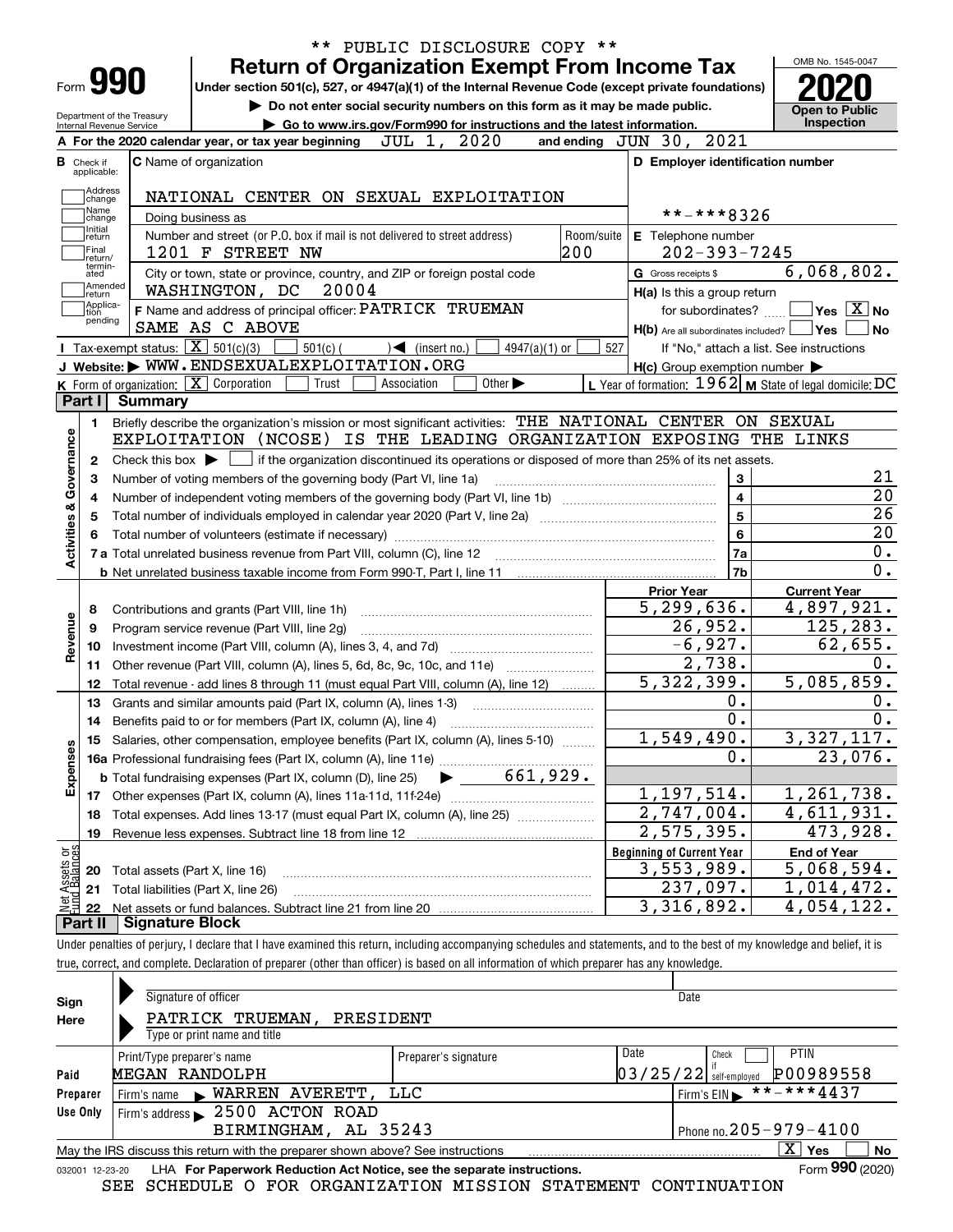|              | **-***8326<br>NATIONAL CENTER ON SEXUAL EXPLOITATION<br>Page $2$<br>Form 990 (2020)                                                                    |
|--------------|--------------------------------------------------------------------------------------------------------------------------------------------------------|
| Part III     | <b>Statement of Program Service Accomplishments</b>                                                                                                    |
|              | $\overline{\mathtt{x}}$                                                                                                                                |
| 1            | Briefly describe the organization's mission:                                                                                                           |
|              | NCOSE EMBRACES A MISSION TO DEFEND HUMAN DIGNITY AND TO ADVOCATE FOR A                                                                                 |
|              | WORLD FREE FROM SEXUAL EXPLOITATION, OBJECTIFICATION, AND VIOLENCE.<br>TО                                                                              |
|              | THIS END, NCOSE OPERATES ON THE CUTTING EDGE OF PUBLIC POLICY ACTIVISM                                                                                 |
|              | TO COMBAT CORPORATE AND GOVERNMENT POLICIES THAT FOSTER EXPLOITATION,                                                                                  |
|              |                                                                                                                                                        |
| $\mathbf{2}$ | Did the organization undertake any significant program services during the year which were not listed on the                                           |
|              | $Yes \quad X \quad No$<br>prior Form 990 or 990-EZ?                                                                                                    |
|              | If "Yes," describe these new services on Schedule O.                                                                                                   |
| 3            | $\sqrt{}$ Yes $\sqrt{}$ X $\sqrt{}$ No<br>Did the organization cease conducting, or make significant changes in how it conducts, any program services? |
|              | If "Yes," describe these changes on Schedule O.                                                                                                        |
| 4            | Describe the organization's program service accomplishments for each of its three largest program services, as measured by expenses.                   |
|              | Section 501(c)(3) and 501(c)(4) organizations are required to report the amount of grants and allocations to others, the total expenses, and           |
|              | revenue, if any, for each program service reported.                                                                                                    |
| 4a           | 2,571,728. including grants of \$<br>94,831.<br>$\left(\text{Code:}\right)$ $\left(\text{Expenses $}\right)$                                           |
|              | LITIGATION                                                                                                                                             |
|              | THE NCOSE LAW CENTER IS AN ADVOCATE FOR SURVIVORS OF SEXUAL ABUSE AND                                                                                  |
|              | EXPLOITATION IN LITIGATION AGAINST MEGA CORPORATIONS AND SYSTEMS THAT                                                                                  |
|              | HAVE FACILITATED THEIR ABUSE AND INTERVENES IN KEY, PRECEDENT-SETTING                                                                                  |
|              | CASES. WHILE STILL IN ITS INFANCY, THE NCOSE LAW CENTER HAS ALREADY                                                                                    |
|              | BROUGHT TOGETHER SOME OF AMERICA'S LEADING PLAINTIFFS LAW FIRMS TO                                                                                     |
|              | BEGIN BRINGING DOZENS, AND SOON HUNDREDS, OF CASES TO THE COURTS. THIS                                                                                 |
|              | IS SIMILAR TO THE STRATEGY THAT WAS USED TO BRING OTHER HARMFUL                                                                                        |
|              | INDUSTRIES SUCH AS BIG TOBACCO TO THEIR KNEES.                                                                                                         |
|              |                                                                                                                                                        |
|              |                                                                                                                                                        |
|              |                                                                                                                                                        |
| 4b           | 423,885. including grants of \$<br>15,630.<br>) (Expenses \$<br>) (Revenue \$<br>(Code:                                                                |
|              | PUBLIC POLICY - NCOSE'S PUBLIC POLICY TEAM AIMS TO DEFEND DIGNITY AND                                                                                  |
|              | COMBAT SEXPLOITATION THROUGH POLITICAL ADVOCACY AT THE NATIONAL AND                                                                                    |
|              | STATE LEVELS WITH BI-PARTISAN SUPPORT OF ALL LEGISLATIVE SOLUTIONS. OUR                                                                                |
|              | TASK IS BOTH OFFENSIVE AND DEFENSIVE: WE MUST WORK TO EDUCATE CONGRESS                                                                                 |
|              | AND STATE LEGISLATURES, SO POLICYMAKERS PRODUCE LEGISLATION THAT                                                                                       |
|              | PREVENTS SEXUAL EXPLOITATION AND PROTECTS ITS VICTIMS. AS OFTEN, NCOSE                                                                                 |
|              | IS COMPELLED TO COMBAT BAD INITIATIVES THAT WOULD, FOR EXAMPLE,                                                                                        |
|              | INCREASE SEX TRAFFICKING BY EXPANDING THE COMMERCIAL SEX TRADEA REAL                                                                                   |
|              | FIGHT WE'VE FACED (AND WON) SINCE 2018. NCOSE IS ESTABLISHING A                                                                                        |
|              | COMPLETE LIBRARY OF THE BEST MODEL LEGISLATION IN AMERICA TO STOP                                                                                      |
|              | SEXUAL EXPLOITATION. WE ARE GROWING OUR EFFORT AND ARE PROACTIVELY                                                                                     |
|              | ENGAGED IN THE CONGRESS AND VARIOUS STATE LEGISLATURES TO PROMOTE OUR                                                                                  |
|              | ) (Expenses \$ $391$ , $817$ $\cdot$ including grants of \$<br>14,448.<br>) (Revenue \$<br>4c (Code:                                                   |
|              | RESEARCH - HARNESSING THE POWER OF DATA TO CREATE A WORLD FREE FROM                                                                                    |
|              | SEXUAL ABUSE AND EXPLOITATION.                                                                                                                         |
|              | NCOSE BELIEVE EFFECTIVE EFFORTS TO END SEXUAL ABUSE AND EXPLOITATION                                                                                   |
|              | MUST CUT THE HYPE, RELENTLESSLY PURSUE AND REPORT THE FACTS, AND SPEAK                                                                                 |
|              | THE TRUTHEVEN WHEN IT'S UNPOPULAR.                                                                                                                     |
|              | NCOSE WORK TO IDENTIFY EVIDENCE-BASED SOLUTIONS THAT MOVE US BEYOND                                                                                    |
|              | REACTIVE MEASURES. NCOSE SEEK HOLISTIC SOLUTIONS THAT PREVENT                                                                                          |
|              | VICTIMIZATION BEFORE IT BEGINS.                                                                                                                        |
|              |                                                                                                                                                        |
|              |                                                                                                                                                        |
|              |                                                                                                                                                        |
|              |                                                                                                                                                        |
|              |                                                                                                                                                        |
|              | 4d Other program services (Describe on Schedule O.)                                                                                                    |
|              | $10, 140$ . including grants of \$<br>374.<br>(Expenses \$<br>(Revenue \$                                                                              |
|              | 3,397,570.<br>4e Total program service expenses >                                                                                                      |
|              | Form 990 (2020)                                                                                                                                        |
|              | SEE SCHEDULE O FOR CONTINUATION(S)<br>032002 12-23-20                                                                                                  |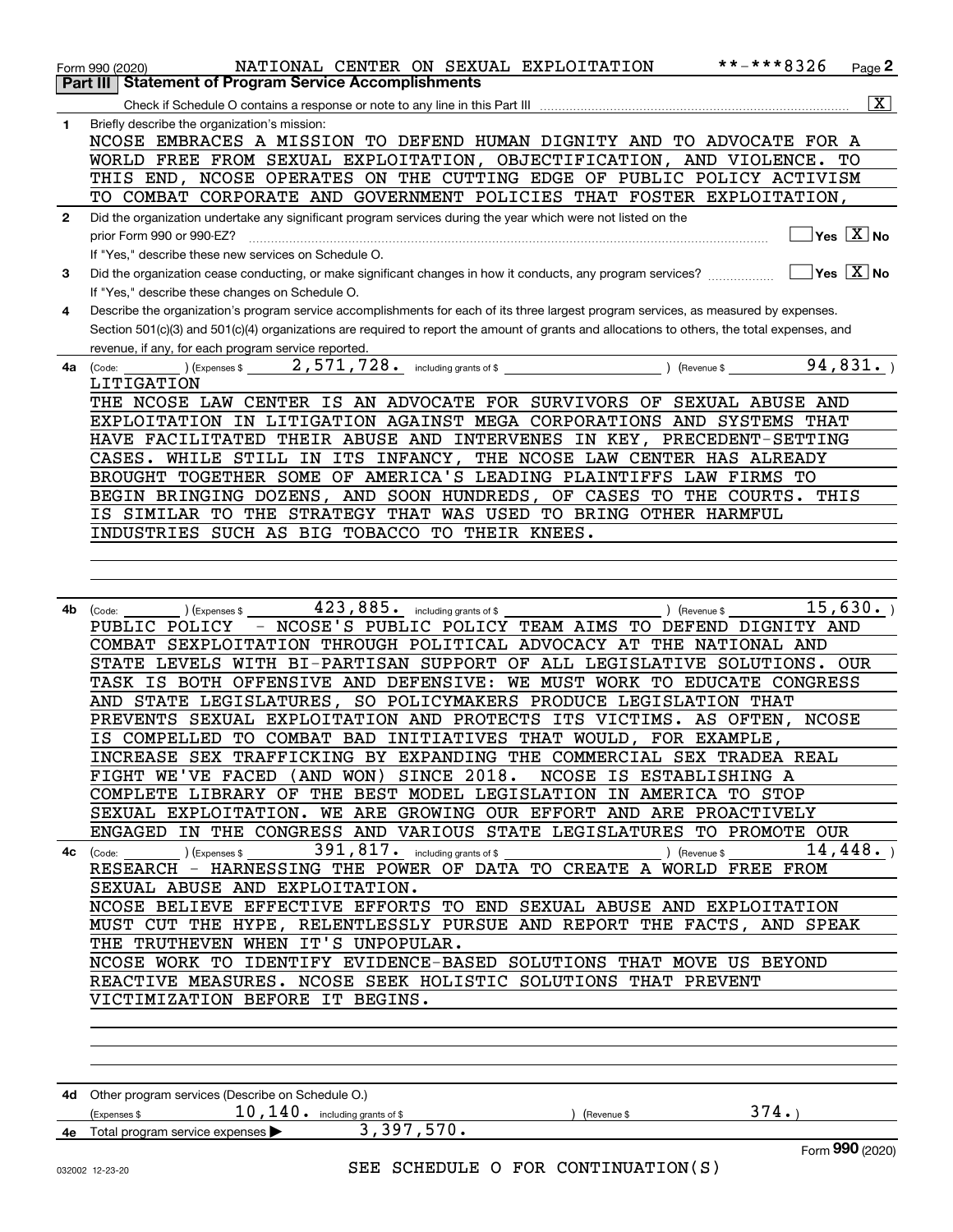|  | Form 990 (2020) |
|--|-----------------|

|     |                                                                                                                                                 |                 | Yes $ $                 | No                      |
|-----|-------------------------------------------------------------------------------------------------------------------------------------------------|-----------------|-------------------------|-------------------------|
| 1.  | Is the organization described in section $501(c)(3)$ or $4947(a)(1)$ (other than a private foundation)?                                         |                 |                         |                         |
|     |                                                                                                                                                 | 1               | Х                       |                         |
| 2   |                                                                                                                                                 | $\overline{2}$  | $\overline{\mathtt{x}}$ |                         |
| 3   | Did the organization engage in direct or indirect political campaign activities on behalf of or in opposition to candidates for                 |                 |                         |                         |
|     |                                                                                                                                                 | 3               |                         | x                       |
| 4   | Section 501(c)(3) organizations. Did the organization engage in lobbying activities, or have a section 501(h) election in effect                |                 |                         |                         |
|     |                                                                                                                                                 | 4               | X                       |                         |
| 5   | Is the organization a section 501(c)(4), 501(c)(5), or 501(c)(6) organization that receives membership dues, assessments, or                    |                 |                         |                         |
|     |                                                                                                                                                 | 5               |                         | x                       |
| 6   | Did the organization maintain any donor advised funds or any similar funds or accounts for which donors have the right to                       |                 |                         |                         |
|     | provide advice on the distribution or investment of amounts in such funds or accounts? If "Yes," complete Schedule D, Part I                    | 6               |                         | х                       |
| 7   | Did the organization receive or hold a conservation easement, including easements to preserve open space,                                       |                 |                         |                         |
|     |                                                                                                                                                 | 7               |                         | х                       |
| 8   | Did the organization maintain collections of works of art, historical treasures, or other similar assets? If "Yes," complete                    |                 |                         |                         |
|     |                                                                                                                                                 | 8               |                         | x                       |
| 9   | Did the organization report an amount in Part X, line 21, for escrow or custodial account liability, serve as a custodian for                   |                 |                         |                         |
|     | amounts not listed in Part X; or provide credit counseling, debt management, credit repair, or debt negotiation services?                       |                 |                         | х                       |
|     |                                                                                                                                                 | 9               |                         |                         |
| 10  | Did the organization, directly or through a related organization, hold assets in donor-restricted endowments                                    |                 |                         | х                       |
|     |                                                                                                                                                 | 10              |                         |                         |
| 11  | If the organization's answer to any of the following questions is "Yes," then complete Schedule D, Parts VI, VIII, VIII, IX, or X               |                 |                         |                         |
|     | as applicable.<br>a Did the organization report an amount for land, buildings, and equipment in Part X, line 10? If "Yes," complete Schedule D, |                 |                         |                         |
|     |                                                                                                                                                 | 11a             | X                       |                         |
|     | <b>b</b> Did the organization report an amount for investments - other securities in Part X, line 12, that is 5% or more of its total           |                 |                         |                         |
|     |                                                                                                                                                 | 11b             |                         | X                       |
|     | c Did the organization report an amount for investments - program related in Part X, line 13, that is 5% or more of its total                   |                 |                         |                         |
|     |                                                                                                                                                 | 11c             |                         | х                       |
|     | d Did the organization report an amount for other assets in Part X, line 15, that is 5% or more of its total assets reported in                 |                 |                         |                         |
|     |                                                                                                                                                 | 11d             |                         | x                       |
|     |                                                                                                                                                 | 11e             |                         | $\overline{\mathbf{x}}$ |
| f   | Did the organization's separate or consolidated financial statements for the tax year include a footnote that addresses                         |                 |                         |                         |
|     | the organization's liability for uncertain tax positions under FIN 48 (ASC 740)? If "Yes," complete Schedule D, Part X                          | 11f             | х                       |                         |
|     | 12a Did the organization obtain separate, independent audited financial statements for the tax year? If "Yes," complete                         |                 |                         |                         |
|     |                                                                                                                                                 | 12a             | х                       |                         |
|     | <b>b</b> Was the organization included in consolidated, independent audited financial statements for the tax year?                              |                 |                         |                         |
|     | If "Yes," and if the organization answered "No" to line 12a, then completing Schedule D, Parts XI and XII is optional metalliming               | 12 <sub>b</sub> |                         |                         |
| 13  | Is the organization a school described in section 170(b)(1)(A)(ii)? If "Yes," complete Schedule E                                               | 13              |                         | $\mathbf X$             |
| 14a | Did the organization maintain an office, employees, or agents outside of the United States?                                                     | 14a             |                         | $\mathbf X$             |
|     | <b>b</b> Did the organization have aggregate revenues or expenses of more than \$10,000 from grantmaking, fundraising, business,                |                 |                         |                         |
|     | investment, and program service activities outside the United States, or aggregate foreign investments valued at \$100,000                      |                 |                         |                         |
|     |                                                                                                                                                 | 14b             |                         | X                       |
| 15  | Did the organization report on Part IX, column (A), line 3, more than \$5,000 of grants or other assistance to or for any                       |                 |                         |                         |
|     |                                                                                                                                                 | 15              |                         | x                       |
| 16  | Did the organization report on Part IX, column (A), line 3, more than \$5,000 of aggregate grants or other assistance to                        |                 |                         |                         |
|     |                                                                                                                                                 | 16              |                         | x                       |
| 17  | Did the organization report a total of more than \$15,000 of expenses for professional fundraising services on Part IX,                         |                 |                         |                         |
|     |                                                                                                                                                 | 17              | X                       |                         |
| 18  | Did the organization report more than \$15,000 total of fundraising event gross income and contributions on Part VIII, lines                    |                 |                         |                         |
|     |                                                                                                                                                 | 18              |                         | X                       |
| 19  | Did the organization report more than \$15,000 of gross income from gaming activities on Part VIII, line 9a? If "Yes."                          |                 |                         |                         |
|     |                                                                                                                                                 | 19              |                         | x                       |
| 20a |                                                                                                                                                 | 20a             |                         | $\mathbf X$             |
|     | b If "Yes" to line 20a, did the organization attach a copy of its audited financial statements to this return?                                  | 20b             |                         |                         |
| 21  | Did the organization report more than \$5,000 of grants or other assistance to any domestic organization or                                     |                 |                         |                         |
|     |                                                                                                                                                 | 21              |                         | x                       |

Form (2020) **990**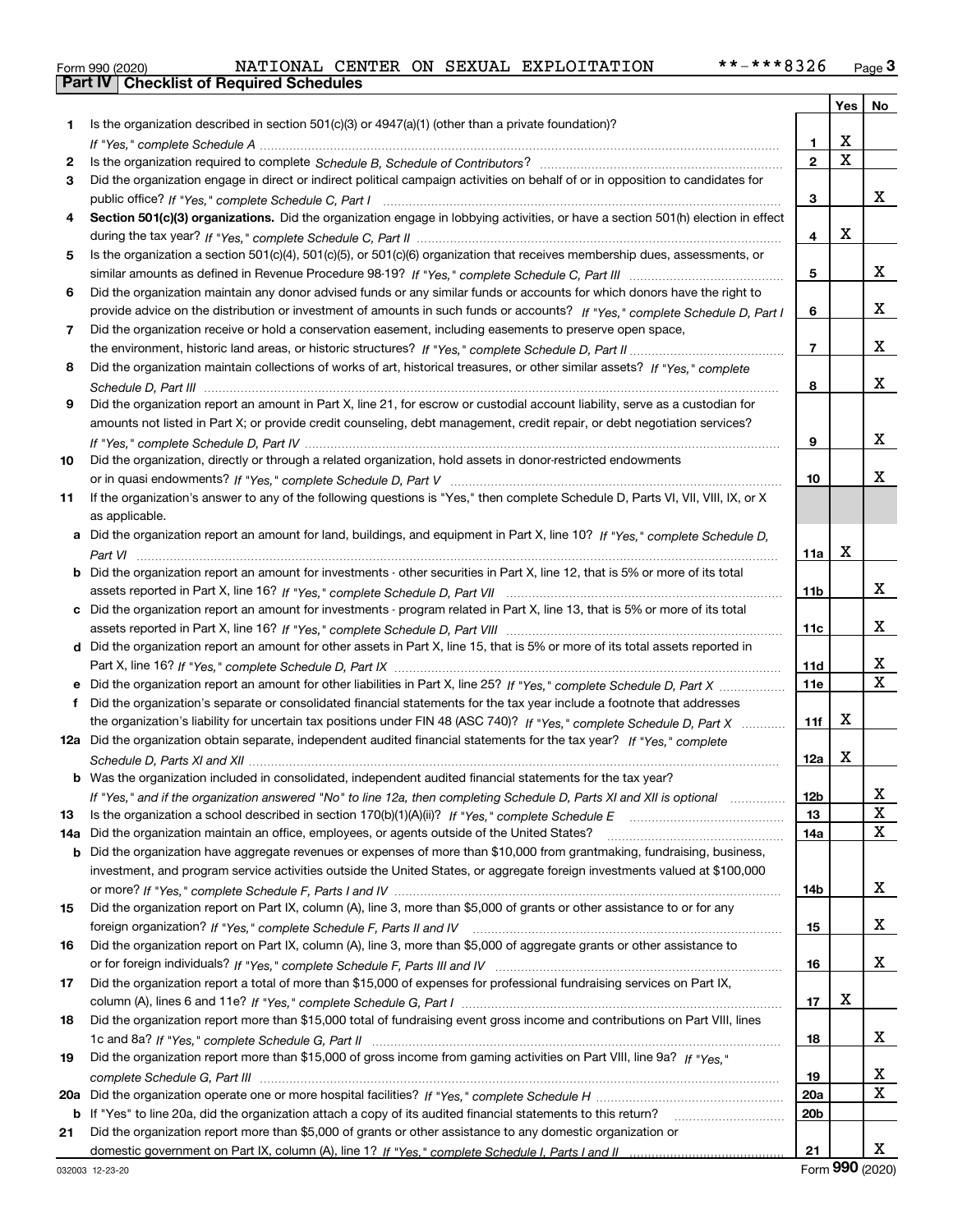|  | Form 990 (2020) |
|--|-----------------|
|  |                 |

*(continued)*

|               |                                                                                                                                                                                                                                                         |                 | Yes | No          |
|---------------|---------------------------------------------------------------------------------------------------------------------------------------------------------------------------------------------------------------------------------------------------------|-----------------|-----|-------------|
| 22            | Did the organization report more than \$5,000 of grants or other assistance to or for domestic individuals on                                                                                                                                           |                 |     |             |
|               |                                                                                                                                                                                                                                                         | 22              |     | х           |
| 23            | Did the organization answer "Yes" to Part VII, Section A, line 3, 4, or 5 about compensation of the organization's current                                                                                                                              |                 |     |             |
|               | and former officers, directors, trustees, key employees, and highest compensated employees? If "Yes," complete                                                                                                                                          |                 |     |             |
|               |                                                                                                                                                                                                                                                         | 23              | x   |             |
|               | 24a Did the organization have a tax-exempt bond issue with an outstanding principal amount of more than \$100,000 as of the                                                                                                                             |                 |     |             |
|               | last day of the year, that was issued after December 31, 2002? If "Yes," answer lines 24b through 24d and complete                                                                                                                                      |                 |     |             |
|               |                                                                                                                                                                                                                                                         | 24a             |     | х           |
|               | <b>b</b> Did the organization invest any proceeds of tax-exempt bonds beyond a temporary period exception?                                                                                                                                              | 24b             |     |             |
|               | c Did the organization maintain an escrow account other than a refunding escrow at any time during the year to defease                                                                                                                                  |                 |     |             |
|               |                                                                                                                                                                                                                                                         | 24c             |     |             |
|               |                                                                                                                                                                                                                                                         | 24d             |     |             |
|               | 25a Section 501(c)(3), 501(c)(4), and 501(c)(29) organizations. Did the organization engage in an excess benefit                                                                                                                                        |                 |     |             |
|               |                                                                                                                                                                                                                                                         | 25a             |     | х           |
|               | b Is the organization aware that it engaged in an excess benefit transaction with a disqualified person in a prior year, and                                                                                                                            |                 |     |             |
|               | that the transaction has not been reported on any of the organization's prior Forms 990 or 990-EZ? If "Yes," complete                                                                                                                                   |                 |     | х           |
|               | Schedule L, Part I                                                                                                                                                                                                                                      | 25b             |     |             |
| 26            | Did the organization report any amount on Part X, line 5 or 22, for receivables from or payables to any current                                                                                                                                         |                 |     |             |
|               | or former officer, director, trustee, key employee, creator or founder, substantial contributor, or 35%                                                                                                                                                 |                 |     | х           |
|               |                                                                                                                                                                                                                                                         | 26              |     |             |
| 27            | Did the organization provide a grant or other assistance to any current or former officer, director, trustee, key employee,                                                                                                                             |                 |     |             |
|               | creator or founder, substantial contributor or employee thereof, a grant selection committee member, or to a 35% controlled<br>entity (including an employee thereof) or family member of any of these persons? If "Yes," complete Schedule L, Part III | 27              |     | х           |
| 28            | Was the organization a party to a business transaction with one of the following parties (see Schedule L, Part IV                                                                                                                                       |                 |     |             |
|               | instructions, for applicable filing thresholds, conditions, and exceptions):                                                                                                                                                                            |                 |     |             |
|               | a A current or former officer, director, trustee, key employee, creator or founder, or substantial contributor? If                                                                                                                                      |                 |     |             |
|               |                                                                                                                                                                                                                                                         | 28a             |     | х           |
|               |                                                                                                                                                                                                                                                         | 28 <sub>b</sub> |     | $\mathbf x$ |
|               | c A 35% controlled entity of one or more individuals and/or organizations described in lines 28a or 28b? If                                                                                                                                             |                 |     |             |
|               |                                                                                                                                                                                                                                                         | 28c             |     | х           |
| 29            |                                                                                                                                                                                                                                                         | 29              |     | $\mathbf X$ |
| 30            | Did the organization receive contributions of art, historical treasures, or other similar assets, or qualified conservation                                                                                                                             |                 |     |             |
|               |                                                                                                                                                                                                                                                         | 30              |     | х           |
| 31            | Did the organization liquidate, terminate, or dissolve and cease operations? If "Yes," complete Schedule N, Part I                                                                                                                                      | 31              |     | X           |
| 32            | Did the organization sell, exchange, dispose of, or transfer more than 25% of its net assets? If "Yes," complete                                                                                                                                        |                 |     |             |
|               |                                                                                                                                                                                                                                                         | 32              |     | х           |
| 33            | Did the organization own 100% of an entity disregarded as separate from the organization under Regulations                                                                                                                                              |                 |     |             |
|               |                                                                                                                                                                                                                                                         | 33              |     | х           |
| 34            | Was the organization related to any tax-exempt or taxable entity? If "Yes," complete Schedule R, Part II, III, or IV, and                                                                                                                               |                 |     |             |
|               |                                                                                                                                                                                                                                                         | 34              | X   |             |
|               | 35a Did the organization have a controlled entity within the meaning of section 512(b)(13)?                                                                                                                                                             | <b>35a</b>      |     | X           |
|               | <b>b</b> If "Yes" to line 35a, did the organization receive any payment from or engage in any transaction with a controlled entity                                                                                                                      |                 |     |             |
|               |                                                                                                                                                                                                                                                         | 35b             |     |             |
| 36            | Section 501(c)(3) organizations. Did the organization make any transfers to an exempt non-charitable related organization?                                                                                                                              |                 |     |             |
|               |                                                                                                                                                                                                                                                         | 36              |     | X           |
| 37            | Did the organization conduct more than 5% of its activities through an entity that is not a related organization                                                                                                                                        |                 |     |             |
|               |                                                                                                                                                                                                                                                         | 37              |     | x           |
| 38            | Did the organization complete Schedule O and provide explanations in Schedule O for Part VI, lines 11b and 19?                                                                                                                                          |                 |     |             |
|               | Note: All Form 990 filers are required to complete Schedule O                                                                                                                                                                                           | 38              | х   |             |
| <b>Part V</b> | <b>Statements Regarding Other IRS Filings and Tax Compliance</b>                                                                                                                                                                                        |                 |     |             |
|               | Check if Schedule O contains a response or note to any line in this Part V                                                                                                                                                                              |                 |     |             |
|               | 23                                                                                                                                                                                                                                                      |                 | Yes | No          |
|               | 1a Enter the number reported in Box 3 of Form 1096. Enter -0- if not applicable<br>1a<br>0                                                                                                                                                              |                 |     |             |
| b             | Enter the number of Forms W-2G included in line 1a. Enter -0- if not applicable<br>1b<br>Did the organization comply with backup withholding rules for reportable payments to vendors and reportable gaming                                             |                 |     |             |
|               |                                                                                                                                                                                                                                                         | 1c              | х   |             |
|               |                                                                                                                                                                                                                                                         |                 |     |             |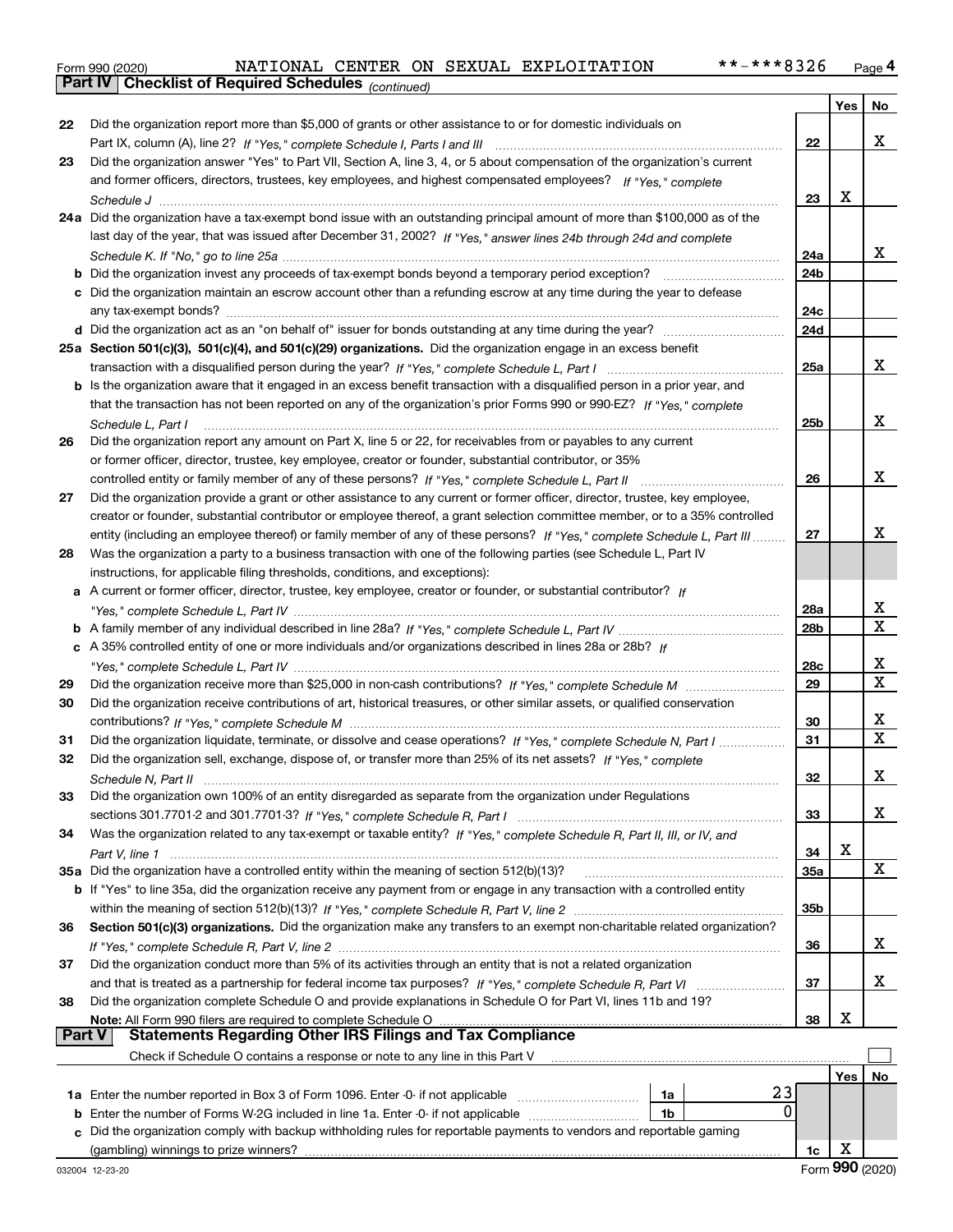|               | **-***8326<br>NATIONAL CENTER ON SEXUAL EXPLOITATION<br>Form 990 (2020)                                                                         |                |     | $_{\text{Page}}$ 5 |  |  |  |  |  |
|---------------|-------------------------------------------------------------------------------------------------------------------------------------------------|----------------|-----|--------------------|--|--|--|--|--|
| <b>Part V</b> | Statements Regarding Other IRS Filings and Tax Compliance (continued)                                                                           |                |     |                    |  |  |  |  |  |
|               |                                                                                                                                                 |                | Yes | No                 |  |  |  |  |  |
|               | 2a Enter the number of employees reported on Form W-3, Transmittal of Wage and Tax Statements,                                                  |                |     |                    |  |  |  |  |  |
|               | 26<br>filed for the calendar year ending with or within the year covered by this return<br>2a                                                   |                |     |                    |  |  |  |  |  |
|               |                                                                                                                                                 | 2b             | х   |                    |  |  |  |  |  |
|               |                                                                                                                                                 |                |     |                    |  |  |  |  |  |
| За            | Did the organization have unrelated business gross income of \$1,000 or more during the year?                                                   | 3a             |     | x                  |  |  |  |  |  |
|               |                                                                                                                                                 | 3b             |     |                    |  |  |  |  |  |
|               | 4a At any time during the calendar year, did the organization have an interest in, or a signature or other authority over, a                    |                |     |                    |  |  |  |  |  |
|               |                                                                                                                                                 | 4a             |     | х                  |  |  |  |  |  |
|               | <b>b</b> If "Yes," enter the name of the foreign country $\blacktriangleright$                                                                  |                |     |                    |  |  |  |  |  |
|               | See instructions for filing requirements for FinCEN Form 114, Report of Foreign Bank and Financial Accounts (FBAR).                             |                |     |                    |  |  |  |  |  |
| 5a            | Was the organization a party to a prohibited tax shelter transaction at any time during the tax year?                                           | 5a             |     | х                  |  |  |  |  |  |
| b             |                                                                                                                                                 | 5 <sub>b</sub> |     | X                  |  |  |  |  |  |
| с             |                                                                                                                                                 | 5c             |     |                    |  |  |  |  |  |
|               | 6a Does the organization have annual gross receipts that are normally greater than \$100,000, and did the organization solicit                  |                |     |                    |  |  |  |  |  |
|               | any contributions that were not tax deductible as charitable contributions?                                                                     | 6a             |     | x                  |  |  |  |  |  |
|               | <b>b</b> If "Yes," did the organization include with every solicitation an express statement that such contributions or gifts                   |                |     |                    |  |  |  |  |  |
|               | were not tax deductible?                                                                                                                        | 6b             |     |                    |  |  |  |  |  |
| 7             | Organizations that may receive deductible contributions under section 170(c).                                                                   |                |     |                    |  |  |  |  |  |
| а             | Did the organization receive a payment in excess of \$75 made partly as a contribution and partly for goods and services provided to the payor? | 7a             |     | x                  |  |  |  |  |  |
| b             | If "Yes," did the organization notify the donor of the value of the goods or services provided?                                                 | 7b             |     |                    |  |  |  |  |  |
| с             | Did the organization sell, exchange, or otherwise dispose of tangible personal property for which it was required                               |                |     |                    |  |  |  |  |  |
|               |                                                                                                                                                 | 7c             |     | х                  |  |  |  |  |  |
|               | 7d                                                                                                                                              |                |     |                    |  |  |  |  |  |
| е             | Did the organization receive any funds, directly or indirectly, to pay premiums on a personal benefit contract?                                 | 7e             |     | х<br>X             |  |  |  |  |  |
| f             | Did the organization, during the year, pay premiums, directly or indirectly, on a personal benefit contract?                                    | 7f             |     |                    |  |  |  |  |  |
| g             | If the organization received a contribution of qualified intellectual property, did the organization file Form 8899 as required?                | 7g             |     |                    |  |  |  |  |  |
| h             | If the organization received a contribution of cars, boats, airplanes, or other vehicles, did the organization file a Form 1098-C?              | 7h             |     |                    |  |  |  |  |  |
| 8             | Sponsoring organizations maintaining donor advised funds. Did a donor advised fund maintained by the                                            |                |     |                    |  |  |  |  |  |
|               | sponsoring organization have excess business holdings at any time during the year?                                                              | 8              |     |                    |  |  |  |  |  |
| 9             | Sponsoring organizations maintaining donor advised funds.<br>Did the sponsoring organization make any taxable distributions under section 4966? | 9а             |     |                    |  |  |  |  |  |
| а<br>b        | Did the sponsoring organization make a distribution to a donor, donor advisor, or related person?                                               | 9b             |     |                    |  |  |  |  |  |
| 10            | Section 501(c)(7) organizations. Enter:                                                                                                         |                |     |                    |  |  |  |  |  |
|               | 10a                                                                                                                                             |                |     |                    |  |  |  |  |  |
|               | 10 <sub>b</sub><br>Gross receipts, included on Form 990, Part VIII, line 12, for public use of club facilities                                  |                |     |                    |  |  |  |  |  |
| 11            | Section 501(c)(12) organizations. Enter:                                                                                                        |                |     |                    |  |  |  |  |  |
| a             | Gross income from members or shareholders<br>11a                                                                                                |                |     |                    |  |  |  |  |  |
| b             | Gross income from other sources (Do not net amounts due or paid to other sources against                                                        |                |     |                    |  |  |  |  |  |
|               | 11b                                                                                                                                             |                |     |                    |  |  |  |  |  |
|               | 12a Section 4947(a)(1) non-exempt charitable trusts. Is the organization filing Form 990 in lieu of Form 1041?                                  | 12a            |     |                    |  |  |  |  |  |
|               | 12 <sub>b</sub><br><b>b</b> If "Yes," enter the amount of tax-exempt interest received or accrued during the year                               |                |     |                    |  |  |  |  |  |
| 13            | Section 501(c)(29) qualified nonprofit health insurance issuers.                                                                                |                |     |                    |  |  |  |  |  |
| a             | Is the organization licensed to issue qualified health plans in more than one state?                                                            | 13a            |     |                    |  |  |  |  |  |
|               | Note: See the instructions for additional information the organization must report on Schedule O.                                               |                |     |                    |  |  |  |  |  |
| b             | Enter the amount of reserves the organization is required to maintain by the states in which the                                                |                |     |                    |  |  |  |  |  |
|               | 13 <sub>b</sub>                                                                                                                                 |                |     |                    |  |  |  |  |  |
|               | 13c                                                                                                                                             |                |     |                    |  |  |  |  |  |
| 14a           | Did the organization receive any payments for indoor tanning services during the tax year?                                                      | 14a            |     | x                  |  |  |  |  |  |
|               | <b>b</b> If "Yes," has it filed a Form 720 to report these payments? If "No," provide an explanation on Schedule O                              | 14b            |     |                    |  |  |  |  |  |
| 15            | Is the organization subject to the section 4960 tax on payment(s) of more than \$1,000,000 in remuneration or                                   |                |     |                    |  |  |  |  |  |
|               |                                                                                                                                                 | 15             |     | х                  |  |  |  |  |  |
|               | If "Yes," see instructions and file Form 4720, Schedule N.                                                                                      |                |     |                    |  |  |  |  |  |
| 16            | Is the organization an educational institution subject to the section 4968 excise tax on net investment income?                                 | 16             |     | х                  |  |  |  |  |  |
|               | If "Yes," complete Form 4720, Schedule O.                                                                                                       |                |     |                    |  |  |  |  |  |

Form (2020) **990**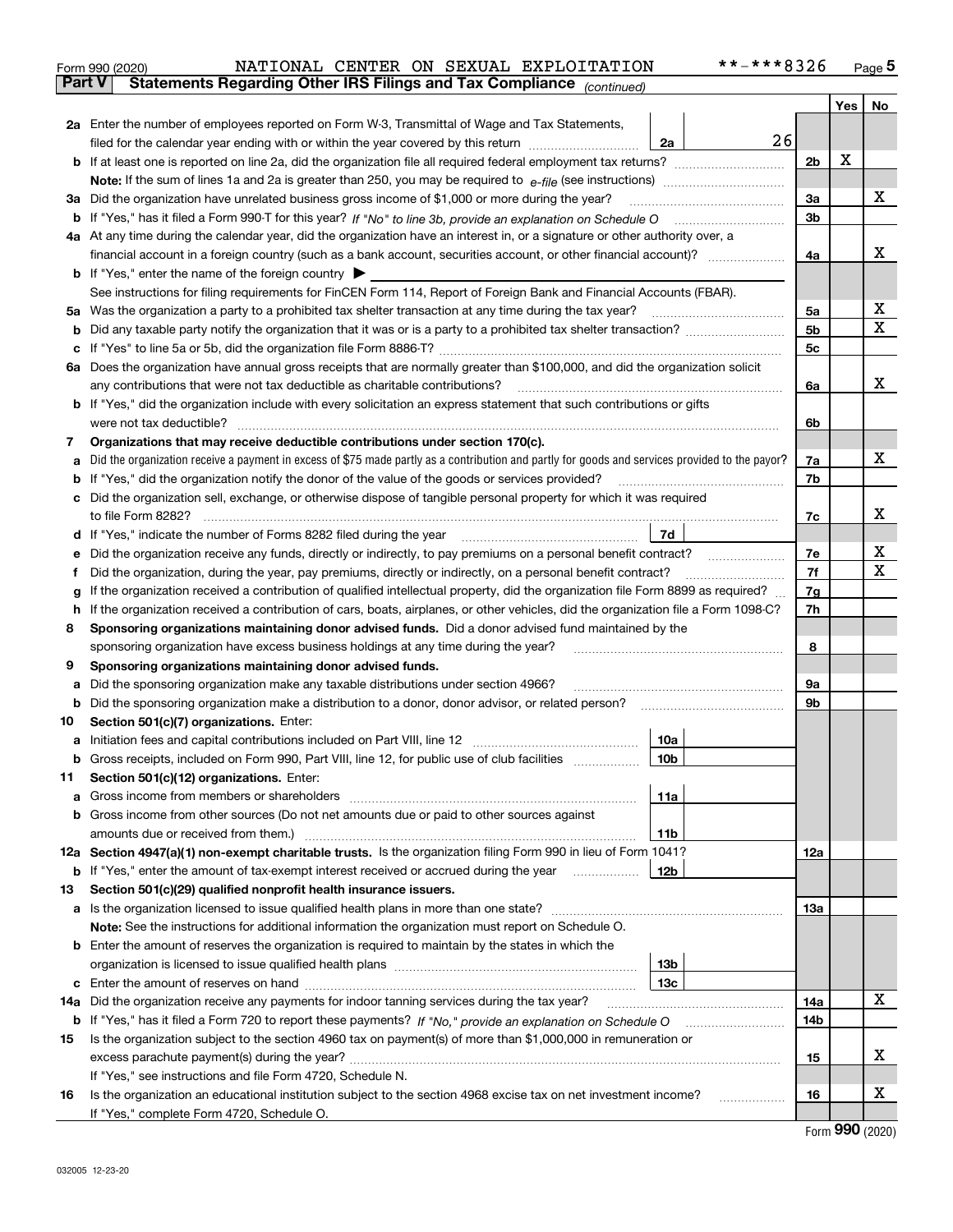|  | Form 990 (2020) |
|--|-----------------|
|  |                 |

*For each "Yes" response to lines 2 through 7b below, and for a "No" response to line 8a, 8b, or 10b below, describe the circumstances, processes, or changes on Schedule O. See instructions.* Form 990 (2020) **1990 COVER 1999 12: Page 6 Page 6 Page 6 Page 6 Page 6 Page 6 Page 6 Page 6 Page 6 Page 6 Page 6 Page 6 Page 6 Page 6 Page 6 Page 6 Page 6 Page 6 Page 6 Page 6 Page 6 Page 6 Page 6 Page 6 Page 6 Page 7 Pag** 

|     | Check if Schedule O contains a response or note to any line in this Part VI                                                                                                                                                             |                 |                 |     | X           |
|-----|-----------------------------------------------------------------------------------------------------------------------------------------------------------------------------------------------------------------------------------------|-----------------|-----------------|-----|-------------|
|     | <b>Section A. Governing Body and Management</b>                                                                                                                                                                                         |                 |                 |     |             |
|     |                                                                                                                                                                                                                                         |                 |                 | Yes | No          |
|     | 1a Enter the number of voting members of the governing body at the end of the tax year<br>1a                                                                                                                                            | 21              |                 |     |             |
|     | If there are material differences in voting rights among members of the governing body, or if the governing                                                                                                                             |                 |                 |     |             |
|     | body delegated broad authority to an executive committee or similar committee, explain on Schedule O.                                                                                                                                   |                 |                 |     |             |
| b   | Enter the number of voting members included on line 1a, above, who are independent<br>1b                                                                                                                                                | 20              |                 |     |             |
| 2   | Did any officer, director, trustee, or key employee have a family relationship or a business relationship with any other                                                                                                                |                 |                 |     |             |
|     | officer, director, trustee, or key employee?<br>.                                                                                                                                                                                       | $\mathbf{2}$    |                 |     | х           |
| 3   | Did the organization delegate control over management duties customarily performed by or under the direct supervision                                                                                                                   |                 |                 |     |             |
|     | of officers, directors, trustees, or key employees to a management company or other person?                                                                                                                                             | 3               |                 |     | х           |
| 4   | Did the organization make any significant changes to its governing documents since the prior Form 990 was filed?                                                                                                                        | 4               |                 |     | $\mathbf X$ |
| 5   |                                                                                                                                                                                                                                         | 5               |                 |     | $\mathbf X$ |
| 6   | Did the organization have members or stockholders?                                                                                                                                                                                      | 6               |                 |     | X           |
| 7a  | Did the organization have members, stockholders, or other persons who had the power to elect or appoint one or                                                                                                                          |                 |                 |     |             |
|     | more members of the governing body?                                                                                                                                                                                                     | 7a              |                 |     | х           |
|     | <b>b</b> Are any governance decisions of the organization reserved to (or subject to approval by) members, stockholders, or                                                                                                             |                 |                 |     |             |
|     | persons other than the governing body?                                                                                                                                                                                                  | 7b              |                 |     | х           |
| 8   | Did the organization contemporaneously document the meetings held or written actions undertaken during the year by the following:                                                                                                       |                 |                 |     |             |
| a   |                                                                                                                                                                                                                                         | 8а              | х               |     |             |
| b   |                                                                                                                                                                                                                                         | 8b              | X               |     |             |
| 9   | Is there any officer, director, trustee, or key employee listed in Part VII, Section A, who cannot be reached at the                                                                                                                    |                 |                 |     |             |
|     |                                                                                                                                                                                                                                         | 9               |                 |     | x           |
|     | <b>Section B. Policies</b> (This Section B requests information about policies not required by the Internal Revenue Code.)                                                                                                              |                 |                 |     |             |
|     |                                                                                                                                                                                                                                         |                 |                 | Yes | No          |
|     |                                                                                                                                                                                                                                         | 10a             |                 |     | х           |
|     | <b>b</b> If "Yes," did the organization have written policies and procedures governing the activities of such chapters, affiliates,                                                                                                     |                 |                 |     |             |
|     | and branches to ensure their operations are consistent with the organization's exempt purposes?                                                                                                                                         | 10 <sub>b</sub> |                 |     |             |
|     | 11a Has the organization provided a complete copy of this Form 990 to all members of its governing body before filing the form?                                                                                                         | 11a             | X               |     |             |
|     | <b>b</b> Describe in Schedule O the process, if any, used by the organization to review this Form 990.                                                                                                                                  |                 |                 |     |             |
| 12a |                                                                                                                                                                                                                                         | 12a             | х               |     |             |
| b   |                                                                                                                                                                                                                                         | 12 <sub>b</sub> | X               |     |             |
| с   | Did the organization regularly and consistently monitor and enforce compliance with the policy? If "Yes." describe                                                                                                                      |                 |                 |     |             |
|     | in Schedule O how this was done measured and contained a state of the state of the state of the state of the s                                                                                                                          | 12 <sub>c</sub> | х               |     |             |
| 13  | Did the organization have a written whistleblower policy?                                                                                                                                                                               | 13              | Х               |     |             |
| 14  | Did the organization have a written document retention and destruction policy?                                                                                                                                                          | 14              |                 |     | X           |
| 15  | Did the process for determining compensation of the following persons include a review and approval by independent                                                                                                                      |                 |                 |     |             |
|     | persons, comparability data, and contemporaneous substantiation of the deliberation and decision?                                                                                                                                       |                 |                 |     |             |
| а   | The organization's CEO, Executive Director, or top management official manufactured content content of the organization's CEO, Executive Director, or top management official manufactured content of the organization's                | 15a             | х               |     |             |
|     |                                                                                                                                                                                                                                         | 15b             | х               |     |             |
|     | If "Yes" to line 15a or 15b, describe the process in Schedule O (see instructions).                                                                                                                                                     |                 |                 |     |             |
|     | 16a Did the organization invest in, contribute assets to, or participate in a joint venture or similar arrangement with a                                                                                                               |                 |                 |     |             |
|     | taxable entity during the year?                                                                                                                                                                                                         | 16a             |                 |     | х           |
|     | b If "Yes," did the organization follow a written policy or procedure requiring the organization to evaluate its participation                                                                                                          |                 |                 |     |             |
|     | in joint venture arrangements under applicable federal tax law, and take steps to safequard the organization's                                                                                                                          |                 |                 |     |             |
|     | exempt status with respect to such arrangements?<br><b>Section C. Disclosure</b>                                                                                                                                                        | 16b             |                 |     |             |
|     | List the states with which a copy of this Form 990 is required to be filed $\blacktriangleright$ AL, AK, CA, CO, CT, DC, FL, IL, KS, ME, MD, MA                                                                                         |                 |                 |     |             |
| 17  |                                                                                                                                                                                                                                         |                 |                 |     |             |
| 18  | Section 6104 requires an organization to make its Forms 1023 (1024 or 1024-A, if applicable), 990, and 990-T (Section 501(c)(3)s only) available<br>for public inspection. Indicate how you made these available. Check all that apply. |                 |                 |     |             |
|     | $\lfloor X \rfloor$ Own website<br>$X$ Upon request<br>Another's website                                                                                                                                                                |                 |                 |     |             |
| 19  | Other (explain on Schedule O)<br>Describe on Schedule O whether (and if so, how) the organization made its governing documents, conflict of interest policy, and financial                                                              |                 |                 |     |             |
|     | statements available to the public during the tax year.                                                                                                                                                                                 |                 |                 |     |             |
| 20  | State the name, address, and telephone number of the person who possesses the organization's books and records                                                                                                                          |                 |                 |     |             |
|     | DAWN HAWKINS, CEO - (202) 393-7245                                                                                                                                                                                                      |                 |                 |     |             |
|     | 20004<br>1201 F STREET NW, SUITE 200, WASHINGTON, DC                                                                                                                                                                                    |                 |                 |     |             |
|     | SEE SCHEDULE O FOR FULL LIST OF STATES<br>032006 12-23-20                                                                                                                                                                               |                 | Form 990 (2020) |     |             |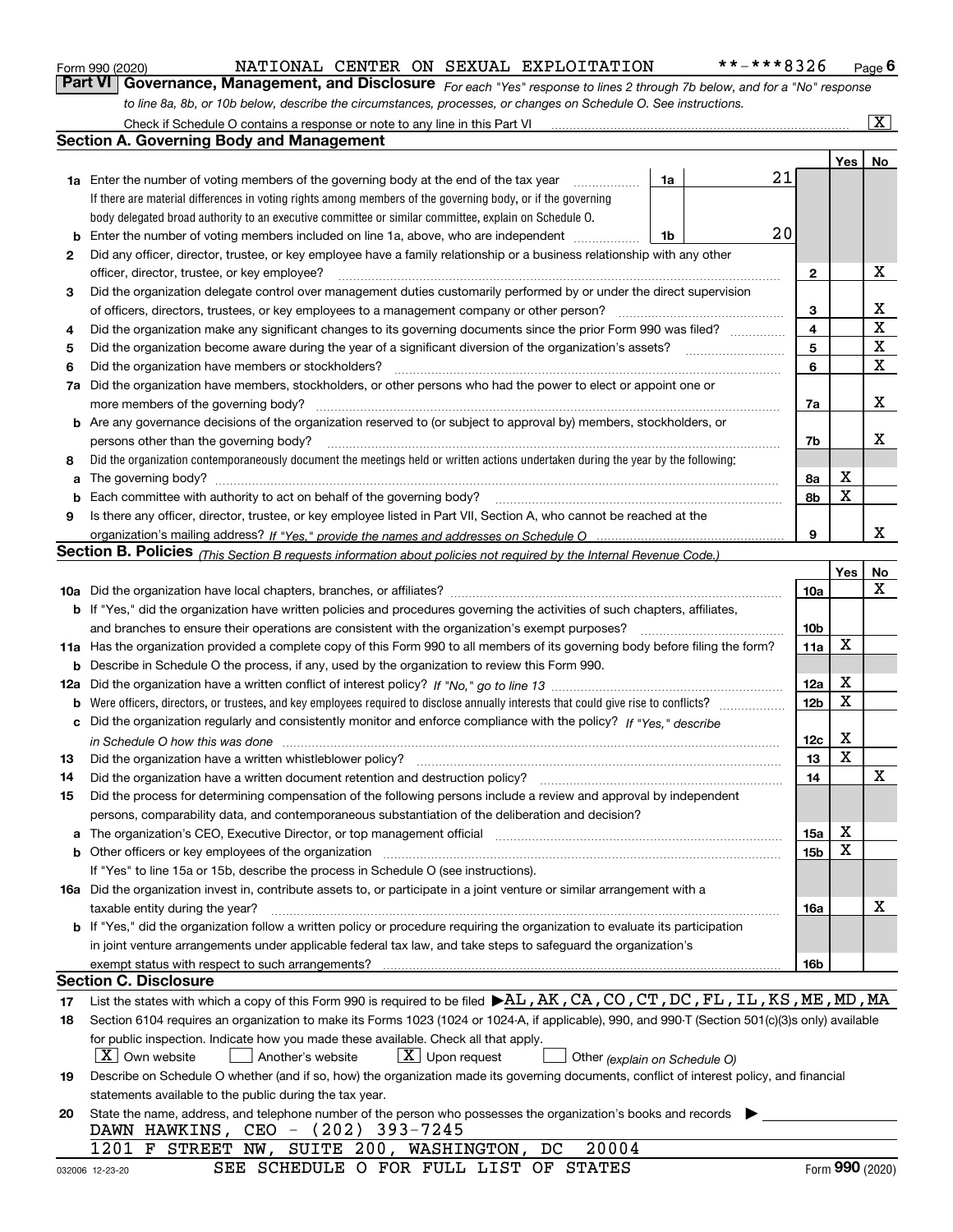$\mathcal{L}^{\text{max}}$ 

| Form 990 (2020) |                                                                                            |  | NATIONAL CENTER ON SEXUAL EXPLOITATION | **-***8326 | Page 7 |
|-----------------|--------------------------------------------------------------------------------------------|--|----------------------------------------|------------|--------|
|                 | Part VII Compensation of Officers, Directors, Trustees, Key Employees, Highest Compensated |  |                                        |            |        |
|                 | <b>Employees, and Independent Contractors</b>                                              |  |                                        |            |        |

Check if Schedule O contains a response or note to any line in this Part VII

**Section A. Officers, Directors, Trustees, Key Employees, and Highest Compensated Employees**

**1a**  Complete this table for all persons required to be listed. Report compensation for the calendar year ending with or within the organization's tax year. **•** List all of the organization's current officers, directors, trustees (whether individuals or organizations), regardless of amount of compensation.

Enter -0- in columns (D), (E), and (F) if no compensation was paid.

 $\bullet$  List all of the organization's  $\,$ current key employees, if any. See instructions for definition of "key employee."

**•** List the organization's five current highest compensated employees (other than an officer, director, trustee, or key employee) who received reportable compensation (Box 5 of Form W-2 and/or Box 7 of Form 1099-MISC) of more than \$100,000 from the organization and any related organizations.

**•** List all of the organization's former officers, key employees, and highest compensated employees who received more than \$100,000 of reportable compensation from the organization and any related organizations.

**former directors or trustees**  ¥ List all of the organization's that received, in the capacity as a former director or trustee of the organization, more than \$10,000 of reportable compensation from the organization and any related organizations.

See instructions for the order in which to list the persons above.

Check this box if neither the organization nor any related organization compensated any current officer, director, or trustee.  $\mathcal{L}^{\text{max}}$ 

| Name and title<br>Reportable<br>Reportable<br>Average<br>Estimated<br>(do not check more than one<br>compensation<br>hours per<br>compensation<br>amount of<br>box, unless person is both an<br>officer and a director/trustee)<br>from related<br>other<br>week<br>from<br>ndividual trustee or director<br>the<br>organizations<br>(list any<br>compensation<br>(W-2/1099-MISC)<br>hours for<br>organization<br>from the<br>  Highest compensated<br>  employee<br>nstitutional trustee<br>(W-2/1099-MISC)<br>related<br>organization<br>key employee<br>organizations<br>and related<br>below<br>organizations<br>Former<br>Officer<br>line)<br>$\overline{2.00}$<br><b>RON DEHAAS</b><br>(1)<br>$\mathbf X$<br>X<br>$\mathbf 0$ .<br>$\mathbf 0$ .<br>$\mathbf 0$ .<br>CHAIRMAN OF THE BOARD<br>2.00<br>DAN O'BRYANT<br>(2)<br>$\mathbf 0$ .<br>0.<br>$\mathbf 0$ .<br>$\mathbf X$<br>X<br>VICE CHAIRMAN<br>2.00<br>RHONDA GRAFF<br>(3)<br>$\overline{\text{X}}$<br>0.<br>$\mathbf 0$ .<br>$0_{.}$<br>$\mathbf x$<br><b>SECRETARY</b><br>0.50<br>KEN SUKHIA<br>(4)<br>$\mathbf 0$ .<br>$\mathbf x$<br>X<br>$\mathbf 0$ .<br>0.<br><b>TREASURER</b><br>40.00<br>PATRICK TRUEMAN<br>(5)<br>$\mathbf X$<br>X<br>203,200.<br>$\mathbf 0$ .<br>16,450.<br>PRESIDENT<br>1.00<br>(6)<br>MARY ANNE LAYDEN<br>$\mathbf x$<br>$\mathbf 0$ .<br>$\mathbf 0$ .<br>$0_{.}$<br><b>DIRECTOR</b><br>0.50<br>SWANEE HUNT<br>(7)<br>$\mathbf X$<br>$\mathbf 0$ .<br>0.<br>$0_{.}$<br><b>DIRECTOR</b><br>0.50<br><b>ALAN SEARS</b><br>(8)<br>$\mathbf x$<br>$\mathbf 0$ .<br>$\mathbf 0$ .<br>$\mathbf 0$ .<br><b>DIRECTOR</b><br>0.50<br>SHERRY NILES<br>(9)<br>$\mathbf X$<br>$\mathbf 0$ .<br>$\mathbf 0$ .<br>$0_{.}$<br><b>DIRECTOR</b><br>0.50<br>(10) CAROLYN WEST<br>$\mathbf{0}$ .<br>$\mathbf 0$ .<br>$\mathbf 0$ .<br>$\mathbf X$<br><b>DIRECTOR</b><br>0.50<br>(11) HADLEY ARKES<br>$\mathbf 0$ .<br>$0_{.}$<br>$\mathbf X$<br>$\mathbf 0$ .<br><b>DIRECTOR</b><br>0.50<br>(12) BETH COONS<br>$\mathbf x$<br>$\mathbf 0$ .<br>$\mathbf 0$ .<br>$0_{.}$<br><b>DIRECTOR</b><br>0.50<br>(13) JOHN FOUBERT<br>$\mathbf 0$ .<br>$\mathbf 0$ .<br>$\mathbf 0$ .<br>$\mathbf X$<br><b>DIRECTOR</b><br>0.50<br>(14) ROBERT GEORGE<br>$\mathbf 0$ .<br>$\mathbf 0$ .<br>$0$ .<br>$\mathbf X$<br><b>DIRECTOR</b><br>0.50<br>(15) DONALD HILTON<br>0.<br>$\mathbf 0$ .<br>$\mathbf X$<br>$\mathbf 0$ .<br><b>DIRECTOR</b><br>0.50<br>(16) DONNA HUGHES<br>$\mathbf 0$ .<br>0.<br>$0$ .<br>$\mathbf X$<br><b>DIRECTOR</b><br>0.50<br>(17) MOST REVEREND PAUL S. LOVERDE<br>$\mathbf 0$ .<br>0.<br>$\mathbf X$<br>0.<br><b>DIRECTOR</b><br>$\overline{\phantom{a}}$ | (A) | (B) | (C)      |  |  |  |  | (D) | (E) | (F) |
|-----------------------------------------------------------------------------------------------------------------------------------------------------------------------------------------------------------------------------------------------------------------------------------------------------------------------------------------------------------------------------------------------------------------------------------------------------------------------------------------------------------------------------------------------------------------------------------------------------------------------------------------------------------------------------------------------------------------------------------------------------------------------------------------------------------------------------------------------------------------------------------------------------------------------------------------------------------------------------------------------------------------------------------------------------------------------------------------------------------------------------------------------------------------------------------------------------------------------------------------------------------------------------------------------------------------------------------------------------------------------------------------------------------------------------------------------------------------------------------------------------------------------------------------------------------------------------------------------------------------------------------------------------------------------------------------------------------------------------------------------------------------------------------------------------------------------------------------------------------------------------------------------------------------------------------------------------------------------------------------------------------------------------------------------------------------------------------------------------------------------------------------------------------------------------------------------------------------------------------------------------------------------------------------------------------------------------------------------------------------------------------------------------------------------------------------------------------------------------------------------------------------------------------------------------------------------------------------------------------------------------------------------------|-----|-----|----------|--|--|--|--|-----|-----|-----|
|                                                                                                                                                                                                                                                                                                                                                                                                                                                                                                                                                                                                                                                                                                                                                                                                                                                                                                                                                                                                                                                                                                                                                                                                                                                                                                                                                                                                                                                                                                                                                                                                                                                                                                                                                                                                                                                                                                                                                                                                                                                                                                                                                                                                                                                                                                                                                                                                                                                                                                                                                                                                                                                     |     |     | Position |  |  |  |  |     |     |     |
|                                                                                                                                                                                                                                                                                                                                                                                                                                                                                                                                                                                                                                                                                                                                                                                                                                                                                                                                                                                                                                                                                                                                                                                                                                                                                                                                                                                                                                                                                                                                                                                                                                                                                                                                                                                                                                                                                                                                                                                                                                                                                                                                                                                                                                                                                                                                                                                                                                                                                                                                                                                                                                                     |     |     |          |  |  |  |  |     |     |     |
|                                                                                                                                                                                                                                                                                                                                                                                                                                                                                                                                                                                                                                                                                                                                                                                                                                                                                                                                                                                                                                                                                                                                                                                                                                                                                                                                                                                                                                                                                                                                                                                                                                                                                                                                                                                                                                                                                                                                                                                                                                                                                                                                                                                                                                                                                                                                                                                                                                                                                                                                                                                                                                                     |     |     |          |  |  |  |  |     |     |     |
|                                                                                                                                                                                                                                                                                                                                                                                                                                                                                                                                                                                                                                                                                                                                                                                                                                                                                                                                                                                                                                                                                                                                                                                                                                                                                                                                                                                                                                                                                                                                                                                                                                                                                                                                                                                                                                                                                                                                                                                                                                                                                                                                                                                                                                                                                                                                                                                                                                                                                                                                                                                                                                                     |     |     |          |  |  |  |  |     |     |     |
|                                                                                                                                                                                                                                                                                                                                                                                                                                                                                                                                                                                                                                                                                                                                                                                                                                                                                                                                                                                                                                                                                                                                                                                                                                                                                                                                                                                                                                                                                                                                                                                                                                                                                                                                                                                                                                                                                                                                                                                                                                                                                                                                                                                                                                                                                                                                                                                                                                                                                                                                                                                                                                                     |     |     |          |  |  |  |  |     |     |     |
|                                                                                                                                                                                                                                                                                                                                                                                                                                                                                                                                                                                                                                                                                                                                                                                                                                                                                                                                                                                                                                                                                                                                                                                                                                                                                                                                                                                                                                                                                                                                                                                                                                                                                                                                                                                                                                                                                                                                                                                                                                                                                                                                                                                                                                                                                                                                                                                                                                                                                                                                                                                                                                                     |     |     |          |  |  |  |  |     |     |     |
|                                                                                                                                                                                                                                                                                                                                                                                                                                                                                                                                                                                                                                                                                                                                                                                                                                                                                                                                                                                                                                                                                                                                                                                                                                                                                                                                                                                                                                                                                                                                                                                                                                                                                                                                                                                                                                                                                                                                                                                                                                                                                                                                                                                                                                                                                                                                                                                                                                                                                                                                                                                                                                                     |     |     |          |  |  |  |  |     |     |     |
|                                                                                                                                                                                                                                                                                                                                                                                                                                                                                                                                                                                                                                                                                                                                                                                                                                                                                                                                                                                                                                                                                                                                                                                                                                                                                                                                                                                                                                                                                                                                                                                                                                                                                                                                                                                                                                                                                                                                                                                                                                                                                                                                                                                                                                                                                                                                                                                                                                                                                                                                                                                                                                                     |     |     |          |  |  |  |  |     |     |     |
|                                                                                                                                                                                                                                                                                                                                                                                                                                                                                                                                                                                                                                                                                                                                                                                                                                                                                                                                                                                                                                                                                                                                                                                                                                                                                                                                                                                                                                                                                                                                                                                                                                                                                                                                                                                                                                                                                                                                                                                                                                                                                                                                                                                                                                                                                                                                                                                                                                                                                                                                                                                                                                                     |     |     |          |  |  |  |  |     |     |     |
|                                                                                                                                                                                                                                                                                                                                                                                                                                                                                                                                                                                                                                                                                                                                                                                                                                                                                                                                                                                                                                                                                                                                                                                                                                                                                                                                                                                                                                                                                                                                                                                                                                                                                                                                                                                                                                                                                                                                                                                                                                                                                                                                                                                                                                                                                                                                                                                                                                                                                                                                                                                                                                                     |     |     |          |  |  |  |  |     |     |     |
|                                                                                                                                                                                                                                                                                                                                                                                                                                                                                                                                                                                                                                                                                                                                                                                                                                                                                                                                                                                                                                                                                                                                                                                                                                                                                                                                                                                                                                                                                                                                                                                                                                                                                                                                                                                                                                                                                                                                                                                                                                                                                                                                                                                                                                                                                                                                                                                                                                                                                                                                                                                                                                                     |     |     |          |  |  |  |  |     |     |     |
|                                                                                                                                                                                                                                                                                                                                                                                                                                                                                                                                                                                                                                                                                                                                                                                                                                                                                                                                                                                                                                                                                                                                                                                                                                                                                                                                                                                                                                                                                                                                                                                                                                                                                                                                                                                                                                                                                                                                                                                                                                                                                                                                                                                                                                                                                                                                                                                                                                                                                                                                                                                                                                                     |     |     |          |  |  |  |  |     |     |     |
|                                                                                                                                                                                                                                                                                                                                                                                                                                                                                                                                                                                                                                                                                                                                                                                                                                                                                                                                                                                                                                                                                                                                                                                                                                                                                                                                                                                                                                                                                                                                                                                                                                                                                                                                                                                                                                                                                                                                                                                                                                                                                                                                                                                                                                                                                                                                                                                                                                                                                                                                                                                                                                                     |     |     |          |  |  |  |  |     |     |     |
|                                                                                                                                                                                                                                                                                                                                                                                                                                                                                                                                                                                                                                                                                                                                                                                                                                                                                                                                                                                                                                                                                                                                                                                                                                                                                                                                                                                                                                                                                                                                                                                                                                                                                                                                                                                                                                                                                                                                                                                                                                                                                                                                                                                                                                                                                                                                                                                                                                                                                                                                                                                                                                                     |     |     |          |  |  |  |  |     |     |     |
|                                                                                                                                                                                                                                                                                                                                                                                                                                                                                                                                                                                                                                                                                                                                                                                                                                                                                                                                                                                                                                                                                                                                                                                                                                                                                                                                                                                                                                                                                                                                                                                                                                                                                                                                                                                                                                                                                                                                                                                                                                                                                                                                                                                                                                                                                                                                                                                                                                                                                                                                                                                                                                                     |     |     |          |  |  |  |  |     |     |     |
|                                                                                                                                                                                                                                                                                                                                                                                                                                                                                                                                                                                                                                                                                                                                                                                                                                                                                                                                                                                                                                                                                                                                                                                                                                                                                                                                                                                                                                                                                                                                                                                                                                                                                                                                                                                                                                                                                                                                                                                                                                                                                                                                                                                                                                                                                                                                                                                                                                                                                                                                                                                                                                                     |     |     |          |  |  |  |  |     |     |     |
|                                                                                                                                                                                                                                                                                                                                                                                                                                                                                                                                                                                                                                                                                                                                                                                                                                                                                                                                                                                                                                                                                                                                                                                                                                                                                                                                                                                                                                                                                                                                                                                                                                                                                                                                                                                                                                                                                                                                                                                                                                                                                                                                                                                                                                                                                                                                                                                                                                                                                                                                                                                                                                                     |     |     |          |  |  |  |  |     |     |     |
|                                                                                                                                                                                                                                                                                                                                                                                                                                                                                                                                                                                                                                                                                                                                                                                                                                                                                                                                                                                                                                                                                                                                                                                                                                                                                                                                                                                                                                                                                                                                                                                                                                                                                                                                                                                                                                                                                                                                                                                                                                                                                                                                                                                                                                                                                                                                                                                                                                                                                                                                                                                                                                                     |     |     |          |  |  |  |  |     |     |     |
|                                                                                                                                                                                                                                                                                                                                                                                                                                                                                                                                                                                                                                                                                                                                                                                                                                                                                                                                                                                                                                                                                                                                                                                                                                                                                                                                                                                                                                                                                                                                                                                                                                                                                                                                                                                                                                                                                                                                                                                                                                                                                                                                                                                                                                                                                                                                                                                                                                                                                                                                                                                                                                                     |     |     |          |  |  |  |  |     |     |     |
|                                                                                                                                                                                                                                                                                                                                                                                                                                                                                                                                                                                                                                                                                                                                                                                                                                                                                                                                                                                                                                                                                                                                                                                                                                                                                                                                                                                                                                                                                                                                                                                                                                                                                                                                                                                                                                                                                                                                                                                                                                                                                                                                                                                                                                                                                                                                                                                                                                                                                                                                                                                                                                                     |     |     |          |  |  |  |  |     |     |     |
|                                                                                                                                                                                                                                                                                                                                                                                                                                                                                                                                                                                                                                                                                                                                                                                                                                                                                                                                                                                                                                                                                                                                                                                                                                                                                                                                                                                                                                                                                                                                                                                                                                                                                                                                                                                                                                                                                                                                                                                                                                                                                                                                                                                                                                                                                                                                                                                                                                                                                                                                                                                                                                                     |     |     |          |  |  |  |  |     |     |     |
|                                                                                                                                                                                                                                                                                                                                                                                                                                                                                                                                                                                                                                                                                                                                                                                                                                                                                                                                                                                                                                                                                                                                                                                                                                                                                                                                                                                                                                                                                                                                                                                                                                                                                                                                                                                                                                                                                                                                                                                                                                                                                                                                                                                                                                                                                                                                                                                                                                                                                                                                                                                                                                                     |     |     |          |  |  |  |  |     |     |     |
|                                                                                                                                                                                                                                                                                                                                                                                                                                                                                                                                                                                                                                                                                                                                                                                                                                                                                                                                                                                                                                                                                                                                                                                                                                                                                                                                                                                                                                                                                                                                                                                                                                                                                                                                                                                                                                                                                                                                                                                                                                                                                                                                                                                                                                                                                                                                                                                                                                                                                                                                                                                                                                                     |     |     |          |  |  |  |  |     |     |     |
|                                                                                                                                                                                                                                                                                                                                                                                                                                                                                                                                                                                                                                                                                                                                                                                                                                                                                                                                                                                                                                                                                                                                                                                                                                                                                                                                                                                                                                                                                                                                                                                                                                                                                                                                                                                                                                                                                                                                                                                                                                                                                                                                                                                                                                                                                                                                                                                                                                                                                                                                                                                                                                                     |     |     |          |  |  |  |  |     |     |     |
|                                                                                                                                                                                                                                                                                                                                                                                                                                                                                                                                                                                                                                                                                                                                                                                                                                                                                                                                                                                                                                                                                                                                                                                                                                                                                                                                                                                                                                                                                                                                                                                                                                                                                                                                                                                                                                                                                                                                                                                                                                                                                                                                                                                                                                                                                                                                                                                                                                                                                                                                                                                                                                                     |     |     |          |  |  |  |  |     |     |     |
|                                                                                                                                                                                                                                                                                                                                                                                                                                                                                                                                                                                                                                                                                                                                                                                                                                                                                                                                                                                                                                                                                                                                                                                                                                                                                                                                                                                                                                                                                                                                                                                                                                                                                                                                                                                                                                                                                                                                                                                                                                                                                                                                                                                                                                                                                                                                                                                                                                                                                                                                                                                                                                                     |     |     |          |  |  |  |  |     |     |     |
|                                                                                                                                                                                                                                                                                                                                                                                                                                                                                                                                                                                                                                                                                                                                                                                                                                                                                                                                                                                                                                                                                                                                                                                                                                                                                                                                                                                                                                                                                                                                                                                                                                                                                                                                                                                                                                                                                                                                                                                                                                                                                                                                                                                                                                                                                                                                                                                                                                                                                                                                                                                                                                                     |     |     |          |  |  |  |  |     |     |     |
|                                                                                                                                                                                                                                                                                                                                                                                                                                                                                                                                                                                                                                                                                                                                                                                                                                                                                                                                                                                                                                                                                                                                                                                                                                                                                                                                                                                                                                                                                                                                                                                                                                                                                                                                                                                                                                                                                                                                                                                                                                                                                                                                                                                                                                                                                                                                                                                                                                                                                                                                                                                                                                                     |     |     |          |  |  |  |  |     |     |     |
|                                                                                                                                                                                                                                                                                                                                                                                                                                                                                                                                                                                                                                                                                                                                                                                                                                                                                                                                                                                                                                                                                                                                                                                                                                                                                                                                                                                                                                                                                                                                                                                                                                                                                                                                                                                                                                                                                                                                                                                                                                                                                                                                                                                                                                                                                                                                                                                                                                                                                                                                                                                                                                                     |     |     |          |  |  |  |  |     |     |     |
|                                                                                                                                                                                                                                                                                                                                                                                                                                                                                                                                                                                                                                                                                                                                                                                                                                                                                                                                                                                                                                                                                                                                                                                                                                                                                                                                                                                                                                                                                                                                                                                                                                                                                                                                                                                                                                                                                                                                                                                                                                                                                                                                                                                                                                                                                                                                                                                                                                                                                                                                                                                                                                                     |     |     |          |  |  |  |  |     |     |     |
|                                                                                                                                                                                                                                                                                                                                                                                                                                                                                                                                                                                                                                                                                                                                                                                                                                                                                                                                                                                                                                                                                                                                                                                                                                                                                                                                                                                                                                                                                                                                                                                                                                                                                                                                                                                                                                                                                                                                                                                                                                                                                                                                                                                                                                                                                                                                                                                                                                                                                                                                                                                                                                                     |     |     |          |  |  |  |  |     |     |     |
|                                                                                                                                                                                                                                                                                                                                                                                                                                                                                                                                                                                                                                                                                                                                                                                                                                                                                                                                                                                                                                                                                                                                                                                                                                                                                                                                                                                                                                                                                                                                                                                                                                                                                                                                                                                                                                                                                                                                                                                                                                                                                                                                                                                                                                                                                                                                                                                                                                                                                                                                                                                                                                                     |     |     |          |  |  |  |  |     |     |     |
|                                                                                                                                                                                                                                                                                                                                                                                                                                                                                                                                                                                                                                                                                                                                                                                                                                                                                                                                                                                                                                                                                                                                                                                                                                                                                                                                                                                                                                                                                                                                                                                                                                                                                                                                                                                                                                                                                                                                                                                                                                                                                                                                                                                                                                                                                                                                                                                                                                                                                                                                                                                                                                                     |     |     |          |  |  |  |  |     |     |     |
|                                                                                                                                                                                                                                                                                                                                                                                                                                                                                                                                                                                                                                                                                                                                                                                                                                                                                                                                                                                                                                                                                                                                                                                                                                                                                                                                                                                                                                                                                                                                                                                                                                                                                                                                                                                                                                                                                                                                                                                                                                                                                                                                                                                                                                                                                                                                                                                                                                                                                                                                                                                                                                                     |     |     |          |  |  |  |  |     |     |     |
|                                                                                                                                                                                                                                                                                                                                                                                                                                                                                                                                                                                                                                                                                                                                                                                                                                                                                                                                                                                                                                                                                                                                                                                                                                                                                                                                                                                                                                                                                                                                                                                                                                                                                                                                                                                                                                                                                                                                                                                                                                                                                                                                                                                                                                                                                                                                                                                                                                                                                                                                                                                                                                                     |     |     |          |  |  |  |  |     |     |     |
|                                                                                                                                                                                                                                                                                                                                                                                                                                                                                                                                                                                                                                                                                                                                                                                                                                                                                                                                                                                                                                                                                                                                                                                                                                                                                                                                                                                                                                                                                                                                                                                                                                                                                                                                                                                                                                                                                                                                                                                                                                                                                                                                                                                                                                                                                                                                                                                                                                                                                                                                                                                                                                                     |     |     |          |  |  |  |  |     |     |     |
|                                                                                                                                                                                                                                                                                                                                                                                                                                                                                                                                                                                                                                                                                                                                                                                                                                                                                                                                                                                                                                                                                                                                                                                                                                                                                                                                                                                                                                                                                                                                                                                                                                                                                                                                                                                                                                                                                                                                                                                                                                                                                                                                                                                                                                                                                                                                                                                                                                                                                                                                                                                                                                                     |     |     |          |  |  |  |  |     |     |     |
|                                                                                                                                                                                                                                                                                                                                                                                                                                                                                                                                                                                                                                                                                                                                                                                                                                                                                                                                                                                                                                                                                                                                                                                                                                                                                                                                                                                                                                                                                                                                                                                                                                                                                                                                                                                                                                                                                                                                                                                                                                                                                                                                                                                                                                                                                                                                                                                                                                                                                                                                                                                                                                                     |     |     |          |  |  |  |  |     |     |     |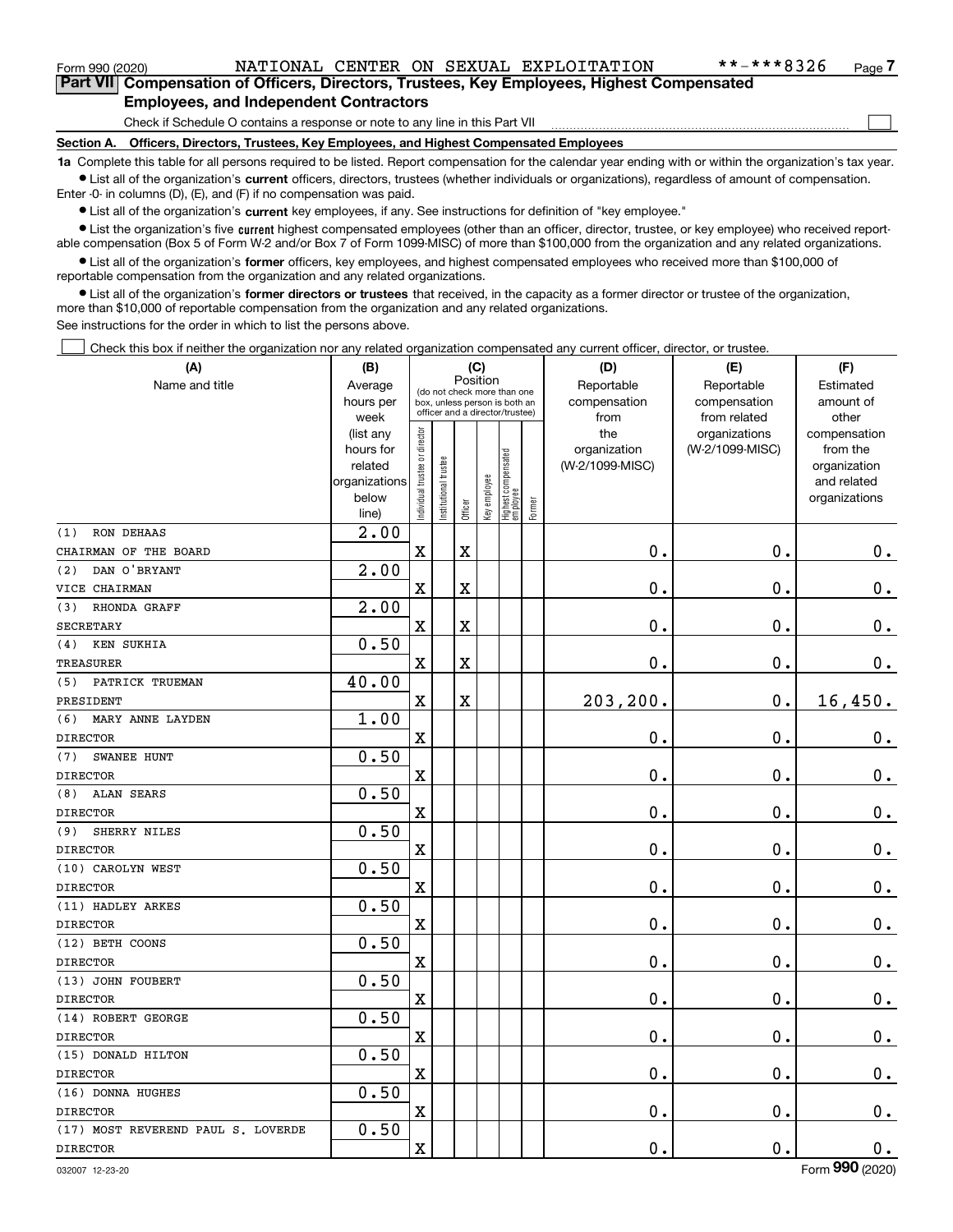| Form 990 (2020) |
|-----------------|
|-----------------|

#### Form 990 (2020) NATIONAL CENTER ON SEXUAL EXPLOITATION \*\*-\*\*\*8326 Page

| **-***8326 | Page 8 |
|------------|--------|
|------------|--------|

| Part VII Section A. Officers, Directors, Trustees, Key Employees, and Highest Compensated Employees (continued)                              |                        |                                |                                 |          |              |                                   |        |                                 |                                  |                          |
|----------------------------------------------------------------------------------------------------------------------------------------------|------------------------|--------------------------------|---------------------------------|----------|--------------|-----------------------------------|--------|---------------------------------|----------------------------------|--------------------------|
| (A)                                                                                                                                          | (B)                    |                                |                                 | (C)      |              |                                   |        | (D)                             | (E)                              | (F)                      |
| Name and title                                                                                                                               | Average                |                                | (do not check more than one     | Position |              |                                   |        | Reportable                      | Reportable                       | Estimated                |
|                                                                                                                                              | hours per              |                                | box, unless person is both an   |          |              |                                   |        | compensation                    | compensation                     | amount of                |
|                                                                                                                                              | week                   |                                | officer and a director/trustee) |          |              |                                   |        | from                            | from related                     | other                    |
|                                                                                                                                              | (list any<br>hours for | Individual trustee or director |                                 |          |              |                                   |        | the                             | organizations<br>(W-2/1099-MISC) | compensation             |
|                                                                                                                                              | related                |                                |                                 |          |              |                                   |        | organization<br>(W-2/1099-MISC) |                                  | from the<br>organization |
|                                                                                                                                              | organizations          |                                | Institutional trustee           |          |              |                                   |        |                                 |                                  | and related              |
|                                                                                                                                              | below                  |                                |                                 |          | Key employee |                                   |        |                                 |                                  | organizations            |
|                                                                                                                                              | line)                  |                                |                                 | Officer  |              | Highest compensated<br>  employee | Former |                                 |                                  |                          |
| (18) KINDSEY PENTECOST                                                                                                                       | 0.50                   |                                |                                 |          |              |                                   |        |                                 |                                  |                          |
| <b>DIRECTOR</b>                                                                                                                              |                        | $\mathbf X$                    |                                 |          |              |                                   |        | $\mathbf 0$ .                   | $0$ .                            | 0.                       |
| (19) MARGARET RUCKS                                                                                                                          | 0.50                   |                                |                                 |          |              |                                   |        |                                 |                                  |                          |
| <b>DIRECTOR</b>                                                                                                                              |                        | X                              |                                 |          |              |                                   |        | $\mathbf 0$ .                   | $0$ .                            | 0.                       |
| (20) MELEA STEPHENS                                                                                                                          | 0.50                   |                                |                                 |          |              |                                   |        |                                 |                                  |                          |
| <b>DIRECTOR</b>                                                                                                                              |                        | X                              |                                 |          |              |                                   |        | $\mathbf 0$ .                   | $0$ .                            | 0.                       |
| (21) LINNEA W. SMITH                                                                                                                         | 0.50                   |                                |                                 |          |              |                                   |        |                                 |                                  |                          |
| <b>DIRECTOR</b>                                                                                                                              |                        | $\mathbf X$                    |                                 |          |              |                                   |        | 0.                              | $0$ .                            | 0.                       |
| (22) BENJAMIN BULL, ESQ.                                                                                                                     | 40.00                  |                                |                                 |          |              |                                   |        |                                 |                                  |                          |
| SENIOR VP & DIRECTOR, LAW CENTER                                                                                                             |                        |                                |                                 |          | X            |                                   |        | 196,261.                        | $\mathbf 0$ .                    | 34,000.                  |
| (23) DAWN HAWKINS                                                                                                                            | 40.00                  |                                |                                 |          |              |                                   |        |                                 |                                  |                          |
| SENIOR VP & EXECUTIVE DIRECTOR                                                                                                               |                        |                                |                                 |          | X            |                                   |        | 153,197.                        | 0.                               | 30,487.                  |
| (24) MARK L. CROZET                                                                                                                          | 40.00                  |                                |                                 |          |              |                                   |        |                                 |                                  |                          |
| VP & DIRECTOR OF DEVELOPMENT                                                                                                                 |                        |                                |                                 |          |              | X                                 |        | 123,770.                        | 0.                               | 0.                       |
| (25) ELEANOR KENNELLY GAETAN                                                                                                                 | 40.00                  |                                |                                 |          |              |                                   |        |                                 |                                  |                          |
| VP & DIRECTOR OF PUBLIC POLICY                                                                                                               |                        |                                |                                 |          |              | X                                 |        | 130,212.                        | 0.                               | 0.                       |
| (26) CHRISTEN PRICE                                                                                                                          | 40.00                  |                                |                                 |          |              |                                   |        |                                 |                                  |                          |
| SENIOR LEGAL COUNSEL                                                                                                                         |                        |                                |                                 |          |              | $\mathbf X$                       |        | 109,152.                        | 0.                               | $0$ .                    |
| 1b Subtotal                                                                                                                                  |                        |                                |                                 |          |              |                                   |        | 915, 792.                       | 0.                               | 80,937.                  |
| c Total from continuation sheets to Part VII, Section A [111] [12] Total from continuation sheets to Part VII, Section A                     |                        |                                |                                 |          |              |                                   |        | 238,821.                        | 0.                               | 0.                       |
|                                                                                                                                              |                        |                                |                                 |          |              |                                   |        | 1, 154, 613.                    | 0.                               | 80,937.                  |
| Total number of individuals (including but not limited to those listed above) who received more than \$100,000 of reportable<br>$\mathbf{2}$ |                        |                                |                                 |          |              |                                   |        |                                 |                                  |                          |
| compensation from the organization $\blacktriangleright$                                                                                     |                        |                                |                                 |          |              |                                   |        |                                 |                                  | 8                        |
|                                                                                                                                              |                        |                                |                                 |          |              |                                   |        |                                 |                                  | No<br><b>Yes</b>         |
| 3<br>Did the organization list any former officer, director, trustee, key employee, or highest compensated employee on                       |                        |                                |                                 |          |              |                                   |        |                                 |                                  |                          |
|                                                                                                                                              |                        |                                |                                 |          |              |                                   |        |                                 |                                  | х<br>3                   |
| For any individual listed on line 1a, is the sum of reportable compensation and other compensation from the organization                     |                        |                                |                                 |          |              |                                   |        |                                 |                                  |                          |
|                                                                                                                                              |                        |                                |                                 |          |              |                                   |        |                                 |                                  | X<br>4                   |
| Did any person listed on line 1a receive or accrue compensation from any unrelated organization or individual for services<br>5              |                        |                                |                                 |          |              |                                   |        |                                 |                                  |                          |
| rendered to the organization? If "Yes." complete Schedule J for such person.                                                                 |                        |                                |                                 |          |              |                                   |        |                                 |                                  | x<br>5                   |
| <b>Section B. Independent Contractors</b>                                                                                                    |                        |                                |                                 |          |              |                                   |        |                                 |                                  |                          |
| Complete this table for your five highest compensated independent contractors that received more than \$100,000 of compensation from<br>1    |                        |                                |                                 |          |              |                                   |        |                                 |                                  |                          |
| the organization. Report compensation for the calendar year ending with or within the organization's tax year.                               |                        |                                |                                 |          |              |                                   |        |                                 |                                  |                          |
| (A)<br>Name and business address                                                                                                             |                        |                                |                                 |          |              |                                   |        | (B)<br>Description of services  |                                  | (C)<br>Compensation      |
| KELLY OLIVER PUBLIC RELATIONS, INC., 859 N                                                                                                   |                        |                                |                                 |          |              |                                   |        | MEDIA STRATEGIST,               |                                  |                          |
| MADISON ST, STE 101, ARLINGTON, VA 22205                                                                                                     |                        |                                |                                 |          |              |                                   |        | ADVISOR AND LIAISON             |                                  | 104,000.                 |
|                                                                                                                                              |                        |                                |                                 |          |              |                                   |        |                                 |                                  |                          |
|                                                                                                                                              |                        |                                |                                 |          |              |                                   |        |                                 |                                  |                          |
|                                                                                                                                              |                        |                                |                                 |          |              |                                   |        |                                 |                                  |                          |
|                                                                                                                                              |                        |                                |                                 |          |              |                                   |        |                                 |                                  |                          |
|                                                                                                                                              |                        |                                |                                 |          |              |                                   |        |                                 |                                  |                          |
|                                                                                                                                              |                        |                                |                                 |          |              |                                   |        |                                 |                                  |                          |
|                                                                                                                                              |                        |                                |                                 |          |              |                                   |        |                                 |                                  |                          |

**2**Total number of independent contractors (including but not limited to those listed above) who received more than \$100,000 of compensation from the organization 1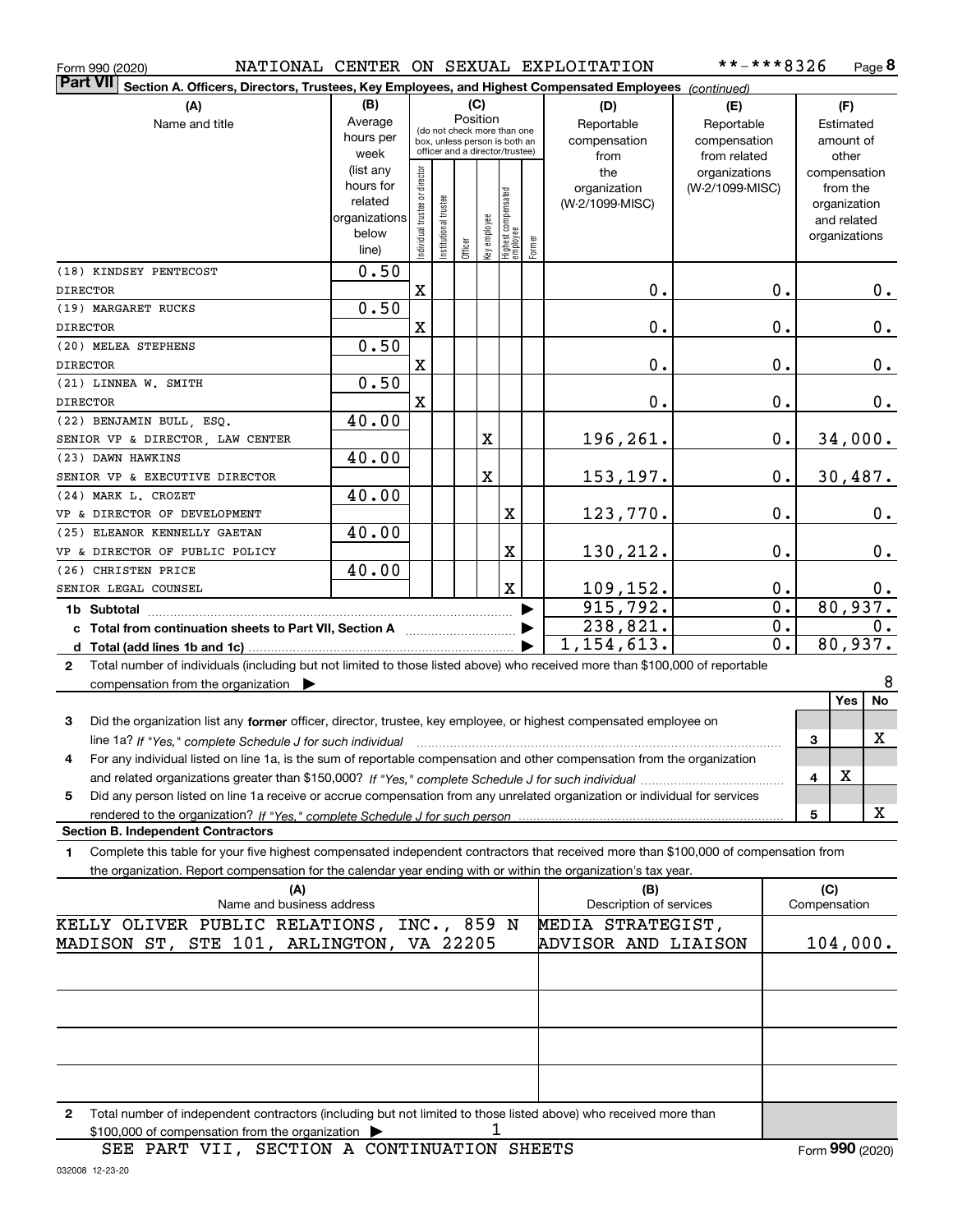| Form 990<br><b>Part VII</b> |                                                                                                        |                |                                |                       |         |              |                              |        | NATIONAL CENTER ON SEXUAL EXPLOITATION | **-***8326                    |                       |
|-----------------------------|--------------------------------------------------------------------------------------------------------|----------------|--------------------------------|-----------------------|---------|--------------|------------------------------|--------|----------------------------------------|-------------------------------|-----------------------|
|                             | Section A. Officers, Directors, Trustees, Key Employees, and Highest Compensated Employees (continued) |                |                                |                       |         |              |                              |        |                                        |                               |                       |
|                             | (A)                                                                                                    | (B)            |                                |                       |         | (C)          |                              |        | (D)                                    | (E)                           | (F)                   |
|                             | Name and title                                                                                         | Average        |                                |                       |         | Position     |                              |        | Reportable                             | Reportable                    | Estimated             |
|                             |                                                                                                        | hours          |                                |                       |         |              | (check all that apply)       |        | compensation                           | compensation                  | amount of             |
|                             |                                                                                                        | per<br>week    |                                |                       |         |              |                              |        | from<br>the                            | from related<br>organizations | other<br>compensation |
|                             |                                                                                                        | (list any      |                                |                       |         |              |                              |        | organization                           | (W-2/1099-MISC)               | from the              |
|                             |                                                                                                        | hours for      |                                |                       |         |              |                              |        | (W-2/1099-MISC)                        |                               | organization          |
|                             |                                                                                                        | related        |                                |                       |         |              |                              |        |                                        |                               | and related           |
|                             |                                                                                                        | organizations  |                                |                       |         |              |                              |        |                                        |                               | organizations         |
|                             |                                                                                                        | below<br>line) | Individual trustee or director | Institutional trustee | Officer | Key employee | Highest compensated employee | Former |                                        |                               |                       |
|                             | (27) MICHAEL SHIVELY                                                                                   | 40.00          |                                |                       |         |              |                              |        |                                        |                               |                       |
|                             | SENIOR ADV. RESEARCH & DATA ANALYSIS                                                                   |                |                                |                       |         |              | $\mathbf X$                  |        | 135,613.                               | $0$ .                         | 0.                    |
|                             | (28) LISA L. THOMPSON                                                                                  | 40.00          |                                |                       |         |              |                              |        |                                        |                               |                       |
|                             | VP & DIRECTOR, RESEARCH INSTITUTE                                                                      |                |                                |                       |         |              | X                            |        | 103,208.                               | $\mathbf 0$ .                 | 0.                    |
|                             |                                                                                                        |                |                                |                       |         |              |                              |        |                                        |                               |                       |
|                             |                                                                                                        |                |                                |                       |         |              |                              |        |                                        |                               |                       |
|                             |                                                                                                        |                |                                |                       |         |              |                              |        |                                        |                               |                       |
|                             |                                                                                                        |                |                                |                       |         |              |                              |        |                                        |                               |                       |
|                             |                                                                                                        |                |                                |                       |         |              |                              |        |                                        |                               |                       |
|                             |                                                                                                        |                |                                |                       |         |              |                              |        |                                        |                               |                       |
|                             |                                                                                                        |                |                                |                       |         |              |                              |        |                                        |                               |                       |
|                             |                                                                                                        |                |                                |                       |         |              |                              |        |                                        |                               |                       |
|                             |                                                                                                        |                |                                |                       |         |              |                              |        |                                        |                               |                       |
|                             |                                                                                                        |                |                                |                       |         |              |                              |        |                                        |                               |                       |
|                             |                                                                                                        |                |                                |                       |         |              |                              |        |                                        |                               |                       |
|                             |                                                                                                        |                |                                |                       |         |              |                              |        |                                        |                               |                       |
|                             |                                                                                                        |                |                                |                       |         |              |                              |        |                                        |                               |                       |
|                             |                                                                                                        |                |                                |                       |         |              |                              |        |                                        |                               |                       |
|                             |                                                                                                        |                |                                |                       |         |              |                              |        |                                        |                               |                       |
|                             |                                                                                                        |                |                                |                       |         |              |                              |        |                                        |                               |                       |
|                             |                                                                                                        |                |                                |                       |         |              |                              |        |                                        |                               |                       |
|                             |                                                                                                        |                |                                |                       |         |              |                              |        |                                        |                               |                       |
|                             |                                                                                                        |                |                                |                       |         |              |                              |        |                                        |                               |                       |
|                             |                                                                                                        |                |                                |                       |         |              |                              |        |                                        |                               |                       |
|                             |                                                                                                        |                |                                |                       |         |              |                              |        |                                        |                               |                       |
|                             |                                                                                                        |                |                                |                       |         |              |                              |        |                                        |                               |                       |
|                             |                                                                                                        |                |                                |                       |         |              |                              |        |                                        |                               |                       |
|                             |                                                                                                        |                |                                |                       |         |              |                              |        |                                        |                               |                       |
|                             |                                                                                                        |                |                                |                       |         |              |                              |        |                                        |                               |                       |
|                             |                                                                                                        |                |                                |                       |         |              |                              |        |                                        |                               |                       |
|                             |                                                                                                        |                |                                |                       |         |              |                              |        |                                        |                               |                       |
|                             |                                                                                                        |                |                                |                       |         |              |                              |        |                                        |                               |                       |
|                             |                                                                                                        |                |                                |                       |         |              |                              |        |                                        |                               |                       |
|                             |                                                                                                        |                |                                |                       |         |              |                              |        |                                        |                               |                       |
|                             |                                                                                                        |                |                                |                       |         |              |                              |        |                                        |                               |                       |
|                             |                                                                                                        |                |                                |                       |         |              |                              |        |                                        |                               |                       |
|                             |                                                                                                        |                |                                |                       |         |              |                              |        |                                        |                               |                       |
|                             |                                                                                                        |                |                                |                       |         |              |                              |        |                                        |                               |                       |
|                             |                                                                                                        |                |                                |                       |         |              |                              |        |                                        |                               |                       |
|                             |                                                                                                        |                |                                |                       |         |              |                              |        | 238,821.                               |                               |                       |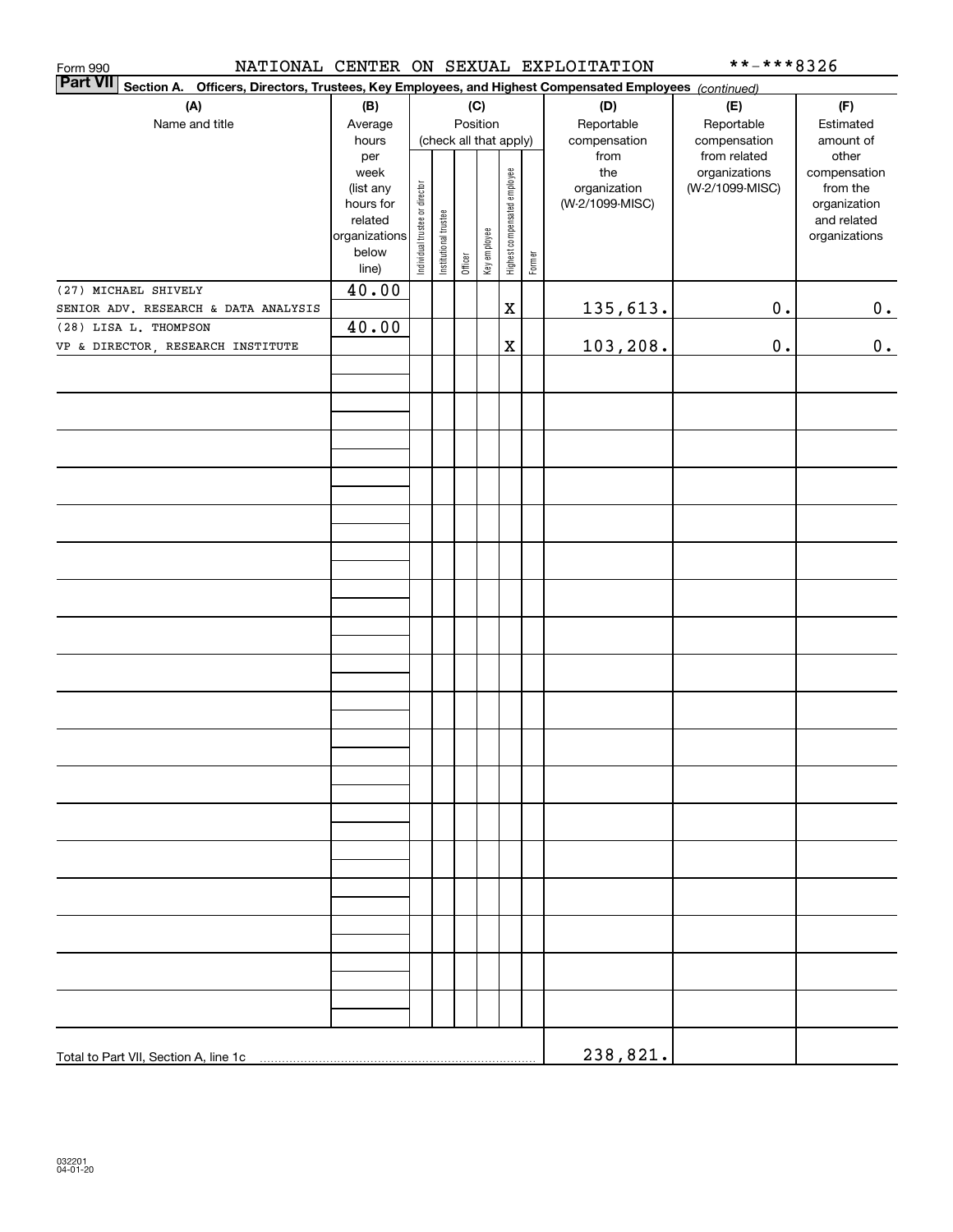|                                                           |                  |   | Form 990 (2020)                                                                                                                                                                                                                                                                                                    |    |                          |                |                 |                       | NATIONAL CENTER ON SEXUAL EXPLOITATION |                                       | **-***8326                    | Page 9                                                          |
|-----------------------------------------------------------|------------------|---|--------------------------------------------------------------------------------------------------------------------------------------------------------------------------------------------------------------------------------------------------------------------------------------------------------------------|----|--------------------------|----------------|-----------------|-----------------------|----------------------------------------|---------------------------------------|-------------------------------|-----------------------------------------------------------------|
| <b>Part VIII</b>                                          |                  |   | <b>Statement of Revenue</b>                                                                                                                                                                                                                                                                                        |    |                          |                |                 |                       |                                        |                                       |                               |                                                                 |
|                                                           |                  |   | Check if Schedule O contains a response or note to any line in this Part VIII                                                                                                                                                                                                                                      |    |                          |                |                 |                       |                                        |                                       |                               |                                                                 |
|                                                           |                  |   |                                                                                                                                                                                                                                                                                                                    |    |                          |                |                 |                       | (A)<br>Total revenue                   | Related or exempt<br>function revenue | Unrelated<br>business revenue | (D)<br>Revenue excluded<br>from tax under<br>sections 512 - 514 |
|                                                           |                  |   | 1 a Federated campaigns                                                                                                                                                                                                                                                                                            |    |                          | 1a             |                 |                       |                                        |                                       |                               |                                                                 |
|                                                           |                  | b | Membership dues                                                                                                                                                                                                                                                                                                    |    | $\overline{\phantom{a}}$ | 1 <sub>b</sub> |                 |                       |                                        |                                       |                               |                                                                 |
|                                                           |                  |   | c Fundraising events                                                                                                                                                                                                                                                                                               |    |                          | 1 <sub>c</sub> |                 |                       |                                        |                                       |                               |                                                                 |
|                                                           |                  |   | d Related organizations                                                                                                                                                                                                                                                                                            |    |                          | 1 <sub>d</sub> |                 |                       |                                        |                                       |                               |                                                                 |
|                                                           |                  | е | Government grants (contributions)                                                                                                                                                                                                                                                                                  |    |                          | 1e             |                 | 204,392.              |                                        |                                       |                               |                                                                 |
| Contributions, Gifts, Grants<br>and Other Similar Amounts |                  |   | f All other contributions, gifts, grants, and                                                                                                                                                                                                                                                                      |    |                          |                |                 |                       |                                        |                                       |                               |                                                                 |
|                                                           |                  |   | similar amounts not included above                                                                                                                                                                                                                                                                                 |    |                          | 1f             |                 | 4,693,529.            |                                        |                                       |                               |                                                                 |
|                                                           |                  | a | Noncash contributions included in lines 1a-1f                                                                                                                                                                                                                                                                      |    |                          | $1g$ \$        |                 |                       |                                        |                                       |                               |                                                                 |
|                                                           |                  | h |                                                                                                                                                                                                                                                                                                                    |    |                          |                |                 | <b>Business Code</b>  | 4,897,921.                             |                                       |                               |                                                                 |
|                                                           | 2a               |   | SPONSORSHIP INCOME                                                                                                                                                                                                                                                                                                 |    |                          |                |                 | 900099                | 125,283.                               | 125,283.                              |                               |                                                                 |
|                                                           |                  | b |                                                                                                                                                                                                                                                                                                                    |    |                          |                |                 |                       |                                        |                                       |                               |                                                                 |
|                                                           |                  | с | the contract of the contract of the contract of the contract of the contract of                                                                                                                                                                                                                                    |    |                          |                |                 |                       |                                        |                                       |                               |                                                                 |
|                                                           |                  | d | <u>and the state of the state of the state of the state of the state of the state of the state of the state of the state of the state of the state of the state of the state of the state of the state of the state of the state</u><br>the control of the control of the control of the control of the control of |    |                          |                |                 |                       |                                        |                                       |                               |                                                                 |
| Program Service<br>Revenue                                |                  | е |                                                                                                                                                                                                                                                                                                                    |    |                          |                |                 |                       |                                        |                                       |                               |                                                                 |
|                                                           |                  |   | f All other program service revenue                                                                                                                                                                                                                                                                                |    |                          |                |                 |                       |                                        |                                       |                               |                                                                 |
|                                                           |                  | g |                                                                                                                                                                                                                                                                                                                    |    |                          |                |                 |                       | 125,283.                               |                                       |                               |                                                                 |
|                                                           | 3                |   | Investment income (including dividends, interest, and                                                                                                                                                                                                                                                              |    |                          |                |                 |                       |                                        |                                       |                               |                                                                 |
|                                                           |                  |   |                                                                                                                                                                                                                                                                                                                    |    |                          |                |                 | ▶                     | 578.                                   |                                       |                               | 578.                                                            |
|                                                           | 4                |   | Income from investment of tax-exempt bond proceeds                                                                                                                                                                                                                                                                 |    |                          |                |                 |                       |                                        |                                       |                               |                                                                 |
|                                                           | 5                |   |                                                                                                                                                                                                                                                                                                                    |    |                          |                |                 |                       |                                        |                                       |                               |                                                                 |
|                                                           |                  |   |                                                                                                                                                                                                                                                                                                                    |    |                          | (i) Real       |                 | (ii) Personal         |                                        |                                       |                               |                                                                 |
|                                                           |                  |   | 6 a Gross rents                                                                                                                                                                                                                                                                                                    | 6а |                          |                |                 |                       |                                        |                                       |                               |                                                                 |
|                                                           |                  | b | Less: rental expenses                                                                                                                                                                                                                                                                                              | 6b |                          |                |                 |                       |                                        |                                       |                               |                                                                 |
|                                                           |                  | c | Rental income or (loss)                                                                                                                                                                                                                                                                                            | 6с |                          |                |                 |                       |                                        |                                       |                               |                                                                 |
|                                                           |                  |   | d Net rental income or (loss)                                                                                                                                                                                                                                                                                      |    |                          | (i) Securities |                 | (ii) Other            |                                        |                                       |                               |                                                                 |
|                                                           |                  |   | 7 a Gross amount from sales of                                                                                                                                                                                                                                                                                     |    |                          | 1,045,020.     |                 |                       |                                        |                                       |                               |                                                                 |
|                                                           |                  |   | assets other than inventory<br><b>b</b> Less: cost or other basis                                                                                                                                                                                                                                                  | 7a |                          |                |                 |                       |                                        |                                       |                               |                                                                 |
|                                                           |                  |   | and sales expenses                                                                                                                                                                                                                                                                                                 | 7b |                          | 982,943.       |                 |                       |                                        |                                       |                               |                                                                 |
| evenue                                                    |                  |   | c Gain or (loss)                                                                                                                                                                                                                                                                                                   | 7c |                          | 62,077.        |                 |                       |                                        |                                       |                               |                                                                 |
|                                                           |                  |   |                                                                                                                                                                                                                                                                                                                    |    |                          |                |                 |                       | 62,077.                                |                                       |                               | 62,077.                                                         |
| Œ                                                         |                  |   | 8 a Gross income from fundraising events (not                                                                                                                                                                                                                                                                      |    |                          |                |                 |                       |                                        |                                       |                               |                                                                 |
| <b>Other</b>                                              |                  |   | including \$<br><u>of</u> of                                                                                                                                                                                                                                                                                       |    |                          |                |                 |                       |                                        |                                       |                               |                                                                 |
|                                                           |                  |   | contributions reported on line 1c). See                                                                                                                                                                                                                                                                            |    |                          |                |                 |                       |                                        |                                       |                               |                                                                 |
|                                                           |                  |   |                                                                                                                                                                                                                                                                                                                    |    |                          |                | 8a              |                       |                                        |                                       |                               |                                                                 |
|                                                           |                  |   | b Less: direct expenses                                                                                                                                                                                                                                                                                            |    |                          |                | 8b              |                       |                                        |                                       |                               |                                                                 |
|                                                           |                  |   | c Net income or (loss) from fundraising events                                                                                                                                                                                                                                                                     |    |                          |                |                 |                       |                                        |                                       |                               |                                                                 |
|                                                           |                  |   | 9 a Gross income from gaming activities. See                                                                                                                                                                                                                                                                       |    |                          |                |                 |                       |                                        |                                       |                               |                                                                 |
|                                                           |                  |   |                                                                                                                                                                                                                                                                                                                    |    |                          |                | 9a              |                       |                                        |                                       |                               |                                                                 |
|                                                           |                  |   | <b>b</b> Less: direct expenses <b>manually</b>                                                                                                                                                                                                                                                                     |    |                          |                | 9 <sub>b</sub>  |                       |                                        |                                       |                               |                                                                 |
|                                                           |                  |   | c Net income or (loss) from gaming activities                                                                                                                                                                                                                                                                      |    |                          |                |                 |                       |                                        |                                       |                               |                                                                 |
|                                                           |                  |   | 10 a Gross sales of inventory, less returns                                                                                                                                                                                                                                                                        |    |                          |                |                 |                       |                                        |                                       |                               |                                                                 |
|                                                           |                  |   |                                                                                                                                                                                                                                                                                                                    |    |                          |                | 10a             |                       |                                        |                                       |                               |                                                                 |
|                                                           |                  |   | <b>b</b> Less: cost of goods sold                                                                                                                                                                                                                                                                                  |    |                          |                | 10 <sub>b</sub> |                       |                                        |                                       |                               |                                                                 |
|                                                           |                  |   | c Net income or (loss) from sales of inventory                                                                                                                                                                                                                                                                     |    |                          |                |                 | <b>Business Code</b>  |                                        |                                       |                               |                                                                 |
|                                                           | 11 a             |   |                                                                                                                                                                                                                                                                                                                    |    |                          |                |                 |                       |                                        |                                       |                               |                                                                 |
| Miscellaneous                                             |                  | b | <u> 1989 - Johann Barn, mars eta bainar eta bainar eta baina eta baina eta baina eta baina eta baina eta baina e</u><br>the contract of the contract of the contract of the contract of the contract of                                                                                                            |    |                          |                |                 |                       |                                        |                                       |                               |                                                                 |
| evenue                                                    |                  | с | the control of the control of the control of the control of the control of                                                                                                                                                                                                                                         |    |                          |                |                 |                       |                                        |                                       |                               |                                                                 |
|                                                           |                  |   |                                                                                                                                                                                                                                                                                                                    |    |                          |                |                 |                       |                                        |                                       |                               |                                                                 |
|                                                           |                  |   |                                                                                                                                                                                                                                                                                                                    |    |                          |                |                 | $\blacktriangleright$ |                                        |                                       |                               |                                                                 |
|                                                           | 12 <sup>12</sup> |   |                                                                                                                                                                                                                                                                                                                    |    |                          |                |                 |                       | 5,085,859.                             | 125,283.                              | 0.                            | 62,655.                                                         |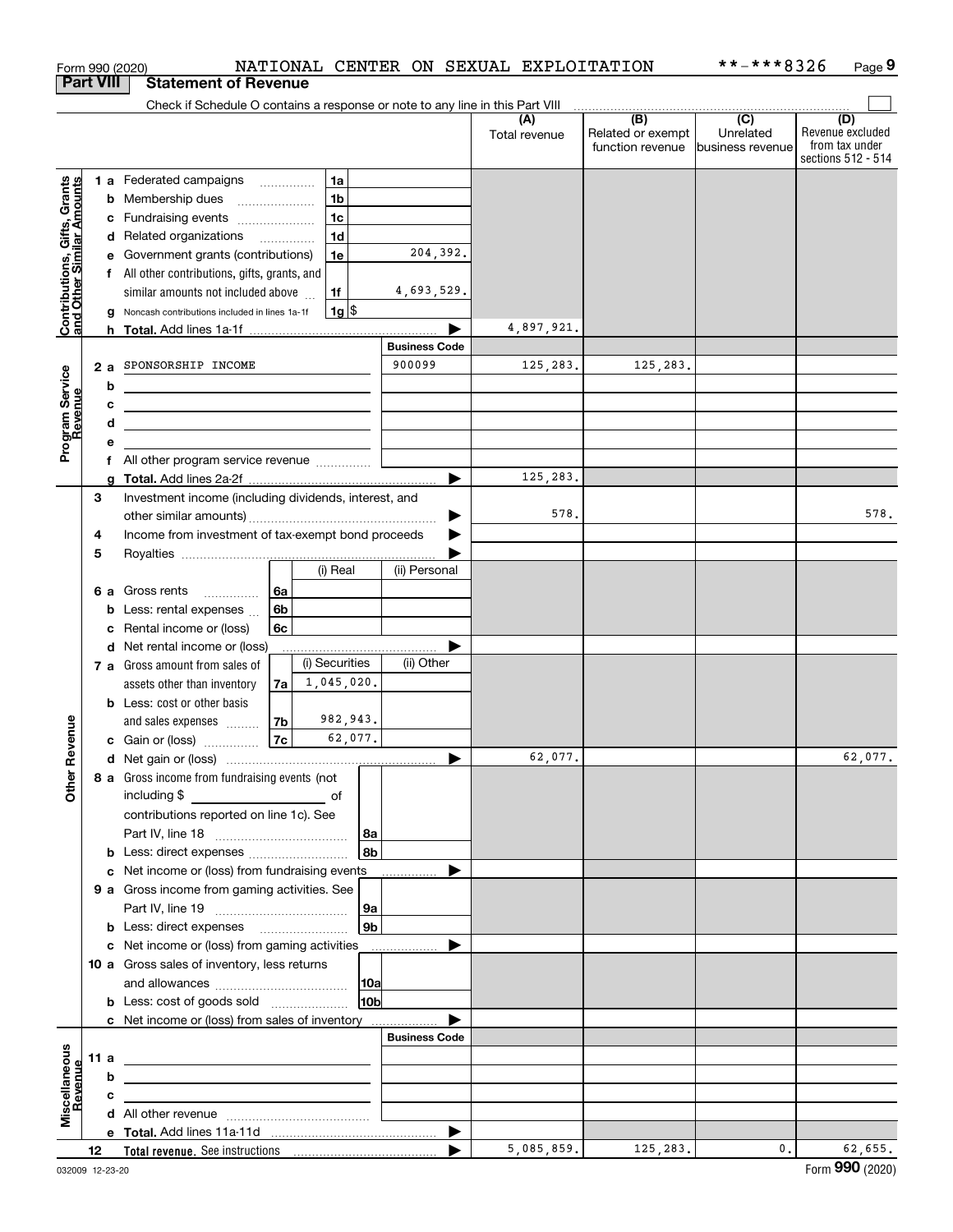#### Form 990 (2020) Page **Part IX Statement of Functional Expenses** NATIONAL CENTER ON SEXUAL EXPLOITATION \*\*-\*\*\*8326

*Section 501(c)(3) and 501(c)(4) organizations must complete all columns. All other organizations must complete column (A).*

|              | Do not include amounts reported on lines 6b,<br>7b, 8b, 9b, and 10b of Part VIII.                    | (A)<br>Total expenses | $\overline{(B)}$<br>Program service<br>expenses | $\overline{C}$<br>Management and<br>general expenses | (D)<br>Fundraising<br>expenses |
|--------------|------------------------------------------------------------------------------------------------------|-----------------------|-------------------------------------------------|------------------------------------------------------|--------------------------------|
| 1.           | Grants and other assistance to domestic organizations                                                |                       |                                                 |                                                      |                                |
|              | and domestic governments. See Part IV, line 21                                                       |                       |                                                 |                                                      |                                |
| $\mathbf{2}$ | Grants and other assistance to domestic                                                              |                       |                                                 |                                                      |                                |
|              | individuals. See Part IV, line 22                                                                    |                       |                                                 |                                                      |                                |
| 3            | Grants and other assistance to foreign                                                               |                       |                                                 |                                                      |                                |
|              | organizations, foreign governments, and foreign                                                      |                       |                                                 |                                                      |                                |
|              | individuals. See Part IV, lines 15 and 16                                                            |                       |                                                 |                                                      |                                |
| 4            | Benefits paid to or for members                                                                      |                       |                                                 |                                                      |                                |
| 5            | Compensation of current officers, directors,                                                         |                       |                                                 |                                                      |                                |
|              | trustees, and key employees                                                                          | 663,351.              | 527,639.                                        | 54,702.                                              | 81,010.                        |
| 6            | Compensation not included above to disqualified                                                      |                       |                                                 |                                                      |                                |
|              | persons (as defined under section 4958(f)(1)) and                                                    |                       |                                                 |                                                      |                                |
|              | persons described in section 4958(c)(3)(B)                                                           |                       |                                                 |                                                      |                                |
| 7            | Other salaries and wages                                                                             | 2,165,518.            | 1,689,273.                                      | 125,107.                                             | 351, 138.                      |
| 8            | Pension plan accruals and contributions (include                                                     |                       |                                                 |                                                      |                                |
|              | section 401(k) and 403(b) employer contributions)                                                    | 107,391.              | 75,392.                                         | 13,647.                                              | 18,352.                        |
| 9            |                                                                                                      | 175, 236.             | 114, 274.                                       | 24,790.                                              | 36,172.                        |
| 10           |                                                                                                      | 215,621.              | 169,899.                                        | 11,665.                                              | 34,057.                        |
| 11           | Fees for services (nonemployees):                                                                    |                       |                                                 |                                                      |                                |
| a            |                                                                                                      |                       |                                                 |                                                      |                                |
| b            |                                                                                                      | 25,752.               | 5, 263.                                         | 14,100.                                              | 6,389.                         |
| c            |                                                                                                      | 42,210.               |                                                 | 42, 210.                                             |                                |
| d            |                                                                                                      | 60,000.               | 60,000.                                         |                                                      |                                |
| е            | Professional fundraising services. See Part IV, line 17                                              | 23,076.               |                                                 |                                                      | 23,076.                        |
| f            | Investment management fees                                                                           |                       |                                                 |                                                      |                                |
| $\mathbf{q}$ | Other. (If line 11g amount exceeds 10% of line 25,                                                   |                       |                                                 |                                                      |                                |
|              | column (A) amount, list line 11g expenses on Sch O.)                                                 | 160,804.              | 118,833.                                        | $\frac{7,747.}{1,699.}$                              | 34,224.                        |
| 12           |                                                                                                      | 17,427.               | 15,728.                                         |                                                      |                                |
| 13           |                                                                                                      | 270,062.              | 198,381.                                        | 44,845.                                              | 26,836.                        |
| 14           |                                                                                                      |                       |                                                 |                                                      |                                |
| 15           |                                                                                                      |                       |                                                 |                                                      |                                |
| 16           |                                                                                                      | 168,108.              | 25,721.                                         | 139,225.                                             | 3,162.                         |
| 17           | Travel                                                                                               | 26, 726.              | 20, 202.                                        | 4,059.                                               | $\overline{2,465}$ .           |
| 18           | Payments of travel or entertainment expenses                                                         |                       |                                                 |                                                      |                                |
|              | for any federal, state, or local public officials                                                    | 75,605.               |                                                 |                                                      |                                |
| 19           | Conferences, conventions, and meetings                                                               |                       | 72,658.                                         | 1,171.                                               | 1,776.                         |
| 20           | Interest                                                                                             |                       |                                                 |                                                      |                                |
| 21           | Depreciation, depletion, and amortization                                                            | 32,916.               |                                                 | 32,916.                                              |                                |
| 22           |                                                                                                      | 9,775.                | 7,399.                                          | 1,302.                                               | 1,074.                         |
| 23<br>24     | Insurance<br>Other expenses. Itemize expenses not covered                                            |                       |                                                 |                                                      |                                |
|              | above (List miscellaneous expenses on line 24e. If                                                   |                       |                                                 |                                                      |                                |
|              | line 24e amount exceeds 10% of line 25, column (A)<br>amount, list line 24e expenses on Schedule O.) |                       |                                                 |                                                      |                                |
| a            | CONTRACT LABOR                                                                                       | 208, 113.             | 202,182.                                        | 5,931.                                               |                                |
| b            | PUBLIC RELATIONS                                                                                     | 46, 209.              | 45,640.                                         | 469.                                                 | 100.                           |
| C.           | DUES AND SUBSCRIPTIONS                                                                               | 43,309.               | 32,509.                                         | 830.                                                 | 9,970.                         |
| d            | CREDIT CARD FEES                                                                                     | 22,687.               | 3,368.                                          | 380.                                                 | 18,939.                        |
|              | e All other expenses                                                                                 | 52,035.               | 13,209.                                         | 25,637.                                              | 13, 189.                       |
| 25           | Total functional expenses. Add lines 1 through 24e                                                   | 4,611,931.            | 3,397,570.                                      | $\overline{552, 432}$ .                              | 661,929.                       |
| 26           | Joint costs. Complete this line only if the organization                                             |                       |                                                 |                                                      |                                |
|              | reported in column (B) joint costs from a combined                                                   |                       |                                                 |                                                      |                                |
|              | educational campaign and fundraising solicitation.                                                   |                       |                                                 |                                                      |                                |
|              | Check here $\blacktriangleright$<br>if following SOP 98-2 (ASC 958-720)                              |                       |                                                 |                                                      |                                |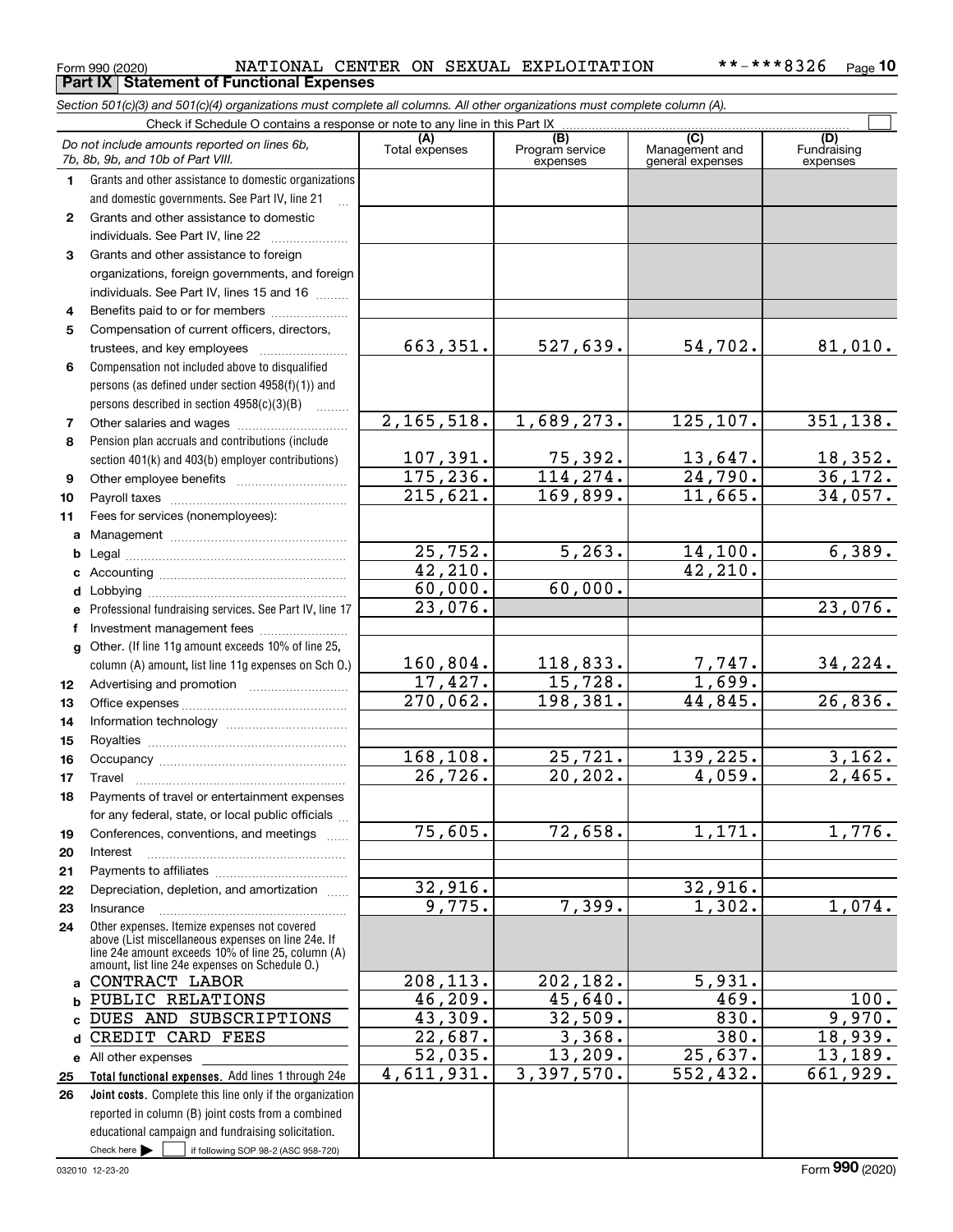| LOUIL SSA ICACAL |                               |  |
|------------------|-------------------------------|--|
|                  | <b>Part X   Balance Sheet</b> |  |

 $\overline{a}$ 

|                             |              | Check if Schedule O contains a response or note to any line in this Part X         |                          |                          |                 |                             |
|-----------------------------|--------------|------------------------------------------------------------------------------------|--------------------------|--------------------------|-----------------|-----------------------------|
|                             |              |                                                                                    |                          | (A)<br>Beginning of year |                 | (B)<br>End of year          |
|                             | 1            | Cash - non-interest-bearing                                                        |                          | 1,645,863.               | $\mathbf{1}$    | 632,207.                    |
|                             | $\mathbf{2}$ |                                                                                    |                          | 1,821,783.               | $\mathbf{2}$    | 2,522,728.                  |
|                             | з            |                                                                                    |                          |                          | $\overline{3}$  | 808,186.                    |
|                             | 4            |                                                                                    |                          | 24,517.                  | $\overline{4}$  | 132, 210.                   |
|                             | 5            | Loans and other receivables from any current or former officer, director,          |                          |                          |                 |                             |
|                             |              | trustee, key employee, creator or founder, substantial contributor, or 35%         |                          |                          |                 |                             |
|                             |              | controlled entity or family member of any of these persons                         |                          |                          | 5               |                             |
|                             | 6            | Loans and other receivables from other disqualified persons (as defined            |                          |                          |                 |                             |
|                             |              | under section $4958(f)(1)$ , and persons described in section $4958(c)(3)(B)$      | $\ldots$                 |                          | 6               |                             |
|                             | 7            |                                                                                    |                          |                          | $\overline{7}$  |                             |
| Assets                      | 8            |                                                                                    |                          |                          | 8               |                             |
|                             | 9            |                                                                                    |                          | 17,067.                  | $\mathbf{9}$    | 68,044.                     |
|                             |              | 10a Land, buildings, and equipment: cost or other                                  |                          |                          |                 |                             |
|                             |              | basis. Complete Part VI of Schedule D  10a                                         | 916,393.                 |                          |                 |                             |
|                             |              | <u>  10b</u>  <br><b>b</b> Less: accumulated depreciation                          | 69,044.                  | 31, 197.                 | 10 <sub>c</sub> | 847, 349.                   |
|                             | 11           |                                                                                    |                          |                          | 11              |                             |
|                             | 12           |                                                                                    |                          |                          | 12              |                             |
|                             | 13           |                                                                                    |                          |                          | 13              |                             |
|                             | 14           |                                                                                    |                          |                          | 14              |                             |
|                             | 15           |                                                                                    |                          | 13,562.                  | 15              | $\frac{57,870}{5,068,594.}$ |
|                             | 16           |                                                                                    |                          | 3,553,989.               | 16              |                             |
|                             | 17           |                                                                                    |                          | 31,652.                  | 17              | 62,636.                     |
|                             | 18           |                                                                                    |                          |                          | 18              |                             |
|                             | 19           |                                                                                    |                          | 204, 392.                | 19              | 951,836.                    |
|                             | 20           |                                                                                    |                          |                          | 20              |                             |
|                             | 21           | Escrow or custodial account liability. Complete Part IV of Schedule D              | 1.1.1.1.1.1.1.1.1.1      |                          | 21              |                             |
|                             | 22           | Loans and other payables to any current or former officer, director,               |                          |                          |                 |                             |
| Liabilities                 |              | trustee, key employee, creator or founder, substantial contributor, or 35%         |                          |                          |                 |                             |
|                             |              | controlled entity or family member of any of these persons                         |                          |                          | 22              |                             |
|                             | 23           | Secured mortgages and notes payable to unrelated third parties                     |                          |                          | 23              |                             |
|                             | 24           | Unsecured notes and loans payable to unrelated third parties                       |                          |                          | 24              |                             |
|                             | 25           | Other liabilities (including federal income tax, payables to related third         |                          |                          |                 |                             |
|                             |              | parties, and other liabilities not included on lines 17-24). Complete Part X       |                          |                          |                 |                             |
|                             |              | of Schedule D                                                                      |                          | 1,053.                   | 25              | 0.                          |
|                             | 26           | Total liabilities. Add lines 17 through 25                                         |                          | 237,097.                 | 26              | 1,014,472.                  |
|                             |              | Organizations that follow FASB ASC 958, check here $\blacktriangleright \boxed{X}$ |                          |                          |                 |                             |
|                             |              | and complete lines 27, 28, 32, and 33.                                             |                          |                          |                 |                             |
|                             | 27           | Net assets without donor restrictions                                              |                          | 3,316,892.               | 27              | 3,129,122.                  |
|                             | 28           | Net assets with donor restrictions                                                 |                          |                          | 28              | 925,000.                    |
|                             |              | Organizations that do not follow FASB ASC 958, check here $\blacktriangleright$    |                          |                          |                 |                             |
| Net Assets or Fund Balances |              | and complete lines 29 through 33.                                                  |                          |                          |                 |                             |
|                             | 29           |                                                                                    |                          |                          | 29              |                             |
|                             | 30           | Paid-in or capital surplus, or land, building, or equipment fund                   |                          |                          | 30              |                             |
|                             | 31           | Retained earnings, endowment, accumulated income, or other funds                   | $\overline{\phantom{a}}$ |                          | 31              |                             |
|                             | 32           | Total net assets or fund balances                                                  |                          | 3,316,892.               | 32              | 4,054,122.                  |
|                             | 33           | Total liabilities and net assets/fund balances                                     |                          | 3,553,989.               | 33              | 5,068,594.                  |

Form (2020) **990**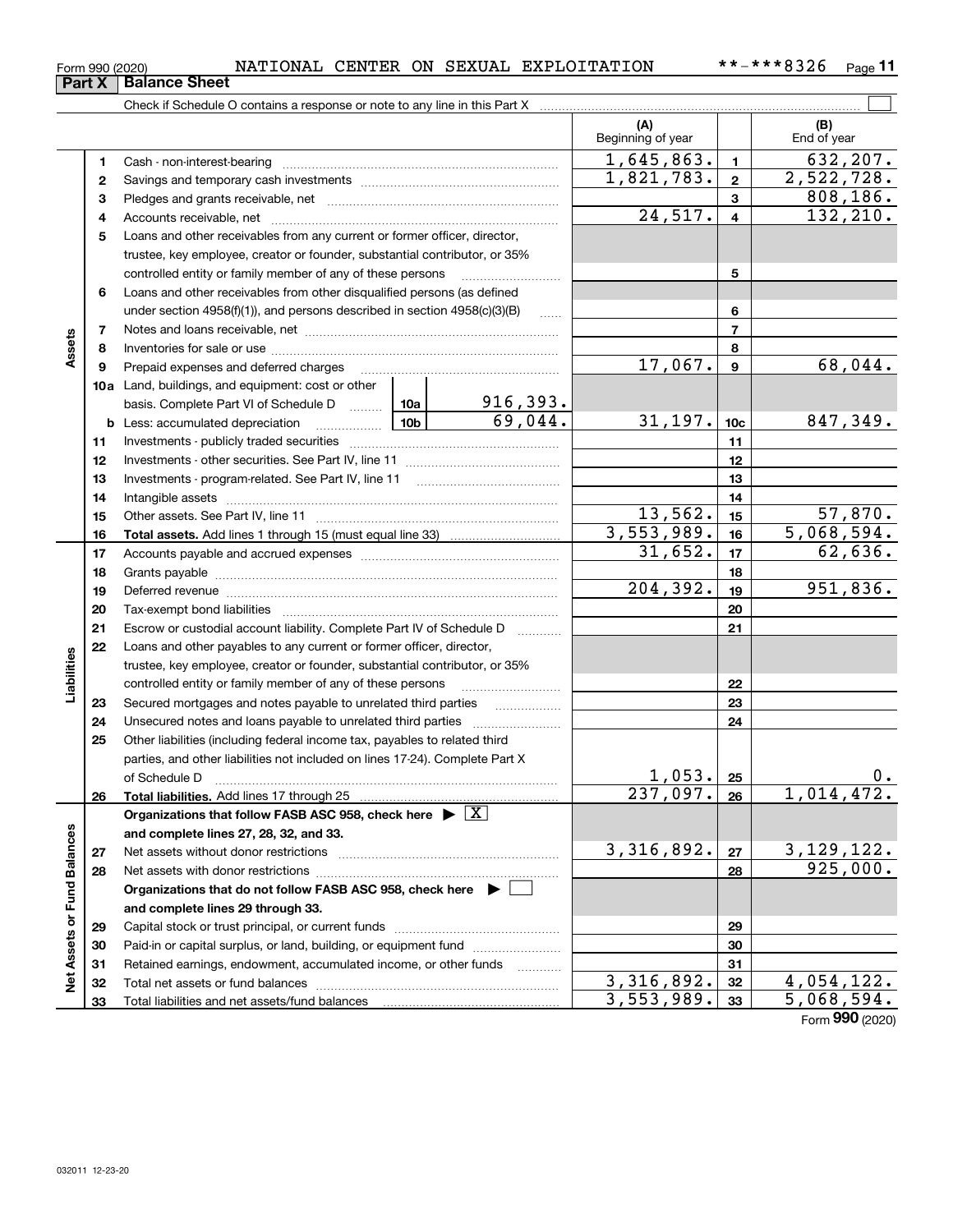|    | NATIONAL CENTER ON SEXUAL EXPLOITATION<br>Form 990 (2020)                                                                                                                                                                      |                | **-***8326     |            | Page 12   |
|----|--------------------------------------------------------------------------------------------------------------------------------------------------------------------------------------------------------------------------------|----------------|----------------|------------|-----------|
|    | Part XI<br><b>Reconciliation of Net Assets</b>                                                                                                                                                                                 |                |                |            |           |
|    |                                                                                                                                                                                                                                |                |                |            |           |
|    |                                                                                                                                                                                                                                |                |                |            |           |
| 1  |                                                                                                                                                                                                                                | 1              | 5,085,859.     |            |           |
| 2  | Total expenses (must equal Part IX, column (A), line 25)                                                                                                                                                                       | $\overline{2}$ | 4,611,931.     |            |           |
| 3  | Revenue less expenses. Subtract line 2 from line 1                                                                                                                                                                             | 3              |                | 473,928.   |           |
| 4  |                                                                                                                                                                                                                                | $\overline{4}$ | 3, 316, 892.   |            |           |
| 5  | Net unrealized gains (losses) on investments [11] matter contracts and the state of the state of the state of the state of the state of the state of the state of the state of the state of the state of the state of the stat | 5              |                |            | 263,302.  |
| 6  |                                                                                                                                                                                                                                | 6              |                |            |           |
| 7  |                                                                                                                                                                                                                                | $\overline{7}$ |                |            |           |
| 8  | Prior period adjustments material contents and content of the content of the content of the content of the content of the content of the content of the content of the content of the content of the content of the content of | 8              |                |            |           |
| 9  | Other changes in net assets or fund balances (explain on Schedule O)                                                                                                                                                           | 9              |                |            | 0.        |
| 10 | Net assets or fund balances at end of year. Combine lines 3 through 9 (must equal Part X, line 32,                                                                                                                             |                |                |            |           |
|    |                                                                                                                                                                                                                                | 10             | 4,054,122.     |            |           |
|    | Part XII Financial Statements and Reporting                                                                                                                                                                                    |                |                |            |           |
|    |                                                                                                                                                                                                                                |                |                |            |           |
|    |                                                                                                                                                                                                                                |                |                | <b>Yes</b> | <b>No</b> |
| 1  | $\mathbf{X}$ Accrual<br>Accounting method used to prepare the Form 990: <u>I</u> Cash<br>Other<br>$\pm$ $\pm$                                                                                                                  |                |                |            |           |
|    | If the organization changed its method of accounting from a prior year or checked "Other," explain in Schedule O.                                                                                                              |                |                |            |           |
|    | 2a Were the organization's financial statements compiled or reviewed by an independent accountant?                                                                                                                             |                | 2a             |            | х         |
|    | If "Yes," check a box below to indicate whether the financial statements for the year were compiled or reviewed on a                                                                                                           |                |                |            |           |
|    | separate basis, consolidated basis, or both:                                                                                                                                                                                   |                |                |            |           |
|    | <b>Consolidated basis</b><br>Both consolidated and separate basis<br>Separate basis                                                                                                                                            |                |                |            |           |
|    | <b>b</b> Were the organization's financial statements audited by an independent accountant?                                                                                                                                    |                | 2 <sub>b</sub> | Х          |           |
|    | If "Yes," check a box below to indicate whether the financial statements for the year were audited on a separate basis,                                                                                                        |                |                |            |           |
|    | consolidated basis, or both:                                                                                                                                                                                                   |                |                |            |           |
|    | $ \mathbf{X} $ Separate basis<br>Consolidated basis<br>Both consolidated and separate basis                                                                                                                                    |                |                |            |           |
|    | c If "Yes" to line 2a or 2b, does the organization have a committee that assumes responsibility for oversight of the audit,                                                                                                    |                |                |            |           |
|    |                                                                                                                                                                                                                                |                | 2c             |            | x         |
|    | If the organization changed either its oversight process or selection process during the tax year, explain on Schedule O.                                                                                                      |                |                |            |           |
|    | 3a As a result of a federal award, was the organization required to undergo an audit or audits as set forth in the Single Audit                                                                                                |                |                |            |           |
|    |                                                                                                                                                                                                                                |                | За             |            | х         |
|    | b If "Yes," did the organization undergo the required audit or audits? If the organization did not undergo the required audit                                                                                                  |                |                |            |           |
|    |                                                                                                                                                                                                                                |                | 3 <sub>b</sub> |            |           |

Form (2020) **990**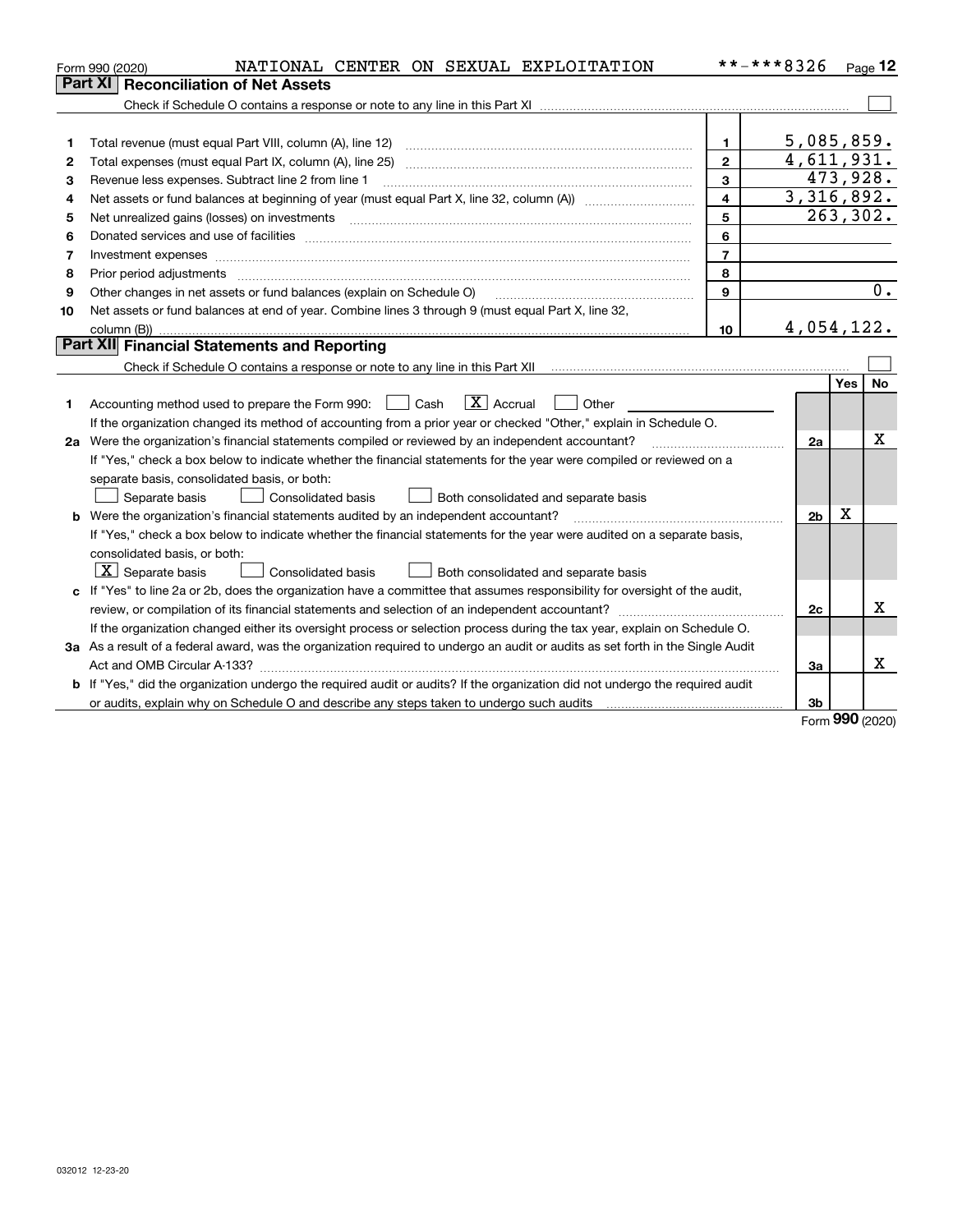| <b>SCHEDULE A</b> |  |
|-------------------|--|
|-------------------|--|

Department of the Treasury Internal Revenue Service

**Total**

| (Form 990 or 990-EZ) |  |  |  |  |
|----------------------|--|--|--|--|
|----------------------|--|--|--|--|

# **Public Charity Status and Public Support**

**Complete if the organization is a section 501(c)(3) organization or a section 4947(a)(1) nonexempt charitable trust. | Attach to Form 990 or Form 990-EZ.** 

| Go to www.irs.gov/Form990 for instructions and the latest information. |
|------------------------------------------------------------------------|
|------------------------------------------------------------------------|

| OMB No. 1545-0047     |
|-----------------------|
| 2020                  |
| <b>Open to Public</b> |

| <b>Inspection</b>         |
|---------------------------|
| avar idantifiaatian numbe |

|                      | Name of the organization                                                                                                                     |          |                                        |                                                                |    |                            | <b>Employer identification number</b> |
|----------------------|----------------------------------------------------------------------------------------------------------------------------------------------|----------|----------------------------------------|----------------------------------------------------------------|----|----------------------------|---------------------------------------|
|                      |                                                                                                                                              |          | NATIONAL CENTER ON SEXUAL EXPLOITATION |                                                                |    |                            | **-***8326                            |
| Part I               | Reason for Public Charity Status. (All organizations must complete this part.) See instructions.                                             |          |                                        |                                                                |    |                            |                                       |
|                      | The organization is not a private foundation because it is: (For lines 1 through 12, check only one box.)                                    |          |                                        |                                                                |    |                            |                                       |
| 1.                   | A church, convention of churches, or association of churches described in section 170(b)(1)(A)(i).                                           |          |                                        |                                                                |    |                            |                                       |
| 2                    | A school described in section 170(b)(1)(A)(ii). (Attach Schedule E (Form 990 or 990-EZ).)                                                    |          |                                        |                                                                |    |                            |                                       |
| 3                    | A hospital or a cooperative hospital service organization described in section $170(b)(1)(A)(iii)$ .                                         |          |                                        |                                                                |    |                            |                                       |
| 4                    | A medical research organization operated in conjunction with a hospital described in section 170(b)(1)(A)(iii). Enter the hospital's name,   |          |                                        |                                                                |    |                            |                                       |
|                      | city, and state:                                                                                                                             |          |                                        |                                                                |    |                            |                                       |
| 5                    | An organization operated for the benefit of a college or university owned or operated by a governmental unit described in                    |          |                                        |                                                                |    |                            |                                       |
|                      | section 170(b)(1)(A)(iv). (Complete Part II.)                                                                                                |          |                                        |                                                                |    |                            |                                       |
|                      |                                                                                                                                              |          |                                        |                                                                |    |                            |                                       |
| 6                    | A federal, state, or local government or governmental unit described in section 170(b)(1)(A)(v).                                             |          |                                        |                                                                |    |                            |                                       |
| 7                    | An organization that normally receives a substantial part of its support from a governmental unit or from the general public described in    |          |                                        |                                                                |    |                            |                                       |
|                      | section 170(b)(1)(A)(vi). (Complete Part II.)                                                                                                |          |                                        |                                                                |    |                            |                                       |
| 8                    | A community trust described in section 170(b)(1)(A)(vi). (Complete Part II.)                                                                 |          |                                        |                                                                |    |                            |                                       |
| 9                    | An agricultural research organization described in section 170(b)(1)(A)(ix) operated in conjunction with a land-grant college                |          |                                        |                                                                |    |                            |                                       |
|                      | or university or a non-land-grant college of agriculture (see instructions). Enter the name, city, and state of the college or               |          |                                        |                                                                |    |                            |                                       |
|                      | university:                                                                                                                                  |          |                                        |                                                                |    |                            |                                       |
| $10 \quad \boxed{X}$ | An organization that normally receives (1) more than 33 1/3% of its support from contributions, membership fees, and gross receipts from     |          |                                        |                                                                |    |                            |                                       |
|                      | activities related to its exempt functions, subject to certain exceptions; and (2) no more than 33 1/3% of its support from gross investment |          |                                        |                                                                |    |                            |                                       |
|                      | income and unrelated business taxable income (less section 511 tax) from businesses acquired by the organization after June 30, 1975.        |          |                                        |                                                                |    |                            |                                       |
|                      | See section 509(a)(2). (Complete Part III.)                                                                                                  |          |                                        |                                                                |    |                            |                                       |
| 11                   | An organization organized and operated exclusively to test for public safety. See section 509(a)(4).                                         |          |                                        |                                                                |    |                            |                                       |
| 12                   | An organization organized and operated exclusively for the benefit of, to perform the functions of, or to carry out the purposes of one or   |          |                                        |                                                                |    |                            |                                       |
|                      | more publicly supported organizations described in section 509(a)(1) or section 509(a)(2). See section 509(a)(3). Check the box in           |          |                                        |                                                                |    |                            |                                       |
|                      | lines 12a through 12d that describes the type of supporting organization and complete lines 12e, 12f, and 12g.                               |          |                                        |                                                                |    |                            |                                       |
| а                    | Type I. A supporting organization operated, supervised, or controlled by its supported organization(s), typically by giving                  |          |                                        |                                                                |    |                            |                                       |
|                      | the supported organization(s) the power to regularly appoint or elect a majority of the directors or trustees of the supporting              |          |                                        |                                                                |    |                            |                                       |
|                      | organization. You must complete Part IV, Sections A and B.                                                                                   |          |                                        |                                                                |    |                            |                                       |
| b                    | Type II. A supporting organization supervised or controlled in connection with its supported organization(s), by having                      |          |                                        |                                                                |    |                            |                                       |
|                      | control or management of the supporting organization vested in the same persons that control or manage the supported                         |          |                                        |                                                                |    |                            |                                       |
|                      | organization(s). You must complete Part IV, Sections A and C.                                                                                |          |                                        |                                                                |    |                            |                                       |
| с                    | Type III functionally integrated. A supporting organization operated in connection with, and functionally integrated with,                   |          |                                        |                                                                |    |                            |                                       |
|                      | its supported organization(s) (see instructions). You must complete Part IV, Sections A, D, and E.                                           |          |                                        |                                                                |    |                            |                                       |
| d                    | Type III non-functionally integrated. A supporting organization operated in connection with its supported organization(s)                    |          |                                        |                                                                |    |                            |                                       |
|                      | that is not functionally integrated. The organization generally must satisfy a distribution requirement and an attentiveness                 |          |                                        |                                                                |    |                            |                                       |
|                      | requirement (see instructions). You must complete Part IV, Sections A and D, and Part V.                                                     |          |                                        |                                                                |    |                            |                                       |
|                      | Check this box if the organization received a written determination from the IRS that it is a Type I, Type II, Type III                      |          |                                        |                                                                |    |                            |                                       |
|                      | functionally integrated, or Type III non-functionally integrated supporting organization.                                                    |          |                                        |                                                                |    |                            |                                       |
|                      | f Enter the number of supported organizations                                                                                                |          |                                        |                                                                |    |                            |                                       |
|                      | g Provide the following information about the supported organization(s).                                                                     |          |                                        |                                                                |    |                            |                                       |
|                      | (i) Name of supported                                                                                                                        | (ii) EIN | (iii) Type of organization             | (iv) Is the organization listed<br>in your governing document? |    | (v) Amount of monetary     | (vi) Amount of other                  |
|                      | organization                                                                                                                                 |          | (described on lines 1-10               | Yes                                                            | No | support (see instructions) | support (see instructions)            |
|                      |                                                                                                                                              |          | above (see instructions))              |                                                                |    |                            |                                       |
|                      |                                                                                                                                              |          |                                        |                                                                |    |                            |                                       |
|                      |                                                                                                                                              |          |                                        |                                                                |    |                            |                                       |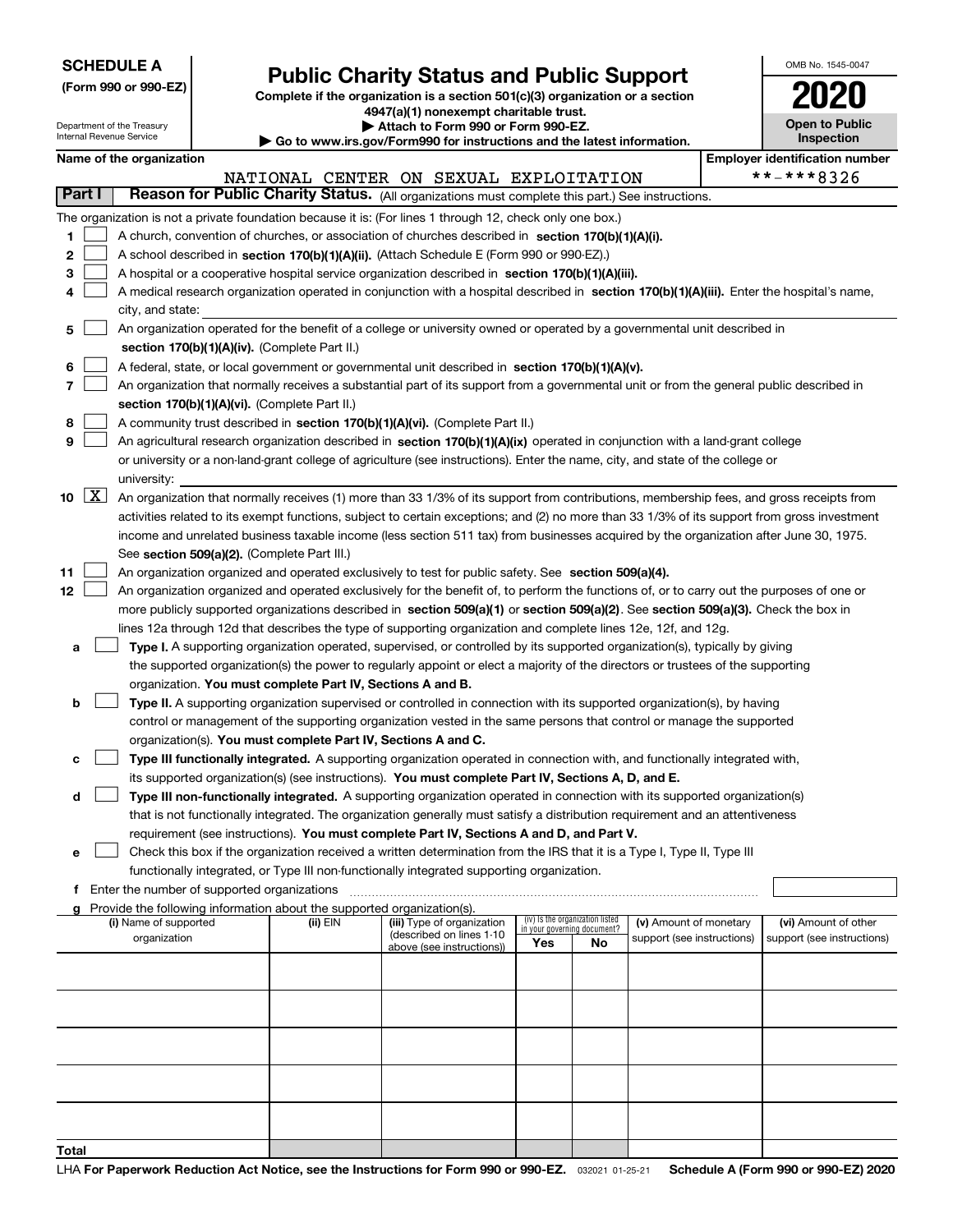#### **2** Schedule A (Form 990 or 990-EZ) 2020 <code>NATIONAL CENTER ON SEXUAL EXPLOITATION \*\*-\*\*\*8326 Page</code> **Part II Support Schedule for Organizations Described in Sections 170(b)(1)(A)(iv) and 170(b)(1)(A)(vi)**

(Complete only if you checked the box on line 5, 7, or 8 of Part I or if the organization failed to qualify under Part III. If the organization fails to qualify under the tests listed below, please complete Part III.)

|    | <b>Section A. Public Support</b>                                                                                                                                                                                               |          |          |            |            |          |           |
|----|--------------------------------------------------------------------------------------------------------------------------------------------------------------------------------------------------------------------------------|----------|----------|------------|------------|----------|-----------|
|    | Calendar year (or fiscal year beginning in) $\blacktriangleright$                                                                                                                                                              | (a) 2016 | (b) 2017 | $(c)$ 2018 | $(d)$ 2019 | (e) 2020 | (f) Total |
|    | 1 Gifts, grants, contributions, and                                                                                                                                                                                            |          |          |            |            |          |           |
|    | membership fees received. (Do not                                                                                                                                                                                              |          |          |            |            |          |           |
|    | include any "unusual grants.")                                                                                                                                                                                                 |          |          |            |            |          |           |
|    | 2 Tax revenues levied for the organ-                                                                                                                                                                                           |          |          |            |            |          |           |
|    | ization's benefit and either paid to                                                                                                                                                                                           |          |          |            |            |          |           |
|    | or expended on its behalf                                                                                                                                                                                                      |          |          |            |            |          |           |
|    | 3 The value of services or facilities                                                                                                                                                                                          |          |          |            |            |          |           |
|    | furnished by a governmental unit to                                                                                                                                                                                            |          |          |            |            |          |           |
|    | the organization without charge                                                                                                                                                                                                |          |          |            |            |          |           |
|    | 4 Total. Add lines 1 through 3                                                                                                                                                                                                 |          |          |            |            |          |           |
| 5. | The portion of total contributions                                                                                                                                                                                             |          |          |            |            |          |           |
|    | by each person (other than a                                                                                                                                                                                                   |          |          |            |            |          |           |
|    | governmental unit or publicly                                                                                                                                                                                                  |          |          |            |            |          |           |
|    | supported organization) included                                                                                                                                                                                               |          |          |            |            |          |           |
|    | on line 1 that exceeds 2% of the                                                                                                                                                                                               |          |          |            |            |          |           |
|    | amount shown on line 11,                                                                                                                                                                                                       |          |          |            |            |          |           |
|    | column (f)                                                                                                                                                                                                                     |          |          |            |            |          |           |
|    | 6 Public support. Subtract line 5 from line 4.                                                                                                                                                                                 |          |          |            |            |          |           |
|    | <b>Section B. Total Support</b>                                                                                                                                                                                                |          |          |            |            |          |           |
|    | Calendar year (or fiscal year beginning in) $\blacktriangleright$                                                                                                                                                              | (a) 2016 | (b) 2017 | $(c)$ 2018 | $(d)$ 2019 | (e) 2020 | (f) Total |
|    | 7 Amounts from line 4                                                                                                                                                                                                          |          |          |            |            |          |           |
| 8  | Gross income from interest,                                                                                                                                                                                                    |          |          |            |            |          |           |
|    | dividends, payments received on                                                                                                                                                                                                |          |          |            |            |          |           |
|    | securities loans, rents, royalties,                                                                                                                                                                                            |          |          |            |            |          |           |
|    | and income from similar sources                                                                                                                                                                                                |          |          |            |            |          |           |
| 9. | Net income from unrelated business                                                                                                                                                                                             |          |          |            |            |          |           |
|    | activities, whether or not the                                                                                                                                                                                                 |          |          |            |            |          |           |
|    | business is regularly carried on                                                                                                                                                                                               |          |          |            |            |          |           |
|    | <b>10</b> Other income. Do not include gain                                                                                                                                                                                    |          |          |            |            |          |           |
|    | or loss from the sale of capital                                                                                                                                                                                               |          |          |            |            |          |           |
|    | assets (Explain in Part VI.)                                                                                                                                                                                                   |          |          |            |            |          |           |
|    | <b>11 Total support.</b> Add lines 7 through 10                                                                                                                                                                                |          |          |            |            |          |           |
|    | <b>12</b> Gross receipts from related activities, etc. (see instructions)                                                                                                                                                      |          |          |            |            | 12       |           |
|    | 13 First 5 years. If the Form 990 is for the organization's first, second, third, fourth, or fifth tax year as a section 501(c)(3)                                                                                             |          |          |            |            |          |           |
|    | organization, check this box and stop here manufactured and the content of the state of the content of the content of the content of the content of the content of the content of the content of the content of the content of |          |          |            |            |          |           |
|    | <b>Section C. Computation of Public Support Percentage</b>                                                                                                                                                                     |          |          |            |            |          |           |
|    |                                                                                                                                                                                                                                |          |          |            |            | 14       | %         |
|    |                                                                                                                                                                                                                                |          |          |            |            | 15       | %         |
|    | 16a 33 1/3% support test - 2020. If the organization did not check the box on line 13, and line 14 is 33 1/3% or more, check this box and                                                                                      |          |          |            |            |          |           |
|    | stop here. The organization qualifies as a publicly supported organization                                                                                                                                                     |          |          |            |            |          | $\sim$    |
|    | b 33 1/3% support test - 2019. If the organization did not check a box on line 13 or 16a, and line 15 is 33 1/3% or more, check this box                                                                                       |          |          |            |            |          |           |
|    | and stop here. The organization qualifies as a publicly supported organization                                                                                                                                                 |          |          |            |            |          |           |
|    | 17a 10% -facts-and-circumstances test - 2020. If the organization did not check a box on line 13, 16a, or 16b, and line 14 is 10% or more,                                                                                     |          |          |            |            |          |           |
|    | and if the organization meets the facts and circumstances test, check this box and stop here. Explain in Part VI how the organization                                                                                          |          |          |            |            |          |           |
|    | meets the facts-and-circumstances test. The organization qualifies as a publicly supported organization                                                                                                                        |          |          |            |            |          |           |
|    | <b>b 10% -facts-and-circumstances test - 2019.</b> If the organization did not check a box on line 13, 16a, 16b, or 17a, and line 15 is 10% or                                                                                 |          |          |            |            |          |           |
|    | more, and if the organization meets the facts-and-circumstances test, check this box and stop here. Explain in Part VI how the                                                                                                 |          |          |            |            |          |           |
|    | organization meets the facts-and-circumstances test. The organization qualifies as a publicly supported organization                                                                                                           |          |          |            |            |          |           |
|    | 18 Private foundation. If the organization did not check a box on line 13, 16a, 16b, 17a, or 17b, check this box and see instructions                                                                                          |          |          |            |            |          |           |
|    |                                                                                                                                                                                                                                |          |          |            |            |          |           |

**Schedule A (Form 990 or 990-EZ) 2020**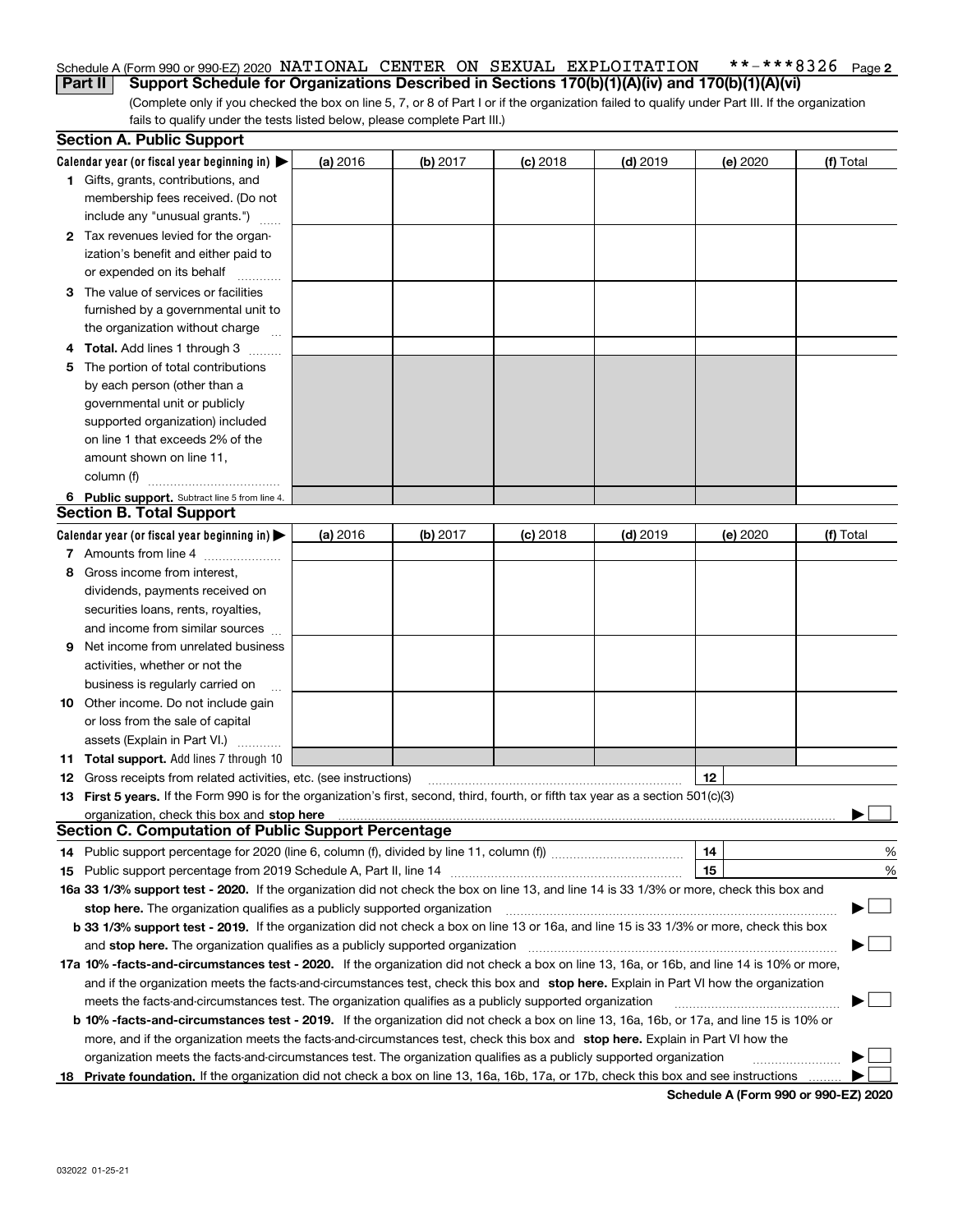#### **3** Schedule A (Form 990 or 990-EZ) 2020 <code>NATIONAL CENTER ON SEXUAL EXPLOITATION \*\*-\*\*\*8326 Page</code> **Part III Support Schedule for Organizations Described in Section 509(a)(2)**

(Complete only if you checked the box on line 10 of Part I or if the organization failed to qualify under Part II. If the organization fails to qualify under the tests listed below, please complete Part II.)

| <b>Section A. Public Support</b>                                                                                                                                                                                                                                 |          |          |            |            |          |                                          |  |
|------------------------------------------------------------------------------------------------------------------------------------------------------------------------------------------------------------------------------------------------------------------|----------|----------|------------|------------|----------|------------------------------------------|--|
| Calendar year (or fiscal year beginning in)                                                                                                                                                                                                                      | (a) 2016 | (b) 2017 | $(c)$ 2018 | $(d)$ 2019 | (e) 2020 | (f) Total                                |  |
| 1 Gifts, grants, contributions, and                                                                                                                                                                                                                              |          |          |            |            |          |                                          |  |
| membership fees received. (Do not                                                                                                                                                                                                                                |          |          |            |            |          |                                          |  |
| include any "unusual grants.")                                                                                                                                                                                                                                   | 1259716. | 1415991. | 2508102.   | 5299636.   |          | 4897921. 15381366.                       |  |
| 2 Gross receipts from admissions,                                                                                                                                                                                                                                |          |          |            |            |          |                                          |  |
| merchandise sold or services per-                                                                                                                                                                                                                                |          |          |            |            |          |                                          |  |
| formed, or facilities furnished in<br>any activity that is related to the                                                                                                                                                                                        |          |          |            |            |          |                                          |  |
| organization's tax-exempt purpose                                                                                                                                                                                                                                |          |          |            |            |          |                                          |  |
| 3 Gross receipts from activities that                                                                                                                                                                                                                            |          |          |            |            |          |                                          |  |
| are not an unrelated trade or bus-                                                                                                                                                                                                                               |          |          |            |            |          |                                          |  |
| iness under section 513                                                                                                                                                                                                                                          |          |          |            |            |          |                                          |  |
| 4 Tax revenues levied for the organ-                                                                                                                                                                                                                             |          |          |            |            |          |                                          |  |
| ization's benefit and either paid to                                                                                                                                                                                                                             |          |          |            |            |          |                                          |  |
| or expended on its behalf                                                                                                                                                                                                                                        |          |          |            |            |          |                                          |  |
| 5 The value of services or facilities                                                                                                                                                                                                                            |          |          |            |            |          |                                          |  |
| furnished by a governmental unit to                                                                                                                                                                                                                              |          |          |            |            |          |                                          |  |
| the organization without charge                                                                                                                                                                                                                                  |          |          |            |            |          |                                          |  |
| 6 Total. Add lines 1 through 5                                                                                                                                                                                                                                   | 1259716. | 1415991. | 2508102.   | 5299636.   |          | 4897921.15381366.                        |  |
| 7a Amounts included on lines 1, 2, and                                                                                                                                                                                                                           |          |          |            |            |          |                                          |  |
| 3 received from disqualified persons                                                                                                                                                                                                                             | 88,480.  | 107,476. | 102,331.   | 70,415.    | 89,988.  | 458,690.                                 |  |
| <b>b</b> Amounts included on lines 2 and 3 received                                                                                                                                                                                                              |          |          |            |            |          |                                          |  |
| from other than disqualified persons that                                                                                                                                                                                                                        |          |          |            |            |          |                                          |  |
| exceed the greater of \$5,000 or 1% of the<br>amount on line 13 for the year                                                                                                                                                                                     |          |          |            |            |          | 0.                                       |  |
| c Add lines 7a and 7b                                                                                                                                                                                                                                            | 88,480.  | 107,476. | 102, 331.  | 70,415.    | 89,988.  | 458,690.                                 |  |
| 8 Public support. (Subtract line 7c from line 6.)                                                                                                                                                                                                                |          |          |            |            |          | 14922676.                                |  |
| <b>Section B. Total Support</b>                                                                                                                                                                                                                                  |          |          |            |            |          |                                          |  |
| Calendar year (or fiscal year beginning in)                                                                                                                                                                                                                      | (a) 2016 | (b) 2017 | $(c)$ 2018 | $(d)$ 2019 | (e) 2020 | (f) Total                                |  |
| 9 Amounts from line 6                                                                                                                                                                                                                                            | 1259716. | 1415991. | 2508102.   | 5299636.   |          | 4897921.15381366.                        |  |
| 10a Gross income from interest,                                                                                                                                                                                                                                  |          |          |            |            |          |                                          |  |
| dividends, payments received on                                                                                                                                                                                                                                  |          |          |            |            |          |                                          |  |
| securities loans, rents, royalties,<br>and income from similar sources                                                                                                                                                                                           | 9.       | 406.     | 9,435.     | 1,659.     | 578.     | 12,087.                                  |  |
| <b>b</b> Unrelated business taxable income                                                                                                                                                                                                                       |          |          |            |            |          |                                          |  |
| (less section 511 taxes) from businesses                                                                                                                                                                                                                         |          |          |            |            |          |                                          |  |
| acquired after June 30, 1975                                                                                                                                                                                                                                     |          |          |            |            |          |                                          |  |
| c Add lines 10a and 10b                                                                                                                                                                                                                                          | 9.       | 406.     | 9,435.     | 1,659.     | 578.     | 12,087.                                  |  |
| 11 Net income from unrelated business                                                                                                                                                                                                                            |          |          |            |            |          |                                          |  |
| activities not included in line 10b.                                                                                                                                                                                                                             |          |          |            |            |          |                                          |  |
| whether or not the business is<br>regularly carried on                                                                                                                                                                                                           |          |          |            |            |          |                                          |  |
| 12 Other income. Do not include gain                                                                                                                                                                                                                             |          |          |            |            |          |                                          |  |
| or loss from the sale of capital                                                                                                                                                                                                                                 |          |          |            |            |          |                                          |  |
| assets (Explain in Part VI.)<br>13 Total support. (Add lines 9, 10c, 11, and 12.)                                                                                                                                                                                | 1259725. | 1416397. | 2517537.   | 5301295.   |          | 4898499.15393453.                        |  |
| 14 First 5 years. If the Form 990 is for the organization's first, second, third, fourth, or fifth tax year as a section 501(c)(3) organization,                                                                                                                 |          |          |            |            |          |                                          |  |
| check this box and stop here                                                                                                                                                                                                                                     |          |          |            |            |          |                                          |  |
| <b>Section C. Computation of Public Support Percentage</b>                                                                                                                                                                                                       |          |          |            |            |          |                                          |  |
| 15 Public support percentage for 2020 (line 8, column (f), divided by line 13, column (f))                                                                                                                                                                       |          |          |            |            | 15       | 96.94<br>%                               |  |
| 16 Public support percentage from 2019 Schedule A, Part III, line 15                                                                                                                                                                                             |          |          |            |            | 16       | 96.71<br>$\%$                            |  |
| <b>Section D. Computation of Investment Income Percentage</b>                                                                                                                                                                                                    |          |          |            |            |          |                                          |  |
| 17 Investment income percentage for 2020 (line 10c, column (f), divided by line 13, column (f))                                                                                                                                                                  |          |          |            |            | 17       | .08<br>$\%$                              |  |
| 18 Investment income percentage from 2019 Schedule A, Part III, line 17                                                                                                                                                                                          |          |          |            |            | 18       | .11<br>%                                 |  |
| 19a 33 1/3% support tests - 2020. If the organization did not check the box on line 14, and line 15 is more than 33 1/3%, and line 17 is not                                                                                                                     |          |          |            |            |          |                                          |  |
|                                                                                                                                                                                                                                                                  |          |          |            |            |          | $\blacktriangleright$ $\boxed{\text{X}}$ |  |
| more than 33 1/3%, check this box and stop here. The organization qualifies as a publicly supported organization<br><b>b 33 1/3% support tests - 2019.</b> If the organization did not check a box on line 14 or line 19a, and line 16 is more than 33 1/3%, and |          |          |            |            |          |                                          |  |
| line 18 is not more than 33 1/3%, check this box and stop here. The organization qualifies as a publicly supported organization                                                                                                                                  |          |          |            |            |          |                                          |  |
| 20 Private foundation. If the organization did not check a box on line 14, 19a, or 19b, check this box and see instructions                                                                                                                                      |          |          |            |            |          |                                          |  |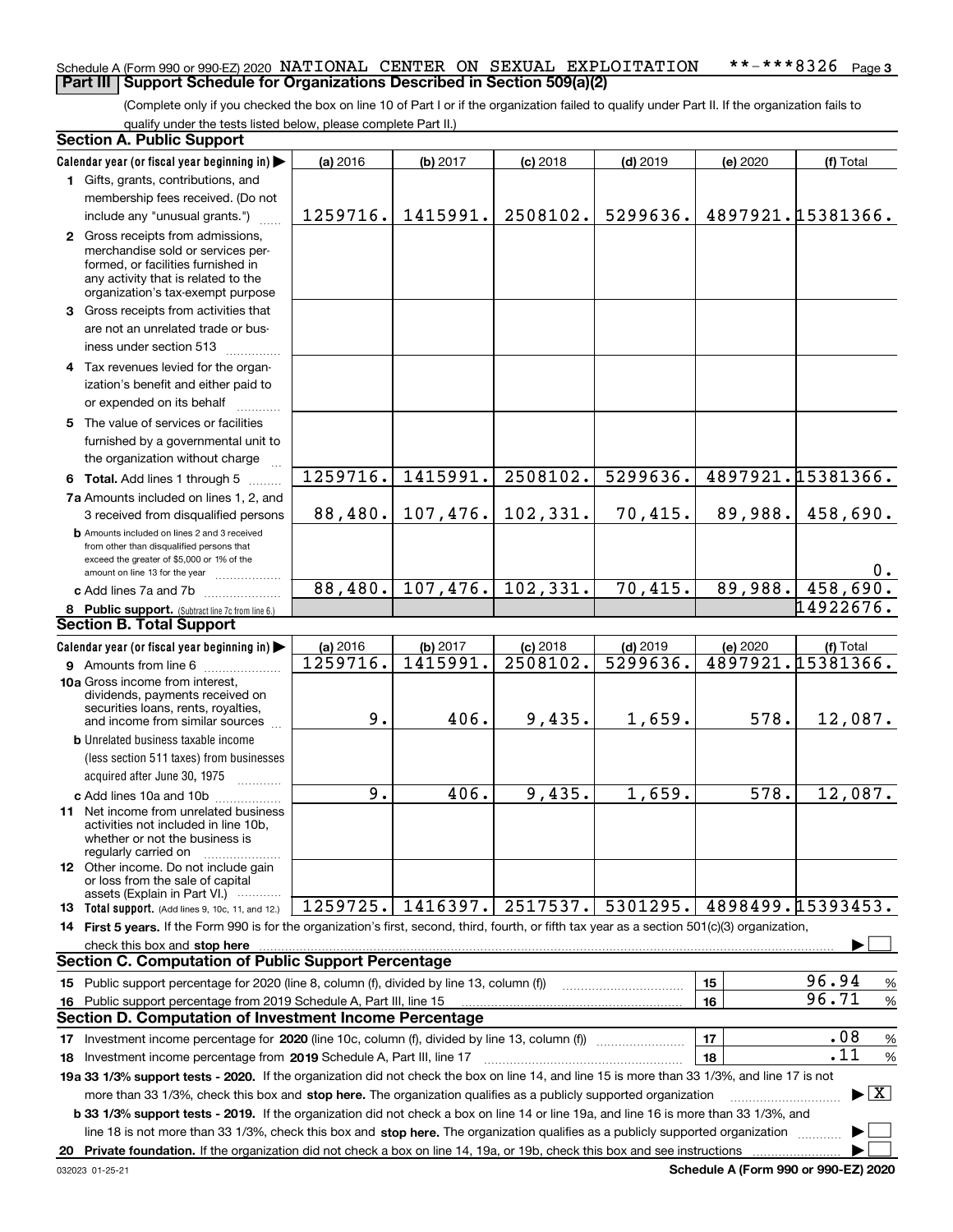#### $***$   $***$  8326 Page 4 Schedule A (Form 990 or 990-EZ) 2020 <code>NATIONAL CENTER ON SEXUAL EXPLOITATION \*\*-\*\*\*8326 Page</code>

# **Part IV Supporting Organizations**

(Complete only if you checked a box in line 12 on Part I. If you checked box 12a, Part I, complete Sections A and B. If you checked box 12b, Part I, complete Sections A and C. If you checked box 12c, Part I, complete Sections A, D, and E. If you checked box 12d, Part I, complete Sections A and D, and complete Part V.)

### **Section A. All Supporting Organizations**

- **1** Are all of the organization's supported organizations listed by name in the organization's governing documents? If "No," describe in **Part VI** how the supported organizations are designated. If designated by *class or purpose, describe the designation. If historic and continuing relationship, explain.*
- **2** Did the organization have any supported organization that does not have an IRS determination of status under section 509(a)(1) or (2)? If "Yes," explain in Part VI how the organization determined that the supported *organization was described in section 509(a)(1) or (2).*
- **3a** Did the organization have a supported organization described in section 501(c)(4), (5), or (6)? If "Yes," answer *lines 3b and 3c below.*
- **b** Did the organization confirm that each supported organization qualified under section 501(c)(4), (5), or (6) and satisfied the public support tests under section 509(a)(2)? If "Yes," describe in **Part VI** when and how the *organization made the determination.*
- **c**Did the organization ensure that all support to such organizations was used exclusively for section 170(c)(2)(B) purposes? If "Yes," explain in **Part VI** what controls the organization put in place to ensure such use.
- **4a***If* Was any supported organization not organized in the United States ("foreign supported organization")? *"Yes," and if you checked box 12a or 12b in Part I, answer lines 4b and 4c below.*
- **b** Did the organization have ultimate control and discretion in deciding whether to make grants to the foreign supported organization? If "Yes," describe in **Part VI** how the organization had such control and discretion *despite being controlled or supervised by or in connection with its supported organizations.*
- **c** Did the organization support any foreign supported organization that does not have an IRS determination under sections 501(c)(3) and 509(a)(1) or (2)? If "Yes," explain in **Part VI** what controls the organization used *to ensure that all support to the foreign supported organization was used exclusively for section 170(c)(2)(B) purposes.*
- **5a***If "Yes,"* Did the organization add, substitute, or remove any supported organizations during the tax year? answer lines 5b and 5c below (if applicable). Also, provide detail in **Part VI,** including (i) the names and EIN *numbers of the supported organizations added, substituted, or removed; (ii) the reasons for each such action; (iii) the authority under the organization's organizing document authorizing such action; and (iv) how the action was accomplished (such as by amendment to the organizing document).*
- **b** Type I or Type II only. Was any added or substituted supported organization part of a class already designated in the organization's organizing document?
- **cSubstitutions only.**  Was the substitution the result of an event beyond the organization's control?
- **6** Did the organization provide support (whether in the form of grants or the provision of services or facilities) to **Part VI.** *If "Yes," provide detail in* support or benefit one or more of the filing organization's supported organizations? anyone other than (i) its supported organizations, (ii) individuals that are part of the charitable class benefited by one or more of its supported organizations, or (iii) other supporting organizations that also
- **7**Did the organization provide a grant, loan, compensation, or other similar payment to a substantial contributor *If "Yes," complete Part I of Schedule L (Form 990 or 990-EZ).* regard to a substantial contributor? (as defined in section 4958(c)(3)(C)), a family member of a substantial contributor, or a 35% controlled entity with
- **8** Did the organization make a loan to a disqualified person (as defined in section 4958) not described in line 7? *If "Yes," complete Part I of Schedule L (Form 990 or 990-EZ).*
- **9a** Was the organization controlled directly or indirectly at any time during the tax year by one or more in section 509(a)(1) or (2))? If "Yes," *provide detail in* <code>Part VI.</code> disqualified persons, as defined in section 4946 (other than foundation managers and organizations described
- **b** Did one or more disqualified persons (as defined in line 9a) hold a controlling interest in any entity in which the supporting organization had an interest? If "Yes," provide detail in P**art VI**.
- **c**Did a disqualified person (as defined in line 9a) have an ownership interest in, or derive any personal benefit from, assets in which the supporting organization also had an interest? If "Yes," provide detail in P**art VI.**
- **10a** Was the organization subject to the excess business holdings rules of section 4943 because of section supporting organizations)? If "Yes," answer line 10b below. 4943(f) (regarding certain Type II supporting organizations, and all Type III non-functionally integrated
- **b** Did the organization have any excess business holdings in the tax year? (Use Schedule C, Form 4720, to *determine whether the organization had excess business holdings.)*

**YesNo**

**1**

**10b**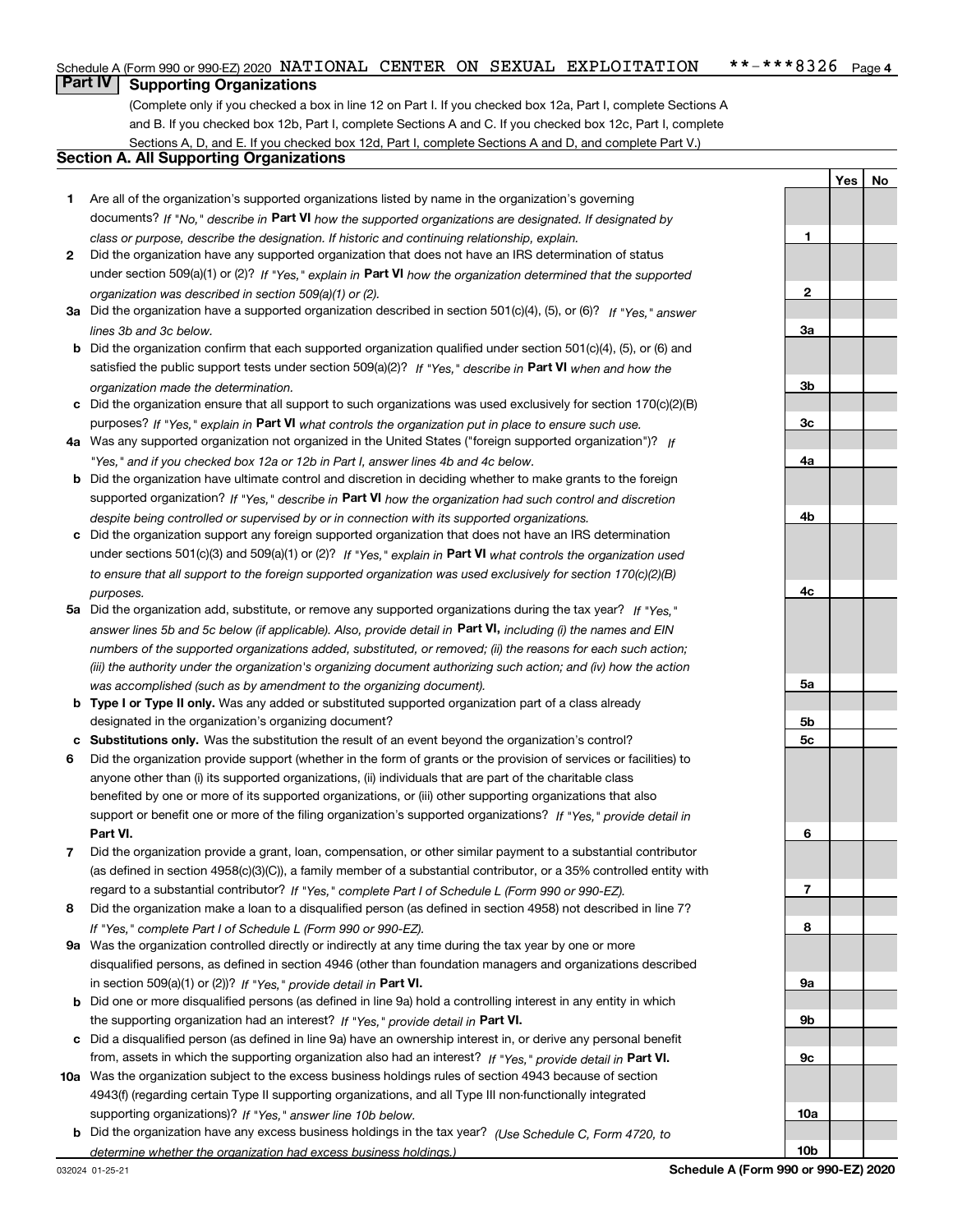#### $***$  \* \* \* 8326 Page 5 Schedule A (Form 990 or 990-EZ) 2020 <code>NATIONAL CENTER ON SEXUAL EXPLOITATION \*\*-\*\*\*8326 Page</code> **Part IV Supporting Organizations** *(continued)*

|    |                                                                                                                                                                                                                                                                                                                                                                                                                                                                                                                          |                 | Yes | No.       |
|----|--------------------------------------------------------------------------------------------------------------------------------------------------------------------------------------------------------------------------------------------------------------------------------------------------------------------------------------------------------------------------------------------------------------------------------------------------------------------------------------------------------------------------|-----------------|-----|-----------|
| 11 | Has the organization accepted a gift or contribution from any of the following persons?                                                                                                                                                                                                                                                                                                                                                                                                                                  |                 |     |           |
|    | a A person who directly or indirectly controls, either alone or together with persons described in lines 11b and                                                                                                                                                                                                                                                                                                                                                                                                         |                 |     |           |
|    | 11c below, the governing body of a supported organization?                                                                                                                                                                                                                                                                                                                                                                                                                                                               | 11a             |     |           |
|    | <b>b</b> A family member of a person described in line 11a above?                                                                                                                                                                                                                                                                                                                                                                                                                                                        | 11 <sub>b</sub> |     |           |
|    | c A 35% controlled entity of a person described in line 11a or 11b above? If "Yes" to line 11a, 11b, or 11c, provide                                                                                                                                                                                                                                                                                                                                                                                                     |                 |     |           |
|    | detail in Part VI.                                                                                                                                                                                                                                                                                                                                                                                                                                                                                                       | 11c             |     |           |
|    | <b>Section B. Type I Supporting Organizations</b>                                                                                                                                                                                                                                                                                                                                                                                                                                                                        |                 |     |           |
|    |                                                                                                                                                                                                                                                                                                                                                                                                                                                                                                                          |                 | Yes | <b>No</b> |
|    | Did the governing body, members of the governing body, officers acting in their official capacity, or membership of one or<br>more supported organizations have the power to regularly appoint or elect at least a majority of the organization's officers,<br>directors, or trustees at all times during the tax year? If "No," describe in Part VI how the supported organization(s)<br>effectively operated, supervised, or controlled the organization's activities. If the organization had more than one supported |                 |     |           |

|  | 2 Did the organization operate for the benefit of any supported organization other than the supported<br>organization(s) that operated, supervised, or controlled the supporting organization? If "Yes," explain in |  |  |  |  |  |  |
|--|---------------------------------------------------------------------------------------------------------------------------------------------------------------------------------------------------------------------|--|--|--|--|--|--|
|  |                                                                                                                                                                                                                     |  |  |  |  |  |  |
|  | $D = 10$                                                                                                                                                                                                            |  |  |  |  |  |  |

**Part VI**  *how providing such benefit carried out the purposes of the supported organization(s) that operated,*

| supervised, or controlled the supporting organization. |  |
|--------------------------------------------------------|--|
| Section C. Type II Supporting Organizations            |  |
|                                                        |  |

**Yes No 1**or trustees of each of the organization's supported organization(s)? If "No," describe in **Part VI** how control **1***or management of the supporting organization was vested in the same persons that controlled or managed the supported organization(s).* Were a majority of the organization's directors or trustees during the tax year also a majority of the directors

| Section D. All Type III Supporting Organizations                                                                       |  |  |  |  |  |  |  |
|------------------------------------------------------------------------------------------------------------------------|--|--|--|--|--|--|--|
|                                                                                                                        |  |  |  |  |  |  |  |
| Did the organization provide to each of its supported organizations, by the last day of the fifth month of the         |  |  |  |  |  |  |  |
| organization's tax year, (i) a written notice describing the type and amount of support provided during the prior tax  |  |  |  |  |  |  |  |
| year, (ii) a copy of the Form 990 that was most recently filed as of the date of notification, and (iii) copies of the |  |  |  |  |  |  |  |
| organization's governing documents in effect on the date of notification, to the extent not previously provided?       |  |  |  |  |  |  |  |
| Were any of the organization's officers, directors, or trustees either (i) appointed or elected by the supported       |  |  |  |  |  |  |  |

**3** By reason of the relationship described in line 2, above, did the organization's supported organizations have a organization(s) or (ii) serving on the governing body of a supported organization? If "No," explain in **Part VI** how *the organization maintained a close and continuous working relationship with the supported organization(s).* Were any of the organization's officers, directors, or trustees either (i) appointed or elected by the supported significant voice in the organization's investment policies and in directing the use of the organization's

income or assets at all times during the tax year? If "Yes," describe in **Part VI** the role the organization's *supported organizations played in this regard.*

### **Section E. Type III Functionally Integrated Supporting Organizations**

- **1**Check the box next to the method that the organization used to satisfy the Integral Part Test during the year (see instructions).
- **alinupy** The organization satisfied the Activities Test. Complete line 2 below.
- **b**The organization is the parent of each of its supported organizations. *Complete* line 3 *below.*  $\mathcal{L}^{\text{max}}$

|  |  | c $\Box$ The organization supported a governmental entity. Describe in Part VI how you supported a governmental entity (see instructions). |  |  |  |  |
|--|--|--------------------------------------------------------------------------------------------------------------------------------------------|--|--|--|--|
|--|--|--------------------------------------------------------------------------------------------------------------------------------------------|--|--|--|--|

- **2Answer lines 2a and 2b below. Yes No** Activities Test.
- **a** Did substantially all of the organization's activities during the tax year directly further the exempt purposes of the supported organization(s) to which the organization was responsive? If "Yes," then in **Part VI identify those supported organizations and explain**  *how these activities directly furthered their exempt purposes, how the organization was responsive to those supported organizations, and how the organization determined that these activities constituted substantially all of its activities.*
- **b** Did the activities described in line 2a, above, constitute activities that, but for the organization's involvement, **Part VI**  *the reasons for the organization's position that its supported organization(s) would have engaged in* one or more of the organization's supported organization(s) would have been engaged in? If "Yes," e*xplain in these activities but for the organization's involvement.*
- **3** Parent of Supported Organizations. Answer lines 3a and 3b below.
- **a** Did the organization have the power to regularly appoint or elect a majority of the officers, directors, or trustees of each of the supported organizations? If "Yes" or "No" provide details in **Part VI.**
- **b** Did the organization exercise a substantial degree of direction over the policies, programs, and activities of each of its supported organizations? If "Yes," describe in Part VI the role played by the organization in this regard.

**1**

**2**

**1**

**2**

**3**

**2a**

**2b**

**3a**

**3b**

**YesNo**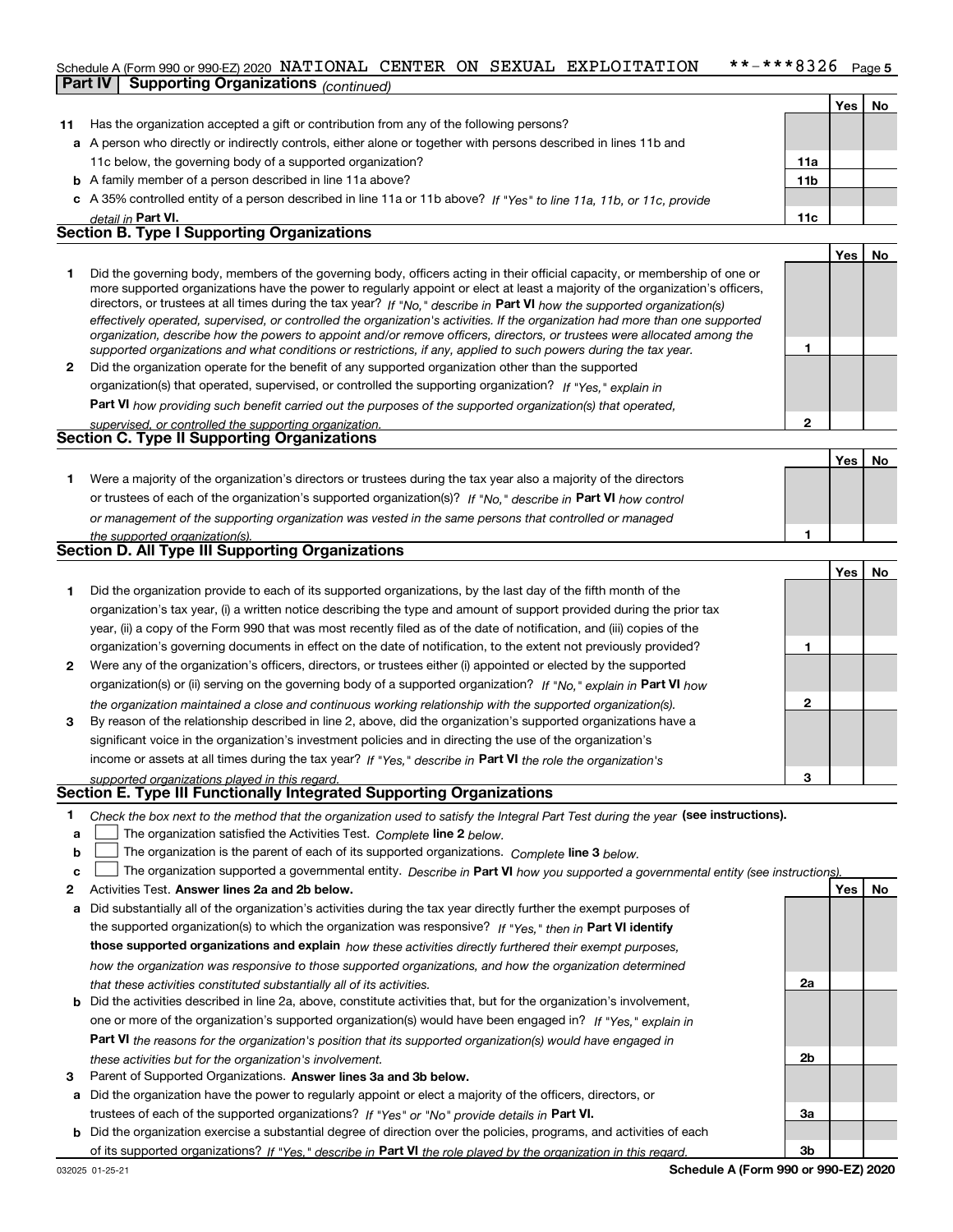|        | Schedule A (Form 990 or 990-EZ) 2020 NATIONAL CENTER ON SEXUAL EXPLOITATION                                                                    |                |                | **-***8326<br>Page 6           |
|--------|------------------------------------------------------------------------------------------------------------------------------------------------|----------------|----------------|--------------------------------|
| Part V | Type III Non-Functionally Integrated 509(a)(3) Supporting Organizations                                                                        |                |                |                                |
| 1      | Check here if the organization satisfied the Integral Part Test as a qualifying trust on Nov. 20, 1970 (explain in Part VI). See instructions. |                |                |                                |
|        | All other Type III non-functionally integrated supporting organizations must complete Sections A through E.                                    |                |                |                                |
|        | Section A - Adjusted Net Income                                                                                                                |                | (A) Prior Year | (B) Current Year<br>(optional) |
| 1      | Net short-term capital gain                                                                                                                    | 1              |                |                                |
| 2      | Recoveries of prior-year distributions                                                                                                         | $\mathbf{2}$   |                |                                |
| 3      | Other gross income (see instructions)                                                                                                          | 3              |                |                                |
| 4      | Add lines 1 through 3.                                                                                                                         | 4              |                |                                |
| 5      | Depreciation and depletion                                                                                                                     | 5              |                |                                |
| 6      | Portion of operating expenses paid or incurred for production or                                                                               |                |                |                                |
|        | collection of gross income or for management, conservation, or                                                                                 |                |                |                                |
|        | maintenance of property held for production of income (see instructions)                                                                       | 6              |                |                                |
| 7      | Other expenses (see instructions)                                                                                                              | $\overline{7}$ |                |                                |
| 8      | Adjusted Net Income (subtract lines 5, 6, and 7 from line 4)                                                                                   | 8              |                |                                |
|        | <b>Section B - Minimum Asset Amount</b>                                                                                                        |                | (A) Prior Year | (B) Current Year<br>(optional) |
| 1      | Aggregate fair market value of all non-exempt-use assets (see                                                                                  |                |                |                                |
|        | instructions for short tax year or assets held for part of year):                                                                              |                |                |                                |
|        | <b>a</b> Average monthly value of securities                                                                                                   | 1a             |                |                                |
|        | <b>b</b> Average monthly cash balances                                                                                                         | 1b             |                |                                |
|        | c Fair market value of other non-exempt-use assets                                                                                             | 1c             |                |                                |
|        | <b>d</b> Total (add lines 1a, 1b, and 1c)                                                                                                      | 1d             |                |                                |
|        | <b>e</b> Discount claimed for blockage or other factors                                                                                        |                |                |                                |
|        | (explain in detail in Part VI):                                                                                                                |                |                |                                |
| 2      | Acquisition indebtedness applicable to non-exempt-use assets                                                                                   | $\mathbf{2}$   |                |                                |
| 3      | Subtract line 2 from line 1d.                                                                                                                  | 3              |                |                                |
| 4      | Cash deemed held for exempt use. Enter 0.015 of line 3 (for greater amount,                                                                    |                |                |                                |
|        | see instructions).                                                                                                                             | 4              |                |                                |
| 5      | Net value of non-exempt-use assets (subtract line 4 from line 3)                                                                               | 5              |                |                                |
| 6      | Multiply line 5 by 0.035.                                                                                                                      | 6              |                |                                |
| 7      | Recoveries of prior-year distributions                                                                                                         | $\overline{7}$ |                |                                |
| 8      | Minimum Asset Amount (add line 7 to line 6)                                                                                                    | 8              |                |                                |
|        | <b>Section C - Distributable Amount</b>                                                                                                        |                |                | <b>Current Year</b>            |
|        | Adjusted net income for prior year (from Section A, line 8, column A)                                                                          | 1              |                |                                |
|        | Enter 0.85 of line 1.                                                                                                                          | 2              |                |                                |
| 3      | Minimum asset amount for prior year (from Section B, line 8, column A)                                                                         | 3              |                |                                |
| 4      | Enter greater of line 2 or line 3.                                                                                                             | 4              |                |                                |
| 5      | Income tax imposed in prior year                                                                                                               | 5              |                |                                |
| 6      | <b>Distributable Amount.</b> Subtract line 5 from line 4, unless subject to                                                                    |                |                |                                |
|        | emergency temporary reduction (see instructions).                                                                                              | 6              |                |                                |
| 7      | Check here if the current year is the organization's first as a non-functionally integrated Type III supporting organization (see              |                |                |                                |

instructions).

**Schedule A (Form 990 or 990-EZ) 2020**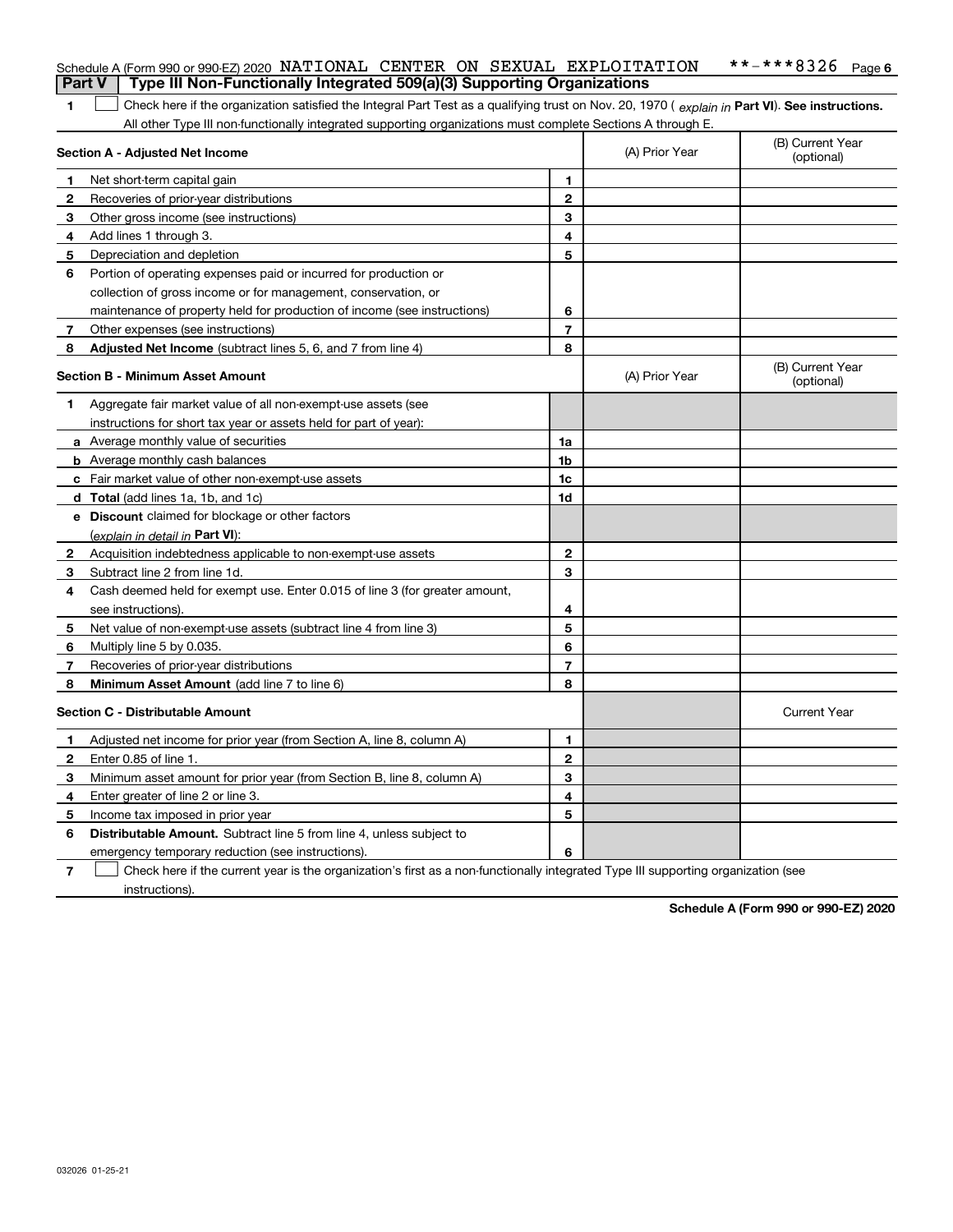#### **7** Schedule A (Form 990 or 990-EZ) 2020 <code>NATIONAL CENTER ON SEXUAL EXPLOITATION \*\*-\*\*\*8326 Page</code>

| Part V | Type III Non-Functionally Integrated 509(a)(3) Supporting Organizations (continued)        |                             |                                       |    |                                         |
|--------|--------------------------------------------------------------------------------------------|-----------------------------|---------------------------------------|----|-----------------------------------------|
|        | <b>Section D - Distributions</b>                                                           |                             |                                       |    | <b>Current Year</b>                     |
| 1      | Amounts paid to supported organizations to accomplish exempt purposes                      |                             | 1                                     |    |                                         |
| 2      | Amounts paid to perform activity that directly furthers exempt purposes of supported       |                             |                                       |    |                                         |
|        | organizations, in excess of income from activity                                           |                             | $\mathbf{2}$                          |    |                                         |
| 3      | Administrative expenses paid to accomplish exempt purposes of supported organizations      |                             |                                       | 3  |                                         |
| 4      | Amounts paid to acquire exempt-use assets                                                  |                             | 4                                     |    |                                         |
| 5      | Qualified set-aside amounts (prior IRS approval required - provide details in Part VI)     |                             |                                       | 5  |                                         |
| 6      | Other distributions ( <i>describe in</i> Part VI). See instructions.                       |                             |                                       | 6  |                                         |
| 7      | Total annual distributions. Add lines 1 through 6.                                         |                             |                                       | 7  |                                         |
| 8      | Distributions to attentive supported organizations to which the organization is responsive |                             |                                       |    |                                         |
|        | (provide details in Part VI). See instructions.                                            |                             |                                       | 8  |                                         |
| 9      | Distributable amount for 2020 from Section C, line 6                                       |                             |                                       | 9  |                                         |
| 10     | Line 8 amount divided by line 9 amount                                                     |                             |                                       | 10 |                                         |
|        |                                                                                            | (i)                         | (ii)                                  |    | (iii)                                   |
|        | <b>Section E - Distribution Allocations</b> (see instructions)                             | <b>Excess Distributions</b> | <b>Underdistributions</b><br>Pre-2020 |    | <b>Distributable</b><br>Amount for 2020 |
| 1      | Distributable amount for 2020 from Section C, line 6                                       |                             |                                       |    |                                         |
| 2      | Underdistributions, if any, for years prior to 2020 (reason-                               |                             |                                       |    |                                         |
|        | able cause required - explain in Part VI). See instructions.                               |                             |                                       |    |                                         |
| 3      | Excess distributions carryover, if any, to 2020                                            |                             |                                       |    |                                         |
|        | a From 2015                                                                                |                             |                                       |    |                                         |
|        | <b>b</b> From 2016                                                                         |                             |                                       |    |                                         |
|        | $c$ From 2017                                                                              |                             |                                       |    |                                         |
|        | d From 2018                                                                                |                             |                                       |    |                                         |
|        | e From 2019                                                                                |                             |                                       |    |                                         |
|        | f Total of lines 3a through 3e                                                             |                             |                                       |    |                                         |
|        | g Applied to underdistributions of prior years                                             |                             |                                       |    |                                         |
|        | <b>h</b> Applied to 2020 distributable amount                                              |                             |                                       |    |                                         |
| Ι.     | Carryover from 2015 not applied (see instructions)                                         |                             |                                       |    |                                         |
|        | Remainder. Subtract lines 3g, 3h, and 3i from line 3f.                                     |                             |                                       |    |                                         |
| 4      | Distributions for 2020 from Section D,                                                     |                             |                                       |    |                                         |
|        | line $7:$                                                                                  |                             |                                       |    |                                         |
|        | a Applied to underdistributions of prior years                                             |                             |                                       |    |                                         |
|        | <b>b</b> Applied to 2020 distributable amount                                              |                             |                                       |    |                                         |
|        | c Remainder. Subtract lines 4a and 4b from line 4.                                         |                             |                                       |    |                                         |
| 5      | Remaining underdistributions for years prior to 2020, if                                   |                             |                                       |    |                                         |
|        | any. Subtract lines 3g and 4a from line 2. For result greater                              |                             |                                       |    |                                         |
|        | than zero, explain in Part VI. See instructions.                                           |                             |                                       |    |                                         |
| 6      | Remaining underdistributions for 2020. Subtract lines 3h                                   |                             |                                       |    |                                         |
|        | and 4b from line 1. For result greater than zero, explain in                               |                             |                                       |    |                                         |
|        | Part VI. See instructions.                                                                 |                             |                                       |    |                                         |
| 7      | Excess distributions carryover to 2021. Add lines 3j                                       |                             |                                       |    |                                         |
|        | and 4c.                                                                                    |                             |                                       |    |                                         |
| 8      | Breakdown of line 7:                                                                       |                             |                                       |    |                                         |
|        | a Excess from 2016                                                                         |                             |                                       |    |                                         |
|        | <b>b</b> Excess from 2017                                                                  |                             |                                       |    |                                         |
|        | c Excess from 2018                                                                         |                             |                                       |    |                                         |
|        | d Excess from 2019                                                                         |                             |                                       |    |                                         |
|        | e Excess from 2020                                                                         |                             |                                       |    |                                         |

**Schedule A (Form 990 or 990-EZ) 2020**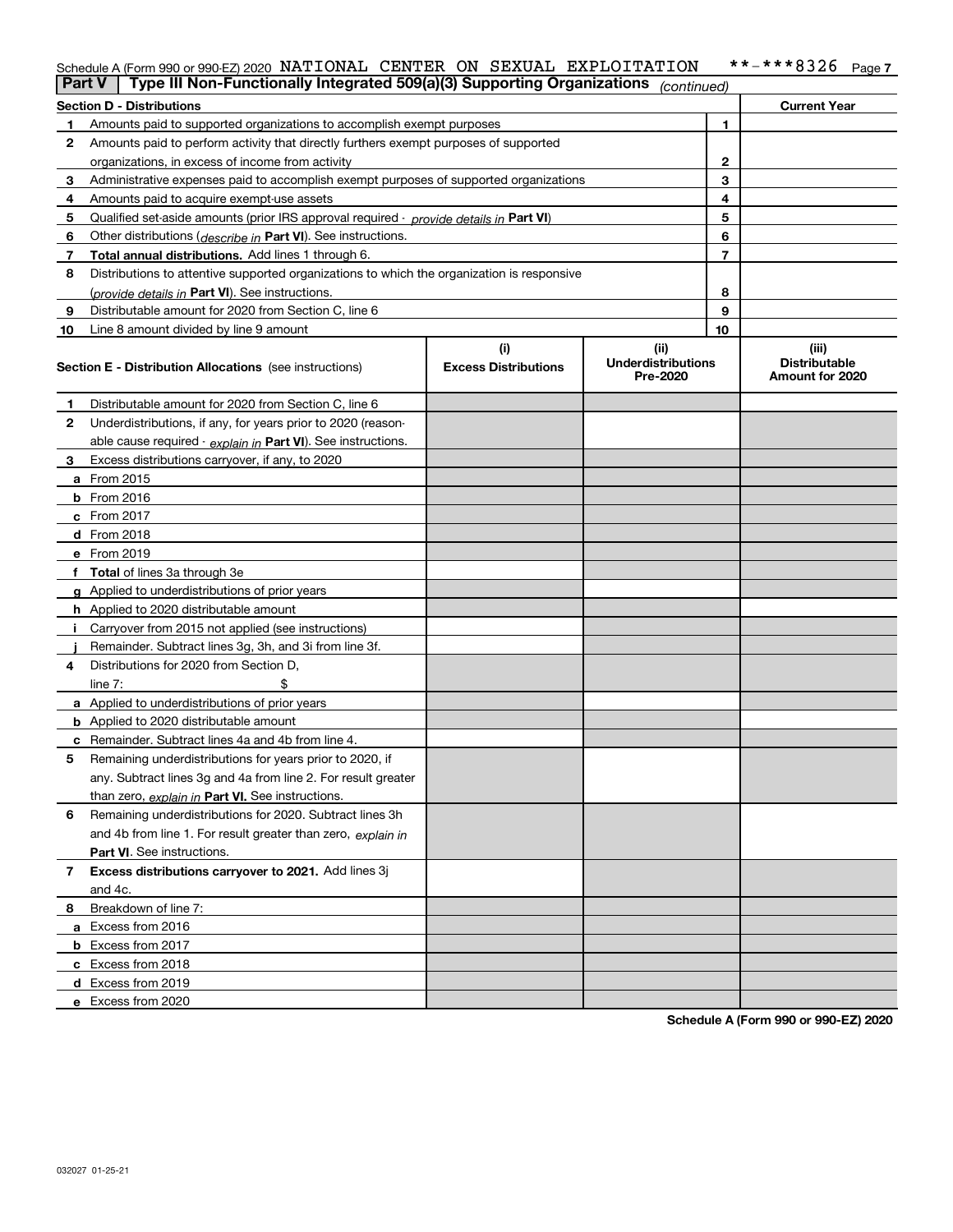|                | **-***8326 Page 8<br>Schedule A (Form 990 or 990-EZ) 2020 NATIONAL CENTER ON SEXUAL EXPLOITATION                                                                                                                                                                                    |
|----------------|-------------------------------------------------------------------------------------------------------------------------------------------------------------------------------------------------------------------------------------------------------------------------------------|
| <b>Part VI</b> | Supplemental Information. Provide the explanations required by Part II, line 10; Part II, line 17a or 17b; Part III, line 12;                                                                                                                                                       |
|                | Part IV, Section A, lines 1, 2, 3b, 3c, 4b, 4c, 5a, 6, 9a, 9b, 9c, 11a, 11b, and 11c; Part IV, Section B, lines 1 and 2; Part IV, Section C,                                                                                                                                        |
|                | line 1; Part IV, Section D, lines 2 and 3; Part IV, Section E, lines 1c, 2a, 2b, 3a, and 3b; Part V, line 1; Part V, Section B, line 1e; Part V,<br>Section D, lines 5, 6, and 8; and Part V, Section E, lines 2, 5, and 6. Also complete this part for any additional information. |
|                | (See instructions.)                                                                                                                                                                                                                                                                 |
|                |                                                                                                                                                                                                                                                                                     |
|                |                                                                                                                                                                                                                                                                                     |
|                |                                                                                                                                                                                                                                                                                     |
|                |                                                                                                                                                                                                                                                                                     |
|                |                                                                                                                                                                                                                                                                                     |
|                |                                                                                                                                                                                                                                                                                     |
|                |                                                                                                                                                                                                                                                                                     |
|                |                                                                                                                                                                                                                                                                                     |
|                |                                                                                                                                                                                                                                                                                     |
|                |                                                                                                                                                                                                                                                                                     |
|                |                                                                                                                                                                                                                                                                                     |
|                |                                                                                                                                                                                                                                                                                     |
|                |                                                                                                                                                                                                                                                                                     |
|                |                                                                                                                                                                                                                                                                                     |
|                |                                                                                                                                                                                                                                                                                     |
|                |                                                                                                                                                                                                                                                                                     |
|                |                                                                                                                                                                                                                                                                                     |
|                |                                                                                                                                                                                                                                                                                     |
|                |                                                                                                                                                                                                                                                                                     |
|                |                                                                                                                                                                                                                                                                                     |
|                |                                                                                                                                                                                                                                                                                     |
|                |                                                                                                                                                                                                                                                                                     |
|                |                                                                                                                                                                                                                                                                                     |
|                |                                                                                                                                                                                                                                                                                     |
|                |                                                                                                                                                                                                                                                                                     |
|                |                                                                                                                                                                                                                                                                                     |
|                |                                                                                                                                                                                                                                                                                     |
|                |                                                                                                                                                                                                                                                                                     |
|                |                                                                                                                                                                                                                                                                                     |
|                |                                                                                                                                                                                                                                                                                     |
|                |                                                                                                                                                                                                                                                                                     |
|                |                                                                                                                                                                                                                                                                                     |
|                |                                                                                                                                                                                                                                                                                     |
|                |                                                                                                                                                                                                                                                                                     |
|                |                                                                                                                                                                                                                                                                                     |
|                |                                                                                                                                                                                                                                                                                     |
|                |                                                                                                                                                                                                                                                                                     |
|                |                                                                                                                                                                                                                                                                                     |
|                |                                                                                                                                                                                                                                                                                     |
|                |                                                                                                                                                                                                                                                                                     |
|                |                                                                                                                                                                                                                                                                                     |
|                |                                                                                                                                                                                                                                                                                     |
|                |                                                                                                                                                                                                                                                                                     |
|                |                                                                                                                                                                                                                                                                                     |
|                |                                                                                                                                                                                                                                                                                     |
|                |                                                                                                                                                                                                                                                                                     |
|                |                                                                                                                                                                                                                                                                                     |
|                |                                                                                                                                                                                                                                                                                     |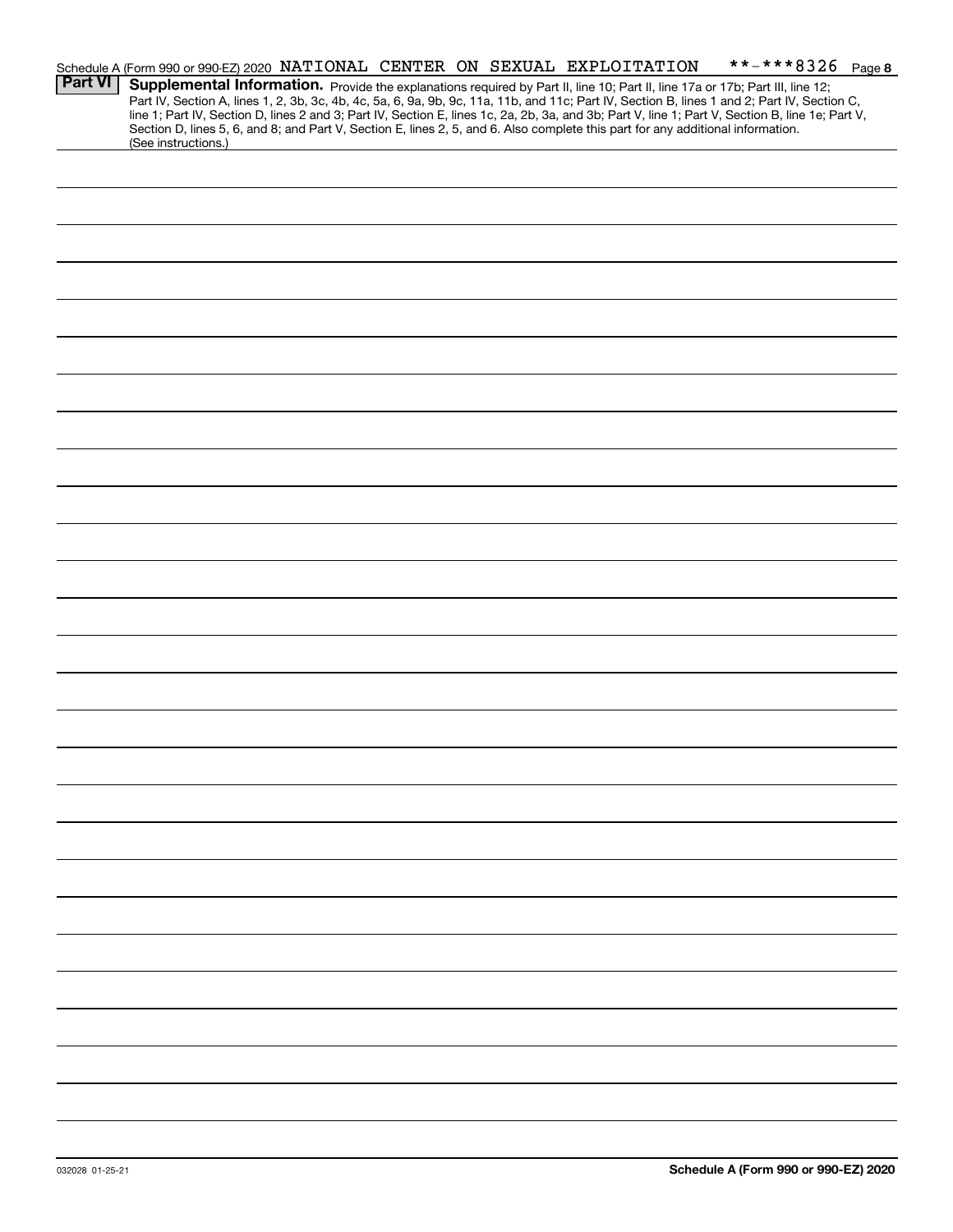# NATIONAL CENTER ON SEXUAL EXPLOITATION \*\*-\*\*\*8326

# **Payments from Disqualified Persons Schedule A 2020 Included on Part III, Line 7a**

# **\*\* Do Not File \*\* \*\*\* Not Open to Public Inspection \*\*\***

| Payer's Name                              | 2016<br>Amount | 2017<br>Amount | 2018<br>Amount | 2019<br>Amount | 2020<br>Amount |
|-------------------------------------------|----------------|----------------|----------------|----------------|----------------|
| RHONDA GRAFF                              | 43,500.        | 35,000.        | 35,000.        | 15,000.        | 15,000.        |
| DAN O'BRYANT                              | 9,980.         | 35,476.        | 20,331.        | $\mathbf 0$ .  | 16,711.        |
| ROBERT CAHILL                             | 35,000.        | 20,000.        | 0.             | 10,000.        | 0.             |
| LINNEA SMITH                              | $\mathbf 0$ .  | 0.             | 20,000.        | 7,000.         | 13,050.        |
| MARGARET RUCKS                            | $\mathbf 0$ .  | 12,000.        | 27,000.        | 12,500.        | 15,077.        |
| JAY DENNIS                                | $\mathbf 0$ .  | 5,000.         | 0.             | 0.             | 0.             |
| BETH COONS                                | $\mathbf 0$ .  | 0.             | $\mathbf 0$ .  | 20,000.        | 25,000.        |
| JOHN FOUBERT                              | $\mathbf 0$ .  | 0.             | $\mathbf 0$ .  | 5,915.         | $\mathbf 0$ .  |
| DONNA HUGHES                              | 0.             | 0.             | $\mathbf 0$ .  | 0.             | 5,150.         |
|                                           |                |                |                |                |                |
|                                           |                |                |                |                |                |
|                                           |                |                |                |                |                |
|                                           |                |                |                |                |                |
|                                           |                |                |                |                |                |
|                                           |                |                |                |                |                |
|                                           |                |                |                |                |                |
|                                           |                |                |                |                |                |
|                                           |                |                |                |                |                |
|                                           |                |                |                |                |                |
|                                           |                |                |                |                |                |
|                                           |                |                |                |                |                |
|                                           |                |                |                |                |                |
|                                           |                |                |                |                |                |
| Total to Schedule A,<br>Part III, Line 7a | 88,480.        | 107,476.       | 102,331.       | 70,415.        | 89,988.        |

023172 04-01-20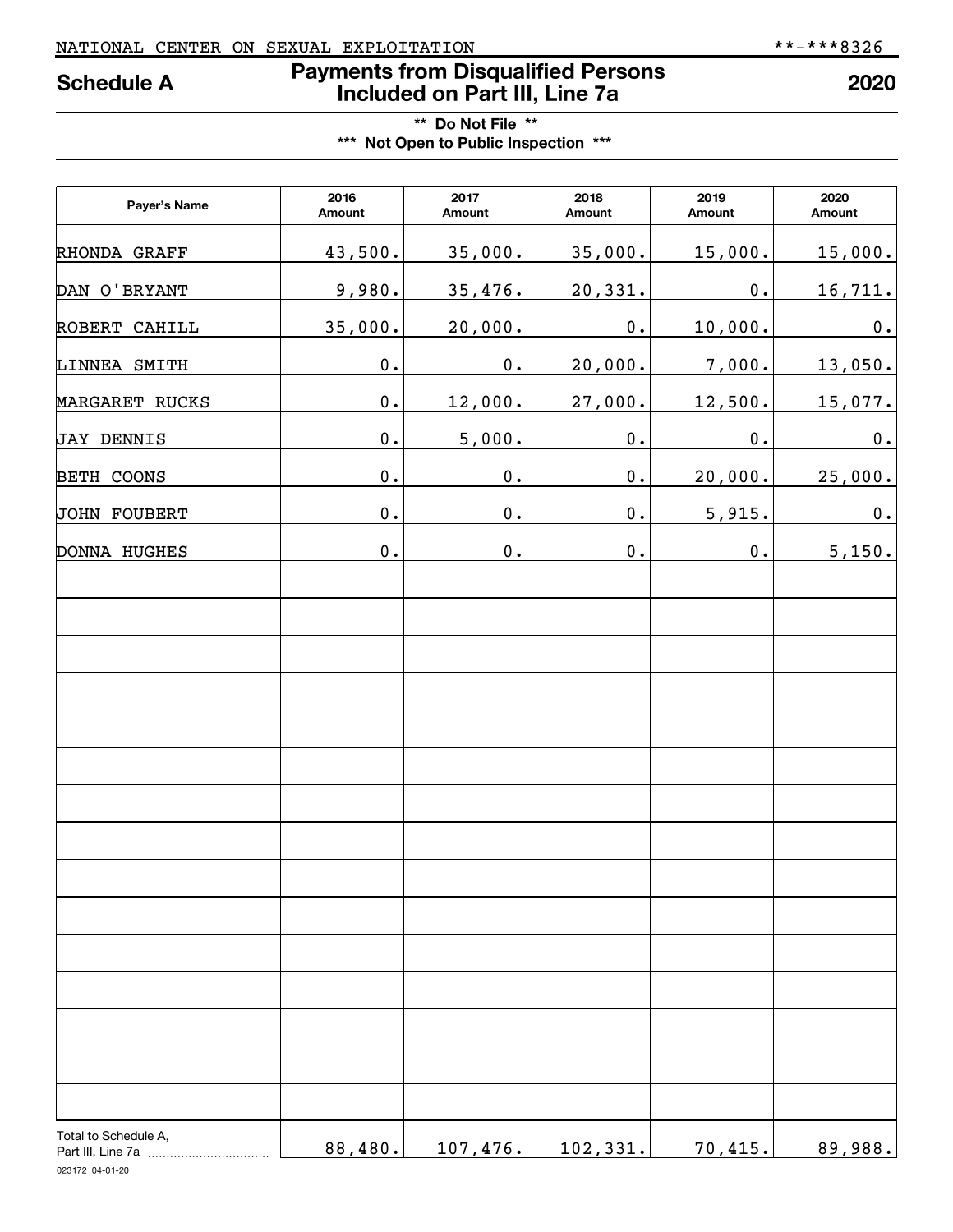Department of the Treasury Internal Revenue Service **(Form 990, 990-EZ, or 990-PF)**

# \*\* PUBLIC DISCLOSURE COPY \*\*

# **Schedule B Schedule of Contributors**

**| Attach to Form 990, Form 990-EZ, or Form 990-PF. | Go to www.irs.gov/Form990 for the latest information.** OMB No. 1545-0047

**2020**

**Employer identification number**

| **-***832 |  |  |  |  |  |  |  |  |  |
|-----------|--|--|--|--|--|--|--|--|--|
|-----------|--|--|--|--|--|--|--|--|--|

**Organization type** (check one): NATIONAL CENTER ON SEXUAL EXPLOITATION \*\*-\*\*\*8326

| Filers of:         | Section:                                                                    |
|--------------------|-----------------------------------------------------------------------------|
| Form 990 or 990-EZ | $\boxed{\textbf{X}}$ 501(c)( 3) (enter number) organization                 |
|                    | $4947(a)(1)$ nonexempt charitable trust not treated as a private foundation |
|                    | 527 political organization                                                  |
| Form 990-PF        | 501(c)(3) exempt private foundation                                         |
|                    | 4947(a)(1) nonexempt charitable trust treated as a private foundation       |
|                    | 501(c)(3) taxable private foundation                                        |

Check if your organization is covered by the **General Rule** or a **Special Rule. Note:**  Only a section 501(c)(7), (8), or (10) organization can check boxes for both the General Rule and a Special Rule. See instructions.

#### **General Rule**

 $\boxed{\textbf{X}}$  For an organization filing Form 990, 990-EZ, or 990-PF that received, during the year, contributions totaling \$5,000 or more (in money or property) from any one contributor. Complete Parts I and II. See instructions for determining a contributor's total contributions.

#### **Special Rules**

 $\sqrt{ }$ 

| For an organization described in section 501(c)(3) filing Form 990 or 990-EZ that met the 33 1/3% support test of the regulations under               |
|-------------------------------------------------------------------------------------------------------------------------------------------------------|
| sections 509(a)(1) and 170(b)(1)(A)(vi), that checked Schedule A (Form 990 or 990-EZ), Part II, line 13, 16a, or 16b, and that received from          |
| any one contributor, during the year, total contributions of the greater of (1) \$5,000; or (2) 2% of the amount on (i) Form 990, Part VIII, line 1h; |
| or (ii) Form 990-EZ, line 1. Complete Parts I and II.                                                                                                 |

For an organization described in section 501(c)(7), (8), or (10) filing Form 990 or 990-EZ that received from any one contributor, during the year, total contributions of more than \$1,000 exclusively for religious, charitable, scientific, literary, or educational purposes, or for the prevention of cruelty to children or animals. Complete Parts I (entering "N/A" in column (b) instead of the contributor name and address), II, and III.  $\mathcal{L}^{\text{max}}$ 

purpose. Don't complete any of the parts unless the **General Rule** applies to this organization because it received *nonexclusively* year, contributions <sub>exclusively</sub> for religious, charitable, etc., purposes, but no such contributions totaled more than \$1,000. If this box is checked, enter here the total contributions that were received during the year for an  $\;$ exclusively religious, charitable, etc., For an organization described in section 501(c)(7), (8), or (10) filing Form 990 or 990-EZ that received from any one contributor, during the religious, charitable, etc., contributions totaling \$5,000 or more during the year  $\Box$ — $\Box$   $\Box$  $\mathcal{L}^{\text{max}}$ 

**Caution:**  An organization that isn't covered by the General Rule and/or the Special Rules doesn't file Schedule B (Form 990, 990-EZ, or 990-PF),  **must** but it answer "No" on Part IV, line 2, of its Form 990; or check the box on line H of its Form 990-EZ or on its Form 990-PF, Part I, line 2, to certify that it doesn't meet the filing requirements of Schedule B (Form 990, 990-EZ, or 990-PF).

**For Paperwork Reduction Act Notice, see the instructions for Form 990, 990-EZ, or 990-PF. Schedule B (Form 990, 990-EZ, or 990-PF) (2020)** LHA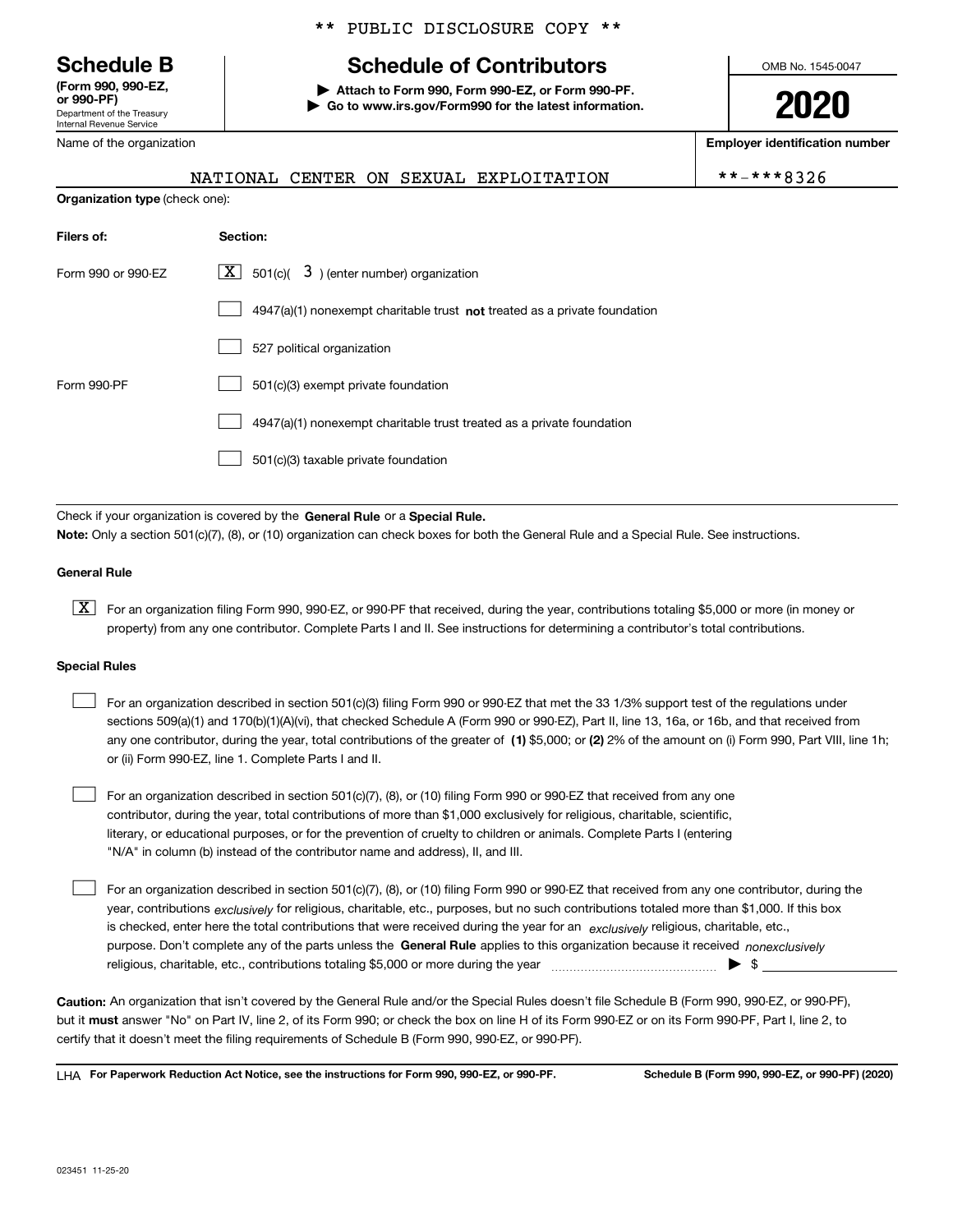**Employer identification number**

#### NATIONAL CENTER ON SEXUAL EXPLOITATION  $\star \star - \star \star + 8326$

**(a)No.(b)Name, address, and ZIP + 4 (c)Total contributions (d)Type of contribution PersonPayrollNoncash (a)No.(b)Name, address, and ZIP + 4 (c)Total contributions (d)Type of contribution PersonPayrollNoncash (a)No.(b)Name, address, and ZIP + 4 (c)Total contributions (d)Type of contribution PersonPayrollNoncash (a) No.(b) Name, address, and ZIP + 4 (c) Total contributions (d) Type of contribution PersonPayrollNoncash(a) No.(b) Name, address, and ZIP + 4 (c) Total contributions (d) Type of contribution PersonPayrollNoncash (a) No.(b)Name, address, and ZIP + 4 (c) Total contributions (d)Type of contribution PersonPayrollNoncash** Contributors (see instructions). Use duplicate copies of Part I if additional space is needed. \$(Complete Part II for noncash contributions.) \$(Complete Part II for noncash contributions.) \$(Complete Part II for noncash contributions.) \$(Complete Part II for noncash contributions.) \$(Complete Part II for noncash contributions.) \$(Complete Part II for noncash contributions.) Chedule B (Form 990, 990-EZ, or 990-PF) (2020)<br>Iame of organization<br>**IATIONAL CENTER ON SEXUAL EXPLOITATION**<br>**Part I Contributors** (see instructions). Use duplicate copies of Part I if additional space is needed.  $|X|$  $\mathcal{L}^{\text{max}}$  $\mathcal{L}^{\text{max}}$  $\boxed{\text{X}}$  $\mathcal{L}^{\text{max}}$  $\mathcal{L}^{\text{max}}$  $|X|$  $\mathcal{L}^{\text{max}}$  $\mathcal{L}^{\text{max}}$  $\boxed{\text{X}}$  $\mathcal{L}^{\text{max}}$  $\mathcal{L}^{\text{max}}$  $|X|$  $\mathcal{L}^{\text{max}}$  $\mathcal{L}^{\text{max}}$  $\boxed{\text{X}}$  $\mathcal{L}^{\text{max}}$  $\mathcal{L}^{\text{max}}$  $\begin{array}{c|c|c|c|c|c} 1 & \hspace{1.5cm} & \hspace{1.5cm} & \hspace{1.5cm} & \hspace{1.5cm} & \hspace{1.5cm} & \hspace{1.5cm} & \hspace{1.5cm} & \hspace{1.5cm} & \hspace{1.5cm} & \hspace{1.5cm} & \hspace{1.5cm} & \hspace{1.5cm} & \hspace{1.5cm} & \hspace{1.5cm} & \hspace{1.5cm} & \hspace{1.5cm} & \hspace{1.5cm} & \hspace{1.5cm} & \hspace{1.5cm} & \hspace{1.5cm} &$ 1,500,000.  $2$  | Person  $\overline{\text{X}}$ 187,500.  $\overline{3}$  | Person  $\overline{X}$ 187,500.  $4$  | Person  $\overline{\text{X}}$ 187,404.  $\sim$  5 | Person X 150,000.  $\sim$  6 | Person X 100,000.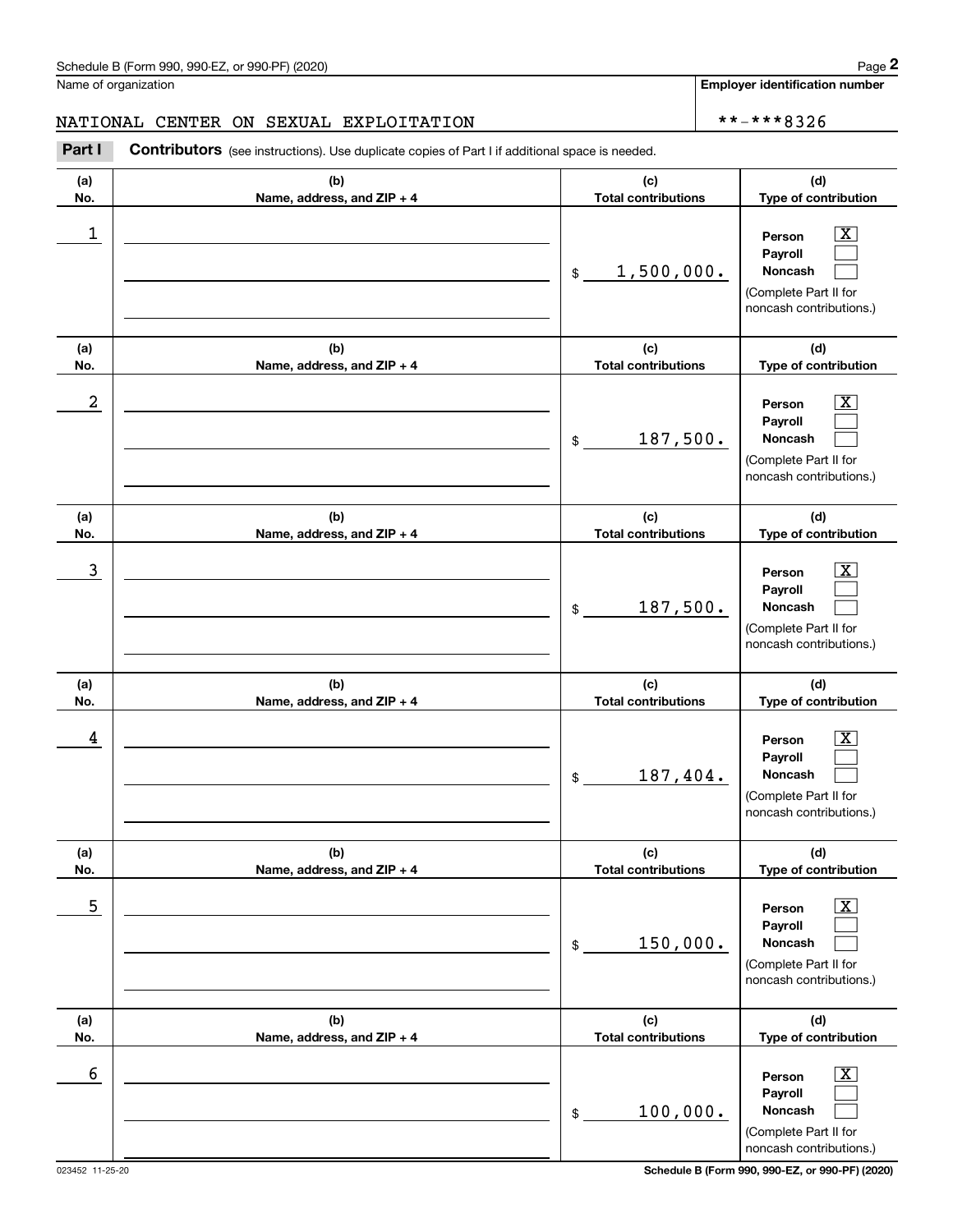**Employer identification number**

#### NATIONAL CENTER ON SEXUAL EXPLOITATION  $\star \star - \star \star + 8326$

**(a)No.(b)Name, address, and ZIP + 4 (c)Total contributions (d)Type of contribution PersonPayrollNoncash (a)No.(b)Name, address, and ZIP + 4 (c)Total contributions (d)Type of contribution PersonPayrollNoncash (a)No.(b)Name, address, and ZIP + 4 (c)Total contributions (d)Type of contribution PersonPayrollNoncash (a) No.(b) Name, address, and ZIP + 4 (c) Total contributions (d) Type of contribution Person Payroll Noncash(a) No.(b) Name, address, and ZIP + 4 (c) Total contributions (d) Type of contribution PersonPayrollNoncash (a) No.(b)Name, address, and ZIP + 4 (c) Total contributions (d)Type of contribution PersonPayrollNoncash** Contributors (see instructions). Use duplicate copies of Part I if additional space is needed. \$(Complete Part II for noncash contributions.) \$(Complete Part II for noncash contributions.) \$(Complete Part II for noncash contributions.) \$(Complete Part II for noncash contributions.) \$(Complete Part II for noncash contributions.) \$(Complete Part II for noncash contributions.) Chedule B (Form 990, 990-EZ, or 990-PF) (2020)<br>Iame of organization<br>**IATIONAL CENTER ON SEXUAL EXPLOITATION**<br>**Part I Contributors** (see instructions). Use duplicate copies of Part I if additional space is needed.  $|X|$  $\mathcal{L}^{\text{max}}$  $\mathcal{L}^{\text{max}}$  $\boxed{\text{X}}$  $\mathcal{L}^{\text{max}}$  $\mathcal{L}^{\text{max}}$  $|X|$  $\mathcal{L}^{\text{max}}$  $\mathcal{L}^{\text{max}}$  $\boxed{\text{X}}$  $\mathcal{L}^{\text{max}}$  $\mathcal{L}^{\text{max}}$  $|X|$  $\mathcal{L}^{\text{max}}$  $\mathcal{L}^{\text{max}}$  $\boxed{\text{X}}$  $\mathcal{L}^{\text{max}}$  $\mathcal{L}^{\text{max}}$ 7 X 100,000. 8 X 100,000. example and the set of the set of the set of the set of the set of the set of the set of the set of the set of 85,100.  $10$  Person  $\overline{\text{X}}$ 75,000.  $11$  Person X 70,000.  $12$  Person X 55,100.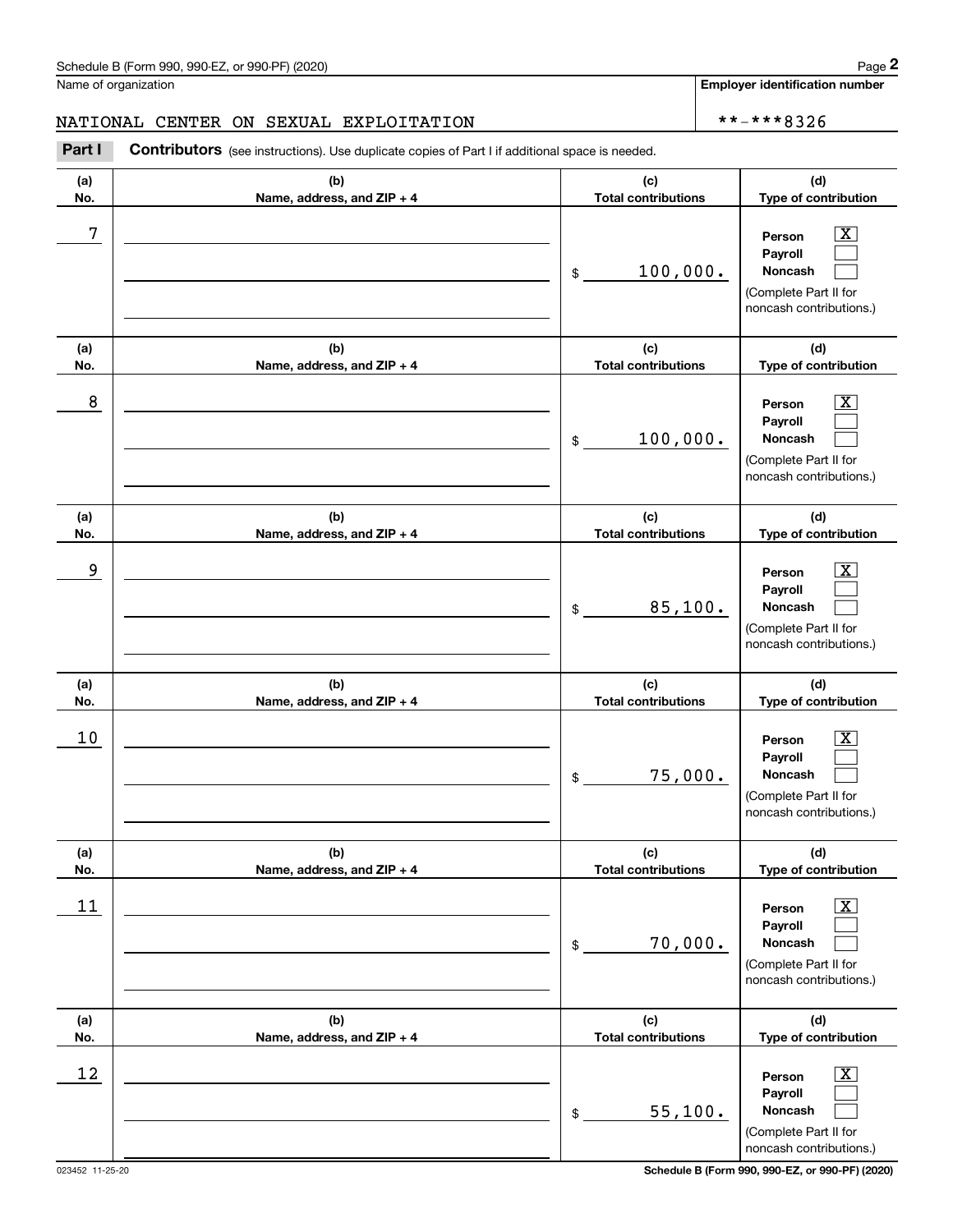**Employer identification number**

#### NATIONAL CENTER ON SEXUAL EXPLOITATION  $\star \star - \star \star + 8326$

**(a)No.(b)Name, address, and ZIP + 4 (c)Total contributions (d)Type of contribution PersonPayrollNoncash (a)No.(b)Name, address, and ZIP + 4 (c)Total contributions (d)Type of contribution PersonPayrollNoncash (a)No.(b)Name, address, and ZIP + 4 (c)Total contributions (d)Type of contribution PersonPayrollNoncash (a) No.(b) Name, address, and ZIP + 4 (c) Total contributions (d) Type of contribution Person Payroll Noncash(a) No.(b) Name, address, and ZIP + 4 (c) Total contributions (d) Type of contribution PersonPayrollNoncash (a) No.(b)Name, address, and ZIP + 4 (c) Total contributions (d)Type of contribution PersonPayrollNoncash Contributors** (see instructions). Use duplicate copies of Part I if additional space is needed. \$(Complete Part II for noncash contributions.) \$(Complete Part II for noncash contributions.) \$(Complete Part II for noncash contributions.) \$(Complete Part II for noncash contributions.) \$(Complete Part II for noncash contributions.) \$(Complete Part II for noncash contributions.) Chedule B (Form 990, 990-EZ, or 990-PF) (2020)<br>Iame of organization<br>**IATIONAL CENTER ON SEXUAL EXPLOITATION**<br>**Part I Contributors** (see instructions). Use duplicate copies of Part I if additional space is needed.  $|X|$  $\mathcal{L}^{\text{max}}$  $\mathcal{L}^{\text{max}}$  $\boxed{\text{X}}$  $\mathcal{L}^{\text{max}}$  $\mathcal{L}^{\text{max}}$  $|X|$  $\mathcal{L}^{\text{max}}$  $\mathcal{L}^{\text{max}}$  $\boxed{\text{X}}$  $\mathcal{L}^{\text{max}}$  $\mathcal{L}^{\text{max}}$  $|X|$  $\mathcal{L}^{\text{max}}$  $\mathcal{L}^{\text{max}}$  $\boxed{\text{X}}$  $\mathcal{L}^{\text{max}}$  $\mathcal{L}^{\text{max}}$  $13$  Person X 55,000.  $14$  Person X 50,000.  $15$  Person X 50,000.  $16$  Person X 50,000.  $17$  | Person  $\overline{\text{X}}$ 33,333.  $18$  Person  $\overline{\text{X}}$ 31,500.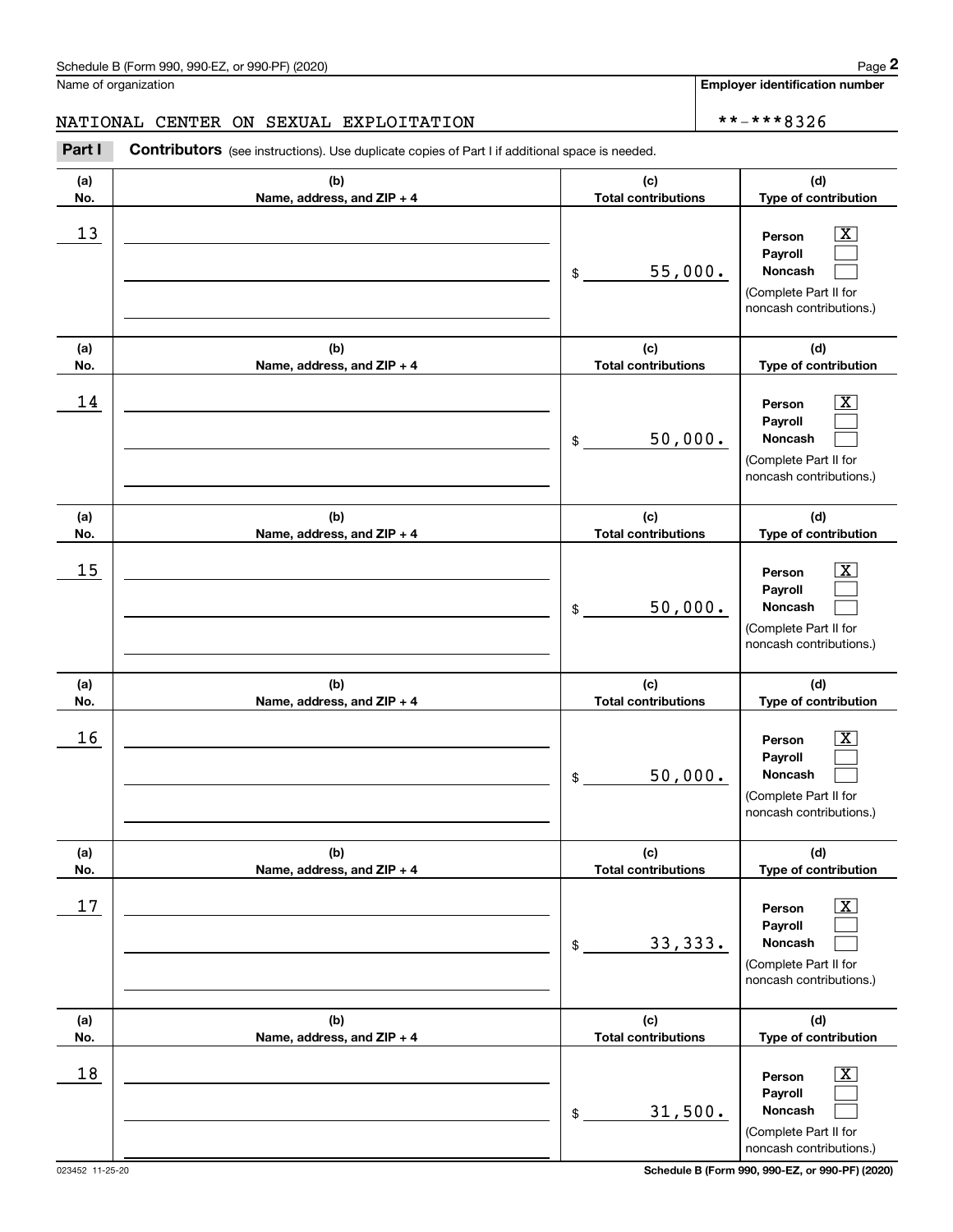**Employer identification number**

#### NATIONAL CENTER ON SEXUAL EXPLOITATION  $\star \star - \star \star + 8326$

**(a)No.(b)Name, address, and ZIP + 4 (c)Total contributions (d)Type of contribution PersonPayrollNoncash (a)No.(b)Name, address, and ZIP + 4 (c)Total contributions (d)Type of contribution PersonPayrollNoncash (a)No.(b)Name, address, and ZIP + 4 (c)Total contributions (d)Type of contribution PersonPayrollNoncash (a) No.(b) Name, address, and ZIP + 4 (c) Total contributions (d) Type of contribution Person Payroll Noncash(a) No.(b) Name, address, and ZIP + 4 (c) Total contributions (d) Type of contribution PersonPayrollNoncash (a) No.(b)Name, address, and ZIP + 4 (c) Total contributions (d)Type of contribution PersonPayrollNoncash** Contributors (see instructions). Use duplicate copies of Part I if additional space is needed. \$(Complete Part II for noncash contributions.) \$(Complete Part II for noncash contributions.) \$(Complete Part II for noncash contributions.) \$(Complete Part II for noncash contributions.) \$(Complete Part II for noncash contributions.) \$(Complete Part II for noncash contributions.) Chedule B (Form 990, 990-EZ, or 990-PF) (2020)<br>Iame of organization<br>**IATIONAL CENTER ON SEXUAL EXPLOITATION**<br>**Part I Contributors** (see instructions). Use duplicate copies of Part I if additional space is needed.  $|X|$  $\mathcal{L}^{\text{max}}$  $\mathcal{L}^{\text{max}}$  $\boxed{\text{X}}$  $\mathcal{L}^{\text{max}}$  $\mathcal{L}^{\text{max}}$  $|X|$  $\mathcal{L}^{\text{max}}$  $\mathcal{L}^{\text{max}}$  $\boxed{\text{X}}$  $\mathcal{L}^{\text{max}}$  $\mathcal{L}^{\text{max}}$  $|X|$  $\mathcal{L}^{\text{max}}$  $\mathcal{L}^{\text{max}}$  $\boxed{\text{X}}$  $\mathcal{L}^{\text{max}}$  $\mathcal{L}^{\text{max}}$ 19 X 30,000.  $20$  | Person  $\overline{\text{X}}$ 28,573.  $21$  Person X 25,155.  $22$  | Person  $\overline{\text{X}}$ 25,000.  $23$  | Person  $\overline{\text{X}}$ 25,000.  $24$  | Person  $\overline{\text{X}}$ 25,000.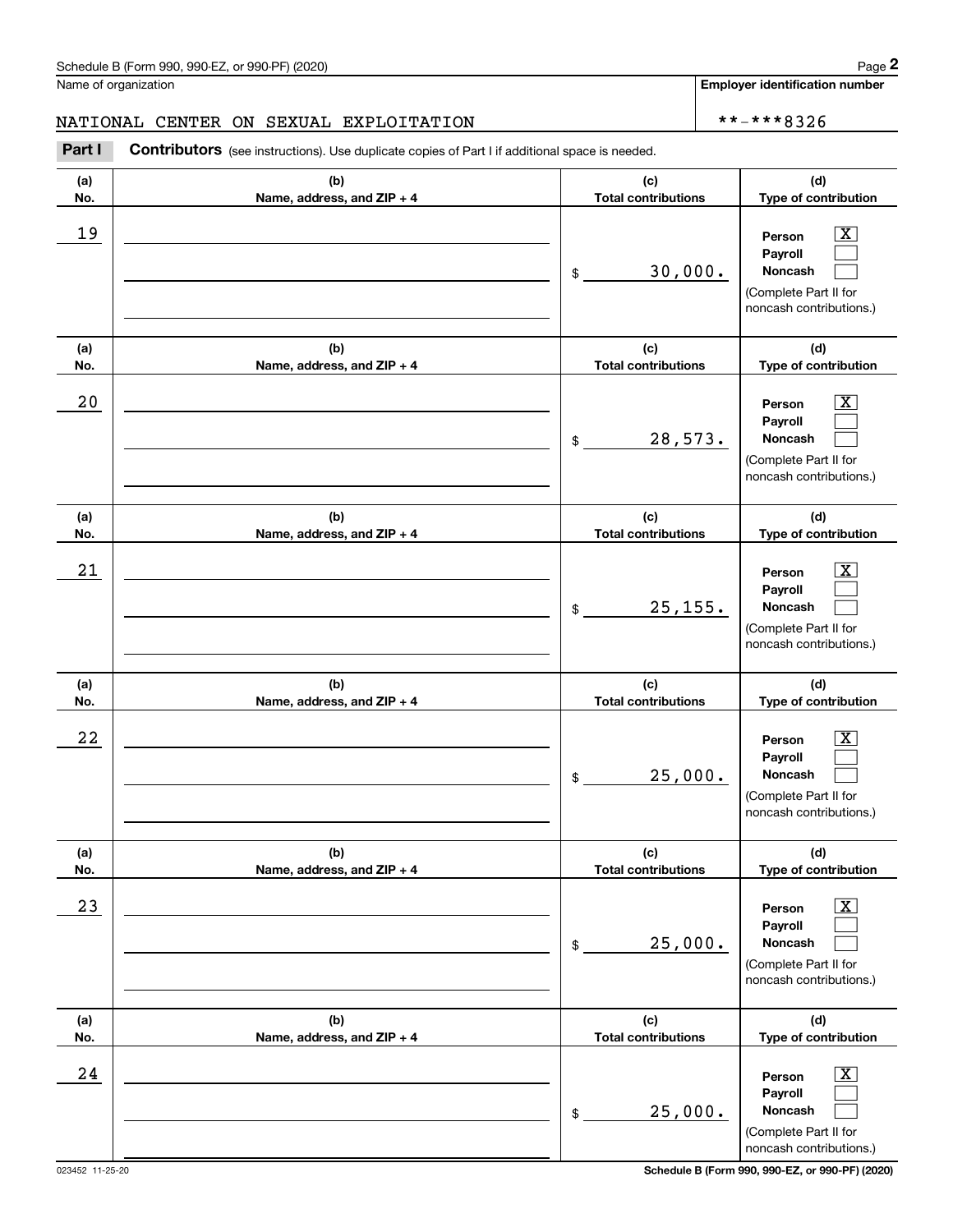**Employer identification number**

#### NATIONAL CENTER ON SEXUAL EXPLOITATION  $\star \star - \star \star + 8326$

**(a)No.(b)Name, address, and ZIP + 4 (c)Total contributions (d)Type of contribution PersonPayrollNoncash (a)No.(b)Name, address, and ZIP + 4 (c)Total contributions (d)Type of contribution PersonPayrollNoncash (a)No.(b)Name, address, and ZIP + 4 (c)Total contributions (d)Type of contribution PersonPayrollNoncash (a) No.(b) Name, address, and ZIP + 4 (c) Total contributions (d) Type of contribution PersonPayrollNoncash(a) No.(b) Name, address, and ZIP + 4 (c) Total contributions (d) Type of contribution PersonPayrollNoncash (a) No.(b)Name, address, and ZIP + 4 (c) Total contributions (d)Type of contribution PersonPayrollNoncash** Contributors (see instructions). Use duplicate copies of Part I if additional space is needed. \$(Complete Part II for noncash contributions.) \$(Complete Part II for noncash contributions.) \$(Complete Part II for noncash contributions.) \$(Complete Part II for noncash contributions.) \$(Complete Part II for noncash contributions.) \$(Complete Part II for noncash contributions.) Chedule B (Form 990, 990-EZ, or 990-PF) (2020)<br>Iame of organization<br>**IATIONAL CENTER ON SEXUAL EXPLOITATION**<br>**Part I Contributors** (see instructions). Use duplicate copies of Part I if additional space is needed.  $|X|$  $\mathcal{L}^{\text{max}}$  $\mathcal{L}^{\text{max}}$  $\boxed{\text{X}}$  $\mathcal{L}^{\text{max}}$  $\mathcal{L}^{\text{max}}$  $|X|$  $\mathcal{L}^{\text{max}}$  $\mathcal{L}^{\text{max}}$  $\boxed{\text{X}}$  $\mathcal{L}^{\text{max}}$  $\mathcal{L}^{\text{max}}$  $|X|$  $\mathcal{L}^{\text{max}}$  $\mathcal{L}^{\text{max}}$  $\boxed{\text{X}}$  $\mathcal{L}^{\text{max}}$  $\mathcal{L}^{\text{max}}$  $25$  | Person  $\overline{\text{X}}$ 25,000.  $26$  | Person  $\overline{\text{X}}$ 25,000.  $27$  | Person  $\overline{\text{X}}$ 25,000.  $28$  | Person  $\overline{\text{X}}$ 25,000.  $29$  | Person  $\overline{\text{X}}$ 20,000. 30 Person X 17,000.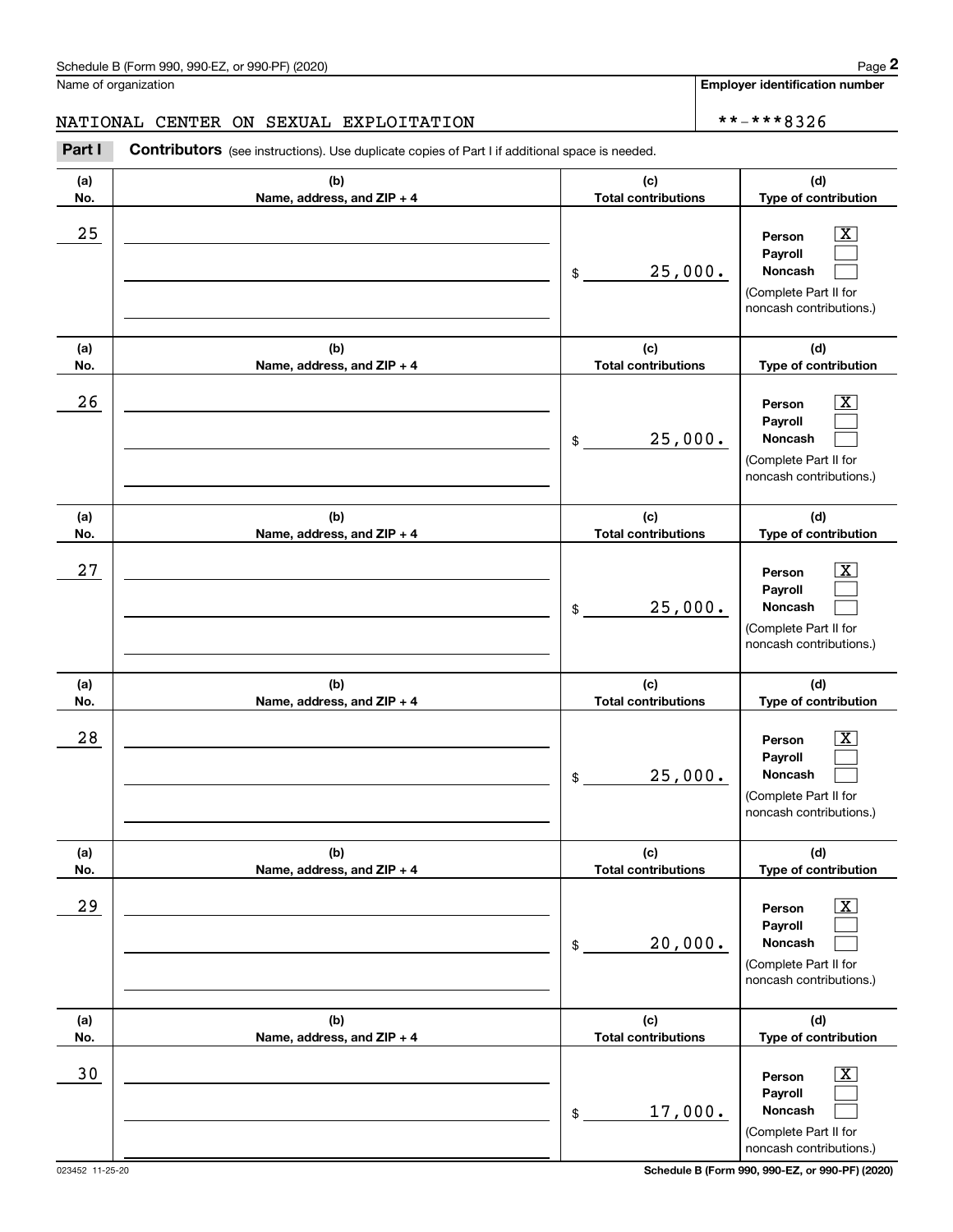**Employer identification number**

#### NATIONAL CENTER ON SEXUAL EXPLOITATION  $\star \star - \star \star + 8326$

**(a)No.(b)Name, address, and ZIP + 4 (c)Total contributions (d)Type of contribution PersonPayrollNoncash (a)No.(b)Name, address, and ZIP + 4 (c)Total contributions (d)Type of contribution PersonPayrollNoncash (a)No.(b)Name, address, and ZIP + 4 (c)Total contributions (d)Type of contribution PersonPayrollNoncash (a) No.(b) Name, address, and ZIP + 4 (c) Total contributions (d) Type of contribution Person Payroll Noncash(a) No.(b) Name, address, and ZIP + 4 (c) Total contributions (d) Type of contribution PersonPayrollNoncash (a) No.(b)Name, address, and ZIP + 4 (c) Total contributions (d)Type of contribution PersonPayrollNoncash** Contributors (see instructions). Use duplicate copies of Part I if additional space is needed. \$(Complete Part II for noncash contributions.) \$(Complete Part II for noncash contributions.) \$(Complete Part II for noncash contributions.) \$(Complete Part II for noncash contributions.) \$(Complete Part II for noncash contributions.) \$(Complete Part II for noncash contributions.) Chedule B (Form 990, 990-EZ, or 990-PF) (2020)<br>Iame of organization<br>**IATIONAL CENTER ON SEXUAL EXPLOITATION**<br>**Part I Contributors** (see instructions). Use duplicate copies of Part I if additional space is needed.  $|X|$  $\mathcal{L}^{\text{max}}$  $\mathcal{L}^{\text{max}}$  $\boxed{\text{X}}$  $\mathcal{L}^{\text{max}}$  $\mathcal{L}^{\text{max}}$  $|X|$  $\mathcal{L}^{\text{max}}$  $\mathcal{L}^{\text{max}}$  $|X|$  $\mathcal{L}^{\text{max}}$  $\mathcal{L}^{\text{max}}$  $|X|$  $\mathcal{L}^{\text{max}}$  $\mathcal{L}^{\text{max}}$  $\boxed{\text{X}}$  $\mathcal{L}^{\text{max}}$  $\mathcal{L}^{\text{max}}$ 31 Person X 16,711.  $32$  | Person  $\overline{\text{X}}$ 16,700. 33 Person X 16,700.  $34$  | Person  $\overline{\text{X}}$ 15,050.  $35$  | Person  $\overline{\text{X}}$ 15,000.  $36$  Person X 15,000.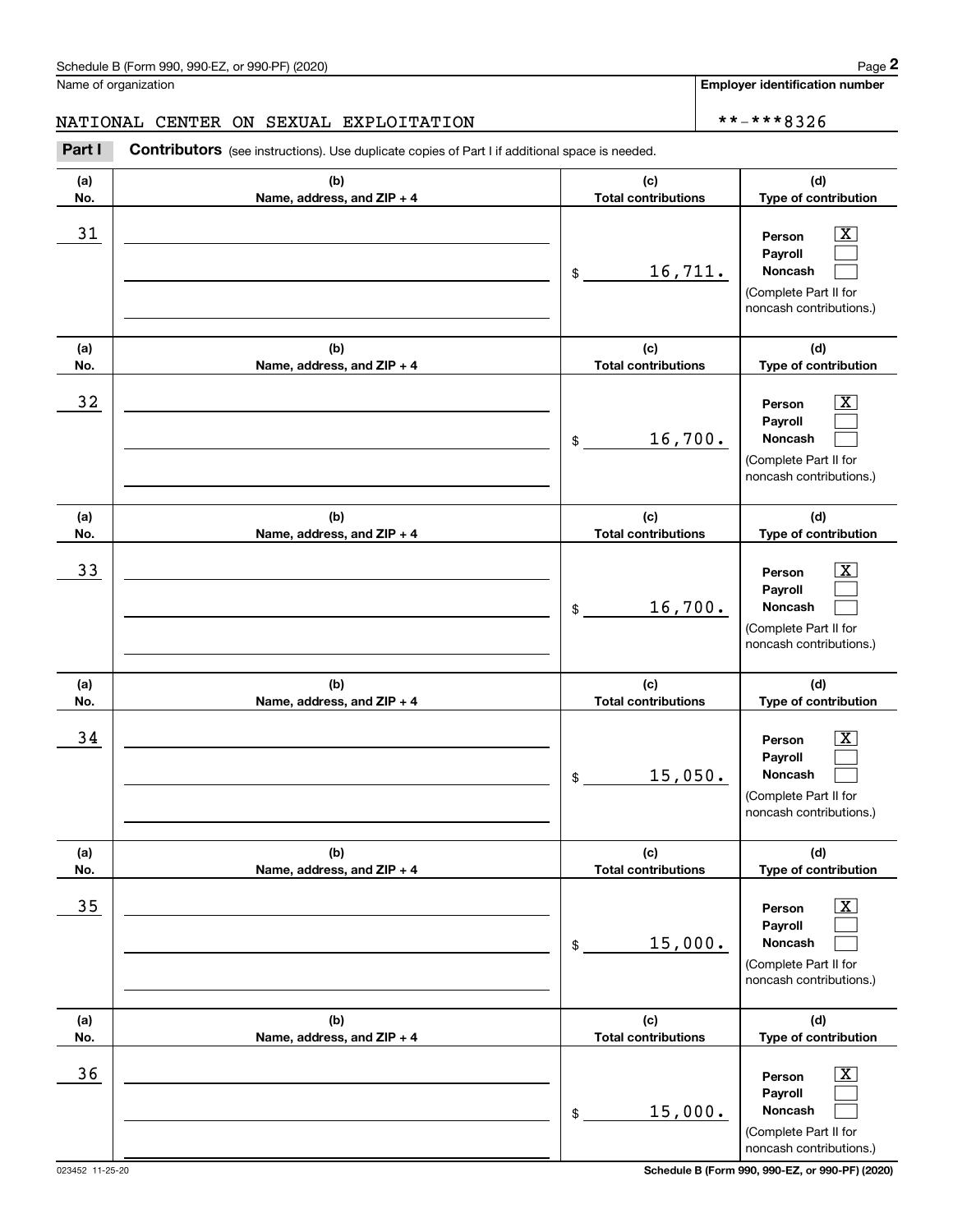**Employer identification number**

#### NATIONAL CENTER ON SEXUAL EXPLOITATION  $\star \star - \star \star + 8326$

**(a)No.(b)Name, address, and ZIP + 4 (c)Total contributions (d)Type of contribution PersonPayrollNoncash (a)No.(b)Name, address, and ZIP + 4 (c)Total contributions (d)Type of contribution PersonPayrollNoncash (a)No.(b)Name, address, and ZIP + 4 (c)Total contributions (d)Type of contribution PersonPayrollNoncash (a) No.(b) Name, address, and ZIP + 4 (c) Total contributions (d) Type of contribution Person Payroll Noncash(a) No.(b) Name, address, and ZIP + 4 (c) Total contributions (d) Type of contribution PersonPayrollNoncash (a) No.(b)Name, address, and ZIP + 4 (c) Total contributions (d)Type of contribution PersonPayrollNoncash** Contributors (see instructions). Use duplicate copies of Part I if additional space is needed. \$(Complete Part II for noncash contributions.) \$(Complete Part II for noncash contributions.) \$(Complete Part II for noncash contributions.) \$(Complete Part II for noncash contributions.) \$(Complete Part II for noncash contributions.) \$(Complete Part II for noncash contributions.) Chedule B (Form 990, 990-EZ, or 990-PF) (2020)<br>Iame of organization<br>**IATIONAL CENTER ON SEXUAL EXPLOITATION**<br>**Part I Contributors** (see instructions). Use duplicate copies of Part I if additional space is needed.  $|X|$  $\mathcal{L}^{\text{max}}$  $\mathcal{L}^{\text{max}}$  $\boxed{\text{X}}$  $\mathcal{L}^{\text{max}}$  $\mathcal{L}^{\text{max}}$  $|X|$  $\mathcal{L}^{\text{max}}$  $\mathcal{L}^{\text{max}}$  $\boxed{\text{X}}$  $\mathcal{L}^{\text{max}}$  $\mathcal{L}^{\text{max}}$  $|X|$  $\mathcal{L}^{\text{max}}$  $\mathcal{L}^{\text{max}}$  $\boxed{\text{X}}$  $\mathcal{L}^{\text{max}}$  $\mathcal{L}^{\text{max}}$ 37 X 15,000. 38 X 15,000. 39 X 13,050. 40 Person X 13,000. 41 | Person X 12,591. 42 Person X 12,000.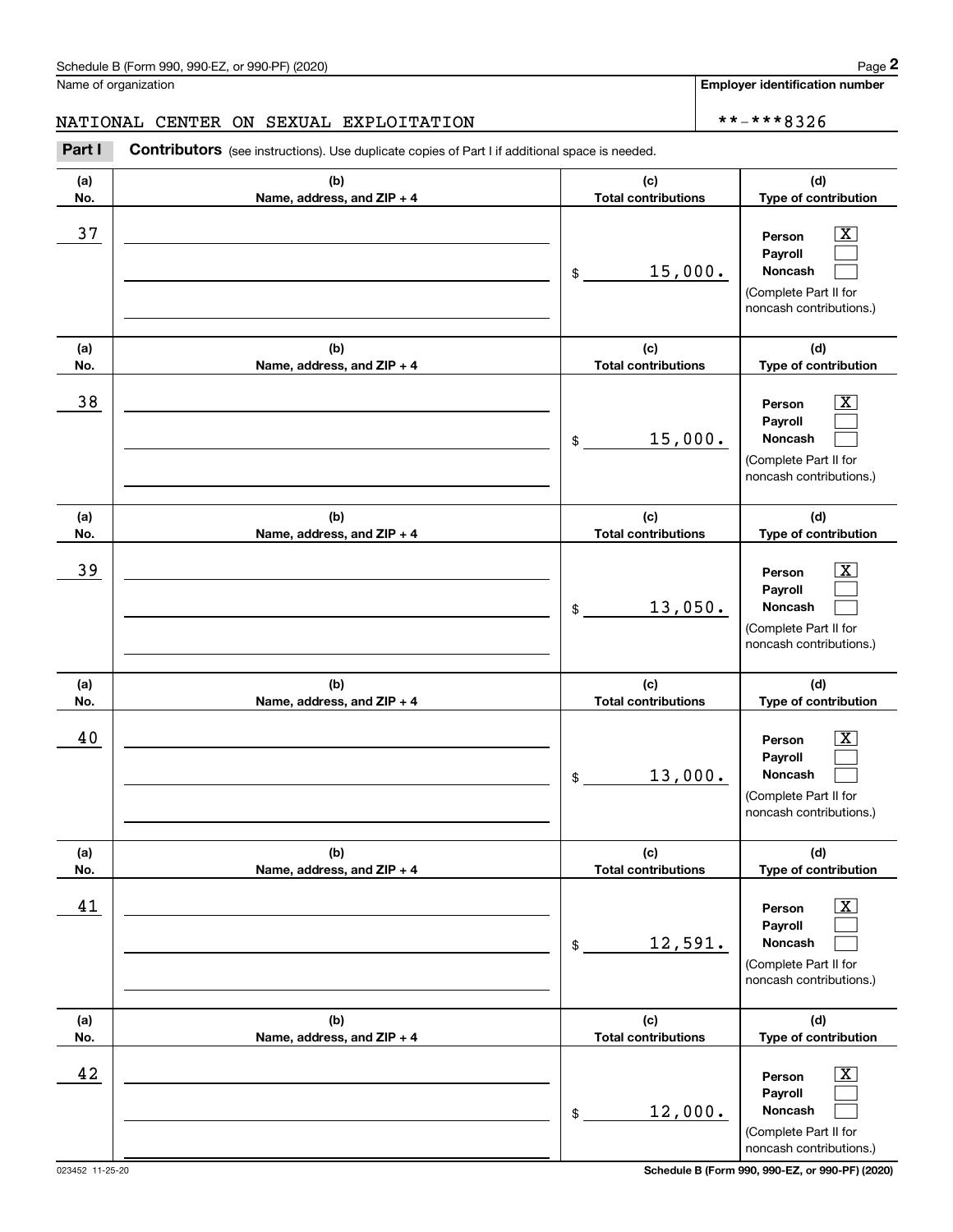**Employer identification number**

#### NATIONAL CENTER ON SEXUAL EXPLOITATION  $\star \star - \star \star + 8326$

**(a)No.(b)Name, address, and ZIP + 4 (c)Total contributions (d)Type of contribution PersonPayrollNoncash (a)No.(b)Name, address, and ZIP + 4 (c)Total contributions (d)Type of contribution PersonPayrollNoncash (a)No.(b)Name, address, and ZIP + 4 (c)Total contributions (d)Type of contribution PersonPayrollNoncash (a) No.(b) Name, address, and ZIP + 4 (c) Total contributions (d) Type of contribution Person Payroll Noncash(a) No.(b) Name, address, and ZIP + 4 (c) Total contributions (d) Type of contribution PersonPayrollNoncash (a) No.(b)Name, address, and ZIP + 4 (c) Total contributions (d)Type of contribution PersonPayrollNoncash** Contributors (see instructions). Use duplicate copies of Part I if additional space is needed. \$(Complete Part II for noncash contributions.) \$(Complete Part II for noncash contributions.) \$(Complete Part II for noncash contributions.) \$(Complete Part II for noncash contributions.) \$(Complete Part II for noncash contributions.) \$(Complete Part II for noncash contributions.) Chedule B (Form 990, 990-EZ, or 990-PF) (2020)<br>Iame of organization<br>**IATIONAL CENTER ON SEXUAL EXPLOITATION**<br>**Part I Contributors** (see instructions). Use duplicate copies of Part I if additional space is needed.  $\lceil \text{X} \rceil$  $\mathcal{L}^{\text{max}}$  $\mathcal{L}^{\text{max}}$  $\boxed{\text{X}}$  $\mathcal{L}^{\text{max}}$  $\mathcal{L}^{\text{max}}$  $|X|$  $\mathcal{L}^{\text{max}}$  $\mathcal{L}^{\text{max}}$  $\boxed{\text{X}}$  $\mathcal{L}^{\text{max}}$  $\mathcal{L}^{\text{max}}$  $|X|$  $\mathcal{L}^{\text{max}}$  $\mathcal{L}^{\text{max}}$  $\boxed{\text{X}}$  $\mathcal{L}^{\text{max}}$  $\mathcal{L}^{\text{max}}$ 43 Person X 10,298. 44 X 10,155. 45 X 10,000. 46 X 10,000. 47 X 10,000. 48 X 10,000.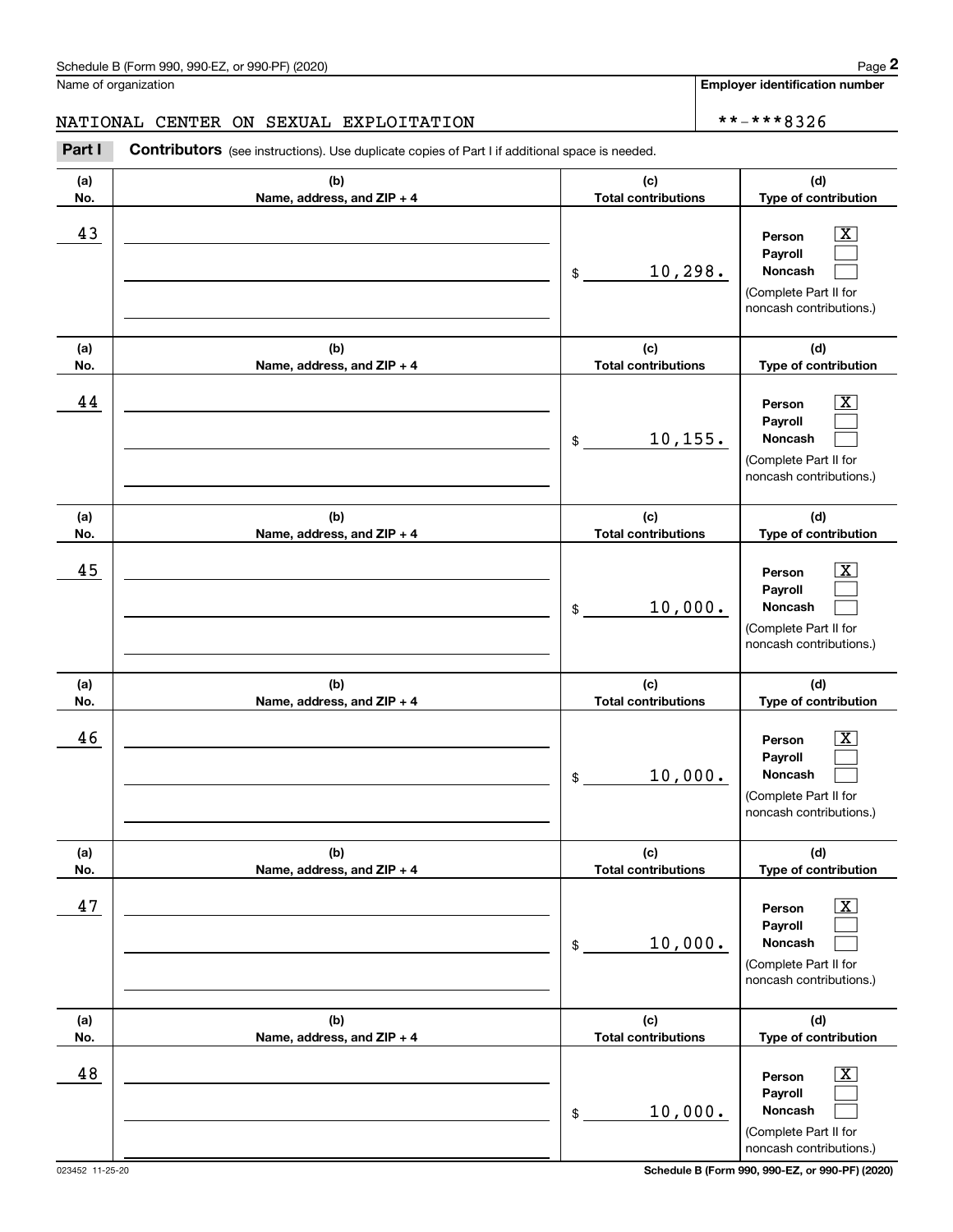**Employer identification number**

#### NATIONAL CENTER ON SEXUAL EXPLOITATION  $\star \star - \star \star \star 8326$

**(a)No.(b)Name, address, and ZIP + 4 (c)Total contributions (d)Type of contribution PersonPayrollNoncash (a)No.(b)Name, address, and ZIP + 4 (c)Total contributions (d)Type of contribution PersonPayrollNoncash (a)No.(b)Name, address, and ZIP + 4 (c)Total contributions (d)Type of contribution PersonPayrollNoncash (a) No.(b) Name, address, and ZIP + 4 (c) Total contributions (d) Type of contribution PersonPayrollNoncash(a) No.(b) Name, address, and ZIP + 4 (c) Total contributions (d) Type of contribution PersonPayrollNoncash (a) No.(b)Name, address, and ZIP + 4 (c) Total contributions (d) Type of contribution PersonPayrollNoncash Contributors** (see instructions). Use duplicate copies of Part I if additional space is needed. \$(Complete Part II for noncash contributions.) \$(Complete Part II for noncash contributions.) \$(Complete Part II for noncash contributions.) \$(Complete Part II for noncash contributions.) \$(Complete Part II for noncash contributions.) \$(Complete Part II for noncash contributions.) Chedule B (Form 990, 990-EZ, or 990-PF) (2020)<br>Iame of organization<br>**IATIONAL CENTER ON SEXUAL EXPLOITATION**<br>**Part I Contributors** (see instructions). Use duplicate copies of Part I if additional space is needed.  $|X|$  $\mathcal{L}^{\text{max}}$  $\mathcal{L}^{\text{max}}$  $\boxed{\text{X}}$  $\mathcal{L}^{\text{max}}$  $\mathcal{L}^{\text{max}}$  $|X|$  $\mathcal{L}^{\text{max}}$  $\mathcal{L}^{\text{max}}$  $\lfloor x \rfloor$  $\mathcal{L}^{\text{max}}$  $\mathcal{L}^{\text{max}}$  $|X|$  $\mathcal{L}^{\text{max}}$  $\mathcal{L}^{\text{max}}$  $\boxed{\text{X}}$  $\mathcal{L}^{\text{max}}$  $\mathcal{L}^{\text{max}}$ 49 X 10,000. 50 Person X 10,000. 51 X 8,000. 52 | Person X 7,554. 53 | Person X 7,004. 54 X 6,641.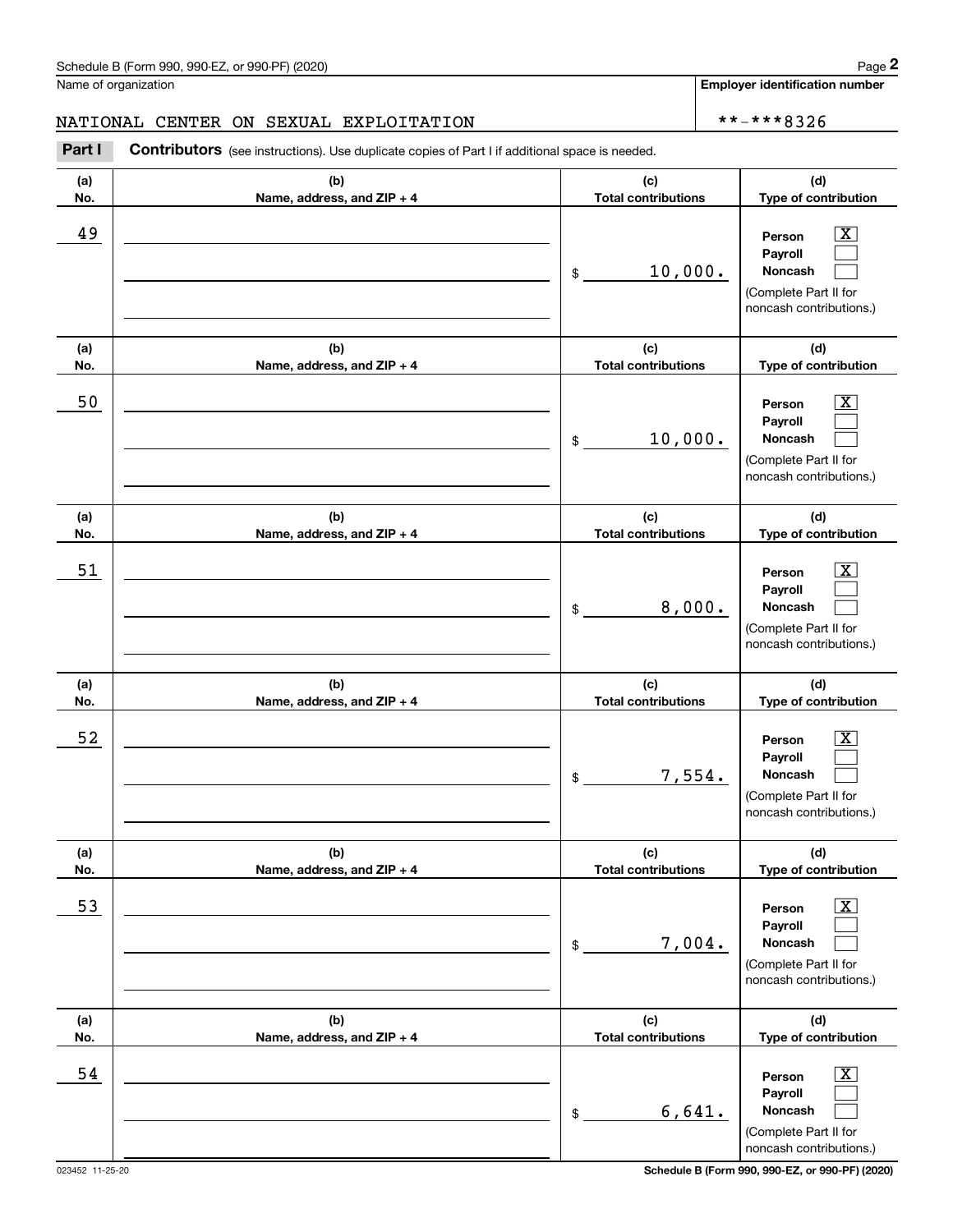**Employer identification number**

#### NATIONAL CENTER ON SEXUAL EXPLOITATION  $\star \star - \star \star \star 8326$

**(a)No.(b)Name, address, and ZIP + 4 (c)Total contributions (d)Type of contribution PersonPayrollNoncash (a)No.(b)Name, address, and ZIP + 4 (c)Total contributions (d)Type of contribution PersonPayrollNoncash (a)No.(b)Name, address, and ZIP + 4 (c)Total contributions (d)Type of contribution PersonPayrollNoncash (a) No.(b) Name, address, and ZIP + 4 (c) Total contributions (d) Type of contribution PersonPayrollNoncash (a) No.(b) Name, address, and ZIP + 4 (c) Total contributions (d) Type of contribution PersonPayrollNoncash (a) No.(b)Name, address, and ZIP + 4 (c) Total contributions (d) Type of contribution PersonPayrollNoncash Contributors** (see instructions). Use duplicate copies of Part I if additional space is needed. \$(Complete Part II for noncash contributions.) \$(Complete Part II for noncash contributions.) \$(Complete Part II for noncash contributions.) \$(Complete Part II for noncash contributions.) \$(Complete Part II for noncash contributions.) \$(Complete Part II for noncash contributions.) Chedule B (Form 990, 990-EZ, or 990-PF) (2020)<br>Iame of organization<br>**IATIONAL CENTER ON SEXUAL EXPLOITATION**<br>**Part I Contributors** (see instructions). Use duplicate copies of Part I if additional space is needed.  $|X|$  $\mathcal{L}^{\text{max}}$  $\mathcal{L}^{\text{max}}$  $\boxed{\text{X}}$  $\mathcal{L}^{\text{max}}$  $\mathcal{L}^{\text{max}}$  $|X|$  $\mathcal{L}^{\text{max}}$  $\mathcal{L}^{\text{max}}$  $\lfloor x \rfloor$  $\mathcal{L}^{\text{max}}$  $\mathcal{L}^{\text{max}}$  $|X|$  $\mathcal{L}^{\text{max}}$  $\mathcal{L}^{\text{max}}$  $\boxed{\text{X}}$  $\mathcal{L}^{\text{max}}$  $\mathcal{L}^{\text{max}}$ 55 | Person X 6,500. 56 | Person X 5,150. 57 X 5,077. 58 X 5,056. 59 X 5,000. 60 Person X 5,000.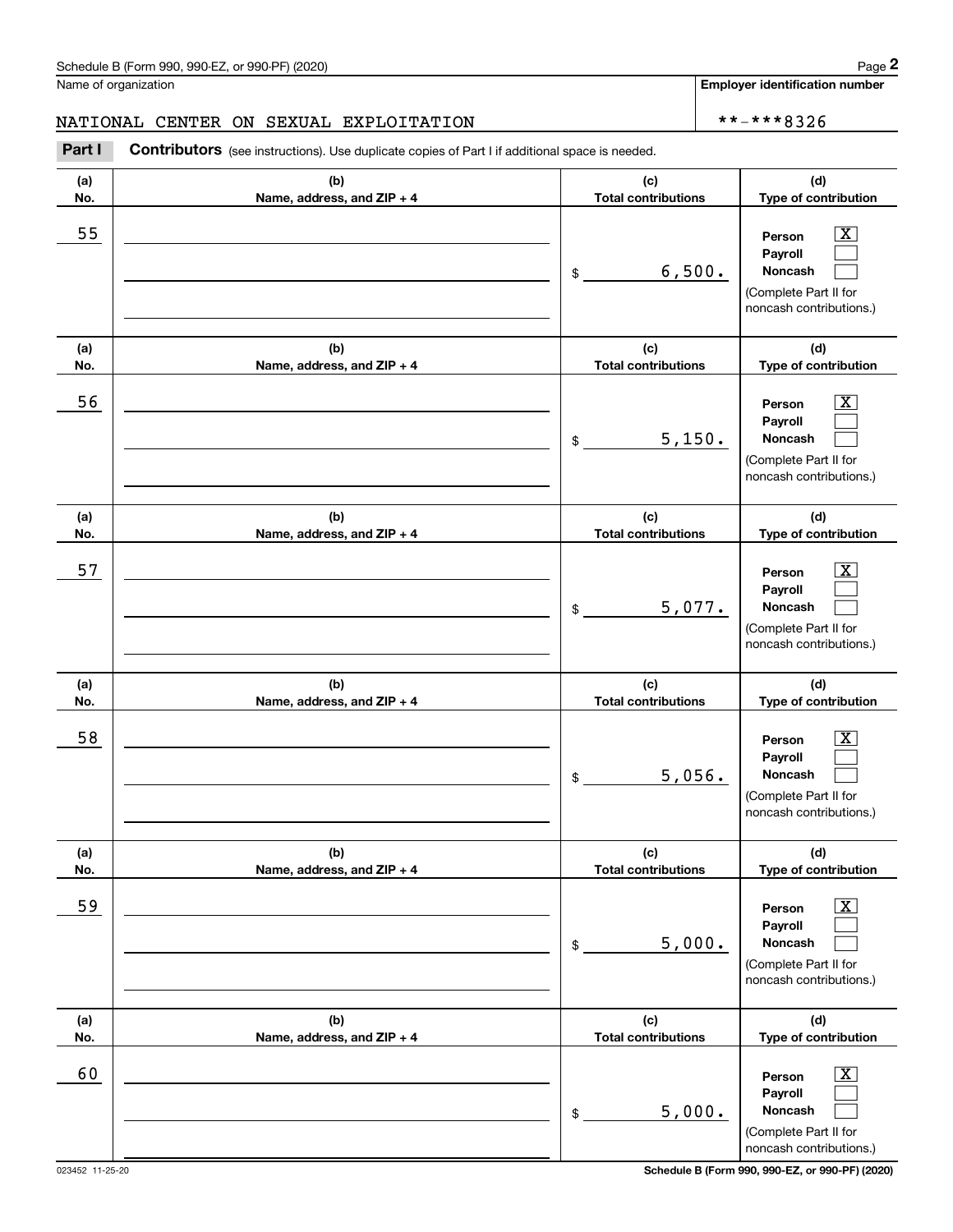**Employer identification number**

#### NATIONAL CENTER ON SEXUAL EXPLOITATION  $\star \star - \star \star \star 8326$

**(a)No.(b)Name, address, and ZIP + 4 (c)Total contributions (d)Type of contribution PersonPayrollNoncash (a)No.(b)Name, address, and ZIP + 4 (c)Total contributions (d)Type of contribution PersonPayrollNoncash (a)No.(b)Name, address, and ZIP + 4 (c)Total contributions (d)Type of contribution PersonPayrollNoncash (a) No.(b) Name, address, and ZIP + 4 (c) Total contributions (d) Type of contribution PersonPayrollNoncash (a) No.(b) Name, address, and ZIP + 4 (c) Total contributions (d) Type of contribution PersonPayrollNoncash (a) No.(b)Name, address, and ZIP + 4 (c) Total contributions (d) Type of contribution PersonPayrollNoncash** Contributors (see instructions). Use duplicate copies of Part I if additional space is needed. \$(Complete Part II for noncash contributions.) \$(Complete Part II for noncash contributions.) \$(Complete Part II for noncash contributions.) \$(Complete Part II for noncash contributions.) \$(Complete Part II for noncash contributions.) \$(Complete Part II for noncash contributions.) Chedule B (Form 990, 990-EZ, or 990-PF) (2020)<br>Iame of organization<br>**IATIONAL CENTER ON SEXUAL EXPLOITATION**<br>**Part I Contributors** (see instructions). Use duplicate copies of Part I if additional space is needed.  $|X|$  $\mathcal{L}^{\text{max}}$  $\mathcal{L}^{\text{max}}$  $\boxed{\text{X}}$  $\mathcal{L}^{\text{max}}$  $\mathcal{L}^{\text{max}}$  $|X|$  $\mathcal{L}^{\text{max}}$  $\mathcal{L}^{\text{max}}$  $\lfloor x \rfloor$  $\mathcal{L}^{\text{max}}$  $\mathcal{L}^{\text{max}}$  $|X|$  $\mathcal{L}^{\text{max}}$  $\mathcal{L}^{\text{max}}$  $\boxed{\text{X}}$  $\mathcal{L}^{\text{max}}$  $\mathcal{L}^{\text{max}}$ 61 X 5,000. 62 X 5,000. 63 | Person X 5,000. 64 X 5,000. 65 X 5,000. 66 X 5,000.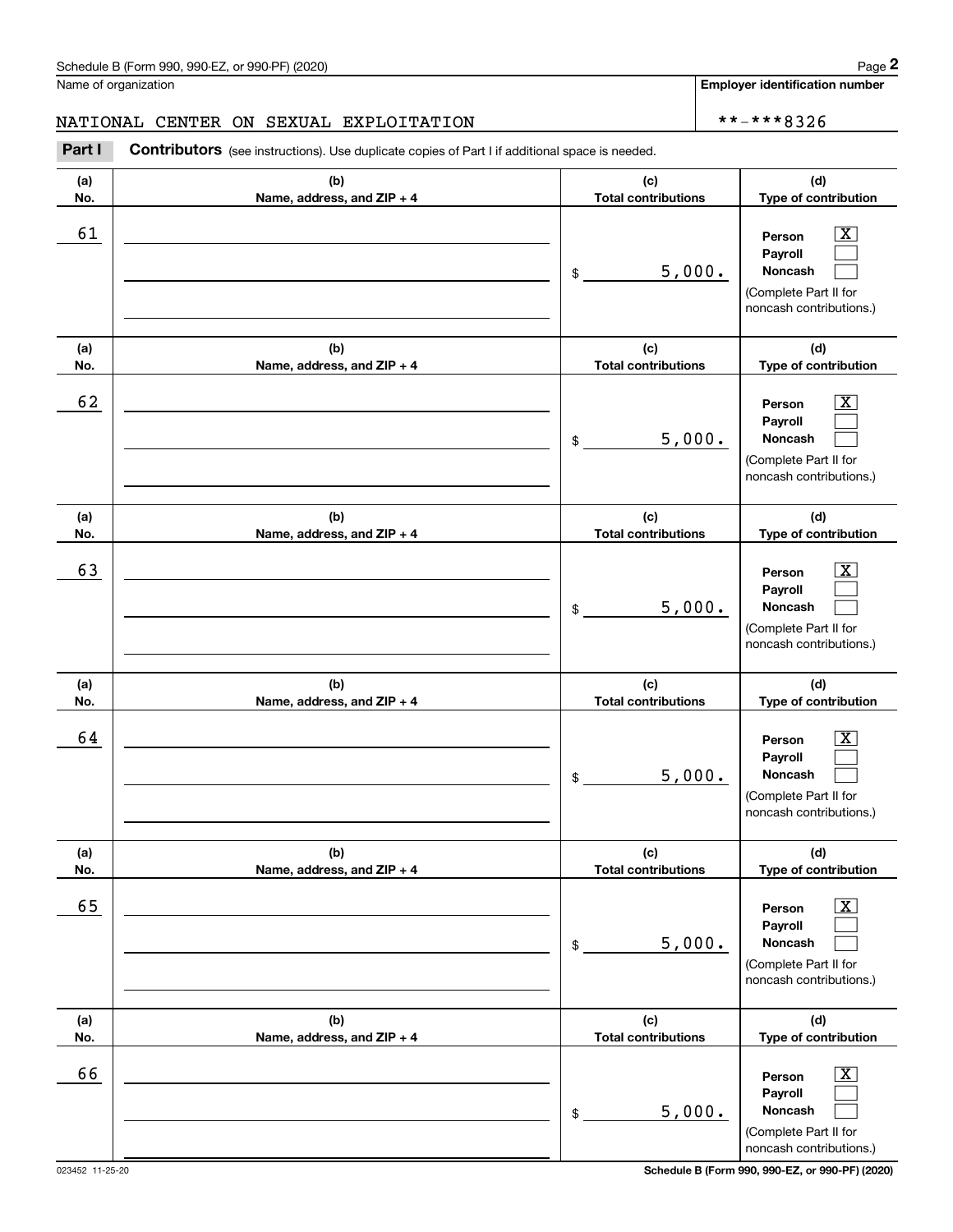**Employer identification number**

#### NATIONAL CENTER ON SEXUAL EXPLOITATION  $\star \star - \star \star \star 8326$

**(a)No.(b)Name, address, and ZIP + 4 (c)Total contributions (d)Type of contribution PersonPayrollNoncash (a)No.(b)Name, address, and ZIP + 4 (c)Total contributions (d)Type of contribution PersonPayrollNoncash (a)No.(b)Name, address, and ZIP + 4 (c)Total contributions (d)Type of contribution PersonPayrollNoncash (a) No.(b) Name, address, and ZIP + 4 (c) Total contributions (d) Type of contribution Person Payroll Noncash (a) No.(b) Name, address, and ZIP + 4 (c) Total contributions (d) Type of contribution PersonPayrollNoncash (a) No.(b)Name, address, and ZIP + 4 (c) Total contributions (d) Type of contribution PersonPayrollNoncash** Contributors (see instructions). Use duplicate copies of Part I if additional space is needed. \$(Complete Part II for noncash contributions.) \$(Complete Part II for noncash contributions.) \$(Complete Part II for noncash contributions.) \$(Complete Part II for noncash contributions.) \$(Complete Part II for noncash contributions.) \$(Complete Part II for noncash contributions.) Chedule B (Form 990, 990-EZ, or 990-PF) (2020)<br>Iame of organization<br>**IATIONAL CENTER ON SEXUAL EXPLOITATION**<br>**Part I Contributors** (see instructions). Use duplicate copies of Part I if additional space is needed.  $|X|$  $\mathcal{L}^{\text{max}}$  $\mathcal{L}^{\text{max}}$  $\boxed{\text{X}}$  $\mathcal{L}^{\text{max}}$  $\mathcal{L}^{\text{max}}$  $|X|$  $\mathcal{L}^{\text{max}}$  $\mathcal{L}^{\text{max}}$  $\lfloor x \rfloor$  $\mathcal{L}^{\text{max}}$  $\mathcal{L}^{\text{max}}$  $|X|$  $\mathcal{L}^{\text{max}}$  $\mathcal{L}^{\text{max}}$  $\boxed{\text{X}}$  $\mathcal{L}^{\text{max}}$  $\mathcal{L}^{\text{max}}$ 67 X 5,000. 68 X 5,000. 69 X 5,000. 70 X 5,000. 71 X 5,000. 72 X 5,000.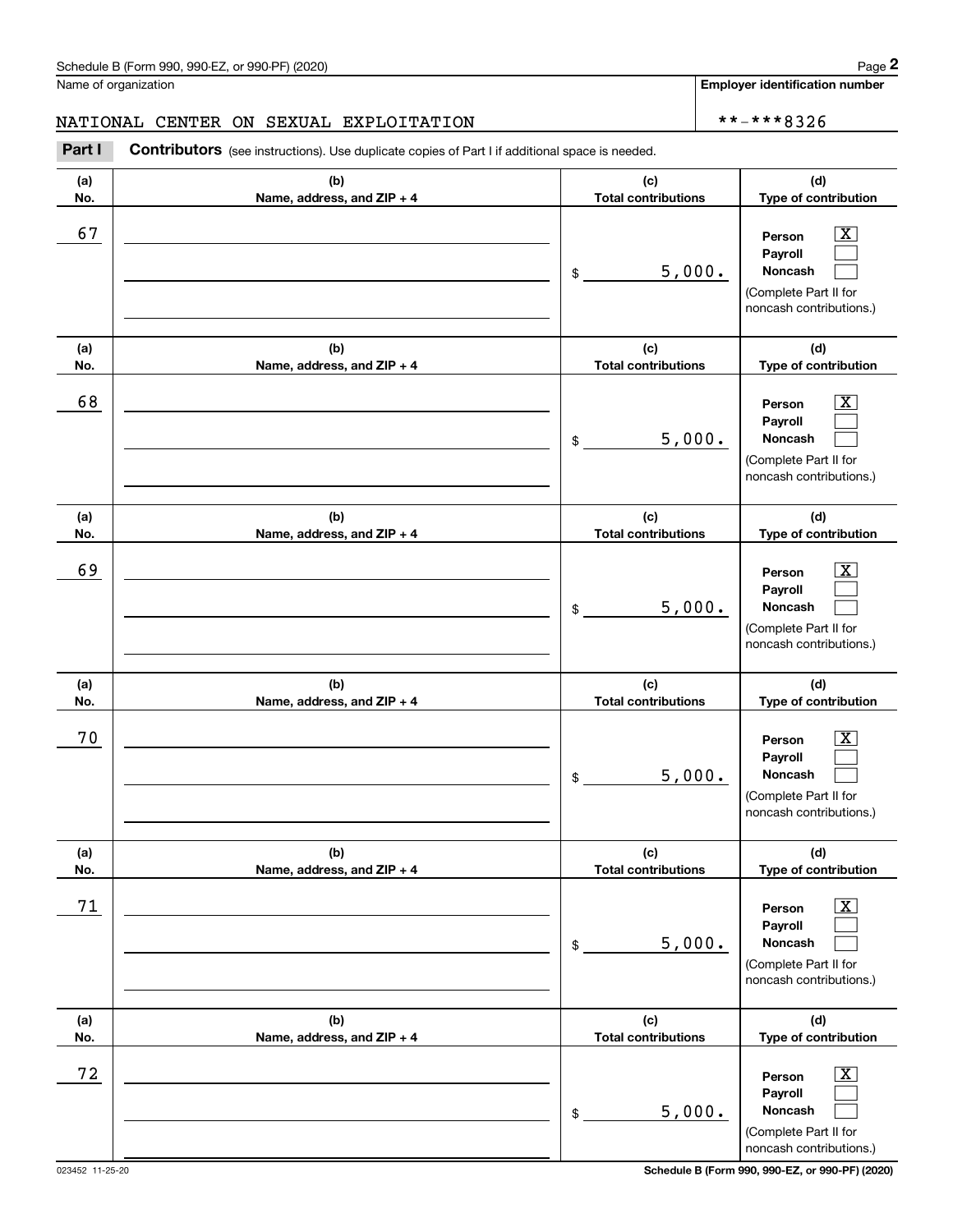**Employer identification number**

#### NATIONAL CENTER ON SEXUAL EXPLOITATION  $\star \star - \star \star \star 8326$

**(a)No.(b)Name, address, and ZIP + 4 (c)Total contributions (d)Type of contribution PersonPayrollNoncash (a)No.(b)Name, address, and ZIP + 4 (c)Total contributions (d)Type of contribution PersonPayrollNoncash (a)No.(b)Name, address, and ZIP + 4 (c)Total contributions (d)Type of contribution PersonPayrollNoncash (a) No.(b) Name, address, and ZIP + 4 (c) Total contributions (d) Type of contribution Person Payroll Noncash (a) No.(b) Name, address, and ZIP + 4 (c) Total contributions (d) Type of contribution PersonPayrollNoncash (a) No.(b)Name, address, and ZIP + 4 (c) Total contributions (d) Type of contribution PersonPayrollNoncash Contributors** (see instructions). Use duplicate copies of Part I if additional space is needed. \$(Complete Part II for noncash contributions.) \$(Complete Part II for noncash contributions.) \$(Complete Part II for noncash contributions.) \$(Complete Part II for noncash contributions.) \$(Complete Part II for noncash contributions.) \$(Complete Part II for noncash contributions.) Chedule B (Form 990, 990-EZ, or 990-PF) (2020)<br>Iame of organization<br>**IATIONAL CENTER ON SEXUAL EXPLOITATION**<br>**Part I Contributors** (see instructions). Use duplicate copies of Part I if additional space is needed.  $|X|$  $\mathcal{L}^{\text{max}}$  $\mathcal{L}^{\text{max}}$  $\boxed{\text{X}}$  $\mathcal{L}^{\text{max}}$  $\mathcal{L}^{\text{max}}$  $|X|$  $\mathcal{L}^{\text{max}}$  $\mathcal{L}^{\text{max}}$  $\lfloor x \rfloor$  $\mathcal{L}^{\text{max}}$  $\mathcal{L}^{\text{max}}$  $|X|$  $\mathcal{L}^{\text{max}}$  $\mathcal{L}^{\text{max}}$  $\boxed{\text{X}}$  $\mathcal{L}^{\text{max}}$  $\mathcal{L}^{\text{max}}$ 73 X 5,000. 74 X 5,000. 75 X 5,000. 76 X 5,000. 77 X 5,000. 78 X 5,000.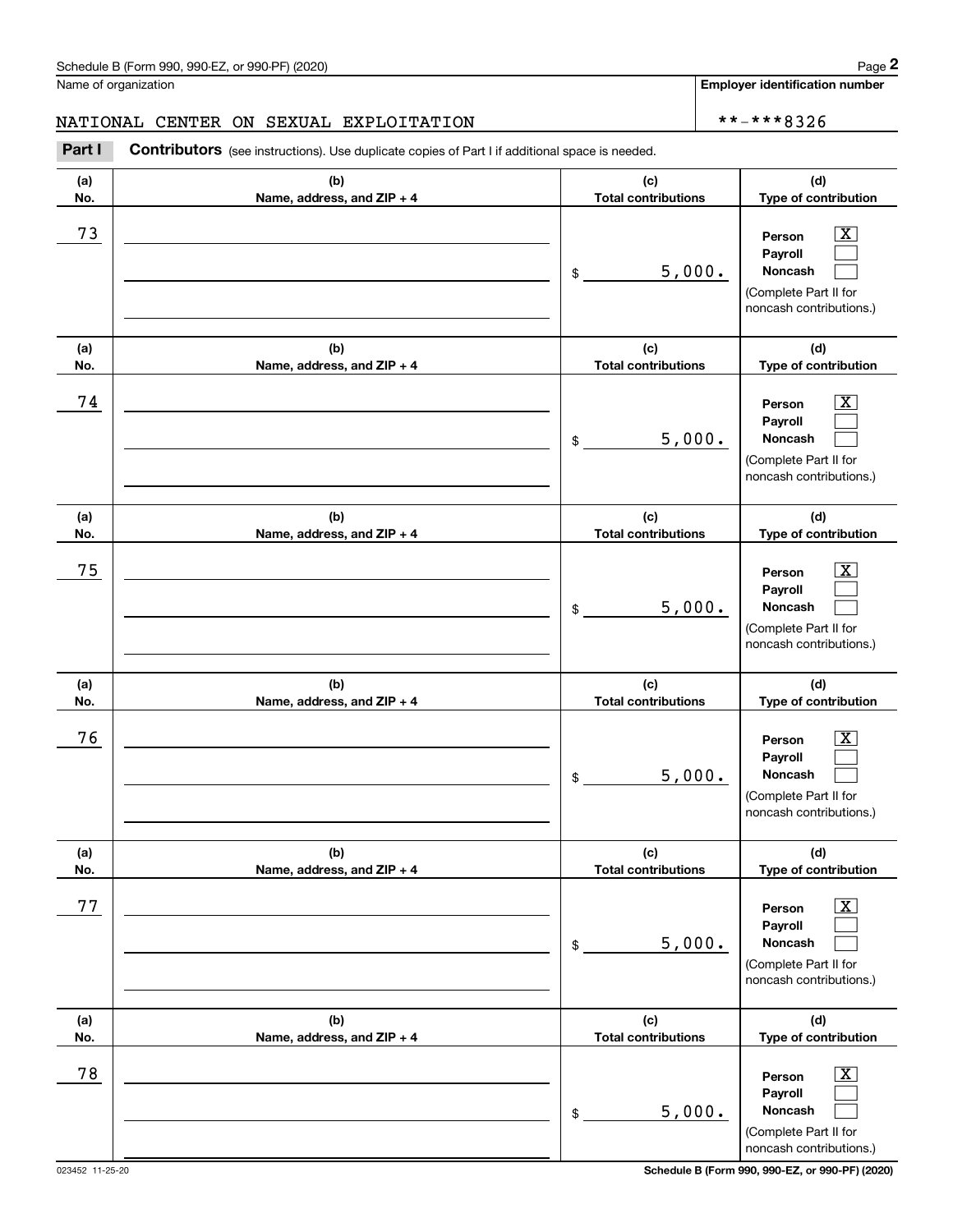**Employer identification number**

# NATIONAL CENTER ON SEXUAL EXPLOITATION  $\left\vert \begin{array}{cc} * \ * \ * \ * \ * \ * \ * \ 8326 \end{array} \right.$

(see instructions). Use duplicate copies of Part II if additional space is needed.<br> **2Part II Noncash Property** (see instructions). Use duplicate copies of Part II if additional space is needed.

| (a)<br>No.<br>from<br>Part I | (b)<br>Description of noncash property given | (c)<br>FMV (or estimate)<br>(See instructions.) | (d)<br>Date received |
|------------------------------|----------------------------------------------|-------------------------------------------------|----------------------|
|                              |                                              |                                                 |                      |
|                              |                                              | $\frac{1}{2}$                                   |                      |
| (a)<br>No.<br>from<br>Part I | (b)<br>Description of noncash property given | (c)<br>FMV (or estimate)<br>(See instructions.) | (d)<br>Date received |
|                              |                                              |                                                 |                      |
|                              |                                              | $\frac{1}{2}$                                   |                      |
| (a)<br>No.<br>from<br>Part I | (b)<br>Description of noncash property given | (c)<br>FMV (or estimate)<br>(See instructions.) | (d)<br>Date received |
|                              |                                              |                                                 |                      |
|                              |                                              | $\frac{1}{2}$                                   |                      |
| (a)<br>No.<br>from<br>Part I | (b)<br>Description of noncash property given | (c)<br>FMV (or estimate)<br>(See instructions.) | (d)<br>Date received |
|                              |                                              |                                                 |                      |
|                              |                                              | $\frac{1}{2}$                                   |                      |
| (a)<br>No.<br>from<br>Part I | (b)<br>Description of noncash property given | (c)<br>FMV (or estimate)<br>(See instructions.) | (d)<br>Date received |
|                              |                                              |                                                 |                      |
|                              |                                              | $\,$                                            |                      |
| (a)<br>No.<br>from<br>Part I | (b)<br>Description of noncash property given | (c)<br>FMV (or estimate)<br>(See instructions.) | (d)<br>Date received |
|                              |                                              |                                                 |                      |
|                              |                                              | \$                                              |                      |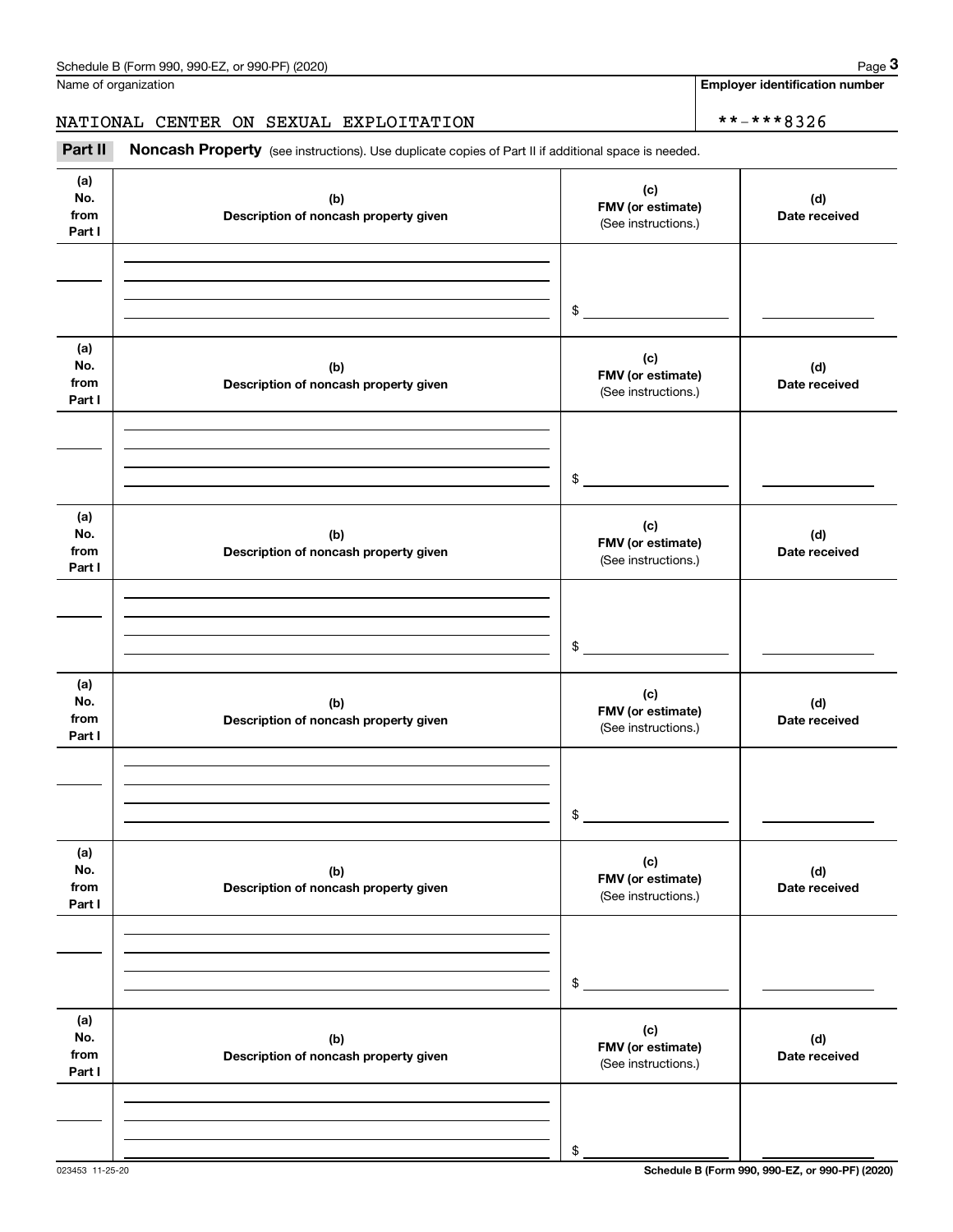|                 | Schedule B (Form 990, 990-EZ, or 990-PF) (2020)                                                                                                                                                                                                                                                 |                      | Page 4                                                                                                                                                         |  |  |  |  |  |  |
|-----------------|-------------------------------------------------------------------------------------------------------------------------------------------------------------------------------------------------------------------------------------------------------------------------------------------------|----------------------|----------------------------------------------------------------------------------------------------------------------------------------------------------------|--|--|--|--|--|--|
|                 | Name of organization                                                                                                                                                                                                                                                                            |                      | <b>Employer identification number</b>                                                                                                                          |  |  |  |  |  |  |
|                 | NATIONAL CENTER ON SEXUAL EXPLOITATION                                                                                                                                                                                                                                                          |                      | **-***8326                                                                                                                                                     |  |  |  |  |  |  |
| Part III        |                                                                                                                                                                                                                                                                                                 |                      | Exclusively religious, charitable, etc., contributions to organizations described in section 501(c)(7), (8), or (10) that total more than \$1,000 for the year |  |  |  |  |  |  |
|                 | from any one contributor. Complete columns (a) through (e) and the following line entry. For organizations<br>completing Part III, enter the total of exclusively religious, charitable, etc., contributions of \$1,000 or less for the year. (Enter this info. once.) $\blacktriangleright$ \$ |                      |                                                                                                                                                                |  |  |  |  |  |  |
|                 | Use duplicate copies of Part III if additional space is needed.                                                                                                                                                                                                                                 |                      |                                                                                                                                                                |  |  |  |  |  |  |
| (a) No.<br>from |                                                                                                                                                                                                                                                                                                 |                      |                                                                                                                                                                |  |  |  |  |  |  |
| Part I          | (b) Purpose of gift                                                                                                                                                                                                                                                                             | (c) Use of gift      | (d) Description of how gift is held                                                                                                                            |  |  |  |  |  |  |
|                 |                                                                                                                                                                                                                                                                                                 |                      |                                                                                                                                                                |  |  |  |  |  |  |
|                 |                                                                                                                                                                                                                                                                                                 |                      |                                                                                                                                                                |  |  |  |  |  |  |
|                 |                                                                                                                                                                                                                                                                                                 |                      |                                                                                                                                                                |  |  |  |  |  |  |
|                 |                                                                                                                                                                                                                                                                                                 | (e) Transfer of gift |                                                                                                                                                                |  |  |  |  |  |  |
|                 |                                                                                                                                                                                                                                                                                                 |                      |                                                                                                                                                                |  |  |  |  |  |  |
|                 | Transferee's name, address, and ZIP + 4                                                                                                                                                                                                                                                         |                      | Relationship of transferor to transferee                                                                                                                       |  |  |  |  |  |  |
|                 |                                                                                                                                                                                                                                                                                                 |                      |                                                                                                                                                                |  |  |  |  |  |  |
|                 |                                                                                                                                                                                                                                                                                                 |                      |                                                                                                                                                                |  |  |  |  |  |  |
|                 |                                                                                                                                                                                                                                                                                                 |                      |                                                                                                                                                                |  |  |  |  |  |  |
| (a) No.         |                                                                                                                                                                                                                                                                                                 |                      |                                                                                                                                                                |  |  |  |  |  |  |
| from<br>Part I  | (b) Purpose of gift                                                                                                                                                                                                                                                                             | (c) Use of gift      | (d) Description of how gift is held                                                                                                                            |  |  |  |  |  |  |
|                 |                                                                                                                                                                                                                                                                                                 |                      |                                                                                                                                                                |  |  |  |  |  |  |
|                 |                                                                                                                                                                                                                                                                                                 |                      |                                                                                                                                                                |  |  |  |  |  |  |
|                 |                                                                                                                                                                                                                                                                                                 |                      |                                                                                                                                                                |  |  |  |  |  |  |
|                 |                                                                                                                                                                                                                                                                                                 |                      |                                                                                                                                                                |  |  |  |  |  |  |
|                 | (e) Transfer of gift                                                                                                                                                                                                                                                                            |                      |                                                                                                                                                                |  |  |  |  |  |  |
|                 | Transferee's name, address, and ZIP + 4                                                                                                                                                                                                                                                         |                      | Relationship of transferor to transferee                                                                                                                       |  |  |  |  |  |  |
|                 |                                                                                                                                                                                                                                                                                                 |                      |                                                                                                                                                                |  |  |  |  |  |  |
|                 |                                                                                                                                                                                                                                                                                                 |                      |                                                                                                                                                                |  |  |  |  |  |  |
|                 |                                                                                                                                                                                                                                                                                                 |                      |                                                                                                                                                                |  |  |  |  |  |  |
| (a) No.         |                                                                                                                                                                                                                                                                                                 |                      |                                                                                                                                                                |  |  |  |  |  |  |
| from<br>Part I  | (b) Purpose of gift                                                                                                                                                                                                                                                                             | (c) Use of gift      | (d) Description of how gift is held                                                                                                                            |  |  |  |  |  |  |
|                 |                                                                                                                                                                                                                                                                                                 |                      |                                                                                                                                                                |  |  |  |  |  |  |
|                 |                                                                                                                                                                                                                                                                                                 |                      |                                                                                                                                                                |  |  |  |  |  |  |
|                 |                                                                                                                                                                                                                                                                                                 |                      |                                                                                                                                                                |  |  |  |  |  |  |
|                 |                                                                                                                                                                                                                                                                                                 |                      |                                                                                                                                                                |  |  |  |  |  |  |
|                 |                                                                                                                                                                                                                                                                                                 | (e) Transfer of gift |                                                                                                                                                                |  |  |  |  |  |  |
|                 | Transferee's name, address, and ZIP + 4                                                                                                                                                                                                                                                         |                      | Relationship of transferor to transferee                                                                                                                       |  |  |  |  |  |  |
|                 |                                                                                                                                                                                                                                                                                                 |                      |                                                                                                                                                                |  |  |  |  |  |  |
|                 |                                                                                                                                                                                                                                                                                                 |                      |                                                                                                                                                                |  |  |  |  |  |  |
|                 |                                                                                                                                                                                                                                                                                                 |                      |                                                                                                                                                                |  |  |  |  |  |  |
| (a) No.         |                                                                                                                                                                                                                                                                                                 |                      |                                                                                                                                                                |  |  |  |  |  |  |
| from<br>Part I  | (b) Purpose of gift                                                                                                                                                                                                                                                                             | (c) Use of gift      | (d) Description of how gift is held                                                                                                                            |  |  |  |  |  |  |
|                 |                                                                                                                                                                                                                                                                                                 |                      |                                                                                                                                                                |  |  |  |  |  |  |
|                 |                                                                                                                                                                                                                                                                                                 |                      |                                                                                                                                                                |  |  |  |  |  |  |
|                 |                                                                                                                                                                                                                                                                                                 |                      |                                                                                                                                                                |  |  |  |  |  |  |
|                 |                                                                                                                                                                                                                                                                                                 |                      |                                                                                                                                                                |  |  |  |  |  |  |
|                 | (e) Transfer of gift                                                                                                                                                                                                                                                                            |                      |                                                                                                                                                                |  |  |  |  |  |  |
|                 | Transferee's name, address, and $ZIP + 4$                                                                                                                                                                                                                                                       |                      | Relationship of transferor to transferee                                                                                                                       |  |  |  |  |  |  |
|                 |                                                                                                                                                                                                                                                                                                 |                      |                                                                                                                                                                |  |  |  |  |  |  |
|                 |                                                                                                                                                                                                                                                                                                 |                      |                                                                                                                                                                |  |  |  |  |  |  |
|                 |                                                                                                                                                                                                                                                                                                 |                      |                                                                                                                                                                |  |  |  |  |  |  |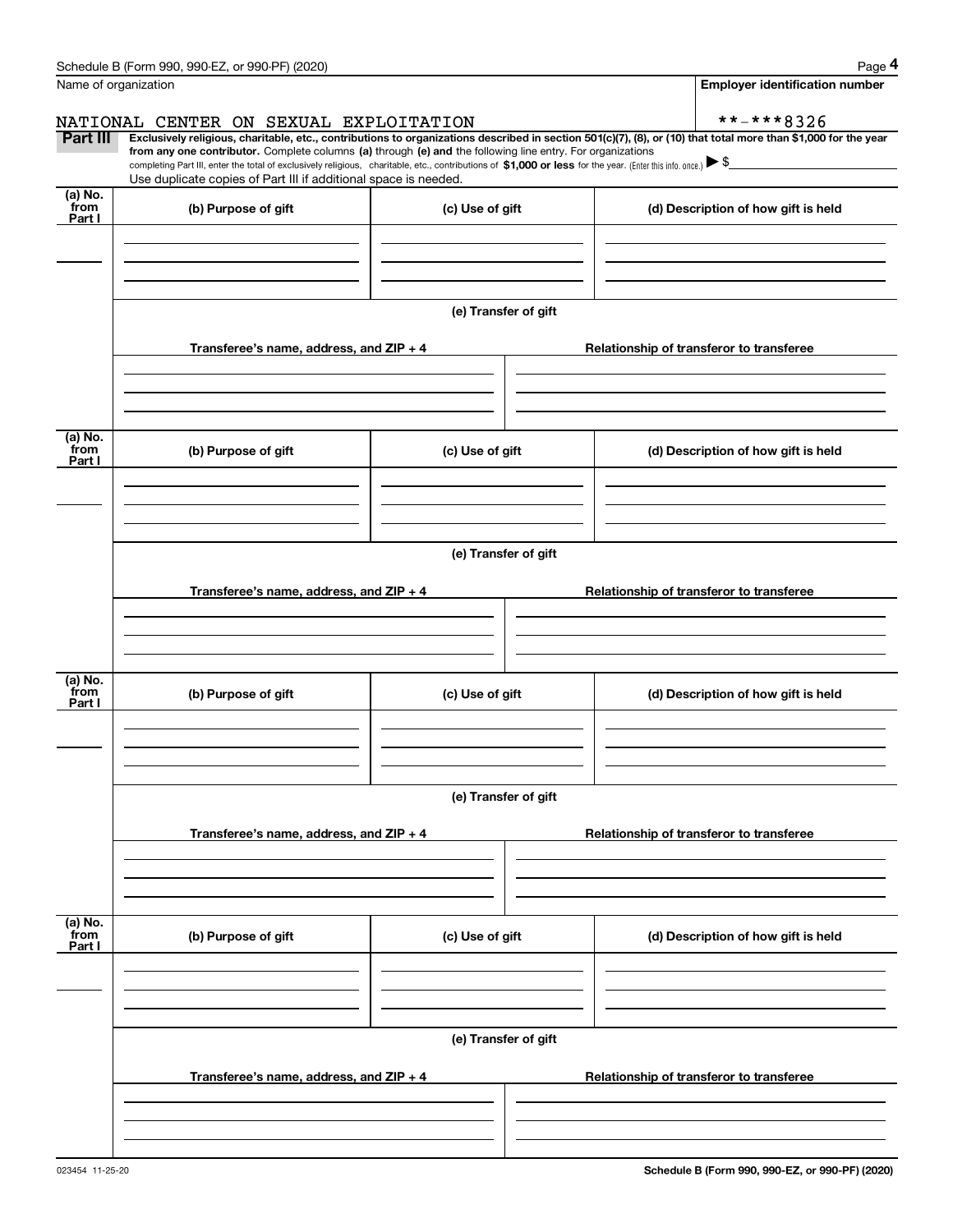| <b>SCHEDULE C</b>                                                                                                                           | <b>Political Campaign and Lobbying Activities</b>                             |                                                                                                                                                                                                                                                    |                                     |                            |                          | OMB No. 1545-0047                                |  |  |  |  |
|---------------------------------------------------------------------------------------------------------------------------------------------|-------------------------------------------------------------------------------|----------------------------------------------------------------------------------------------------------------------------------------------------------------------------------------------------------------------------------------------------|-------------------------------------|----------------------------|--------------------------|--------------------------------------------------|--|--|--|--|
| (Form 990 or 990-EZ)                                                                                                                        | For Organizations Exempt From Income Tax Under section 501(c) and section 527 |                                                                                                                                                                                                                                                    |                                     |                            |                          |                                                  |  |  |  |  |
|                                                                                                                                             |                                                                               | Complete if the organization is described below. > Attach to Form 990 or Form 990-EZ.                                                                                                                                                              |                                     |                            |                          |                                                  |  |  |  |  |
| Department of the Treasury<br>Internal Revenue Service                                                                                      | Go to www.irs.gov/Form990 for instructions and the latest information.        |                                                                                                                                                                                                                                                    | <b>Open to Public</b><br>Inspection |                            |                          |                                                  |  |  |  |  |
|                                                                                                                                             |                                                                               | If the organization answered "Yes," on Form 990, Part IV, line 3, or Form 990-EZ, Part V, line 46 (Political Campaign Activities), then                                                                                                            |                                     |                            |                          |                                                  |  |  |  |  |
|                                                                                                                                             |                                                                               | • Section 501(c)(3) organizations: Complete Parts I-A and B. Do not complete Part I-C.                                                                                                                                                             |                                     |                            |                          |                                                  |  |  |  |  |
| • Section 527 organizations: Complete Part I-A only.                                                                                        |                                                                               | ● Section 501(c) (other than section 501(c)(3)) organizations: Complete Parts I-A and C below. Do not complete Part I-B.                                                                                                                           |                                     |                            |                          |                                                  |  |  |  |  |
|                                                                                                                                             |                                                                               | If the organization answered "Yes," on Form 990, Part IV, line 4, or Form 990-EZ, Part VI, line 47 (Lobbying Activities), then                                                                                                                     |                                     |                            |                          |                                                  |  |  |  |  |
| • Section 501(c)(3) organizations that have filed Form 5768 (election under section 501(h)): Complete Part II-A. Do not complete Part II-B. |                                                                               |                                                                                                                                                                                                                                                    |                                     |                            |                          |                                                  |  |  |  |  |
|                                                                                                                                             |                                                                               | • Section 501(c)(3) organizations that have NOT filed Form 5768 (election under section 501(h)): Complete Part II-B. Do not complete Part II-A.                                                                                                    |                                     |                            |                          |                                                  |  |  |  |  |
|                                                                                                                                             |                                                                               | If the organization answered "Yes," on Form 990, Part IV, line 5 (Proxy Tax) (See separate instructions) or Form 990-EZ, Part V, line 35c (Proxy                                                                                                   |                                     |                            |                          |                                                  |  |  |  |  |
| Tax) (See separate instructions), then                                                                                                      |                                                                               |                                                                                                                                                                                                                                                    |                                     |                            |                          |                                                  |  |  |  |  |
| Name of organization                                                                                                                        |                                                                               | • Section 501(c)(4), (5), or (6) organizations: Complete Part III.                                                                                                                                                                                 |                                     |                            |                          | <b>Employer identification number</b>            |  |  |  |  |
|                                                                                                                                             |                                                                               | NATIONAL CENTER ON SEXUAL EXPLOITATION                                                                                                                                                                                                             |                                     |                            |                          | **-***8326                                       |  |  |  |  |
| Part I-A                                                                                                                                    |                                                                               | Complete if the organization is exempt under section 501(c) or is a section 527 organization.                                                                                                                                                      |                                     |                            |                          |                                                  |  |  |  |  |
|                                                                                                                                             |                                                                               |                                                                                                                                                                                                                                                    |                                     |                            |                          |                                                  |  |  |  |  |
| 1.                                                                                                                                          |                                                                               | Provide a description of the organization's direct and indirect political campaign activities in Part IV.                                                                                                                                          |                                     |                            |                          |                                                  |  |  |  |  |
| Political campaign activity expenditures<br>2                                                                                               |                                                                               |                                                                                                                                                                                                                                                    |                                     |                            | $\blacktriangleright$ \$ |                                                  |  |  |  |  |
| Volunteer hours for political campaign activities<br>3.                                                                                     |                                                                               |                                                                                                                                                                                                                                                    |                                     |                            |                          |                                                  |  |  |  |  |
| Part I-B                                                                                                                                    |                                                                               | Complete if the organization is exempt under section 501(c)(3).                                                                                                                                                                                    |                                     |                            |                          |                                                  |  |  |  |  |
|                                                                                                                                             |                                                                               | 1 Enter the amount of any excise tax incurred by the organization under section 4955                                                                                                                                                               |                                     |                            | $\blacktriangleright$ \$ |                                                  |  |  |  |  |
| 2                                                                                                                                           |                                                                               |                                                                                                                                                                                                                                                    |                                     |                            |                          |                                                  |  |  |  |  |
| 3.                                                                                                                                          |                                                                               |                                                                                                                                                                                                                                                    |                                     |                            |                          | Yes<br>No                                        |  |  |  |  |
| 4a Was a correction made?                                                                                                                   |                                                                               |                                                                                                                                                                                                                                                    |                                     |                            |                          | Yes<br>No                                        |  |  |  |  |
| <b>b</b> If "Yes," describe in Part IV.                                                                                                     |                                                                               |                                                                                                                                                                                                                                                    |                                     |                            |                          |                                                  |  |  |  |  |
| Part I-C                                                                                                                                    |                                                                               | Complete if the organization is exempt under section 501(c), except section 501(c)(3).                                                                                                                                                             |                                     |                            |                          |                                                  |  |  |  |  |
|                                                                                                                                             |                                                                               | 1 Enter the amount directly expended by the filing organization for section 527 exempt function activities                                                                                                                                         |                                     |                            | $\blacktriangleright$ \$ |                                                  |  |  |  |  |
| exempt function activities                                                                                                                  |                                                                               | 2 Enter the amount of the filing organization's funds contributed to other organizations for section 527                                                                                                                                           |                                     |                            | $\blacktriangleright$ \$ |                                                  |  |  |  |  |
|                                                                                                                                             |                                                                               | Total exempt function expenditures. Add lines 1 and 2. Enter here and on Form 1120-POL,                                                                                                                                                            |                                     |                            |                          |                                                  |  |  |  |  |
|                                                                                                                                             |                                                                               |                                                                                                                                                                                                                                                    |                                     |                            | $\blacktriangleright$ \$ |                                                  |  |  |  |  |
|                                                                                                                                             |                                                                               | Did the filing organization file Form 1120-POL for this year?                                                                                                                                                                                      |                                     |                            |                          | Yes<br><b>No</b>                                 |  |  |  |  |
| 5                                                                                                                                           |                                                                               | Enter the names, addresses and employer identification number (EIN) of all section 527 political organizations to which the filing organization                                                                                                    |                                     |                            |                          |                                                  |  |  |  |  |
|                                                                                                                                             |                                                                               | made payments. For each organization listed, enter the amount paid from the filing organization's funds. Also enter the amount of political                                                                                                        |                                     |                            |                          |                                                  |  |  |  |  |
|                                                                                                                                             |                                                                               | contributions received that were promptly and directly delivered to a separate political organization, such as a separate segregated fund or a<br>political action committee (PAC). If additional space is needed, provide information in Part IV. |                                     |                            |                          |                                                  |  |  |  |  |
| (a) Name                                                                                                                                    |                                                                               | (b) Address                                                                                                                                                                                                                                        | (c) EIN                             | (d) Amount paid from       |                          | (e) Amount of political                          |  |  |  |  |
|                                                                                                                                             |                                                                               |                                                                                                                                                                                                                                                    |                                     | filing organization's      |                          | contributions received and                       |  |  |  |  |
|                                                                                                                                             |                                                                               |                                                                                                                                                                                                                                                    |                                     | funds. If none, enter -0-. |                          | promptly and directly<br>delivered to a separate |  |  |  |  |
|                                                                                                                                             |                                                                               |                                                                                                                                                                                                                                                    |                                     |                            |                          | political organization.                          |  |  |  |  |
|                                                                                                                                             |                                                                               |                                                                                                                                                                                                                                                    |                                     |                            |                          | If none, enter -0-.                              |  |  |  |  |
|                                                                                                                                             |                                                                               |                                                                                                                                                                                                                                                    |                                     |                            |                          |                                                  |  |  |  |  |
|                                                                                                                                             |                                                                               |                                                                                                                                                                                                                                                    |                                     |                            |                          |                                                  |  |  |  |  |
|                                                                                                                                             |                                                                               |                                                                                                                                                                                                                                                    |                                     |                            |                          |                                                  |  |  |  |  |
|                                                                                                                                             |                                                                               |                                                                                                                                                                                                                                                    |                                     |                            |                          |                                                  |  |  |  |  |
|                                                                                                                                             |                                                                               |                                                                                                                                                                                                                                                    |                                     |                            |                          |                                                  |  |  |  |  |
|                                                                                                                                             |                                                                               |                                                                                                                                                                                                                                                    |                                     |                            |                          |                                                  |  |  |  |  |
|                                                                                                                                             |                                                                               |                                                                                                                                                                                                                                                    |                                     |                            |                          |                                                  |  |  |  |  |
|                                                                                                                                             |                                                                               |                                                                                                                                                                                                                                                    |                                     |                            |                          |                                                  |  |  |  |  |
|                                                                                                                                             |                                                                               |                                                                                                                                                                                                                                                    |                                     |                            |                          |                                                  |  |  |  |  |
|                                                                                                                                             |                                                                               |                                                                                                                                                                                                                                                    |                                     |                            |                          |                                                  |  |  |  |  |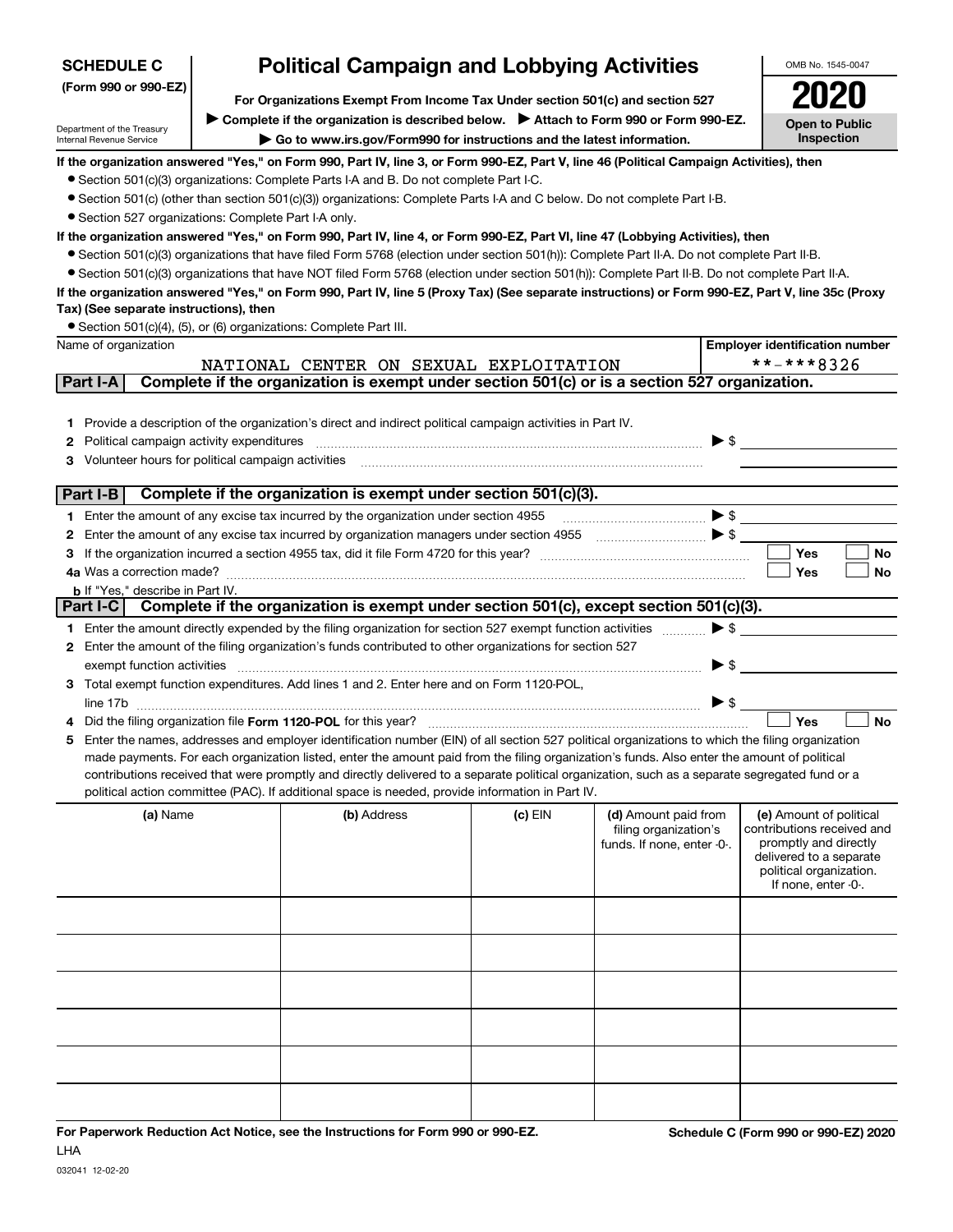| Schedule C (Form 990 or 990-EZ) 2020 NATIONAL CENTER ON SEXUAL EXPLOITATION<br>Complete if the organization is exempt under section 501(c)(3) and filed Form 5768 (election under<br>Part II-A |                                                                                                                                                                                         |            |                                                         |            |                                                                                                                                   | **-***8326 Page 2        |  |  |  |
|------------------------------------------------------------------------------------------------------------------------------------------------------------------------------------------------|-----------------------------------------------------------------------------------------------------------------------------------------------------------------------------------------|------------|---------------------------------------------------------|------------|-----------------------------------------------------------------------------------------------------------------------------------|--------------------------|--|--|--|
| section 501(h)).                                                                                                                                                                               |                                                                                                                                                                                         |            |                                                         |            |                                                                                                                                   |                          |  |  |  |
| A Check $\blacktriangleright$                                                                                                                                                                  |                                                                                                                                                                                         |            |                                                         |            | if the filing organization belongs to an affiliated group (and list in Part IV each affiliated group member's name, address, EIN, |                          |  |  |  |
| expenses, and share of excess lobbying expenditures).                                                                                                                                          |                                                                                                                                                                                         |            |                                                         |            |                                                                                                                                   |                          |  |  |  |
| <b>B</b> Check $\blacktriangleright$                                                                                                                                                           | if the filing organization checked box A and "limited control" provisions apply.<br><b>Limits on Lobbying Expenditures</b><br>(The term "expenditures" means amounts paid or incurred.) |            |                                                         |            |                                                                                                                                   |                          |  |  |  |
| 1a Total lobbying expenditures to influence public opinion (grassroots lobbying)                                                                                                               |                                                                                                                                                                                         |            |                                                         |            | totals<br>0.                                                                                                                      |                          |  |  |  |
| <b>b</b> Total lobbying expenditures to influence a legislative body (direct lobbying)                                                                                                         | 60,000.                                                                                                                                                                                 |            |                                                         |            |                                                                                                                                   |                          |  |  |  |
| c Total lobbying expenditures (add lines 1a and 1b) manufactured contains an intervention of the Total Industry                                                                                |                                                                                                                                                                                         |            |                                                         |            | 60,000.                                                                                                                           |                          |  |  |  |
| d Other exempt purpose expenditures                                                                                                                                                            |                                                                                                                                                                                         |            |                                                         |            | 4,551,931.                                                                                                                        |                          |  |  |  |
| e Total exempt purpose expenditures (add lines 1c and 1d)                                                                                                                                      |                                                                                                                                                                                         |            |                                                         |            | 4,611,931.                                                                                                                        |                          |  |  |  |
| f Lobbying nontaxable amount. Enter the amount from the following table in both columns.                                                                                                       | 380, 597.                                                                                                                                                                               |            |                                                         |            |                                                                                                                                   |                          |  |  |  |
| If the amount on line 1e, column (a) or (b) is:                                                                                                                                                | The lobbying nontaxable amount is:                                                                                                                                                      |            |                                                         |            |                                                                                                                                   |                          |  |  |  |
| Not over \$500,000                                                                                                                                                                             |                                                                                                                                                                                         |            | 20% of the amount on line 1e.                           |            |                                                                                                                                   |                          |  |  |  |
| Over \$500,000 but not over \$1,000,000                                                                                                                                                        |                                                                                                                                                                                         |            |                                                         |            |                                                                                                                                   |                          |  |  |  |
| Over \$1,000,000 but not over \$1,500,000                                                                                                                                                      |                                                                                                                                                                                         |            |                                                         |            |                                                                                                                                   |                          |  |  |  |
| Over \$1,500,000 but not over \$17,000,000                                                                                                                                                     |                                                                                                                                                                                         |            |                                                         |            |                                                                                                                                   |                          |  |  |  |
| Over \$17,000,000                                                                                                                                                                              |                                                                                                                                                                                         |            |                                                         |            |                                                                                                                                   |                          |  |  |  |
|                                                                                                                                                                                                |                                                                                                                                                                                         |            |                                                         |            |                                                                                                                                   |                          |  |  |  |
| g Grassroots nontaxable amount (enter 25% of line 1f)                                                                                                                                          |                                                                                                                                                                                         |            |                                                         |            | 95,149.                                                                                                                           |                          |  |  |  |
| h Subtract line 1g from line 1a. If zero or less, enter -0-                                                                                                                                    |                                                                                                                                                                                         |            |                                                         |            | 0.                                                                                                                                |                          |  |  |  |
| Subtract line 1f from line 1c. If zero or less, enter -0-                                                                                                                                      |                                                                                                                                                                                         |            |                                                         |            | 0.                                                                                                                                |                          |  |  |  |
| If there is an amount other than zero on either line 1h or line 1i, did the organization file Form 4720                                                                                        |                                                                                                                                                                                         |            |                                                         |            |                                                                                                                                   |                          |  |  |  |
| reporting section 4911 tax for this year?                                                                                                                                                      |                                                                                                                                                                                         |            |                                                         |            |                                                                                                                                   | Yes<br>No                |  |  |  |
|                                                                                                                                                                                                |                                                                                                                                                                                         |            | 4-Year Averaging Period Under Section 501(h)            |            |                                                                                                                                   |                          |  |  |  |
| (Some organizations that made a section 501(h) election do not have to complete all of the five columns below.                                                                                 |                                                                                                                                                                                         |            |                                                         |            |                                                                                                                                   |                          |  |  |  |
|                                                                                                                                                                                                |                                                                                                                                                                                         |            | See the separate instructions for lines 2a through 2f.) |            |                                                                                                                                   |                          |  |  |  |
|                                                                                                                                                                                                |                                                                                                                                                                                         |            | Lobbying Expenditures During 4-Year Averaging Period    |            |                                                                                                                                   |                          |  |  |  |
| Calendar year<br>(or fiscal year beginning in)                                                                                                                                                 |                                                                                                                                                                                         | (a) $2017$ | $(b)$ 2018                                              | $(c)$ 2019 | $(d)$ 2020                                                                                                                        | (e) Total                |  |  |  |
| 2a Lobbying nontaxable amount                                                                                                                                                                  |                                                                                                                                                                                         | 181,170.   | 230, 195.                                               | 287,350.   |                                                                                                                                   | $380, 597.$ 1, 079, 312. |  |  |  |
| <b>b</b> Lobbying ceiling amount<br>(150% of line 2a, column(e))                                                                                                                               |                                                                                                                                                                                         |            |                                                         |            |                                                                                                                                   | 1,618,968.               |  |  |  |
| c Total lobbying expenditures                                                                                                                                                                  | 60,000.                                                                                                                                                                                 | 60,000.    | 120,000.                                                |            |                                                                                                                                   |                          |  |  |  |
| d Grassroots nontaxable amount                                                                                                                                                                 |                                                                                                                                                                                         | 45,293.    | 57,549.                                                 | 71,838.    | 95,149.                                                                                                                           | 269,829.                 |  |  |  |
| e Grassroots ceiling amount<br>(150% of line 2d, column (e))                                                                                                                                   |                                                                                                                                                                                         |            |                                                         |            |                                                                                                                                   | 404,744.                 |  |  |  |
| f Grassroots lobbying expenditures                                                                                                                                                             |                                                                                                                                                                                         |            |                                                         |            |                                                                                                                                   |                          |  |  |  |

**Schedule C (Form 990 or 990-EZ) 2020**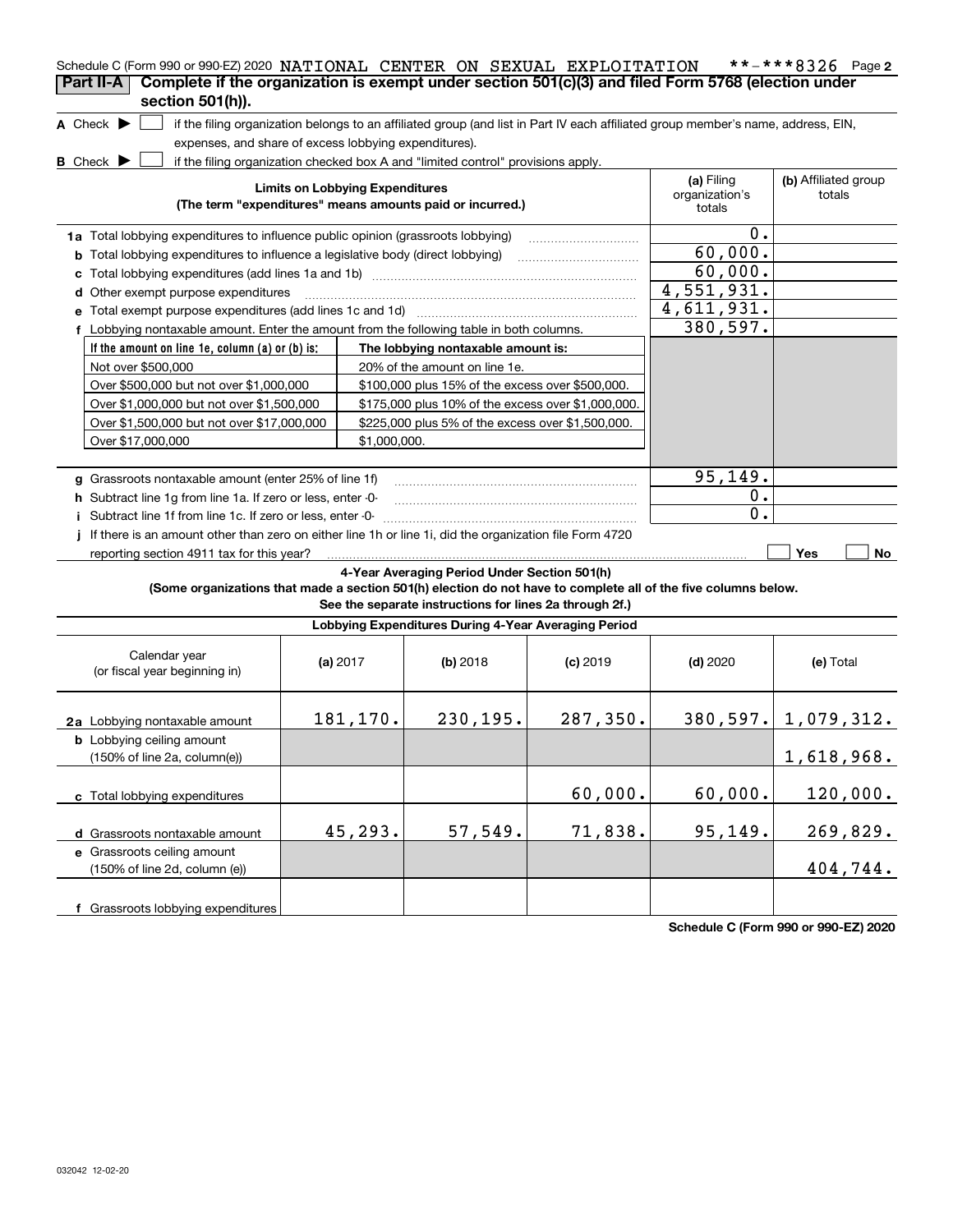#### **3** Schedule C (Form 990 or 990-EZ) 2020 NATIONAL(CENTER ON SEXUAL EXPLOITATION) \*\*-\*\*\*8326 Page **Part II-B** Complete if the organization is exempt under section 501(c)(3) and has NOT filed Form 5768 **(election under section 501(h)).**

|    | For each "Yes" response on lines 1a through 1i below, provide in Part IV a detailed description                                                                                                                                                                                                                                                                                                                                                                                                                                                                                                                                                                                                                                                                                                                                                                        |     | (a)            | (b)    |    |
|----|------------------------------------------------------------------------------------------------------------------------------------------------------------------------------------------------------------------------------------------------------------------------------------------------------------------------------------------------------------------------------------------------------------------------------------------------------------------------------------------------------------------------------------------------------------------------------------------------------------------------------------------------------------------------------------------------------------------------------------------------------------------------------------------------------------------------------------------------------------------------|-----|----------------|--------|----|
|    | of the lobbying activity.                                                                                                                                                                                                                                                                                                                                                                                                                                                                                                                                                                                                                                                                                                                                                                                                                                              | Yes | No             | Amount |    |
| 1. | During the year, did the filing organization attempt to influence foreign, national, state, or<br>local legislation, including any attempt to influence public opinion on a legislative matter<br>or referendum, through the use of:<br><b>b</b> Paid staff or management (include compensation in expenses reported on lines 1c through 1i)?<br>$\mathcal{L}_{\text{max}}$<br>e Publications, or published or broadcast statements?<br>g Direct contact with legislators, their staffs, government officials, or a legislative body?<br>h Rallies, demonstrations, seminars, conventions, speeches, lectures, or any similar means?<br><i>i</i> Other activities?<br>2a Did the activities in line 1 cause the organization to be not described in section 501(c)(3)?<br>c If "Yes," enter the amount of any tax incurred by organization managers under section 4912 |     |                |        |    |
|    | d If the filing organization incurred a section 4912 tax, did it file Form 4720 for this year?                                                                                                                                                                                                                                                                                                                                                                                                                                                                                                                                                                                                                                                                                                                                                                         |     |                |        |    |
|    | Complete if the organization is exempt under section 501(c)(4), section 501(c)(5), or section<br>Part III-A<br>$501(c)(6)$ .                                                                                                                                                                                                                                                                                                                                                                                                                                                                                                                                                                                                                                                                                                                                           |     |                |        |    |
|    |                                                                                                                                                                                                                                                                                                                                                                                                                                                                                                                                                                                                                                                                                                                                                                                                                                                                        |     |                | Yes    | No |
| 1  |                                                                                                                                                                                                                                                                                                                                                                                                                                                                                                                                                                                                                                                                                                                                                                                                                                                                        |     | $\mathbf{1}$   |        |    |
| 2  |                                                                                                                                                                                                                                                                                                                                                                                                                                                                                                                                                                                                                                                                                                                                                                                                                                                                        |     | $\mathbf{2}$   |        |    |
| 3  | Did the organization agree to carry over lobbying and political campaign activity expenditures from the prior year?                                                                                                                                                                                                                                                                                                                                                                                                                                                                                                                                                                                                                                                                                                                                                    |     | 3              |        |    |
|    | Complete if the organization is exempt under section 501(c)(4), section 501(c)(5), or section<br> Part III-B <br>501(c)(6) and if either (a) BOTH Part III-A, lines 1 and 2, are answered "No" OR (b) Part III-A, line 3, is<br>answered "Yes."                                                                                                                                                                                                                                                                                                                                                                                                                                                                                                                                                                                                                        |     |                |        |    |
| 1  |                                                                                                                                                                                                                                                                                                                                                                                                                                                                                                                                                                                                                                                                                                                                                                                                                                                                        |     | 1              |        |    |
| 2  | Section 162(e) nondeductible lobbying and political expenditures (do not include amounts of political<br>expenses for which the section 527(f) tax was paid).                                                                                                                                                                                                                                                                                                                                                                                                                                                                                                                                                                                                                                                                                                          |     |                |        |    |
|    |                                                                                                                                                                                                                                                                                                                                                                                                                                                                                                                                                                                                                                                                                                                                                                                                                                                                        |     | 2a             |        |    |
|    | b Carryover from last year manufactured and contract the state of the state of the carryover from last year manufactured and contract the contract of the contract of the contract of the contract of the contract of the cont                                                                                                                                                                                                                                                                                                                                                                                                                                                                                                                                                                                                                                         |     | 2 <sub>b</sub> |        |    |
|    |                                                                                                                                                                                                                                                                                                                                                                                                                                                                                                                                                                                                                                                                                                                                                                                                                                                                        |     | 2с             |        |    |
| з  | Aggregate amount reported in section 6033(e)(1)(A) notices of nondeductible section 162(e) dues                                                                                                                                                                                                                                                                                                                                                                                                                                                                                                                                                                                                                                                                                                                                                                        |     | 3              |        |    |
| 4  | If notices were sent and the amount on line 2c exceeds the amount on line 3, what portion of the excess                                                                                                                                                                                                                                                                                                                                                                                                                                                                                                                                                                                                                                                                                                                                                                |     |                |        |    |
|    | does the organization agree to carryover to the reasonable estimate of nondeductible lobbying and political                                                                                                                                                                                                                                                                                                                                                                                                                                                                                                                                                                                                                                                                                                                                                            |     |                |        |    |
|    | expenditure next year?                                                                                                                                                                                                                                                                                                                                                                                                                                                                                                                                                                                                                                                                                                                                                                                                                                                 |     | 4              |        |    |
| 5  | ∣Part IV∣<br><b>Supplemental Information</b>                                                                                                                                                                                                                                                                                                                                                                                                                                                                                                                                                                                                                                                                                                                                                                                                                           |     | 5              |        |    |
|    | Provide the descriptions required for Part I-A, line 1; Part I-B, line 4; Part I-C, line 5; Part II-A (affiliated group list); Part II-A, lines 1 and 2 (See                                                                                                                                                                                                                                                                                                                                                                                                                                                                                                                                                                                                                                                                                                           |     |                |        |    |

instructions); and Part II-B, line 1. Also, complete this part for any additional information.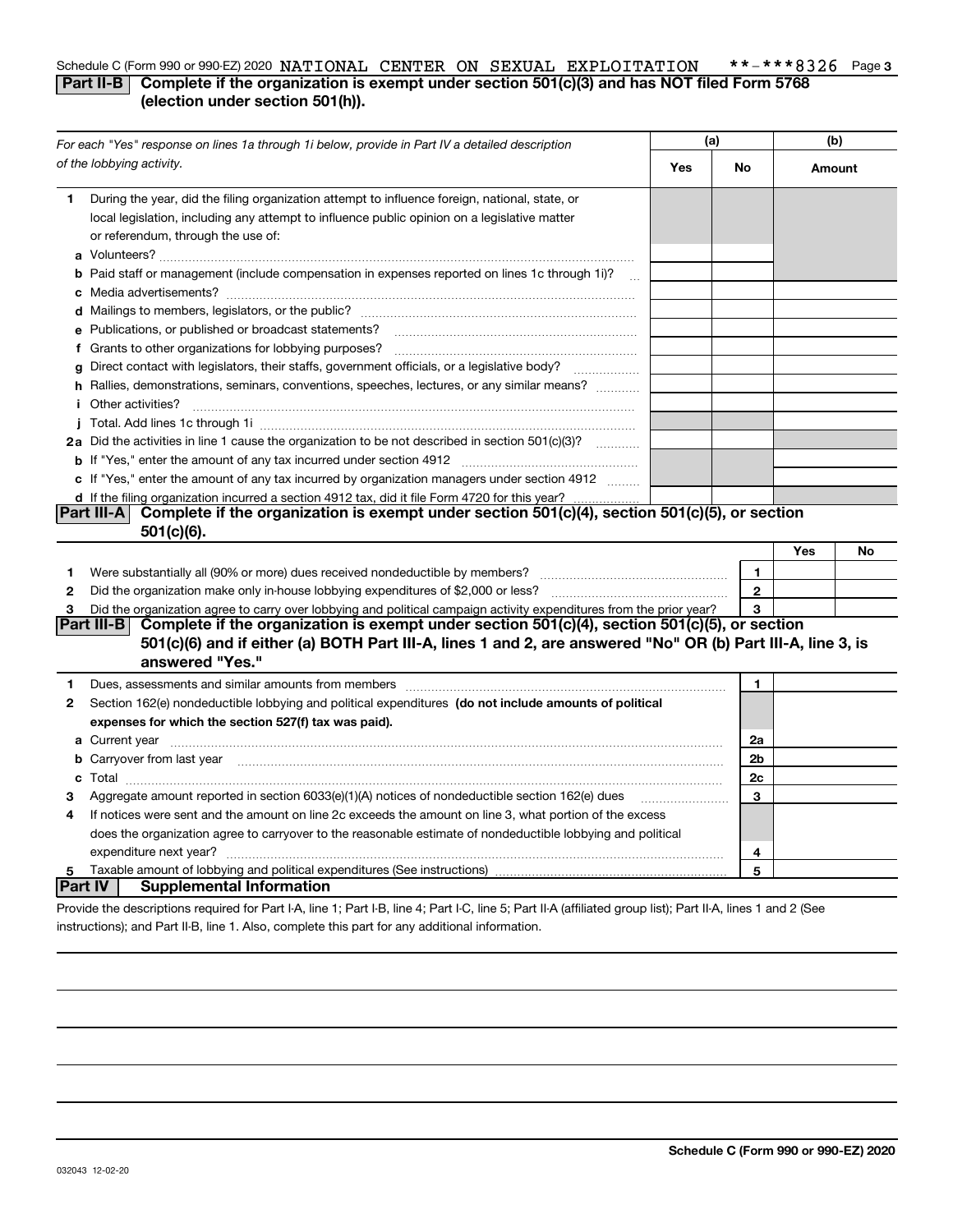| <b>SCHEDULE D</b> |  |
|-------------------|--|
|-------------------|--|

Department of the Treasury Internal Revenue Service

| (Form 990) |  |
|------------|--|
|------------|--|

# **SCHEDULE D Supplemental Financial Statements**

(Form 990)<br>
Pepartment of the Treasury<br>
Department of the Treasury<br>
Department of the Treasury<br>
Department of the Treasury<br> **Co to www.irs.gov/Form990 for instructions and the latest information.**<br> **Co to www.irs.gov/Form9** 





|              | Name of the organization<br>NATIONAL CENTER ON SEXUAL EXPLOITATION                                                                                                                                                             |                         | <b>Employer identification number</b><br>**-***8326 |
|--------------|--------------------------------------------------------------------------------------------------------------------------------------------------------------------------------------------------------------------------------|-------------------------|-----------------------------------------------------|
| Part I       | Organizations Maintaining Donor Advised Funds or Other Similar Funds or Accounts. Complete if the                                                                                                                              |                         |                                                     |
|              | organization answered "Yes" on Form 990, Part IV, line 6.                                                                                                                                                                      |                         |                                                     |
|              |                                                                                                                                                                                                                                | (a) Donor advised funds | (b) Funds and other accounts                        |
| 1.           |                                                                                                                                                                                                                                |                         |                                                     |
| 2            | Aggregate value of contributions to (during year)                                                                                                                                                                              |                         |                                                     |
| 3            |                                                                                                                                                                                                                                |                         |                                                     |
| 4            |                                                                                                                                                                                                                                |                         |                                                     |
| 5            | Did the organization inform all donors and donor advisors in writing that the assets held in donor advised funds                                                                                                               |                         |                                                     |
|              |                                                                                                                                                                                                                                |                         | Yes<br>No                                           |
| 6            | Did the organization inform all grantees, donors, and donor advisors in writing that grant funds can be used only                                                                                                              |                         |                                                     |
|              | for charitable purposes and not for the benefit of the donor or donor advisor, or for any other purpose conferring                                                                                                             |                         |                                                     |
|              |                                                                                                                                                                                                                                |                         | Yes<br>No                                           |
| Part II      | Conservation Easements. Complete if the organization answered "Yes" on Form 990, Part IV, line 7.                                                                                                                              |                         |                                                     |
| 1            | Purpose(s) of conservation easements held by the organization (check all that apply).                                                                                                                                          |                         |                                                     |
|              | Preservation of land for public use (for example, recreation or education)                                                                                                                                                     |                         | Preservation of a historically important land area  |
|              | Protection of natural habitat                                                                                                                                                                                                  |                         | Preservation of a certified historic structure      |
|              | Preservation of open space                                                                                                                                                                                                     |                         |                                                     |
| 2            | Complete lines 2a through 2d if the organization held a qualified conservation contribution in the form of a conservation easement on the last                                                                                 |                         |                                                     |
|              | day of the tax year.                                                                                                                                                                                                           |                         | Held at the End of the Tax Year                     |
| а            | Total number of conservation easements                                                                                                                                                                                         |                         | 2a                                                  |
| b            | Total acreage restricted by conservation easements                                                                                                                                                                             |                         | 2b                                                  |
| с            |                                                                                                                                                                                                                                |                         | 2c                                                  |
| d            | Number of conservation easements included in (c) acquired after 7/25/06, and not on a historic structure                                                                                                                       |                         |                                                     |
|              | listed in the National Register [1,1,2000] [1,2000] [1,2000] [1,2000] [1,2000] [1,2000] [1,2000] [1,2000] [1,2000] [1,2000] [1,2000] [1,2000] [1,2000] [1,2000] [1,2000] [1,2000] [1,2000] [1,2000] [1,2000] [1,2000] [1,2000] |                         | 2d                                                  |
| З.           | Number of conservation easements modified, transferred, released, extinguished, or terminated by the organization during the tax                                                                                               |                         |                                                     |
|              | $year \blacktriangleright$                                                                                                                                                                                                     |                         |                                                     |
| 4            | Number of states where property subject to conservation easement is located >                                                                                                                                                  |                         |                                                     |
| 5            | Does the organization have a written policy regarding the periodic monitoring, inspection, handling of                                                                                                                         |                         |                                                     |
|              | violations, and enforcement of the conservation easements it holds?                                                                                                                                                            |                         | Yes<br>No                                           |
| 6            | Staff and volunteer hours devoted to monitoring, inspecting, handling of violations, and enforcing conservation easements during the year                                                                                      |                         |                                                     |
|              |                                                                                                                                                                                                                                |                         |                                                     |
| 7            | Amount of expenses incurred in monitoring, inspecting, handling of violations, and enforcing conservation easements during the year                                                                                            |                         |                                                     |
|              | $\blacktriangleright$ s                                                                                                                                                                                                        |                         |                                                     |
| 8            | Does each conservation easement reported on line 2(d) above satisfy the requirements of section 170(h)(4)(B)(i)                                                                                                                |                         |                                                     |
|              |                                                                                                                                                                                                                                |                         | Yes<br>No                                           |
|              | In Part XIII, describe how the organization reports conservation easements in its revenue and expense statement and                                                                                                            |                         |                                                     |
|              | balance sheet, and include, if applicable, the text of the footnote to the organization's financial statements that describes the<br>organization's accounting for conservation easements.                                     |                         |                                                     |
| Part III     | Organizations Maintaining Collections of Art, Historical Treasures, or Other Similar Assets.                                                                                                                                   |                         |                                                     |
|              | Complete if the organization answered "Yes" on Form 990, Part IV, line 8.                                                                                                                                                      |                         |                                                     |
|              | 1a If the organization elected, as permitted under FASB ASC 958, not to report in its revenue statement and balance sheet works                                                                                                |                         |                                                     |
|              | of art, historical treasures, or other similar assets held for public exhibition, education, or research in furtherance of public                                                                                              |                         |                                                     |
|              | service, provide in Part XIII the text of the footnote to its financial statements that describes these items.                                                                                                                 |                         |                                                     |
| b            | If the organization elected, as permitted under FASB ASC 958, to report in its revenue statement and balance sheet works of                                                                                                    |                         |                                                     |
|              | art, historical treasures, or other similar assets held for public exhibition, education, or research in furtherance of public service,                                                                                        |                         |                                                     |
|              | provide the following amounts relating to these items:                                                                                                                                                                         |                         |                                                     |
|              |                                                                                                                                                                                                                                |                         | \$                                                  |
|              | (ii) Assets included in Form 990, Part X                                                                                                                                                                                       |                         | $\blacktriangleright$ \$                            |
| $\mathbf{2}$ | If the organization received or held works of art, historical treasures, or other similar assets for financial gain, provide                                                                                                   |                         |                                                     |
|              | the following amounts required to be reported under FASB ASC 958 relating to these items:                                                                                                                                      |                         |                                                     |
| а            |                                                                                                                                                                                                                                |                         | \$                                                  |
|              |                                                                                                                                                                                                                                |                         | $\blacktriangleright$ \$                            |

**For Paperwork Reduction Act Notice, see the Instructions for Form 990. Schedule D (Form 990) 2020** LHA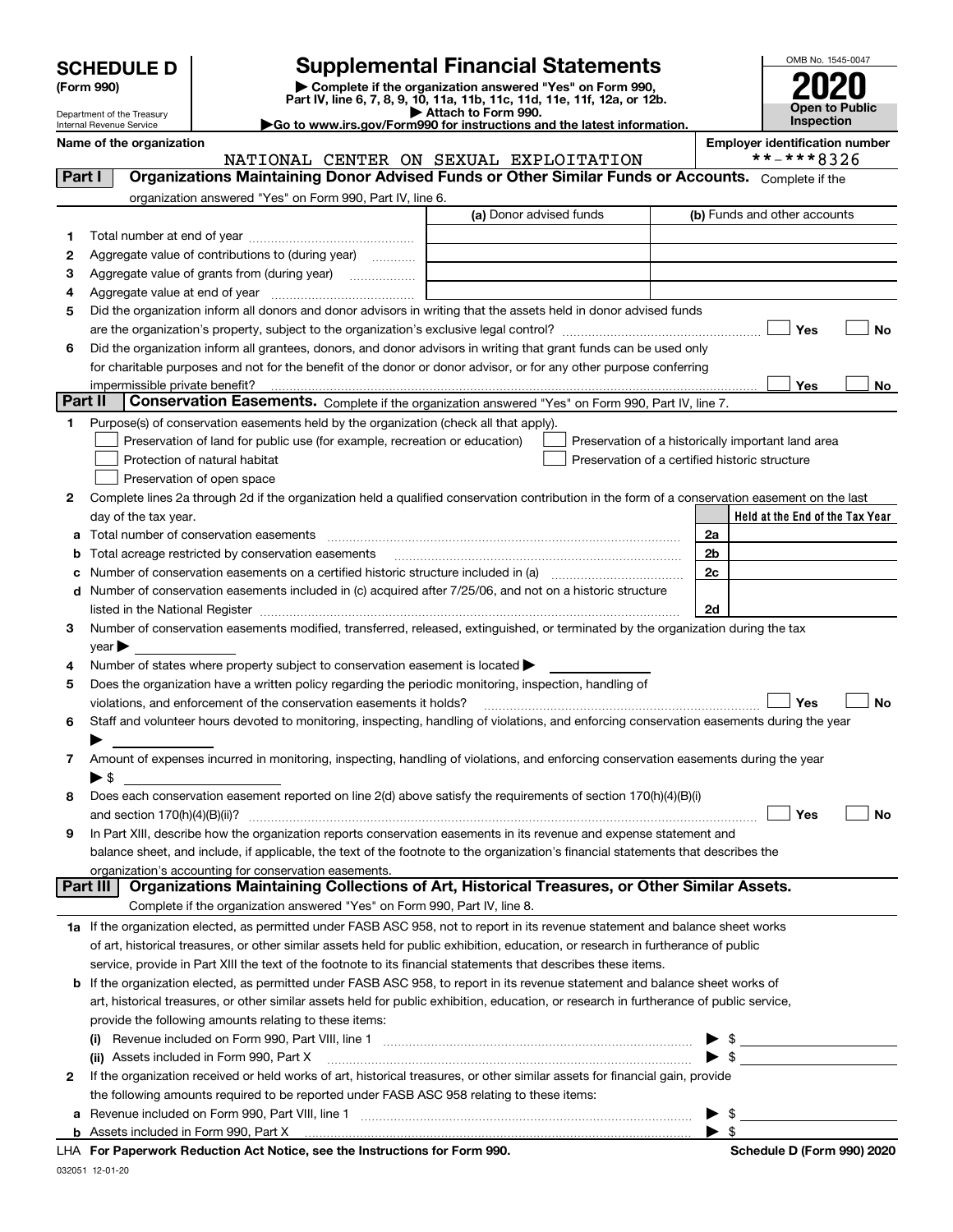| Part III<br>Organizations Maintaining Collections of Art, Historical Treasures, or Other Similar Assets (continued)<br>Using the organization's acquisition, accession, and other records, check any of the following that make significant use of its<br>3<br>collection items (check all that apply):<br>Public exhibition<br>Loan or exchange program<br>a<br>Scholarly research<br>Other the contract of the contract of the contract of the contract of the contract of the contract of the contract of the contract of the contract of the contract of the contract of the contract of the contract of the cont<br>b<br>e<br>Preservation for future generations<br>c<br>Provide a description of the organization's collections and explain how they further the organization's exempt purpose in Part XIII.<br>4<br>During the year, did the organization solicit or receive donations of art, historical treasures, or other similar assets<br>5<br>Yes<br>No<br>Part IV<br>Escrow and Custodial Arrangements. Complete if the organization answered "Yes" on Form 990, Part IV, line 9, or<br>reported an amount on Form 990, Part X, line 21.<br>1a Is the organization an agent, trustee, custodian or other intermediary for contributions or other assets not included<br>Yes<br>No<br>b If "Yes," explain the arrangement in Part XIII and complete the following table:<br>Amount<br>Beginning balance <b>contract to the contract of the contract of the contract of the contract of the contract of t</b><br>1c<br>c<br>Additions during the year manufactured and an annual contract of the year manufactured and all the year manufactured and all the year manufactured and all the year manufactured and all the year manufactured and all the yea<br>1d<br>Distributions during the year manufactured and continuum and the year manufactured and the year manufactured and the year manufactured and the year manufactured and the year manufactured and the year manufactured and the y<br>1e<br>1f<br>Did the organization include an amount on Form 990, Part X, line 21, for escrow or custodial account liability?<br><b>Yes</b><br>No<br>2a<br><b>b</b> If "Yes," explain the arrangement in Part XIII. Check here if the explanation has been provided on Part XIII<br><b>Part V</b><br>Endowment Funds. Complete if the organization answered "Yes" on Form 990, Part IV, line 10.<br>(c) Two years back $\vert$ (d) Three years back $\vert$ (e) Four years back<br>(a) Current year<br>(b) Prior year<br>Beginning of year balance<br>1a<br>b<br>Net investment earnings, gains, and losses<br>d<br>e Other expenditures for facilities<br>and programs<br>End of year balance<br>g<br>Provide the estimated percentage of the current year end balance (line 1g, column (a)) held as:<br>2<br>Board designated or quasi-endowment ><br>%<br>а<br>Permanent endowment<br>%<br>b<br>%<br>$\mathbf c$ Term endowment $\blacktriangleright$<br>The percentages on lines 2a, 2b, and 2c should equal 100%.<br>3a Are there endowment funds not in the possession of the organization that are held and administered for the organization<br>Yes<br>No<br>by:<br>(i)<br>3a(i)<br>3a(ii) |
|----------------------------------------------------------------------------------------------------------------------------------------------------------------------------------------------------------------------------------------------------------------------------------------------------------------------------------------------------------------------------------------------------------------------------------------------------------------------------------------------------------------------------------------------------------------------------------------------------------------------------------------------------------------------------------------------------------------------------------------------------------------------------------------------------------------------------------------------------------------------------------------------------------------------------------------------------------------------------------------------------------------------------------------------------------------------------------------------------------------------------------------------------------------------------------------------------------------------------------------------------------------------------------------------------------------------------------------------------------------------------------------------------------------------------------------------------------------------------------------------------------------------------------------------------------------------------------------------------------------------------------------------------------------------------------------------------------------------------------------------------------------------------------------------------------------------------------------------------------------------------------------------------------------------------------------------------------------------------------------------------------------------------------------------------------------------------------------------------------------------------------------------------------------------------------------------------------------------------------------------------------------------------------------------------------------------------------------------------------------------------------------------------------------------------------------------------------------------------------------------------------------------------------------------------------------------------------------------------------------------------------------------------------------------------------------------------------------------------------------------------------------------------------------------------------------------------------------------------------------------------------------------------------------------------------------------------------------------------------------------------------------------------------------------------------------------------------------------------------------------------------------------------------------------------------------------------------------------|
|                                                                                                                                                                                                                                                                                                                                                                                                                                                                                                                                                                                                                                                                                                                                                                                                                                                                                                                                                                                                                                                                                                                                                                                                                                                                                                                                                                                                                                                                                                                                                                                                                                                                                                                                                                                                                                                                                                                                                                                                                                                                                                                                                                                                                                                                                                                                                                                                                                                                                                                                                                                                                                                                                                                                                                                                                                                                                                                                                                                                                                                                                                                                                                                                                      |
|                                                                                                                                                                                                                                                                                                                                                                                                                                                                                                                                                                                                                                                                                                                                                                                                                                                                                                                                                                                                                                                                                                                                                                                                                                                                                                                                                                                                                                                                                                                                                                                                                                                                                                                                                                                                                                                                                                                                                                                                                                                                                                                                                                                                                                                                                                                                                                                                                                                                                                                                                                                                                                                                                                                                                                                                                                                                                                                                                                                                                                                                                                                                                                                                                      |
|                                                                                                                                                                                                                                                                                                                                                                                                                                                                                                                                                                                                                                                                                                                                                                                                                                                                                                                                                                                                                                                                                                                                                                                                                                                                                                                                                                                                                                                                                                                                                                                                                                                                                                                                                                                                                                                                                                                                                                                                                                                                                                                                                                                                                                                                                                                                                                                                                                                                                                                                                                                                                                                                                                                                                                                                                                                                                                                                                                                                                                                                                                                                                                                                                      |
|                                                                                                                                                                                                                                                                                                                                                                                                                                                                                                                                                                                                                                                                                                                                                                                                                                                                                                                                                                                                                                                                                                                                                                                                                                                                                                                                                                                                                                                                                                                                                                                                                                                                                                                                                                                                                                                                                                                                                                                                                                                                                                                                                                                                                                                                                                                                                                                                                                                                                                                                                                                                                                                                                                                                                                                                                                                                                                                                                                                                                                                                                                                                                                                                                      |
|                                                                                                                                                                                                                                                                                                                                                                                                                                                                                                                                                                                                                                                                                                                                                                                                                                                                                                                                                                                                                                                                                                                                                                                                                                                                                                                                                                                                                                                                                                                                                                                                                                                                                                                                                                                                                                                                                                                                                                                                                                                                                                                                                                                                                                                                                                                                                                                                                                                                                                                                                                                                                                                                                                                                                                                                                                                                                                                                                                                                                                                                                                                                                                                                                      |
|                                                                                                                                                                                                                                                                                                                                                                                                                                                                                                                                                                                                                                                                                                                                                                                                                                                                                                                                                                                                                                                                                                                                                                                                                                                                                                                                                                                                                                                                                                                                                                                                                                                                                                                                                                                                                                                                                                                                                                                                                                                                                                                                                                                                                                                                                                                                                                                                                                                                                                                                                                                                                                                                                                                                                                                                                                                                                                                                                                                                                                                                                                                                                                                                                      |
|                                                                                                                                                                                                                                                                                                                                                                                                                                                                                                                                                                                                                                                                                                                                                                                                                                                                                                                                                                                                                                                                                                                                                                                                                                                                                                                                                                                                                                                                                                                                                                                                                                                                                                                                                                                                                                                                                                                                                                                                                                                                                                                                                                                                                                                                                                                                                                                                                                                                                                                                                                                                                                                                                                                                                                                                                                                                                                                                                                                                                                                                                                                                                                                                                      |
|                                                                                                                                                                                                                                                                                                                                                                                                                                                                                                                                                                                                                                                                                                                                                                                                                                                                                                                                                                                                                                                                                                                                                                                                                                                                                                                                                                                                                                                                                                                                                                                                                                                                                                                                                                                                                                                                                                                                                                                                                                                                                                                                                                                                                                                                                                                                                                                                                                                                                                                                                                                                                                                                                                                                                                                                                                                                                                                                                                                                                                                                                                                                                                                                                      |
|                                                                                                                                                                                                                                                                                                                                                                                                                                                                                                                                                                                                                                                                                                                                                                                                                                                                                                                                                                                                                                                                                                                                                                                                                                                                                                                                                                                                                                                                                                                                                                                                                                                                                                                                                                                                                                                                                                                                                                                                                                                                                                                                                                                                                                                                                                                                                                                                                                                                                                                                                                                                                                                                                                                                                                                                                                                                                                                                                                                                                                                                                                                                                                                                                      |
|                                                                                                                                                                                                                                                                                                                                                                                                                                                                                                                                                                                                                                                                                                                                                                                                                                                                                                                                                                                                                                                                                                                                                                                                                                                                                                                                                                                                                                                                                                                                                                                                                                                                                                                                                                                                                                                                                                                                                                                                                                                                                                                                                                                                                                                                                                                                                                                                                                                                                                                                                                                                                                                                                                                                                                                                                                                                                                                                                                                                                                                                                                                                                                                                                      |
|                                                                                                                                                                                                                                                                                                                                                                                                                                                                                                                                                                                                                                                                                                                                                                                                                                                                                                                                                                                                                                                                                                                                                                                                                                                                                                                                                                                                                                                                                                                                                                                                                                                                                                                                                                                                                                                                                                                                                                                                                                                                                                                                                                                                                                                                                                                                                                                                                                                                                                                                                                                                                                                                                                                                                                                                                                                                                                                                                                                                                                                                                                                                                                                                                      |
|                                                                                                                                                                                                                                                                                                                                                                                                                                                                                                                                                                                                                                                                                                                                                                                                                                                                                                                                                                                                                                                                                                                                                                                                                                                                                                                                                                                                                                                                                                                                                                                                                                                                                                                                                                                                                                                                                                                                                                                                                                                                                                                                                                                                                                                                                                                                                                                                                                                                                                                                                                                                                                                                                                                                                                                                                                                                                                                                                                                                                                                                                                                                                                                                                      |
|                                                                                                                                                                                                                                                                                                                                                                                                                                                                                                                                                                                                                                                                                                                                                                                                                                                                                                                                                                                                                                                                                                                                                                                                                                                                                                                                                                                                                                                                                                                                                                                                                                                                                                                                                                                                                                                                                                                                                                                                                                                                                                                                                                                                                                                                                                                                                                                                                                                                                                                                                                                                                                                                                                                                                                                                                                                                                                                                                                                                                                                                                                                                                                                                                      |
|                                                                                                                                                                                                                                                                                                                                                                                                                                                                                                                                                                                                                                                                                                                                                                                                                                                                                                                                                                                                                                                                                                                                                                                                                                                                                                                                                                                                                                                                                                                                                                                                                                                                                                                                                                                                                                                                                                                                                                                                                                                                                                                                                                                                                                                                                                                                                                                                                                                                                                                                                                                                                                                                                                                                                                                                                                                                                                                                                                                                                                                                                                                                                                                                                      |
|                                                                                                                                                                                                                                                                                                                                                                                                                                                                                                                                                                                                                                                                                                                                                                                                                                                                                                                                                                                                                                                                                                                                                                                                                                                                                                                                                                                                                                                                                                                                                                                                                                                                                                                                                                                                                                                                                                                                                                                                                                                                                                                                                                                                                                                                                                                                                                                                                                                                                                                                                                                                                                                                                                                                                                                                                                                                                                                                                                                                                                                                                                                                                                                                                      |
|                                                                                                                                                                                                                                                                                                                                                                                                                                                                                                                                                                                                                                                                                                                                                                                                                                                                                                                                                                                                                                                                                                                                                                                                                                                                                                                                                                                                                                                                                                                                                                                                                                                                                                                                                                                                                                                                                                                                                                                                                                                                                                                                                                                                                                                                                                                                                                                                                                                                                                                                                                                                                                                                                                                                                                                                                                                                                                                                                                                                                                                                                                                                                                                                                      |
|                                                                                                                                                                                                                                                                                                                                                                                                                                                                                                                                                                                                                                                                                                                                                                                                                                                                                                                                                                                                                                                                                                                                                                                                                                                                                                                                                                                                                                                                                                                                                                                                                                                                                                                                                                                                                                                                                                                                                                                                                                                                                                                                                                                                                                                                                                                                                                                                                                                                                                                                                                                                                                                                                                                                                                                                                                                                                                                                                                                                                                                                                                                                                                                                                      |
|                                                                                                                                                                                                                                                                                                                                                                                                                                                                                                                                                                                                                                                                                                                                                                                                                                                                                                                                                                                                                                                                                                                                                                                                                                                                                                                                                                                                                                                                                                                                                                                                                                                                                                                                                                                                                                                                                                                                                                                                                                                                                                                                                                                                                                                                                                                                                                                                                                                                                                                                                                                                                                                                                                                                                                                                                                                                                                                                                                                                                                                                                                                                                                                                                      |
|                                                                                                                                                                                                                                                                                                                                                                                                                                                                                                                                                                                                                                                                                                                                                                                                                                                                                                                                                                                                                                                                                                                                                                                                                                                                                                                                                                                                                                                                                                                                                                                                                                                                                                                                                                                                                                                                                                                                                                                                                                                                                                                                                                                                                                                                                                                                                                                                                                                                                                                                                                                                                                                                                                                                                                                                                                                                                                                                                                                                                                                                                                                                                                                                                      |
|                                                                                                                                                                                                                                                                                                                                                                                                                                                                                                                                                                                                                                                                                                                                                                                                                                                                                                                                                                                                                                                                                                                                                                                                                                                                                                                                                                                                                                                                                                                                                                                                                                                                                                                                                                                                                                                                                                                                                                                                                                                                                                                                                                                                                                                                                                                                                                                                                                                                                                                                                                                                                                                                                                                                                                                                                                                                                                                                                                                                                                                                                                                                                                                                                      |
|                                                                                                                                                                                                                                                                                                                                                                                                                                                                                                                                                                                                                                                                                                                                                                                                                                                                                                                                                                                                                                                                                                                                                                                                                                                                                                                                                                                                                                                                                                                                                                                                                                                                                                                                                                                                                                                                                                                                                                                                                                                                                                                                                                                                                                                                                                                                                                                                                                                                                                                                                                                                                                                                                                                                                                                                                                                                                                                                                                                                                                                                                                                                                                                                                      |
|                                                                                                                                                                                                                                                                                                                                                                                                                                                                                                                                                                                                                                                                                                                                                                                                                                                                                                                                                                                                                                                                                                                                                                                                                                                                                                                                                                                                                                                                                                                                                                                                                                                                                                                                                                                                                                                                                                                                                                                                                                                                                                                                                                                                                                                                                                                                                                                                                                                                                                                                                                                                                                                                                                                                                                                                                                                                                                                                                                                                                                                                                                                                                                                                                      |
|                                                                                                                                                                                                                                                                                                                                                                                                                                                                                                                                                                                                                                                                                                                                                                                                                                                                                                                                                                                                                                                                                                                                                                                                                                                                                                                                                                                                                                                                                                                                                                                                                                                                                                                                                                                                                                                                                                                                                                                                                                                                                                                                                                                                                                                                                                                                                                                                                                                                                                                                                                                                                                                                                                                                                                                                                                                                                                                                                                                                                                                                                                                                                                                                                      |
|                                                                                                                                                                                                                                                                                                                                                                                                                                                                                                                                                                                                                                                                                                                                                                                                                                                                                                                                                                                                                                                                                                                                                                                                                                                                                                                                                                                                                                                                                                                                                                                                                                                                                                                                                                                                                                                                                                                                                                                                                                                                                                                                                                                                                                                                                                                                                                                                                                                                                                                                                                                                                                                                                                                                                                                                                                                                                                                                                                                                                                                                                                                                                                                                                      |
|                                                                                                                                                                                                                                                                                                                                                                                                                                                                                                                                                                                                                                                                                                                                                                                                                                                                                                                                                                                                                                                                                                                                                                                                                                                                                                                                                                                                                                                                                                                                                                                                                                                                                                                                                                                                                                                                                                                                                                                                                                                                                                                                                                                                                                                                                                                                                                                                                                                                                                                                                                                                                                                                                                                                                                                                                                                                                                                                                                                                                                                                                                                                                                                                                      |
|                                                                                                                                                                                                                                                                                                                                                                                                                                                                                                                                                                                                                                                                                                                                                                                                                                                                                                                                                                                                                                                                                                                                                                                                                                                                                                                                                                                                                                                                                                                                                                                                                                                                                                                                                                                                                                                                                                                                                                                                                                                                                                                                                                                                                                                                                                                                                                                                                                                                                                                                                                                                                                                                                                                                                                                                                                                                                                                                                                                                                                                                                                                                                                                                                      |
|                                                                                                                                                                                                                                                                                                                                                                                                                                                                                                                                                                                                                                                                                                                                                                                                                                                                                                                                                                                                                                                                                                                                                                                                                                                                                                                                                                                                                                                                                                                                                                                                                                                                                                                                                                                                                                                                                                                                                                                                                                                                                                                                                                                                                                                                                                                                                                                                                                                                                                                                                                                                                                                                                                                                                                                                                                                                                                                                                                                                                                                                                                                                                                                                                      |
|                                                                                                                                                                                                                                                                                                                                                                                                                                                                                                                                                                                                                                                                                                                                                                                                                                                                                                                                                                                                                                                                                                                                                                                                                                                                                                                                                                                                                                                                                                                                                                                                                                                                                                                                                                                                                                                                                                                                                                                                                                                                                                                                                                                                                                                                                                                                                                                                                                                                                                                                                                                                                                                                                                                                                                                                                                                                                                                                                                                                                                                                                                                                                                                                                      |
|                                                                                                                                                                                                                                                                                                                                                                                                                                                                                                                                                                                                                                                                                                                                                                                                                                                                                                                                                                                                                                                                                                                                                                                                                                                                                                                                                                                                                                                                                                                                                                                                                                                                                                                                                                                                                                                                                                                                                                                                                                                                                                                                                                                                                                                                                                                                                                                                                                                                                                                                                                                                                                                                                                                                                                                                                                                                                                                                                                                                                                                                                                                                                                                                                      |
|                                                                                                                                                                                                                                                                                                                                                                                                                                                                                                                                                                                                                                                                                                                                                                                                                                                                                                                                                                                                                                                                                                                                                                                                                                                                                                                                                                                                                                                                                                                                                                                                                                                                                                                                                                                                                                                                                                                                                                                                                                                                                                                                                                                                                                                                                                                                                                                                                                                                                                                                                                                                                                                                                                                                                                                                                                                                                                                                                                                                                                                                                                                                                                                                                      |
|                                                                                                                                                                                                                                                                                                                                                                                                                                                                                                                                                                                                                                                                                                                                                                                                                                                                                                                                                                                                                                                                                                                                                                                                                                                                                                                                                                                                                                                                                                                                                                                                                                                                                                                                                                                                                                                                                                                                                                                                                                                                                                                                                                                                                                                                                                                                                                                                                                                                                                                                                                                                                                                                                                                                                                                                                                                                                                                                                                                                                                                                                                                                                                                                                      |
|                                                                                                                                                                                                                                                                                                                                                                                                                                                                                                                                                                                                                                                                                                                                                                                                                                                                                                                                                                                                                                                                                                                                                                                                                                                                                                                                                                                                                                                                                                                                                                                                                                                                                                                                                                                                                                                                                                                                                                                                                                                                                                                                                                                                                                                                                                                                                                                                                                                                                                                                                                                                                                                                                                                                                                                                                                                                                                                                                                                                                                                                                                                                                                                                                      |
|                                                                                                                                                                                                                                                                                                                                                                                                                                                                                                                                                                                                                                                                                                                                                                                                                                                                                                                                                                                                                                                                                                                                                                                                                                                                                                                                                                                                                                                                                                                                                                                                                                                                                                                                                                                                                                                                                                                                                                                                                                                                                                                                                                                                                                                                                                                                                                                                                                                                                                                                                                                                                                                                                                                                                                                                                                                                                                                                                                                                                                                                                                                                                                                                                      |
|                                                                                                                                                                                                                                                                                                                                                                                                                                                                                                                                                                                                                                                                                                                                                                                                                                                                                                                                                                                                                                                                                                                                                                                                                                                                                                                                                                                                                                                                                                                                                                                                                                                                                                                                                                                                                                                                                                                                                                                                                                                                                                                                                                                                                                                                                                                                                                                                                                                                                                                                                                                                                                                                                                                                                                                                                                                                                                                                                                                                                                                                                                                                                                                                                      |
|                                                                                                                                                                                                                                                                                                                                                                                                                                                                                                                                                                                                                                                                                                                                                                                                                                                                                                                                                                                                                                                                                                                                                                                                                                                                                                                                                                                                                                                                                                                                                                                                                                                                                                                                                                                                                                                                                                                                                                                                                                                                                                                                                                                                                                                                                                                                                                                                                                                                                                                                                                                                                                                                                                                                                                                                                                                                                                                                                                                                                                                                                                                                                                                                                      |
|                                                                                                                                                                                                                                                                                                                                                                                                                                                                                                                                                                                                                                                                                                                                                                                                                                                                                                                                                                                                                                                                                                                                                                                                                                                                                                                                                                                                                                                                                                                                                                                                                                                                                                                                                                                                                                                                                                                                                                                                                                                                                                                                                                                                                                                                                                                                                                                                                                                                                                                                                                                                                                                                                                                                                                                                                                                                                                                                                                                                                                                                                                                                                                                                                      |
|                                                                                                                                                                                                                                                                                                                                                                                                                                                                                                                                                                                                                                                                                                                                                                                                                                                                                                                                                                                                                                                                                                                                                                                                                                                                                                                                                                                                                                                                                                                                                                                                                                                                                                                                                                                                                                                                                                                                                                                                                                                                                                                                                                                                                                                                                                                                                                                                                                                                                                                                                                                                                                                                                                                                                                                                                                                                                                                                                                                                                                                                                                                                                                                                                      |
|                                                                                                                                                                                                                                                                                                                                                                                                                                                                                                                                                                                                                                                                                                                                                                                                                                                                                                                                                                                                                                                                                                                                                                                                                                                                                                                                                                                                                                                                                                                                                                                                                                                                                                                                                                                                                                                                                                                                                                                                                                                                                                                                                                                                                                                                                                                                                                                                                                                                                                                                                                                                                                                                                                                                                                                                                                                                                                                                                                                                                                                                                                                                                                                                                      |
|                                                                                                                                                                                                                                                                                                                                                                                                                                                                                                                                                                                                                                                                                                                                                                                                                                                                                                                                                                                                                                                                                                                                                                                                                                                                                                                                                                                                                                                                                                                                                                                                                                                                                                                                                                                                                                                                                                                                                                                                                                                                                                                                                                                                                                                                                                                                                                                                                                                                                                                                                                                                                                                                                                                                                                                                                                                                                                                                                                                                                                                                                                                                                                                                                      |
| 3b                                                                                                                                                                                                                                                                                                                                                                                                                                                                                                                                                                                                                                                                                                                                                                                                                                                                                                                                                                                                                                                                                                                                                                                                                                                                                                                                                                                                                                                                                                                                                                                                                                                                                                                                                                                                                                                                                                                                                                                                                                                                                                                                                                                                                                                                                                                                                                                                                                                                                                                                                                                                                                                                                                                                                                                                                                                                                                                                                                                                                                                                                                                                                                                                                   |
| Describe in Part XIII the intended uses of the organization's endowment funds.                                                                                                                                                                                                                                                                                                                                                                                                                                                                                                                                                                                                                                                                                                                                                                                                                                                                                                                                                                                                                                                                                                                                                                                                                                                                                                                                                                                                                                                                                                                                                                                                                                                                                                                                                                                                                                                                                                                                                                                                                                                                                                                                                                                                                                                                                                                                                                                                                                                                                                                                                                                                                                                                                                                                                                                                                                                                                                                                                                                                                                                                                                                                       |
| <b>Part VI</b><br>Land, Buildings, and Equipment.                                                                                                                                                                                                                                                                                                                                                                                                                                                                                                                                                                                                                                                                                                                                                                                                                                                                                                                                                                                                                                                                                                                                                                                                                                                                                                                                                                                                                                                                                                                                                                                                                                                                                                                                                                                                                                                                                                                                                                                                                                                                                                                                                                                                                                                                                                                                                                                                                                                                                                                                                                                                                                                                                                                                                                                                                                                                                                                                                                                                                                                                                                                                                                    |
| Complete if the organization answered "Yes" on Form 990, Part IV, line 11a. See Form 990, Part X, line 10.                                                                                                                                                                                                                                                                                                                                                                                                                                                                                                                                                                                                                                                                                                                                                                                                                                                                                                                                                                                                                                                                                                                                                                                                                                                                                                                                                                                                                                                                                                                                                                                                                                                                                                                                                                                                                                                                                                                                                                                                                                                                                                                                                                                                                                                                                                                                                                                                                                                                                                                                                                                                                                                                                                                                                                                                                                                                                                                                                                                                                                                                                                           |
| (b) Cost or other<br>Description of property<br>(a) Cost or other<br>(c) Accumulated<br>(d) Book value                                                                                                                                                                                                                                                                                                                                                                                                                                                                                                                                                                                                                                                                                                                                                                                                                                                                                                                                                                                                                                                                                                                                                                                                                                                                                                                                                                                                                                                                                                                                                                                                                                                                                                                                                                                                                                                                                                                                                                                                                                                                                                                                                                                                                                                                                                                                                                                                                                                                                                                                                                                                                                                                                                                                                                                                                                                                                                                                                                                                                                                                                                               |
| basis (investment)<br>depreciation<br>basis (other)                                                                                                                                                                                                                                                                                                                                                                                                                                                                                                                                                                                                                                                                                                                                                                                                                                                                                                                                                                                                                                                                                                                                                                                                                                                                                                                                                                                                                                                                                                                                                                                                                                                                                                                                                                                                                                                                                                                                                                                                                                                                                                                                                                                                                                                                                                                                                                                                                                                                                                                                                                                                                                                                                                                                                                                                                                                                                                                                                                                                                                                                                                                                                                  |
|                                                                                                                                                                                                                                                                                                                                                                                                                                                                                                                                                                                                                                                                                                                                                                                                                                                                                                                                                                                                                                                                                                                                                                                                                                                                                                                                                                                                                                                                                                                                                                                                                                                                                                                                                                                                                                                                                                                                                                                                                                                                                                                                                                                                                                                                                                                                                                                                                                                                                                                                                                                                                                                                                                                                                                                                                                                                                                                                                                                                                                                                                                                                                                                                                      |
|                                                                                                                                                                                                                                                                                                                                                                                                                                                                                                                                                                                                                                                                                                                                                                                                                                                                                                                                                                                                                                                                                                                                                                                                                                                                                                                                                                                                                                                                                                                                                                                                                                                                                                                                                                                                                                                                                                                                                                                                                                                                                                                                                                                                                                                                                                                                                                                                                                                                                                                                                                                                                                                                                                                                                                                                                                                                                                                                                                                                                                                                                                                                                                                                                      |
| 814,267.<br>16,964.<br>797,303.                                                                                                                                                                                                                                                                                                                                                                                                                                                                                                                                                                                                                                                                                                                                                                                                                                                                                                                                                                                                                                                                                                                                                                                                                                                                                                                                                                                                                                                                                                                                                                                                                                                                                                                                                                                                                                                                                                                                                                                                                                                                                                                                                                                                                                                                                                                                                                                                                                                                                                                                                                                                                                                                                                                                                                                                                                                                                                                                                                                                                                                                                                                                                                                      |
| 102,126.<br>52,080.<br>50,046.                                                                                                                                                                                                                                                                                                                                                                                                                                                                                                                                                                                                                                                                                                                                                                                                                                                                                                                                                                                                                                                                                                                                                                                                                                                                                                                                                                                                                                                                                                                                                                                                                                                                                                                                                                                                                                                                                                                                                                                                                                                                                                                                                                                                                                                                                                                                                                                                                                                                                                                                                                                                                                                                                                                                                                                                                                                                                                                                                                                                                                                                                                                                                                                       |
|                                                                                                                                                                                                                                                                                                                                                                                                                                                                                                                                                                                                                                                                                                                                                                                                                                                                                                                                                                                                                                                                                                                                                                                                                                                                                                                                                                                                                                                                                                                                                                                                                                                                                                                                                                                                                                                                                                                                                                                                                                                                                                                                                                                                                                                                                                                                                                                                                                                                                                                                                                                                                                                                                                                                                                                                                                                                                                                                                                                                                                                                                                                                                                                                                      |
| 847, 349.                                                                                                                                                                                                                                                                                                                                                                                                                                                                                                                                                                                                                                                                                                                                                                                                                                                                                                                                                                                                                                                                                                                                                                                                                                                                                                                                                                                                                                                                                                                                                                                                                                                                                                                                                                                                                                                                                                                                                                                                                                                                                                                                                                                                                                                                                                                                                                                                                                                                                                                                                                                                                                                                                                                                                                                                                                                                                                                                                                                                                                                                                                                                                                                                            |

**Schedule D (Form 990) 2020**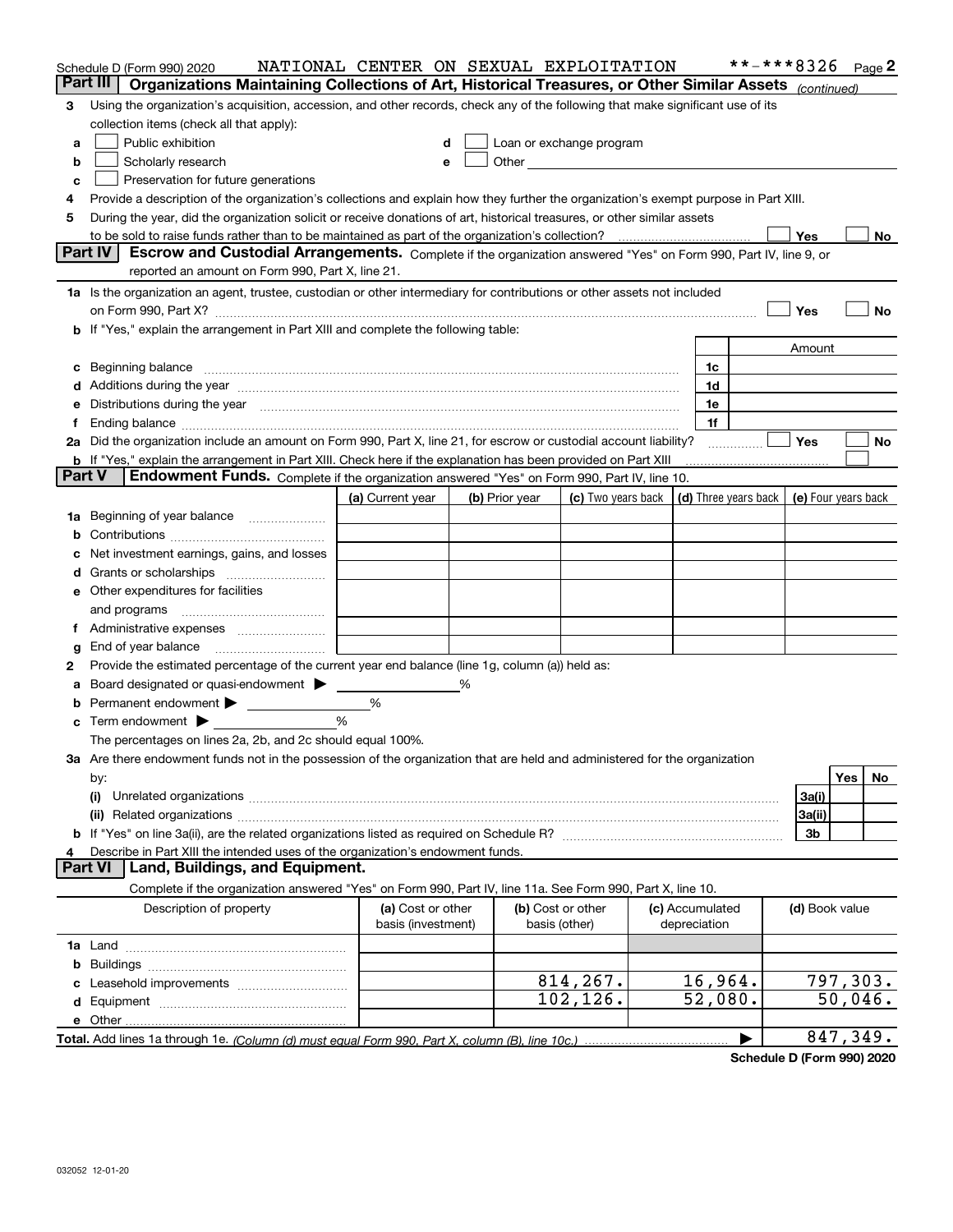|             | Schedule D (Form 990) 2020                                                                                        |                 |                | NATIONAL CENTER ON SEXUAL EXPLOITATION | **-***8326                                                | Page $3$ |
|-------------|-------------------------------------------------------------------------------------------------------------------|-----------------|----------------|----------------------------------------|-----------------------------------------------------------|----------|
|             | Part VII Investments - Other Securities.                                                                          |                 |                |                                        |                                                           |          |
|             | Complete if the organization answered "Yes" on Form 990, Part IV, line 11b. See Form 990, Part X, line 12.        |                 |                |                                        |                                                           |          |
|             | (a) Description of security or category (including name of security)                                              |                 | (b) Book value |                                        | (c) Method of valuation: Cost or end-of-year market value |          |
|             | (1) Financial derivatives                                                                                         |                 |                |                                        |                                                           |          |
|             |                                                                                                                   |                 |                |                                        |                                                           |          |
| $(3)$ Other |                                                                                                                   |                 |                |                                        |                                                           |          |
| (A)         |                                                                                                                   |                 |                |                                        |                                                           |          |
| (B)         |                                                                                                                   |                 |                |                                        |                                                           |          |
| (C)         |                                                                                                                   |                 |                |                                        |                                                           |          |
| (D)         |                                                                                                                   |                 |                |                                        |                                                           |          |
| (E)         |                                                                                                                   |                 |                |                                        |                                                           |          |
| (F)         |                                                                                                                   |                 |                |                                        |                                                           |          |
| (G)         |                                                                                                                   |                 |                |                                        |                                                           |          |
| (H)         |                                                                                                                   |                 |                |                                        |                                                           |          |
|             | Total. (Col. (b) must equal Form 990, Part X, col. (B) line 12.)                                                  |                 |                |                                        |                                                           |          |
|             | Part VIII Investments - Program Related.                                                                          |                 |                |                                        |                                                           |          |
|             | Complete if the organization answered "Yes" on Form 990, Part IV, line 11c. See Form 990, Part X, line 13.        |                 |                |                                        |                                                           |          |
|             | (a) Description of investment                                                                                     |                 | (b) Book value |                                        | (c) Method of valuation: Cost or end-of-year market value |          |
| (1)         |                                                                                                                   |                 |                |                                        |                                                           |          |
| (2)         |                                                                                                                   |                 |                |                                        |                                                           |          |
| (3)         |                                                                                                                   |                 |                |                                        |                                                           |          |
| (4)         |                                                                                                                   |                 |                |                                        |                                                           |          |
| (5)         |                                                                                                                   |                 |                |                                        |                                                           |          |
| (6)         |                                                                                                                   |                 |                |                                        |                                                           |          |
| (7)         |                                                                                                                   |                 |                |                                        |                                                           |          |
| (8)         |                                                                                                                   |                 |                |                                        |                                                           |          |
| (9)         |                                                                                                                   |                 |                |                                        |                                                           |          |
|             | Total. (Col. (b) must equal Form 990, Part X, col. (B) line 13.)                                                  |                 |                |                                        |                                                           |          |
| Part IX     | <b>Other Assets.</b>                                                                                              |                 |                |                                        |                                                           |          |
|             | Complete if the organization answered "Yes" on Form 990, Part IV, line 11d. See Form 990, Part X, line 15.        |                 |                |                                        |                                                           |          |
|             |                                                                                                                   | (a) Description |                |                                        | (b) Book value                                            |          |
| (1)         |                                                                                                                   |                 |                |                                        |                                                           |          |
| (2)         |                                                                                                                   |                 |                |                                        |                                                           |          |
| (3)         |                                                                                                                   |                 |                |                                        |                                                           |          |
| (4)         |                                                                                                                   |                 |                |                                        |                                                           |          |
| (5)         |                                                                                                                   |                 |                |                                        |                                                           |          |
| (6)         |                                                                                                                   |                 |                |                                        |                                                           |          |
| (7)         |                                                                                                                   |                 |                |                                        |                                                           |          |
| (8)         |                                                                                                                   |                 |                |                                        |                                                           |          |
| (9)         |                                                                                                                   |                 |                |                                        |                                                           |          |
|             |                                                                                                                   |                 |                |                                        |                                                           |          |
| Part X      | <b>Other Liabilities.</b>                                                                                         |                 |                |                                        |                                                           |          |
|             | Complete if the organization answered "Yes" on Form 990, Part IV, line 11e or 11f. See Form 990, Part X, line 25. |                 |                |                                        |                                                           |          |
| 1.          | (a) Description of liability                                                                                      |                 |                |                                        | (b) Book value                                            |          |
| (1)         | Federal income taxes                                                                                              |                 |                |                                        |                                                           |          |
| (2)         |                                                                                                                   |                 |                |                                        |                                                           |          |
| (3)         |                                                                                                                   |                 |                |                                        |                                                           |          |
| (4)         |                                                                                                                   |                 |                |                                        |                                                           |          |
| (5)         |                                                                                                                   |                 |                |                                        |                                                           |          |
| (6)         |                                                                                                                   |                 |                |                                        |                                                           |          |
| (7)         |                                                                                                                   |                 |                |                                        |                                                           |          |
| (8)         |                                                                                                                   |                 |                |                                        |                                                           |          |
| (9)         |                                                                                                                   |                 |                |                                        |                                                           |          |
|             |                                                                                                                   |                 |                |                                        |                                                           |          |
|             |                                                                                                                   |                 |                |                                        |                                                           |          |

**2.** Liability for uncertain tax positions. In Part XIII, provide the text of the footnote to the organization's financial statements that reports the organization's liability for uncertain tax positions under FASB ASC 740. Check here if the text of the footnote has been provided in Part XIII

 $\vert$  X  $\vert$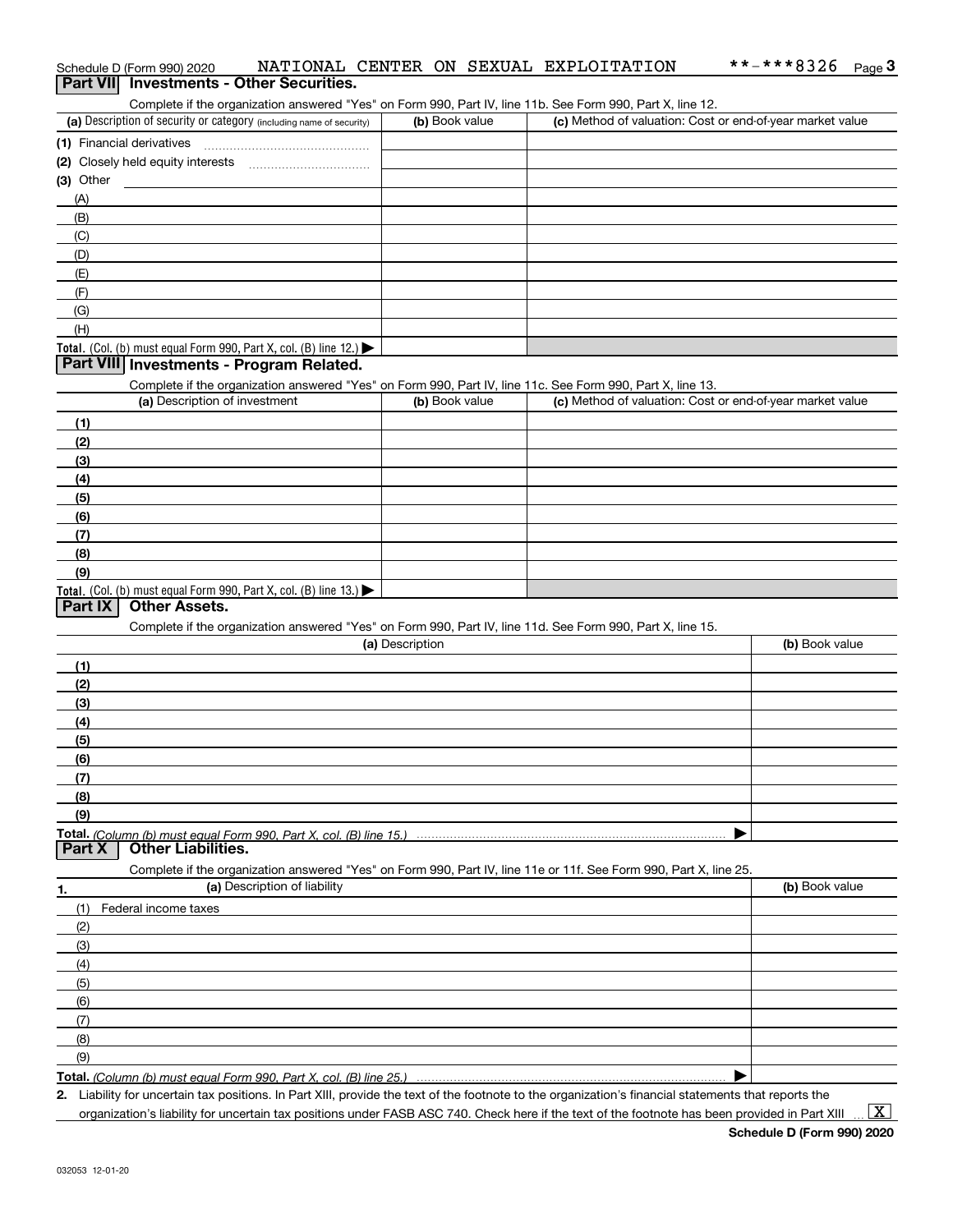|              | NATIONAL CENTER ON SEXUAL EXPLOITATION<br>Schedule D (Form 990) 2020                                                                                                                                                           |                |          |                | **-***8326<br>Page $4$      |
|--------------|--------------------------------------------------------------------------------------------------------------------------------------------------------------------------------------------------------------------------------|----------------|----------|----------------|-----------------------------|
|              | <b>Part XI</b><br>Reconciliation of Revenue per Audited Financial Statements With Revenue per Return.                                                                                                                          |                |          |                |                             |
|              | Complete if the organization answered "Yes" on Form 990, Part IV, line 12a.                                                                                                                                                    |                |          |                |                             |
| 1            | Total revenue, gains, and other support per audited financial statements                                                                                                                                                       |                |          | $\blacksquare$ | $\overline{5,349,161}$ .    |
| $\mathbf{2}$ | Amounts included on line 1 but not on Form 990, Part VIII, line 12:                                                                                                                                                            |                |          |                |                             |
| a            |                                                                                                                                                                                                                                | 2a             | 263,302. |                |                             |
|              |                                                                                                                                                                                                                                | 2 <sub>b</sub> |          |                |                             |
|              | Recoveries of prior year grants [11,111] Recoveries of prior year grants [11,111] Recoveries of prior year grants                                                                                                              | 2c             |          |                |                             |
| d            |                                                                                                                                                                                                                                | 2d             |          |                |                             |
| е            | Add lines 2a through 2d                                                                                                                                                                                                        |                |          | 2e             | $\frac{263,302}{5,085,859}$ |
| 3            |                                                                                                                                                                                                                                |                |          | $\mathbf{3}$   |                             |
| 4            | Amounts included on Form 990, Part VIII, line 12, but not on line 1:                                                                                                                                                           |                |          |                |                             |
|              |                                                                                                                                                                                                                                | - 4а           |          |                |                             |
| b            |                                                                                                                                                                                                                                | 4 <sub>b</sub> |          |                |                             |
|              | Add lines 4a and 4b                                                                                                                                                                                                            |                |          | 4c             | 0.                          |
|              |                                                                                                                                                                                                                                |                |          | 5              | 5,085,859.                  |
|              |                                                                                                                                                                                                                                |                |          |                |                             |
|              | Part XII   Reconciliation of Expenses per Audited Financial Statements With Expenses per Return.                                                                                                                               |                |          |                |                             |
|              | Complete if the organization answered "Yes" on Form 990, Part IV, line 12a.                                                                                                                                                    |                |          |                |                             |
| 1            | Total expenses and losses per audited financial statements [11] [11] Total expenses and losses per audited financial statements [11] [11] Total expenses and losses per audited financial statements                           |                |          | $\blacksquare$ | 4,611,931.                  |
| 2            | Amounts included on line 1 but not on Form 990, Part IX, line 25:                                                                                                                                                              |                |          |                |                             |
| a            |                                                                                                                                                                                                                                | 2a             |          |                |                             |
|              | Prior year adjustments material contents and content and content and content and content and content and content and content and content and content and content and content and content and content and content and content a | 2 <sub>b</sub> |          |                |                             |
|              |                                                                                                                                                                                                                                | 2c             |          |                |                             |
| d            |                                                                                                                                                                                                                                | 2d             |          |                |                             |
|              |                                                                                                                                                                                                                                |                |          | 2e             |                             |
| 3            |                                                                                                                                                                                                                                |                |          | $\mathbf{a}$   | 4,611,931.                  |
| 4            | Amounts included on Form 990, Part IX, line 25, but not on line 1:                                                                                                                                                             |                |          |                |                             |
| a            | Investment expenses not included on Form 990, Part VIII, line 7b [1000000000000000000000000000000000                                                                                                                           | 4a             |          |                |                             |
| b            |                                                                                                                                                                                                                                | 4b.            |          |                |                             |
|              | Add lines 4a and 4b                                                                                                                                                                                                            |                |          | 4c             |                             |
|              | Part XIII Supplemental Information.                                                                                                                                                                                            |                |          | 5              | 4,611,931.                  |

Provide the descriptions required for Part II, lines 3, 5, and 9; Part III, lines 1a and 4; Part IV, lines 1b and 2b; Part V, line 4; Part X, line 2; Part XI, lines 2d and 4b; and Part XII, lines 2d and 4b. Also complete this part to provide any additional information.

# PART X, LINE 2:

| THE ORGANIZATION ADHERES TO THE PROVISIONS OF GAAP RELATING TO UNCERTAINTY |
|----------------------------------------------------------------------------|
| IN INCOME TAXES. SUCH PROVISIONS REQUIRE ENTITIES TO ASSESS THEIR          |
| UNCERTAIN TAX POSITIONS FOR THE LIKELIHOOD THAT THEY WOULD BE OVERTURNED   |
| UPON INTERNAL REVENUE SERVICE EXAMINATION OR UPON EXAMINATION BY STATE     |
| TAXING AUTHORITIES. IN ACCORDANCE WITH THESE PROVISIONS, THE ORGANIZATION  |
| HAS DETERMINED THAT IT DOES NOT HAVE ANY POSITIONS AT JUNE 30, 2021, THAT  |
| IT WOULD BE UNABLE TO SUBSTANTIATE. THE ORGANIZATION HAS FILED ITS TAX     |
| RETURNS THROUGH JUNE 30, 2020. THE TAX RETURNS FOR YEARS ENDED JUNE 30,    |
| 2018, AND THEREAFTER ARE SUBJECT TO AUDIT BY THE TAXING AUTHORITIES.       |
|                                                                            |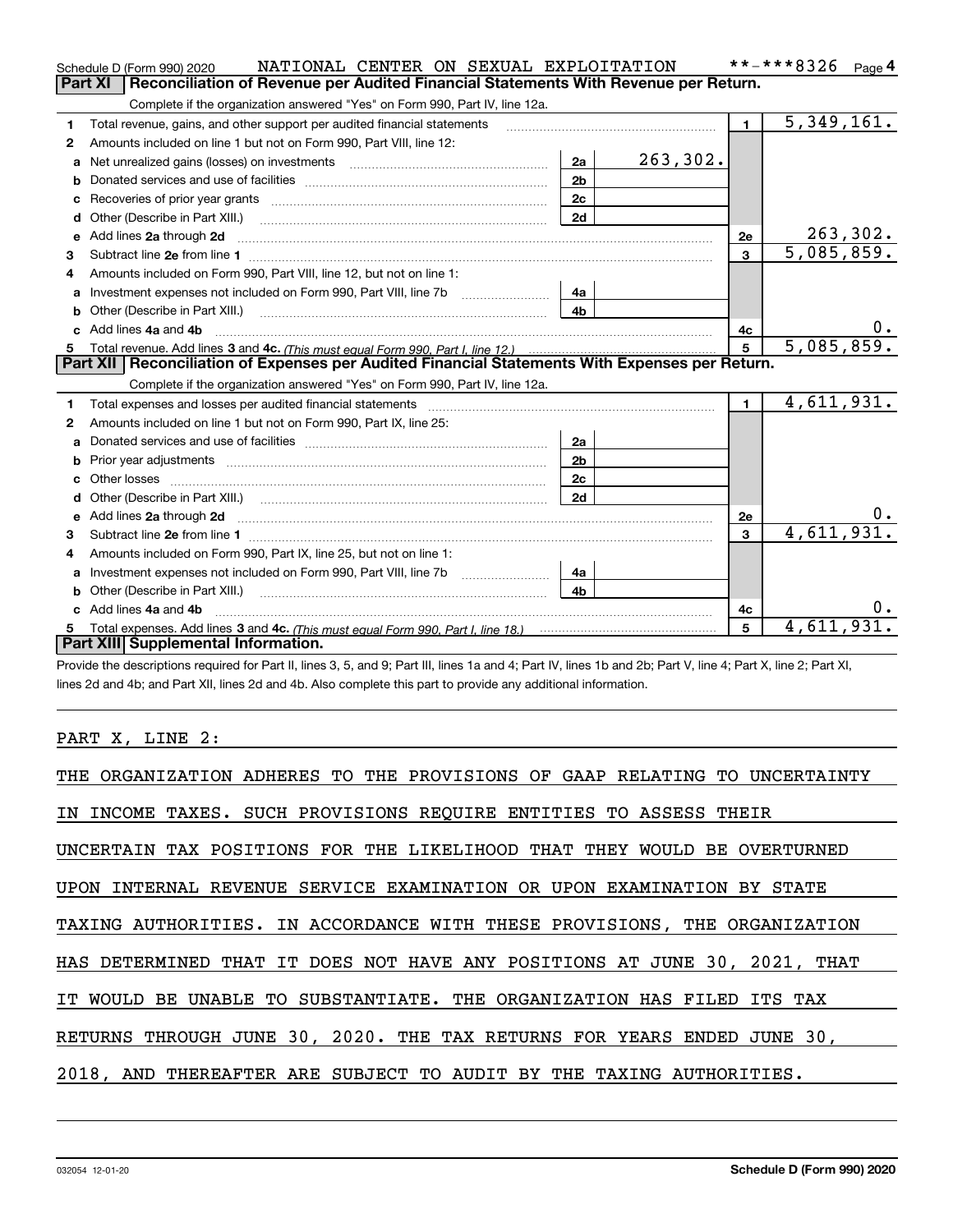| Schedule D (Form 990) 2020 NATIONAL CI<br>Part XIII Supplemental Information (continued) |  |  | NATIONAL CENTER ON SEXUAL EXPLOITATION | **-***8326 Page 5 |  |
|------------------------------------------------------------------------------------------|--|--|----------------------------------------|-------------------|--|
|                                                                                          |  |  |                                        |                   |  |
|                                                                                          |  |  |                                        |                   |  |
|                                                                                          |  |  |                                        |                   |  |
|                                                                                          |  |  |                                        |                   |  |
|                                                                                          |  |  |                                        |                   |  |
|                                                                                          |  |  |                                        |                   |  |
|                                                                                          |  |  |                                        |                   |  |
|                                                                                          |  |  |                                        |                   |  |
|                                                                                          |  |  |                                        |                   |  |
|                                                                                          |  |  |                                        |                   |  |
|                                                                                          |  |  |                                        |                   |  |
|                                                                                          |  |  |                                        |                   |  |
|                                                                                          |  |  |                                        |                   |  |
|                                                                                          |  |  |                                        |                   |  |
|                                                                                          |  |  |                                        |                   |  |
|                                                                                          |  |  |                                        |                   |  |
|                                                                                          |  |  |                                        |                   |  |
|                                                                                          |  |  |                                        |                   |  |
|                                                                                          |  |  |                                        |                   |  |
|                                                                                          |  |  |                                        |                   |  |
|                                                                                          |  |  |                                        |                   |  |
|                                                                                          |  |  |                                        |                   |  |
|                                                                                          |  |  |                                        |                   |  |
|                                                                                          |  |  |                                        |                   |  |
|                                                                                          |  |  |                                        |                   |  |
|                                                                                          |  |  |                                        |                   |  |
|                                                                                          |  |  |                                        |                   |  |
|                                                                                          |  |  |                                        |                   |  |
|                                                                                          |  |  |                                        |                   |  |
|                                                                                          |  |  |                                        |                   |  |
|                                                                                          |  |  |                                        |                   |  |
|                                                                                          |  |  |                                        |                   |  |
|                                                                                          |  |  |                                        |                   |  |
|                                                                                          |  |  |                                        |                   |  |
|                                                                                          |  |  |                                        |                   |  |
|                                                                                          |  |  |                                        |                   |  |
|                                                                                          |  |  |                                        |                   |  |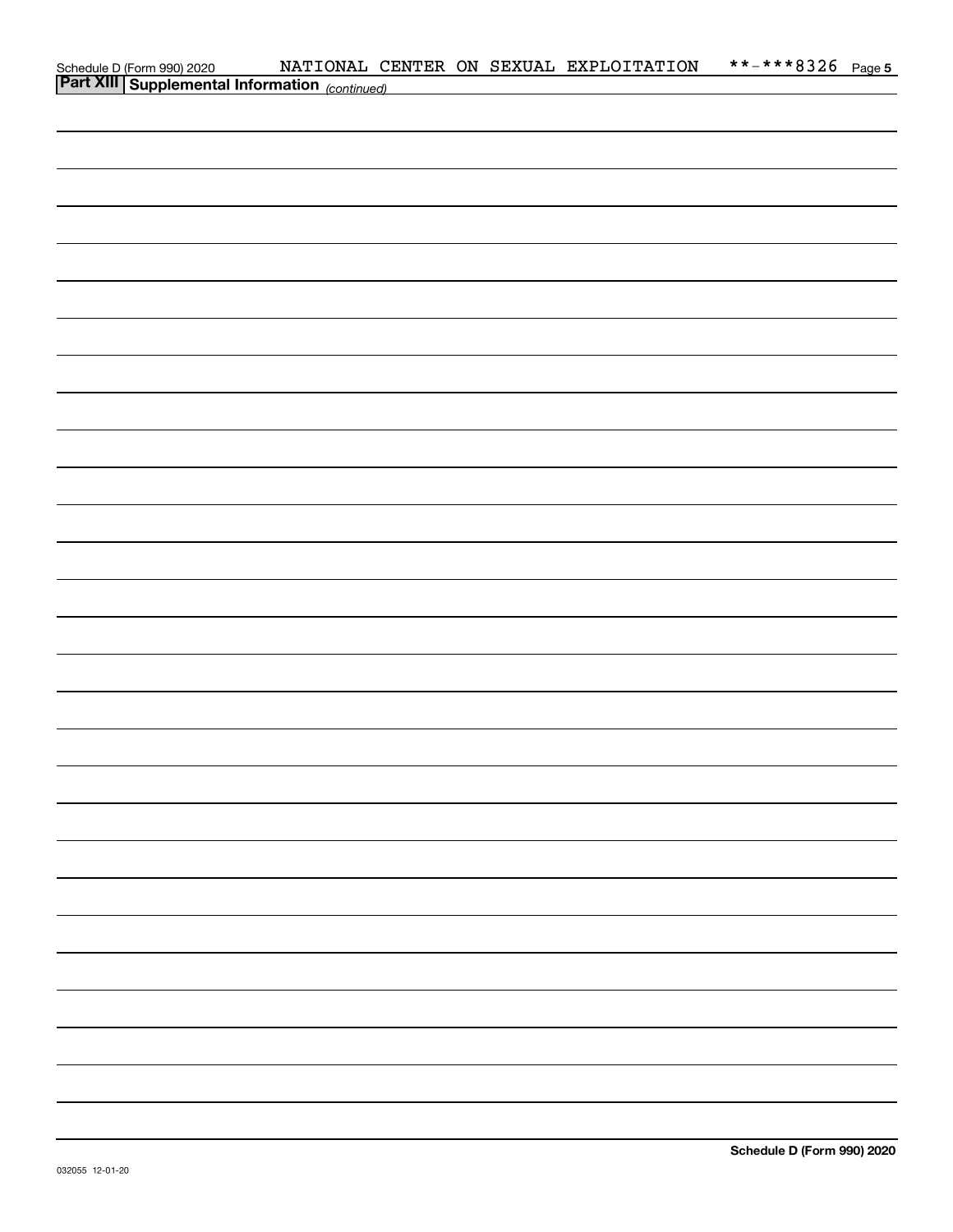| <b>SCHEDULE G</b>                                                                                                                                                                                                                                                                                                                                                                                                                                                                                                                                                                                                                                                                                                                                                                                                                                                                                                                                                     |                                                                                                                                                                     |                        |                                        |                |                                                                            | <b>Supplemental Information Regarding Fundraising or Gaming Activities</b> |                                                         |            | OMB No. 1545-0047                     |  |
|-----------------------------------------------------------------------------------------------------------------------------------------------------------------------------------------------------------------------------------------------------------------------------------------------------------------------------------------------------------------------------------------------------------------------------------------------------------------------------------------------------------------------------------------------------------------------------------------------------------------------------------------------------------------------------------------------------------------------------------------------------------------------------------------------------------------------------------------------------------------------------------------------------------------------------------------------------------------------|---------------------------------------------------------------------------------------------------------------------------------------------------------------------|------------------------|----------------------------------------|----------------|----------------------------------------------------------------------------|----------------------------------------------------------------------------|---------------------------------------------------------|------------|---------------------------------------|--|
| (Form 990 or 990-EZ)                                                                                                                                                                                                                                                                                                                                                                                                                                                                                                                                                                                                                                                                                                                                                                                                                                                                                                                                                  | Complete if the organization answered "Yes" on Form 990, Part IV, line 17, 18, or 19, or if the<br>organization entered more than \$15,000 on Form 990-EZ, line 6a. |                        |                                        |                |                                                                            |                                                                            |                                                         |            |                                       |  |
| Department of the Treasury                                                                                                                                                                                                                                                                                                                                                                                                                                                                                                                                                                                                                                                                                                                                                                                                                                                                                                                                            |                                                                                                                                                                     |                        | Attach to Form 990 or Form 990-EZ.     |                |                                                                            |                                                                            |                                                         |            | <b>Open to Public</b><br>Inspection   |  |
| Internal Revenue Service<br>Name of the organization                                                                                                                                                                                                                                                                                                                                                                                                                                                                                                                                                                                                                                                                                                                                                                                                                                                                                                                  |                                                                                                                                                                     |                        |                                        |                |                                                                            | Go to www.irs.gov/Form990 for instructions and the latest information.     |                                                         |            | <b>Employer identification number</b> |  |
|                                                                                                                                                                                                                                                                                                                                                                                                                                                                                                                                                                                                                                                                                                                                                                                                                                                                                                                                                                       |                                                                                                                                                                     |                        | NATIONAL CENTER ON SEXUAL EXPLOITATION |                |                                                                            |                                                                            |                                                         | **-***8326 |                                       |  |
| Part I                                                                                                                                                                                                                                                                                                                                                                                                                                                                                                                                                                                                                                                                                                                                                                                                                                                                                                                                                                | Fundraising Activities. Complete if the organization answered "Yes" on Form 990, Part IV, line 17. Form 990-EZ filers are not                                       |                        |                                        |                |                                                                            |                                                                            |                                                         |            |                                       |  |
|                                                                                                                                                                                                                                                                                                                                                                                                                                                                                                                                                                                                                                                                                                                                                                                                                                                                                                                                                                       | required to complete this part.                                                                                                                                     |                        |                                        |                |                                                                            |                                                                            |                                                         |            |                                       |  |
| 1 Indicate whether the organization raised funds through any of the following activities. Check all that apply.<br>$\mathbf{e} \times \mathbf{X}$ Solicitation of non-government grants<br>$\lfloor \mathbf{X} \rfloor$ Mail solicitations<br>a<br>$\overline{\mathbf{X}}$ Internet and email solicitations<br>$f\left[\frac{X}{X}\right]$ Solicitation of government grants<br>b<br>$\mathbf{X}$ Phone solicitations<br>$\lfloor \texttt{X} \rfloor$ Special fundraising events<br>a l<br>C<br>$\boxed{\text{X}}$ In-person solicitations<br>d<br>2 a Did the organization have a written or oral agreement with any individual (including officers, directors, trustees, or<br>$\boxed{\text{X}}$ Yes<br>key employees listed in Form 990, Part VII) or entity in connection with professional fundraising services?<br>No<br>b If "Yes," list the 10 highest paid individuals or entities (fundraisers) pursuant to agreements under which the fundraiser is to be |                                                                                                                                                                     |                        |                                        |                |                                                                            |                                                                            |                                                         |            |                                       |  |
| compensated at least \$5,000 by the organization.<br>(iii) Did<br>(iv) Gross receipts<br>(i) Name and address of individual<br>fundraiser<br>(ii) Activity<br>have custody<br>from activity<br>or entity (fundraiser)<br>or control of                                                                                                                                                                                                                                                                                                                                                                                                                                                                                                                                                                                                                                                                                                                                |                                                                                                                                                                     |                        |                                        |                | (v) Amount paid<br>to (or retained by)<br>fundraiser<br>listed in col. (i) |                                                                            | (vi) Amount paid<br>to (or retained by)<br>organization |            |                                       |  |
| MASTERWORKS - 19462 POWDER                                                                                                                                                                                                                                                                                                                                                                                                                                                                                                                                                                                                                                                                                                                                                                                                                                                                                                                                            |                                                                                                                                                                     | DIRECT AND ONLINE MAIL |                                        | contributions? |                                                                            |                                                                            |                                                         |            |                                       |  |
| HILL PL. NE, POULSBO, WA                                                                                                                                                                                                                                                                                                                                                                                                                                                                                                                                                                                                                                                                                                                                                                                                                                                                                                                                              |                                                                                                                                                                     | PROGRAMS               |                                        | Yes            | No<br>x                                                                    | 500,000                                                                    |                                                         | 0.         | 500,000.                              |  |
| CANOPY RESOURCES - 3901 E                                                                                                                                                                                                                                                                                                                                                                                                                                                                                                                                                                                                                                                                                                                                                                                                                                                                                                                                             |                                                                                                                                                                     |                        | PLANNED GIVING PROGRAM -               |                |                                                                            |                                                                            |                                                         |            |                                       |  |
| PARIS AVE SE, GRAND RAPIDS,                                                                                                                                                                                                                                                                                                                                                                                                                                                                                                                                                                                                                                                                                                                                                                                                                                                                                                                                           |                                                                                                                                                                     |                        | RELATIONSHIP BUILDING ONLY             |                | х                                                                          | 0.                                                                         |                                                         | 23,076.    | $-23,076.$                            |  |
|                                                                                                                                                                                                                                                                                                                                                                                                                                                                                                                                                                                                                                                                                                                                                                                                                                                                                                                                                                       |                                                                                                                                                                     |                        |                                        |                |                                                                            |                                                                            |                                                         |            |                                       |  |
|                                                                                                                                                                                                                                                                                                                                                                                                                                                                                                                                                                                                                                                                                                                                                                                                                                                                                                                                                                       |                                                                                                                                                                     |                        |                                        |                |                                                                            |                                                                            |                                                         |            |                                       |  |
|                                                                                                                                                                                                                                                                                                                                                                                                                                                                                                                                                                                                                                                                                                                                                                                                                                                                                                                                                                       |                                                                                                                                                                     |                        |                                        |                |                                                                            |                                                                            |                                                         |            |                                       |  |
|                                                                                                                                                                                                                                                                                                                                                                                                                                                                                                                                                                                                                                                                                                                                                                                                                                                                                                                                                                       |                                                                                                                                                                     |                        |                                        |                |                                                                            |                                                                            |                                                         |            |                                       |  |
|                                                                                                                                                                                                                                                                                                                                                                                                                                                                                                                                                                                                                                                                                                                                                                                                                                                                                                                                                                       |                                                                                                                                                                     |                        |                                        |                |                                                                            |                                                                            |                                                         |            |                                       |  |
|                                                                                                                                                                                                                                                                                                                                                                                                                                                                                                                                                                                                                                                                                                                                                                                                                                                                                                                                                                       |                                                                                                                                                                     |                        |                                        |                |                                                                            |                                                                            |                                                         |            |                                       |  |
|                                                                                                                                                                                                                                                                                                                                                                                                                                                                                                                                                                                                                                                                                                                                                                                                                                                                                                                                                                       |                                                                                                                                                                     |                        |                                        |                |                                                                            |                                                                            |                                                         |            |                                       |  |
|                                                                                                                                                                                                                                                                                                                                                                                                                                                                                                                                                                                                                                                                                                                                                                                                                                                                                                                                                                       |                                                                                                                                                                     |                        |                                        |                |                                                                            |                                                                            |                                                         |            |                                       |  |
| Total                                                                                                                                                                                                                                                                                                                                                                                                                                                                                                                                                                                                                                                                                                                                                                                                                                                                                                                                                                 |                                                                                                                                                                     |                        |                                        |                |                                                                            | 500,000                                                                    |                                                         | 23,076.    | 476,924.                              |  |
| 3 List all states in which the organization is registered or licensed to solicit contributions or has been notified it is exempt from registration<br>or licensing.                                                                                                                                                                                                                                                                                                                                                                                                                                                                                                                                                                                                                                                                                                                                                                                                   |                                                                                                                                                                     |                        |                                        |                |                                                                            |                                                                            |                                                         |            |                                       |  |
|                                                                                                                                                                                                                                                                                                                                                                                                                                                                                                                                                                                                                                                                                                                                                                                                                                                                                                                                                                       |                                                                                                                                                                     |                        |                                        |                |                                                                            |                                                                            |                                                         |            |                                       |  |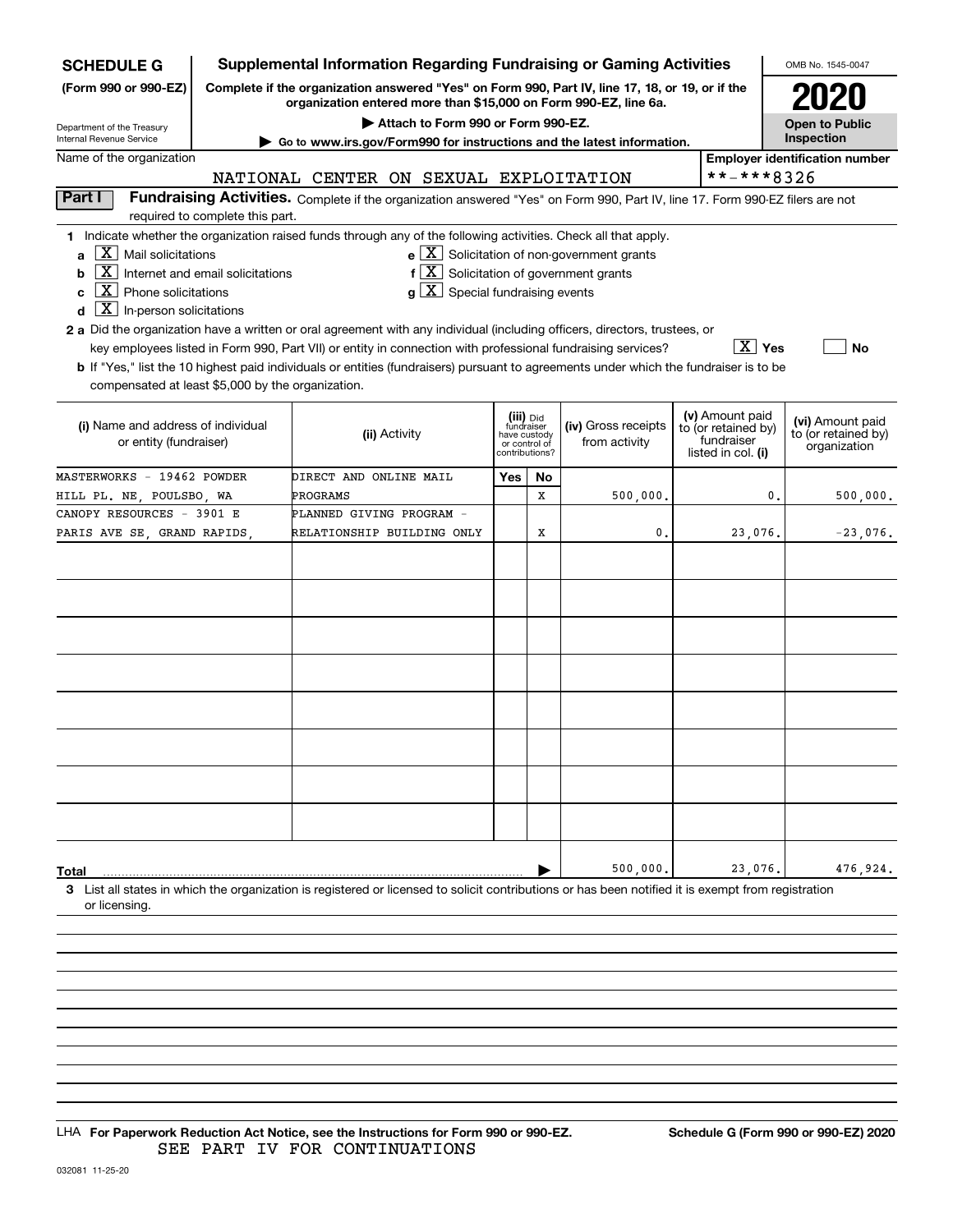|  |  |  | Schedule G (Form 990 or 990-EZ) 2020 NATIONAL CENTER ON SEXUAL EXPLOITATION | **-***8326 $Page 2$ |  |
|--|--|--|-----------------------------------------------------------------------------|---------------------|--|
|  |  |  |                                                                             |                     |  |

| <b>Contract Contract Contract</b> |  |
|-----------------------------------|--|
|                                   |  |

**Part II** | Fundraising Events. Complete if the organization answered "Yes" on Form 990, Part IV, line 18, or reported more than \$15,000 of fundraising event contributions and gross income on Form 990-EZ, lines 1 and 6b. List events with gross receipts greater than \$5,000.

|                 |                          |                                                                                                          | (a) Event #1   | (b) Event #2<br>(event type) | (c) Other events<br>(total number) | (d) Total events<br>(add col. (a) through<br>col. (c) |
|-----------------|--------------------------|----------------------------------------------------------------------------------------------------------|----------------|------------------------------|------------------------------------|-------------------------------------------------------|
|                 |                          |                                                                                                          | (event type)   |                              |                                    |                                                       |
| Revenue         | 1                        |                                                                                                          |                |                              |                                    |                                                       |
|                 |                          |                                                                                                          |                |                              |                                    |                                                       |
|                 | 3                        | Gross income (line 1 minus line 2)                                                                       |                |                              |                                    |                                                       |
|                 | 4                        |                                                                                                          |                |                              |                                    |                                                       |
|                 | 5                        |                                                                                                          |                |                              |                                    |                                                       |
| Direct Expenses | 6                        |                                                                                                          |                |                              |                                    |                                                       |
|                 | $\overline{\phantom{a}}$ | Food and beverages                                                                                       |                |                              |                                    |                                                       |
|                 | 8                        |                                                                                                          |                |                              |                                    |                                                       |
|                 | 9                        |                                                                                                          |                |                              |                                    |                                                       |
|                 | 10                       | Direct expense summary. Add lines 4 through 9 in column (d)                                              |                |                              | ▶                                  |                                                       |
|                 | 11<br>Part III           | Net income summary. Subtract line 10 from line 3, column (d)                                             |                |                              |                                    |                                                       |
|                 |                          | Gaming. Complete if the organization answered "Yes" on Form 990, Part IV, line 19, or reported more than |                |                              |                                    |                                                       |
|                 |                          | \$15,000 on Form 990-EZ, line 6a.                                                                        |                | (b) Pull tabs/instant        |                                    | (d) Total gaming (add                                 |
|                 |                          |                                                                                                          | (a) Bingo      | bingo/progressive bingo      | (c) Other gaming                   | col. (a) through col. (c))                            |
| Revenue         |                          |                                                                                                          |                |                              |                                    |                                                       |
|                 | 1.                       |                                                                                                          |                |                              |                                    |                                                       |
|                 | 2                        |                                                                                                          |                |                              |                                    |                                                       |
|                 | 3                        |                                                                                                          |                |                              |                                    |                                                       |
| Direct Expenses | 4                        |                                                                                                          |                |                              |                                    |                                                       |
|                 | 5                        |                                                                                                          |                |                              |                                    |                                                       |
|                 | 6                        | Volunteer labor                                                                                          | %<br>Yes<br>No | %<br>Yes<br>No               | %<br>Yes<br>No                     |                                                       |
|                 |                          | 7 Direct expense summary. Add lines 2 through 5 in column (d)                                            |                |                              |                                    |                                                       |
|                 | 8                        |                                                                                                          |                |                              |                                    |                                                       |
|                 |                          |                                                                                                          |                |                              |                                    |                                                       |
| 9               |                          | Enter the state(s) in which the organization conducts gaming activities:                                 |                |                              |                                    |                                                       |
|                 |                          |                                                                                                          |                |                              |                                    | Yes<br>No                                             |
|                 |                          |                                                                                                          |                |                              |                                    |                                                       |
|                 |                          |                                                                                                          |                |                              |                                    |                                                       |
|                 |                          |                                                                                                          |                |                              |                                    |                                                       |
|                 |                          |                                                                                                          |                |                              |                                    | Yes<br><b>No</b>                                      |
|                 |                          |                                                                                                          |                |                              |                                    |                                                       |
|                 |                          |                                                                                                          |                |                              |                                    |                                                       |
|                 |                          |                                                                                                          |                |                              |                                    |                                                       |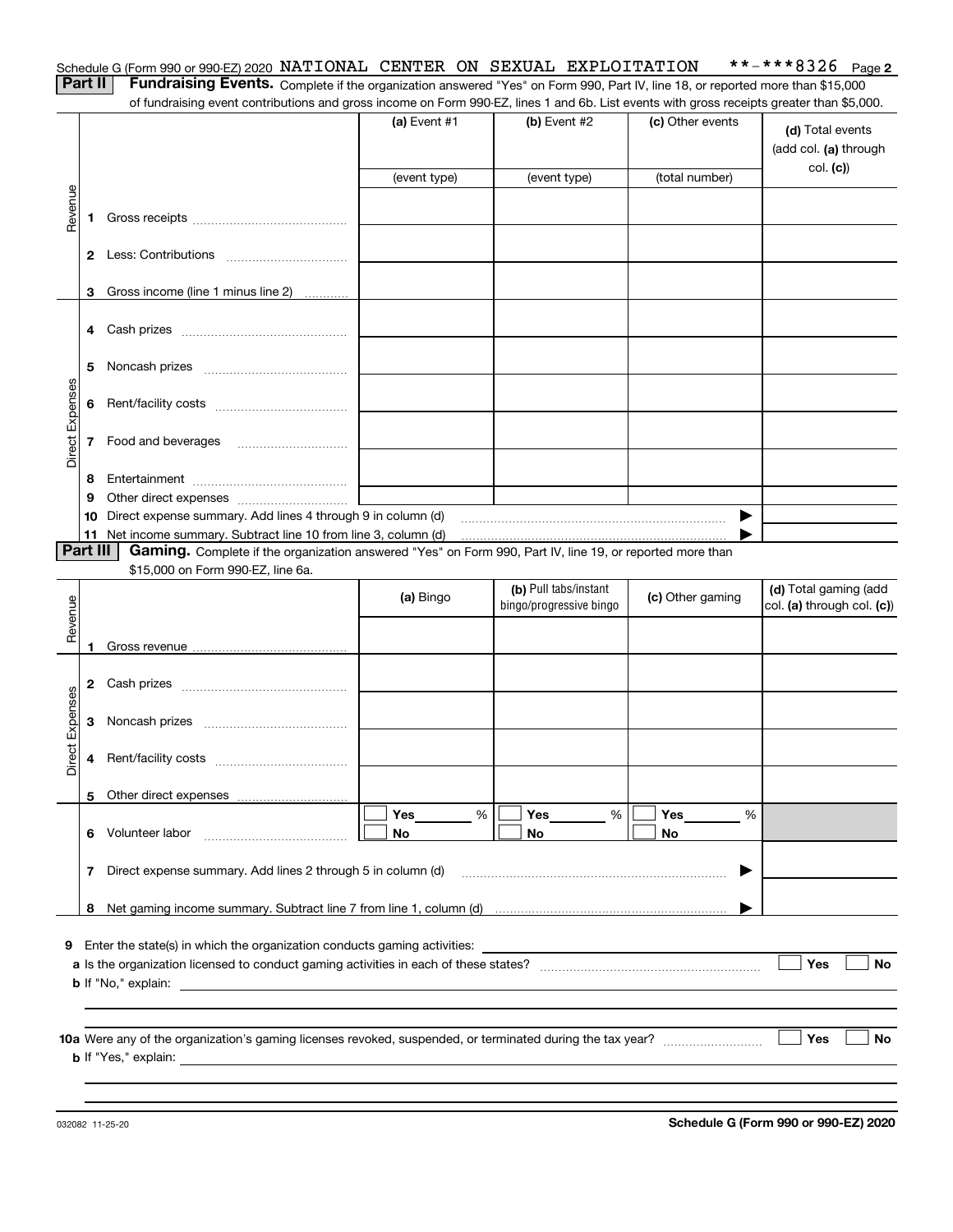|       | **-***8326<br>Schedule G (Form 990 or 990-EZ) 2020 NATIONAL CENTER ON SEXUAL EXPLOITATION                                                                                                                                                                                                                                          |                 |       | Page 3 |
|-------|------------------------------------------------------------------------------------------------------------------------------------------------------------------------------------------------------------------------------------------------------------------------------------------------------------------------------------|-----------------|-------|--------|
|       |                                                                                                                                                                                                                                                                                                                                    |                 | Yes   | No     |
|       | 12 Is the organization a grantor, beneficiary or trustee of a trust, or a member of a partnership or other entity formed                                                                                                                                                                                                           |                 |       |        |
|       |                                                                                                                                                                                                                                                                                                                                    |                 | Yes   | No     |
|       | 13 Indicate the percentage of gaming activity conducted in:                                                                                                                                                                                                                                                                        |                 |       |        |
|       |                                                                                                                                                                                                                                                                                                                                    | 13а             |       | %      |
|       | <b>b</b> An outside facility <i>www.communicality communicality communicality communicality communicality communicality communicality communicality communicality communicality communicality communicality communicality communicali</i>                                                                                          | 13 <sub>b</sub> |       | %      |
|       | 14 Enter the name and address of the person who prepares the organization's gaming/special events books and records:                                                                                                                                                                                                               |                 |       |        |
|       | Name $\blacktriangleright$                                                                                                                                                                                                                                                                                                         |                 |       |        |
|       | 15a Does the organization have a contract with a third party from whom the organization receives gaming revenue?                                                                                                                                                                                                                   |                 | Yes   | No     |
|       | c If "Yes," enter name and address of the third party:                                                                                                                                                                                                                                                                             |                 |       |        |
|       | Name $\blacktriangleright$                                                                                                                                                                                                                                                                                                         |                 |       |        |
|       |                                                                                                                                                                                                                                                                                                                                    |                 |       |        |
| 16    | Gaming manager information:                                                                                                                                                                                                                                                                                                        |                 |       |        |
|       | <u> 1989 - Johann Barbara, martin amerikan basal dan berasal dalam basal dan berasal dalam basal dalam basal dala</u><br>Name $\blacktriangleright$                                                                                                                                                                                |                 |       |        |
|       | Gaming manager compensation > \$                                                                                                                                                                                                                                                                                                   |                 |       |        |
|       |                                                                                                                                                                                                                                                                                                                                    |                 |       |        |
|       |                                                                                                                                                                                                                                                                                                                                    |                 |       |        |
|       | Director/officer<br>Employee<br>Independent contractor                                                                                                                                                                                                                                                                             |                 |       |        |
|       | <b>17</b> Mandatory distributions:                                                                                                                                                                                                                                                                                                 |                 |       |        |
|       | a Is the organization required under state law to make charitable distributions from the gaming proceeds to<br><b>b</b> Enter the amount of distributions required under state law to be distributed to other exempt organizations or spent in the<br>organization's own exempt activities during the tax year $\triangleright$ \$ |                 |       | No     |
|       | <b>Part IV</b><br>Supplemental Information. Provide the explanations required by Part I, line 2b, columns (iii) and (v); and Part III, lines 9, 9b, 10b,                                                                                                                                                                           |                 |       |        |
|       | 15b, 15c, 16, and 17b, as applicable. Also provide any additional information. See instructions.                                                                                                                                                                                                                                   |                 |       |        |
|       | SCHEDULE G, PART I, LINE 2B, LIST OF TEN HIGHEST PAID FUNDRAISERS:                                                                                                                                                                                                                                                                 |                 |       |        |
|       |                                                                                                                                                                                                                                                                                                                                    |                 |       |        |
| ( I ) | NAME OF FUNDRAISER: MASTERWORKS                                                                                                                                                                                                                                                                                                    |                 |       |        |
| ( I ) | ADDRESS OF FUNDRAISER: 19462 POWDER HILL PL. NE, POULSBO, WA                                                                                                                                                                                                                                                                       |                 | 98370 |        |
|       |                                                                                                                                                                                                                                                                                                                                    |                 |       |        |
| ( I ) | NAME OF FUNDRAISER: CANOPY RESOURCES                                                                                                                                                                                                                                                                                               |                 |       |        |
| ( I ) | ADDRESS OF FUNDRAISER: 3901 E PARIS AVE SE, GRAND RAPIDS, MI                                                                                                                                                                                                                                                                       |                 | 49512 |        |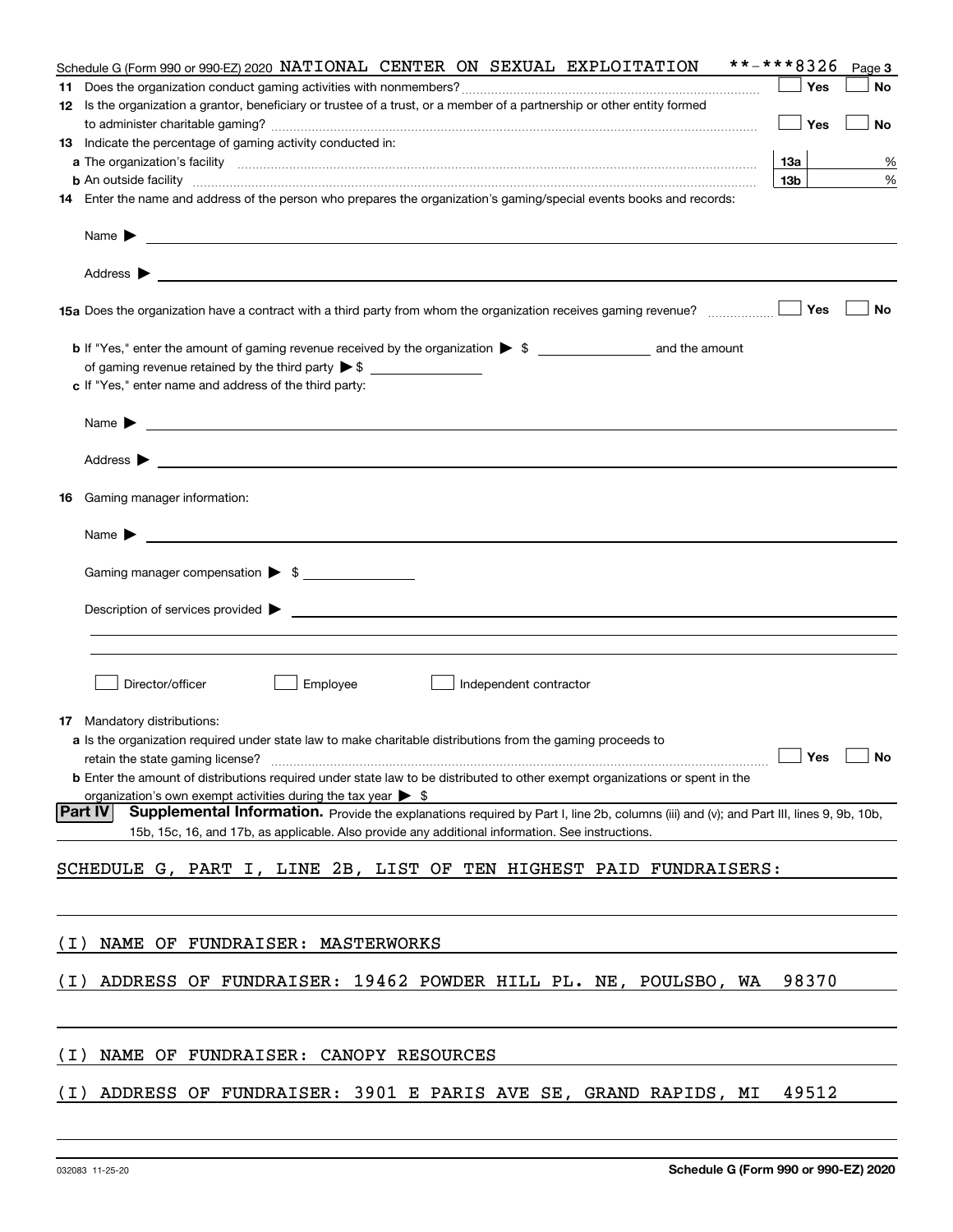| Schedule G (Form 990 or 990-EZ) NATIONAL C.<br>Part IV   Supplemental Information (continued) |  |  | NATIONAL CENTER ON SEXUAL EXPLOITATION | **-***8326 Page 4 |  |
|-----------------------------------------------------------------------------------------------|--|--|----------------------------------------|-------------------|--|
|                                                                                               |  |  |                                        |                   |  |
|                                                                                               |  |  |                                        |                   |  |
|                                                                                               |  |  |                                        |                   |  |
|                                                                                               |  |  |                                        |                   |  |
|                                                                                               |  |  |                                        |                   |  |
|                                                                                               |  |  |                                        |                   |  |
|                                                                                               |  |  |                                        |                   |  |
|                                                                                               |  |  |                                        |                   |  |
|                                                                                               |  |  |                                        |                   |  |
|                                                                                               |  |  |                                        |                   |  |
|                                                                                               |  |  |                                        |                   |  |
|                                                                                               |  |  |                                        |                   |  |
|                                                                                               |  |  |                                        |                   |  |
|                                                                                               |  |  |                                        |                   |  |
|                                                                                               |  |  |                                        |                   |  |
|                                                                                               |  |  |                                        |                   |  |
|                                                                                               |  |  |                                        |                   |  |
|                                                                                               |  |  |                                        |                   |  |
|                                                                                               |  |  |                                        |                   |  |
|                                                                                               |  |  |                                        |                   |  |
|                                                                                               |  |  |                                        |                   |  |
|                                                                                               |  |  |                                        |                   |  |
|                                                                                               |  |  |                                        |                   |  |
|                                                                                               |  |  |                                        |                   |  |
|                                                                                               |  |  |                                        |                   |  |
|                                                                                               |  |  |                                        |                   |  |
|                                                                                               |  |  |                                        |                   |  |
|                                                                                               |  |  |                                        |                   |  |
|                                                                                               |  |  |                                        |                   |  |
|                                                                                               |  |  |                                        |                   |  |
|                                                                                               |  |  |                                        |                   |  |
|                                                                                               |  |  |                                        |                   |  |
|                                                                                               |  |  |                                        |                   |  |
|                                                                                               |  |  |                                        |                   |  |
|                                                                                               |  |  |                                        |                   |  |
|                                                                                               |  |  |                                        |                   |  |
|                                                                                               |  |  |                                        |                   |  |
|                                                                                               |  |  |                                        |                   |  |
|                                                                                               |  |  |                                        |                   |  |
|                                                                                               |  |  |                                        |                   |  |
|                                                                                               |  |  |                                        |                   |  |
|                                                                                               |  |  |                                        |                   |  |
|                                                                                               |  |  |                                        |                   |  |
|                                                                                               |  |  |                                        |                   |  |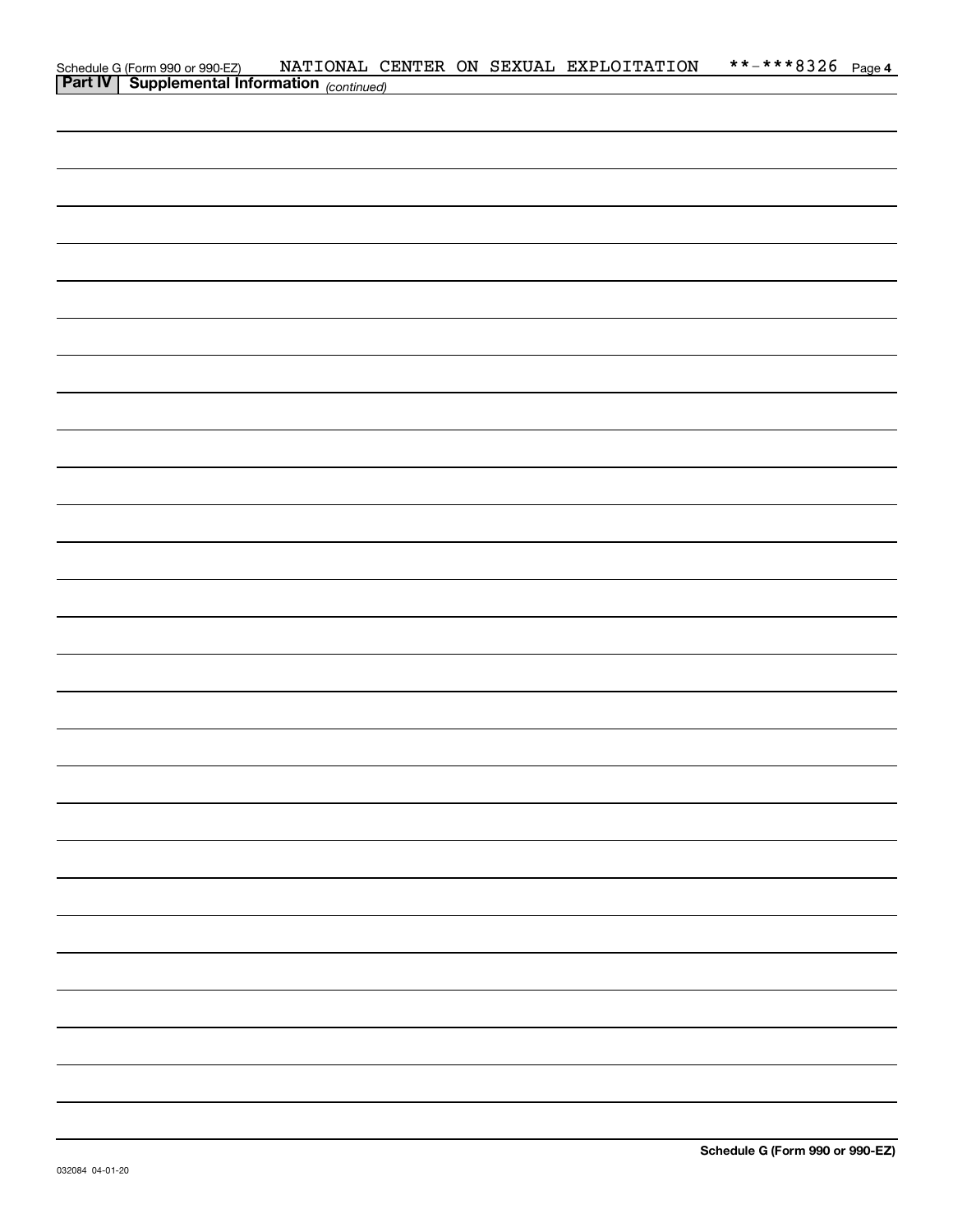|   | <b>Compensation Information</b><br><b>SCHEDULE J</b><br>OMB No. 1545-0047 |                                                                                                                                                                                                                                      |  |                                       |     |    |  |  |
|---|---------------------------------------------------------------------------|--------------------------------------------------------------------------------------------------------------------------------------------------------------------------------------------------------------------------------------|--|---------------------------------------|-----|----|--|--|
|   | (Form 990)                                                                | For certain Officers, Directors, Trustees, Key Employees, and Highest                                                                                                                                                                |  |                                       |     |    |  |  |
|   |                                                                           | <b>Compensated Employees</b>                                                                                                                                                                                                         |  | 2020                                  |     |    |  |  |
|   |                                                                           | Complete if the organization answered "Yes" on Form 990, Part IV, line 23.<br>Attach to Form 990.                                                                                                                                    |  | <b>Open to Public</b>                 |     |    |  |  |
|   | Department of the Treasury<br>Internal Revenue Service                    | Go to www.irs.gov/Form990 for instructions and the latest information.                                                                                                                                                               |  | Inspection                            |     |    |  |  |
|   | Name of the organization                                                  |                                                                                                                                                                                                                                      |  | <b>Employer identification number</b> |     |    |  |  |
|   |                                                                           | NATIONAL CENTER ON SEXUAL EXPLOITATION                                                                                                                                                                                               |  | **-***8326                            |     |    |  |  |
|   | Part I                                                                    | <b>Questions Regarding Compensation</b>                                                                                                                                                                                              |  |                                       |     |    |  |  |
|   |                                                                           |                                                                                                                                                                                                                                      |  |                                       | Yes | No |  |  |
|   |                                                                           | <b>1a</b> Check the appropriate box(es) if the organization provided any of the following to or for a person listed on Form 990,                                                                                                     |  |                                       |     |    |  |  |
|   |                                                                           | Part VII, Section A, line 1a. Complete Part III to provide any relevant information regarding these items.                                                                                                                           |  |                                       |     |    |  |  |
|   | First-class or charter travel                                             | Housing allowance or residence for personal use                                                                                                                                                                                      |  |                                       |     |    |  |  |
|   | Travel for companions                                                     | Payments for business use of personal residence                                                                                                                                                                                      |  |                                       |     |    |  |  |
|   |                                                                           | Tax indemnification and gross-up payments<br>Health or social club dues or initiation fees                                                                                                                                           |  |                                       |     |    |  |  |
|   |                                                                           | Discretionary spending account<br>Personal services (such as maid, chauffeur, chef)                                                                                                                                                  |  |                                       |     |    |  |  |
|   |                                                                           |                                                                                                                                                                                                                                      |  |                                       |     |    |  |  |
|   |                                                                           | <b>b</b> If any of the boxes on line 1a are checked, did the organization follow a written policy regarding payment or                                                                                                               |  |                                       |     |    |  |  |
|   |                                                                           | reimbursement or provision of all of the expenses described above? If "No," complete Part III to explain                                                                                                                             |  | 1b                                    |     |    |  |  |
| 2 |                                                                           | Did the organization require substantiation prior to reimbursing or allowing expenses incurred by all directors,                                                                                                                     |  |                                       |     |    |  |  |
|   |                                                                           |                                                                                                                                                                                                                                      |  | $\mathbf{2}$                          |     |    |  |  |
|   |                                                                           |                                                                                                                                                                                                                                      |  |                                       |     |    |  |  |
| З |                                                                           | Indicate which, if any, of the following the organization used to establish the compensation of the organization's                                                                                                                   |  |                                       |     |    |  |  |
|   |                                                                           | CEO/Executive Director. Check all that apply. Do not check any boxes for methods used by a related organization to                                                                                                                   |  |                                       |     |    |  |  |
|   |                                                                           | establish compensation of the CEO/Executive Director, but explain in Part III.                                                                                                                                                       |  |                                       |     |    |  |  |
|   | Compensation committee                                                    | Written employment contract                                                                                                                                                                                                          |  |                                       |     |    |  |  |
|   |                                                                           | Compensation survey or study<br>Independent compensation consultant                                                                                                                                                                  |  |                                       |     |    |  |  |
|   |                                                                           | $\boxed{\text{X}}$ Approval by the board or compensation committee<br>Form 990 of other organizations                                                                                                                                |  |                                       |     |    |  |  |
|   |                                                                           |                                                                                                                                                                                                                                      |  |                                       |     |    |  |  |
| 4 |                                                                           | During the year, did any person listed on Form 990, Part VII, Section A, line 1a, with respect to the filing                                                                                                                         |  |                                       |     |    |  |  |
|   | organization or a related organization:                                   |                                                                                                                                                                                                                                      |  |                                       |     |    |  |  |
| а |                                                                           | Receive a severance payment or change-of-control payment?                                                                                                                                                                            |  | 4a                                    |     | х  |  |  |
| b |                                                                           | Participate in or receive payment from a supplemental nonqualified retirement plan?                                                                                                                                                  |  | 4b                                    |     | X  |  |  |
| c |                                                                           | Participate in or receive payment from an equity-based compensation arrangement?                                                                                                                                                     |  | 4с                                    |     | х  |  |  |
|   |                                                                           | If "Yes" to any of lines 4a-c, list the persons and provide the applicable amounts for each item in Part III.                                                                                                                        |  |                                       |     |    |  |  |
|   |                                                                           |                                                                                                                                                                                                                                      |  |                                       |     |    |  |  |
|   |                                                                           | Only section 501(c)(3), 501(c)(4), and 501(c)(29) organizations must complete lines 5-9.                                                                                                                                             |  |                                       |     |    |  |  |
|   |                                                                           | For persons listed on Form 990, Part VII, Section A, line 1a, did the organization pay or accrue any compensation                                                                                                                    |  |                                       |     |    |  |  |
|   | contingent on the revenues of:                                            |                                                                                                                                                                                                                                      |  |                                       |     |    |  |  |
|   |                                                                           | a The organization? <b>Constitution</b> and the organization?                                                                                                                                                                        |  | 5а                                    |     | х  |  |  |
|   |                                                                           |                                                                                                                                                                                                                                      |  | 5b                                    |     | х  |  |  |
|   |                                                                           | If "Yes" on line 5a or 5b, describe in Part III.                                                                                                                                                                                     |  |                                       |     |    |  |  |
| 6 |                                                                           | For persons listed on Form 990, Part VII, Section A, line 1a, did the organization pay or accrue any compensation                                                                                                                    |  |                                       |     |    |  |  |
|   | contingent on the net earnings of:                                        |                                                                                                                                                                                                                                      |  |                                       |     |    |  |  |
| a |                                                                           | The organization? <b>With the contract of the contract of the contract of the contract of the contract of the contract of the contract of the contract of the contract of the contract of the contract of the contract of the co</b> |  | 6a                                    |     | х  |  |  |
|   |                                                                           |                                                                                                                                                                                                                                      |  | 6b                                    |     | Х  |  |  |
|   |                                                                           | If "Yes" on line 6a or 6b, describe in Part III.                                                                                                                                                                                     |  |                                       |     |    |  |  |
|   |                                                                           | 7 For persons listed on Form 990, Part VII, Section A, line 1a, did the organization provide any nonfixed payments                                                                                                                   |  |                                       |     |    |  |  |
|   |                                                                           |                                                                                                                                                                                                                                      |  | 7                                     |     | х  |  |  |
| 8 |                                                                           | Were any amounts reported on Form 990, Part VII, paid or accrued pursuant to a contract that was subject to the                                                                                                                      |  |                                       |     |    |  |  |
|   |                                                                           | initial contract exception described in Regulations section 53.4958-4(a)(3)? If "Yes," describe in Part III                                                                                                                          |  | 8                                     |     | х  |  |  |
| 9 |                                                                           | If "Yes" on line 8, did the organization also follow the rebuttable presumption procedure described in                                                                                                                               |  |                                       |     |    |  |  |
|   |                                                                           |                                                                                                                                                                                                                                      |  | 9                                     |     |    |  |  |
|   |                                                                           | duction Act Notice, one the Instructions for Form 000.                                                                                                                                                                               |  |                                       |     |    |  |  |

LHA For Paperwork Reduction Act Notice, see the Instructions for Form 990. Schedule J (Form 990) 2020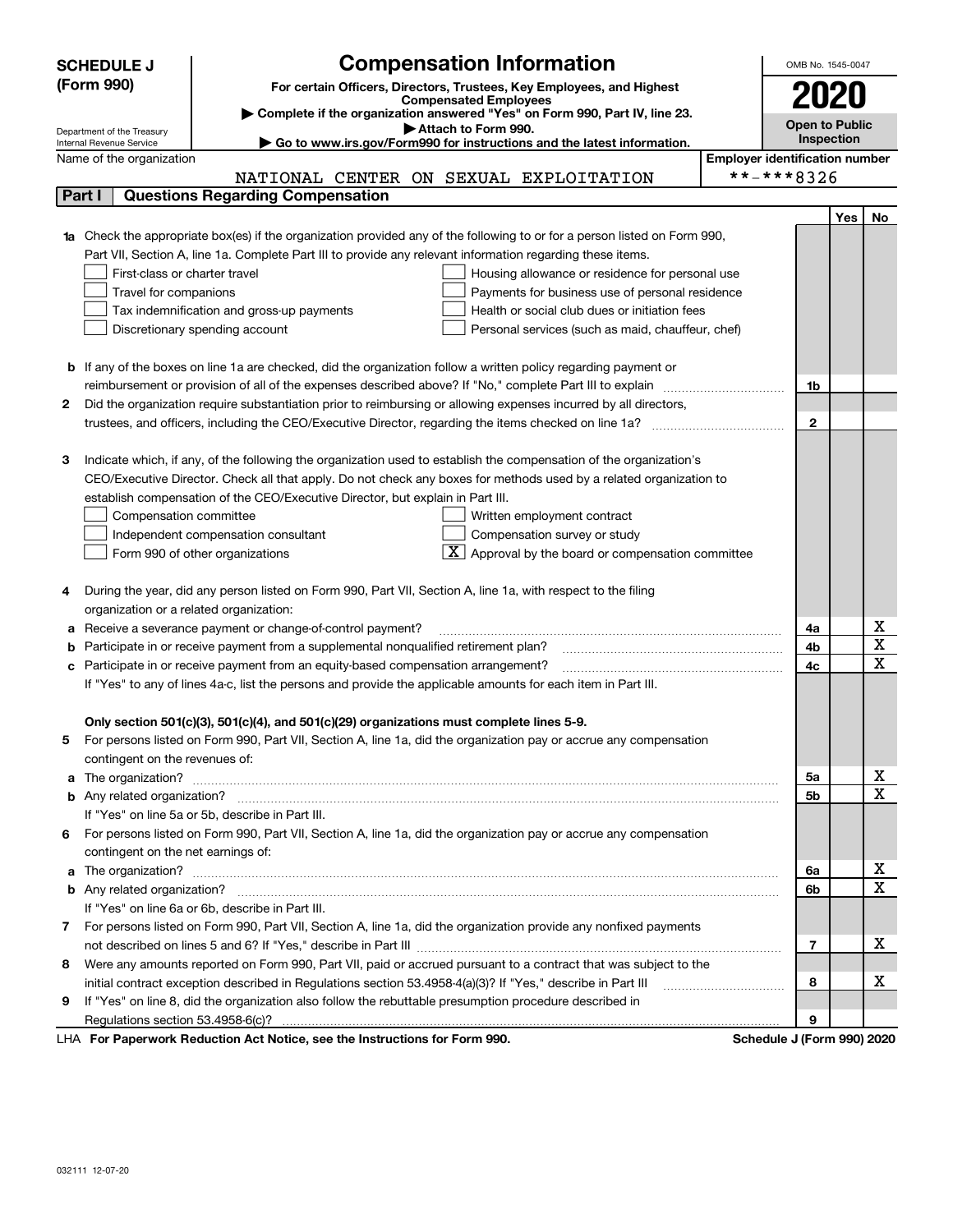# **Part II Officers, Directors, Trustees, Key Employees, and Highest Compensated Employees.**  Schedule J (Form 990) 2020 Page Use duplicate copies if additional space is needed.

For each individual whose compensation must be reported on Schedule J, report compensation from the organization on row (i) and from related organizations, described in the instructions, on row (ii). Do not list any individuals that aren't listed on Form 990, Part VII.

**Note:**  The sum of columns (B)(i)-(iii) for each listed individual must equal the total amount of Form 990, Part VII, Section A, line 1a, applicable column (D) and (E) amounts for that individual.

|                                  |            |                          | (B) Breakdown of W-2 and/or 1099-MISC compensation |                                           | (C) Retirement and             | (D) Nontaxable   | (E) Total of columns | (F) Compensation                                           |
|----------------------------------|------------|--------------------------|----------------------------------------------------|-------------------------------------------|--------------------------------|------------------|----------------------|------------------------------------------------------------|
| (A) Name and Title               |            | (i) Base<br>compensation | (ii) Bonus &<br>incentive<br>compensation          | (iii) Other<br>reportable<br>compensation | other deferred<br>compensation | benefits         | $(B)(i)-(D)$         | in column (B)<br>reported as deferred<br>on prior Form 990 |
| (1) PATRICK TRUEMAN              | (i)        | 203, 200.                | 0.                                                 | 0.                                        | 10, 160.                       | 6, 290.          | 219,650.             | 0.                                                         |
| PRESIDENT                        | (ii)       | 0.                       | 0.                                                 | $\overline{0}$ .                          | $\overline{0}$ .               | 0.               | 0.                   | $\overline{0}$ .                                           |
| (2) BENJAMIN BULL, ESQ.          | (i)        | 196,261.                 | 0.                                                 | 0.                                        | 10, 160.                       | 23,840.          | 230, 261.            | $\overline{0}$ .                                           |
| SENIOR VP & DIRECTOR, LAW CENTER | (ii)       | 0.                       | $\overline{0}$ .                                   | $\overline{0}$ .                          | 0.                             | $\overline{0}$ . | 0.                   | $\overline{0}$ .                                           |
| (3) DAWN HAWKINS                 | (i)        | 153, 197.                | $\overline{0}$ .                                   | $\overline{0}$ .                          | 7,874.                         | 22,613.          | 183,684.             | $\overline{0}$ .                                           |
| SENIOR VP & EXECUTIVE DIRECTOR   | (ii)       | 0.                       | $\overline{0}$ .                                   | $\overline{0}$ .                          | 0.                             | 0.               | 0.                   | $\overline{0}$ .                                           |
|                                  | (i)        |                          |                                                    |                                           |                                |                  |                      |                                                            |
|                                  | (ii)       |                          |                                                    |                                           |                                |                  |                      |                                                            |
|                                  | (i)        |                          |                                                    |                                           |                                |                  |                      |                                                            |
|                                  | (ii)       |                          |                                                    |                                           |                                |                  |                      |                                                            |
|                                  | (i)        |                          |                                                    |                                           |                                |                  |                      |                                                            |
|                                  | (ii)       |                          |                                                    |                                           |                                |                  |                      |                                                            |
|                                  | (i)        |                          |                                                    |                                           |                                |                  |                      |                                                            |
|                                  | (ii)       |                          |                                                    |                                           |                                |                  |                      |                                                            |
|                                  | $(\sf{i})$ |                          |                                                    |                                           |                                |                  |                      |                                                            |
|                                  | (ii)       |                          |                                                    |                                           |                                |                  |                      |                                                            |
|                                  | (i)        |                          |                                                    |                                           |                                |                  |                      |                                                            |
|                                  | (ii)       |                          |                                                    |                                           |                                |                  |                      |                                                            |
|                                  | (i)        |                          |                                                    |                                           |                                |                  |                      |                                                            |
|                                  | (ii)       |                          |                                                    |                                           |                                |                  |                      |                                                            |
|                                  | (i)        |                          |                                                    |                                           |                                |                  |                      |                                                            |
|                                  | (ii)       |                          |                                                    |                                           |                                |                  |                      |                                                            |
|                                  | (i)        |                          |                                                    |                                           |                                |                  |                      |                                                            |
|                                  | (ii)       |                          |                                                    |                                           |                                |                  |                      |                                                            |
|                                  | (i)        |                          |                                                    |                                           |                                |                  |                      |                                                            |
|                                  | (ii)       |                          |                                                    |                                           |                                |                  |                      |                                                            |
|                                  | (i)        |                          |                                                    |                                           |                                |                  |                      |                                                            |
|                                  | (ii)       |                          |                                                    |                                           |                                |                  |                      |                                                            |
|                                  | (i)        |                          |                                                    |                                           |                                |                  |                      |                                                            |
|                                  | (ii)       |                          |                                                    |                                           |                                |                  |                      |                                                            |
|                                  | (i)        |                          |                                                    |                                           |                                |                  |                      |                                                            |
|                                  | (ii)       |                          |                                                    |                                           |                                |                  |                      |                                                            |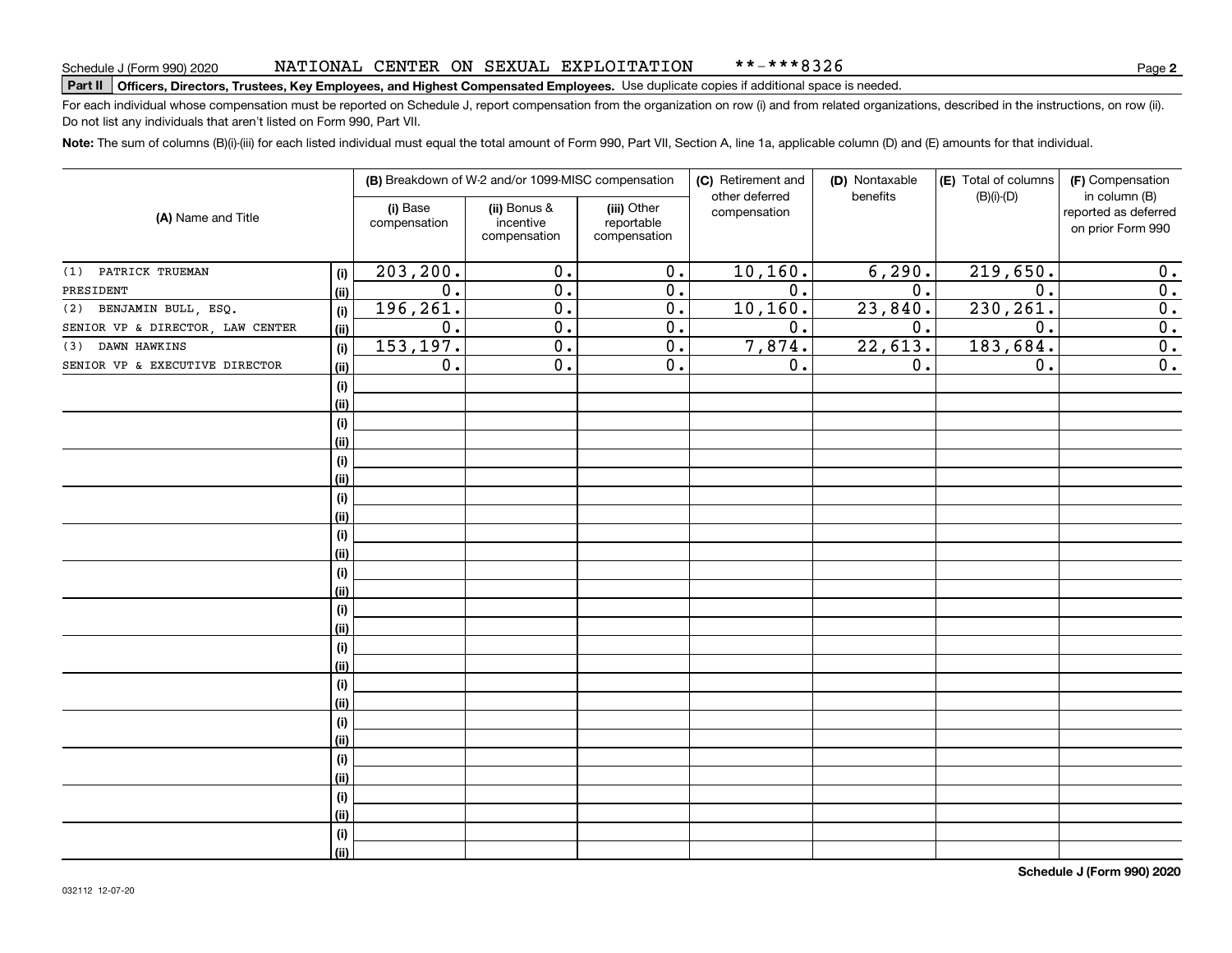### **Part III Supplemental Information**

Schedule J (Form 990) 2020 NATIONAL CENTER ON SEXUAL EXPLOITATION<br>Part III Supplemental Information<br>Provide the information, explanation, or descriptions required for Part I, lines 1a, 1b, 3, 4a, 4b, 4c, 5a, 5b, 6a, 6b, 7,

**Schedule J (Form 990) 2020**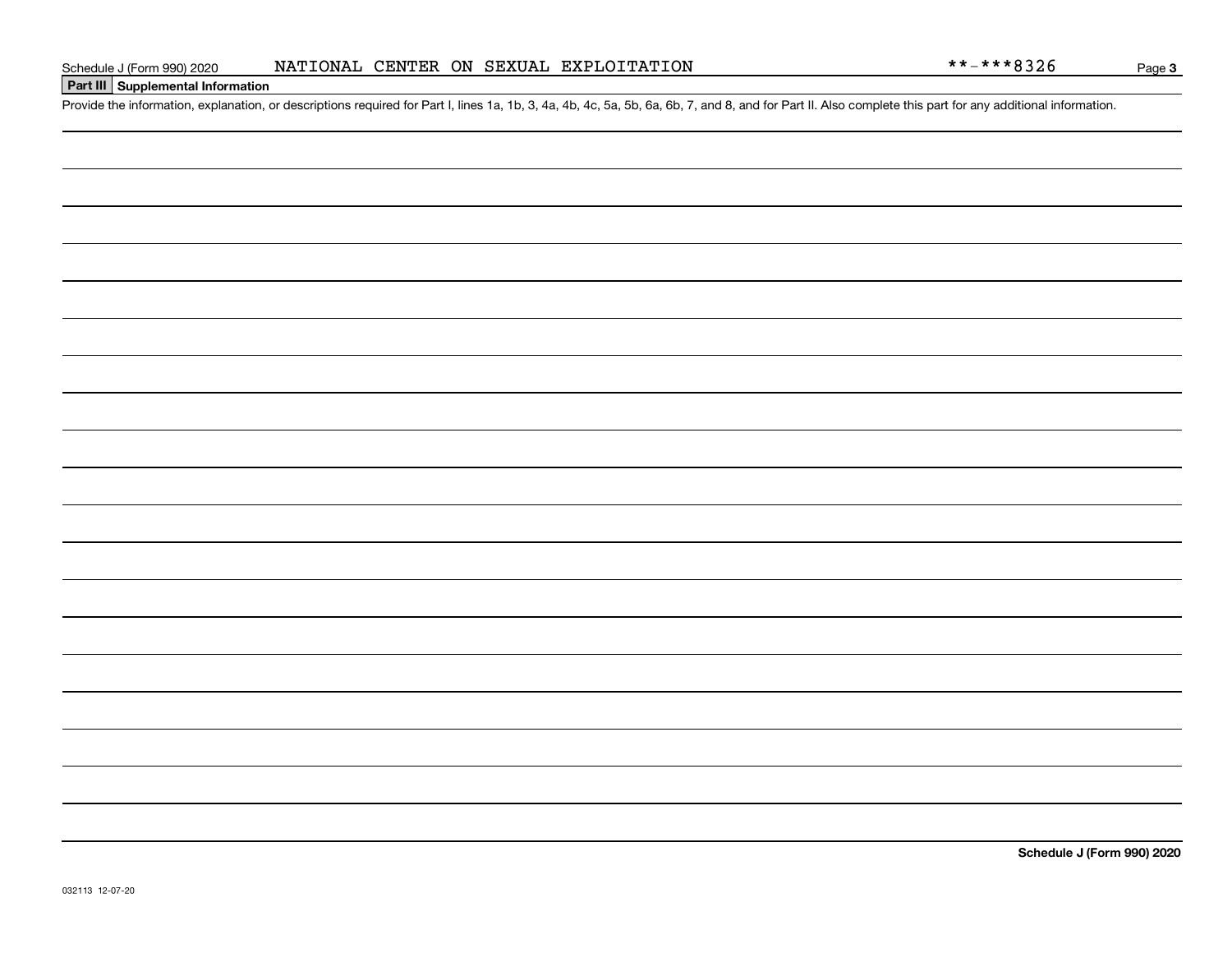**(Form 990 or 990-EZ)**

Department of the Treasury Internal Revenue Service Name of the organization

**SCHEDULE O Supplemental Information to Form 990 or 990-EZ**

**Complete to provide information for responses to specific questions on Form 990 or 990-EZ or to provide any additional information. | Attach to Form 990 or 990-EZ. | Go to www.irs.gov/Form990 for the latest information.**

NATIONAL CENTER ON SEXUAL EXPLOITATION



**Employer identification number**<br>\*\*-\*\*\*8326

FORM 990, PART I, LINE 1, DESCRIPTION OF ORGANIZATION MISSION:

BETWEEN ALL FORMS OF SEXUAL ABUSE AND EXPLOITATION.

FORM 990, PART III, LINE 1, DESCRIPTION OF ORGANIZATION MISSION:

TO ADVANCE PUBLIC EDUCATION AND EMPOWERMENT, AND TO FOSTER UNITED

ACTION THROUGH LEADING THE INTERNATIONAL COALITION TO END SEXUAL

EXPLOITATION.

FORM 990, PART III, LINE 4B, PROGRAM SERVICE ACCOMPLISHMENTS:

LEGISLATION AND TURN BACK INITIATIVES OF OUR OPPONENTS. THIS INCLUDES,

CLEANING UP THE INTERNET BY HOLDING ON-LINE PROVIDERS AND PLATFORMS

ACCOUNTABLE HARM THE FACILITATE AND CREATING POLICIES THAT

DECRIMINALIZE VICTIMS OF SEXUAL EXPLOITATION WHILE INCREASING

ACCOUNTABILITY FOR THOSE WHO DO THE HARM PIMPS/TRAFFICKERS AND SEX

BUYERS. NCOSE ASSISTS LEGISLATORS AND INTEREST GROUPS, ON A NATIONAL

AND LOCAL LEVEL, WORKING TO IMPROVE THEIR LEGISLATIVE PROPOSALS. THIS

INCLUDES PROVIDING MODEL SEXUALLY-ORIENTED BUSINESS LAWS, INTERNET

FILTERING LAWS, MODEL RICO LAWS, OPTIMAL PROSTITUTION LEGISLATION, NUDE

DANCING REGULATIONS, MASSAGE PARLOR ORDINANCES, OBSCENITY LAWS, CHILD

SEXUAL ABUSE MATERIAL LAWS, AND LAWS HARMFUL TO MINORS.

FORM 990, PART VI, SECTION B, LINE 11B:

THE PRESIDENT REVIEWS THE DRAFT AND SHARES WITH BOARD CHAIRMAN AND BOARD

EXECUTIVE COMMITTEE FOR INPUT. ANY CHANGES ARE THEN SUBMITTED TO THE CPA.

THE FORM 990 IS SENT TO THE WHOLE BOARD AFTER FILING.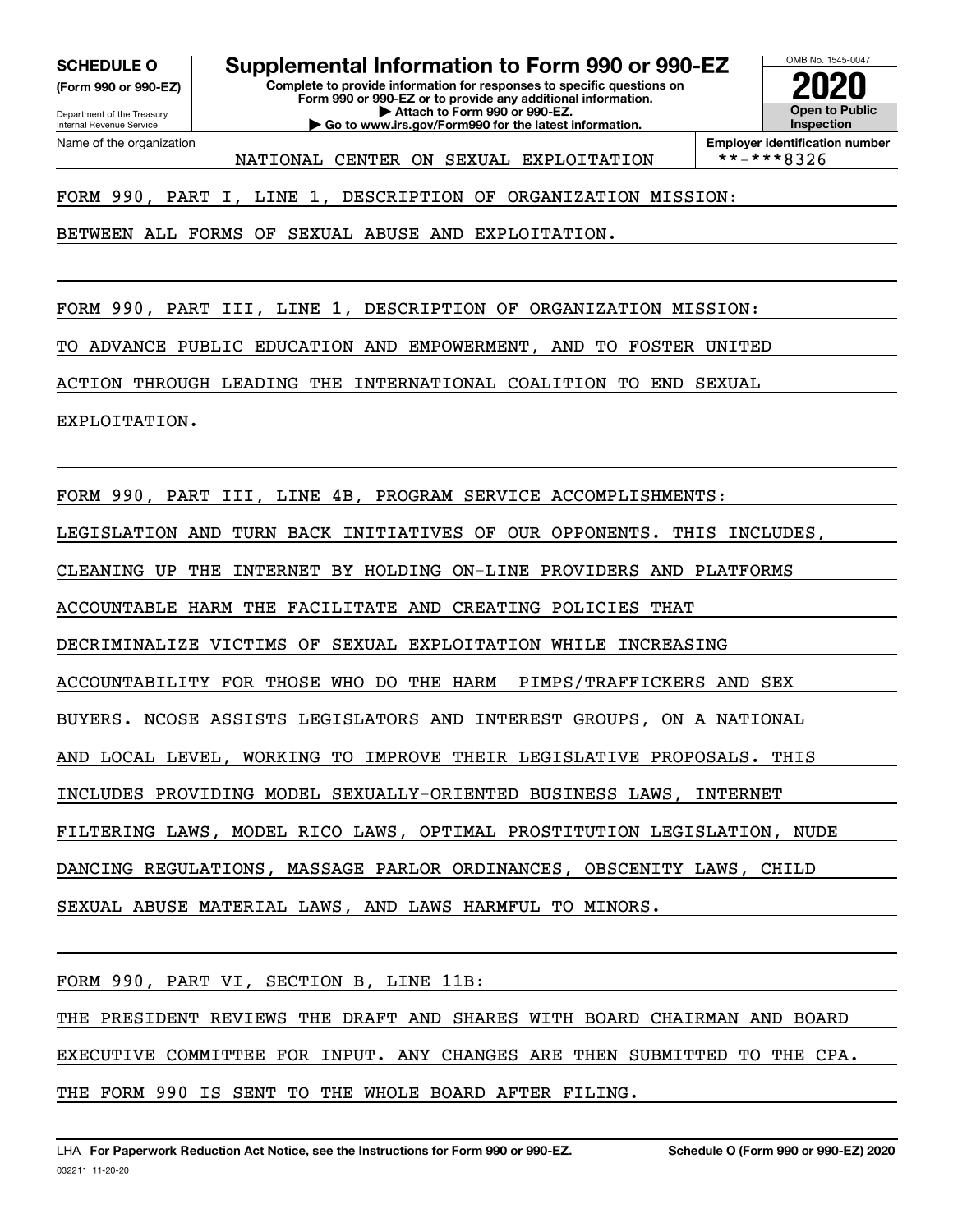NATIONAL CENTER ON SEXUAL EXPLOITATION \*\*-\*\*\*8326

**2**

FORM 990, PART VI, SECTION B, LINE 12C:

THE POLICY IS RAISED AT THE ANNUAL BOARD MEETING AND BOARD MEMBERS ARE

REQUIRED TO SIGN IT ANNUALLY.

FORM 990, PART VI, SECTION B, LINE 15:

THE COMPENSATION FOR KEY EMPLOYEES OF THE ORGANIZATION IS PROPOSED BY AND DISCUSSED WITH THE BOARD CHAIRMAN AND EXECUTIVE COMMITTEE. CONSIDERATION IS GIVEN TO THE ORGANIZATION'S INCOME AND COMPENSATION COMPARABLE WITH OTHER WASHINGTON, DC CHARITABLE ORGANIZATIONS.

FORM 990, PART VI, LINE 17, LIST OF STATES RECEIVING COPY OF FORM 990: AL,AK,CA,CO,CT,DC,FL,IL,KS,ME,MD,MA,MN,MS,NJ,NY,NC,ND,OH,OK,OR,PA,RI,TN,UT VA,WA,WV,WI

FORM 990, PART VI, SECTION C, LINE 19:

FINANCIAL STATEMENTS ARE AVAILABLE ON THE ORGANIZATION'S WEBSITE. GOVERNING DOCUMENTS AND THE CONFLICT OF INTEREST POLICY ARE AVAILABLE UPON REQUEST AND WITH CONSIDERATION.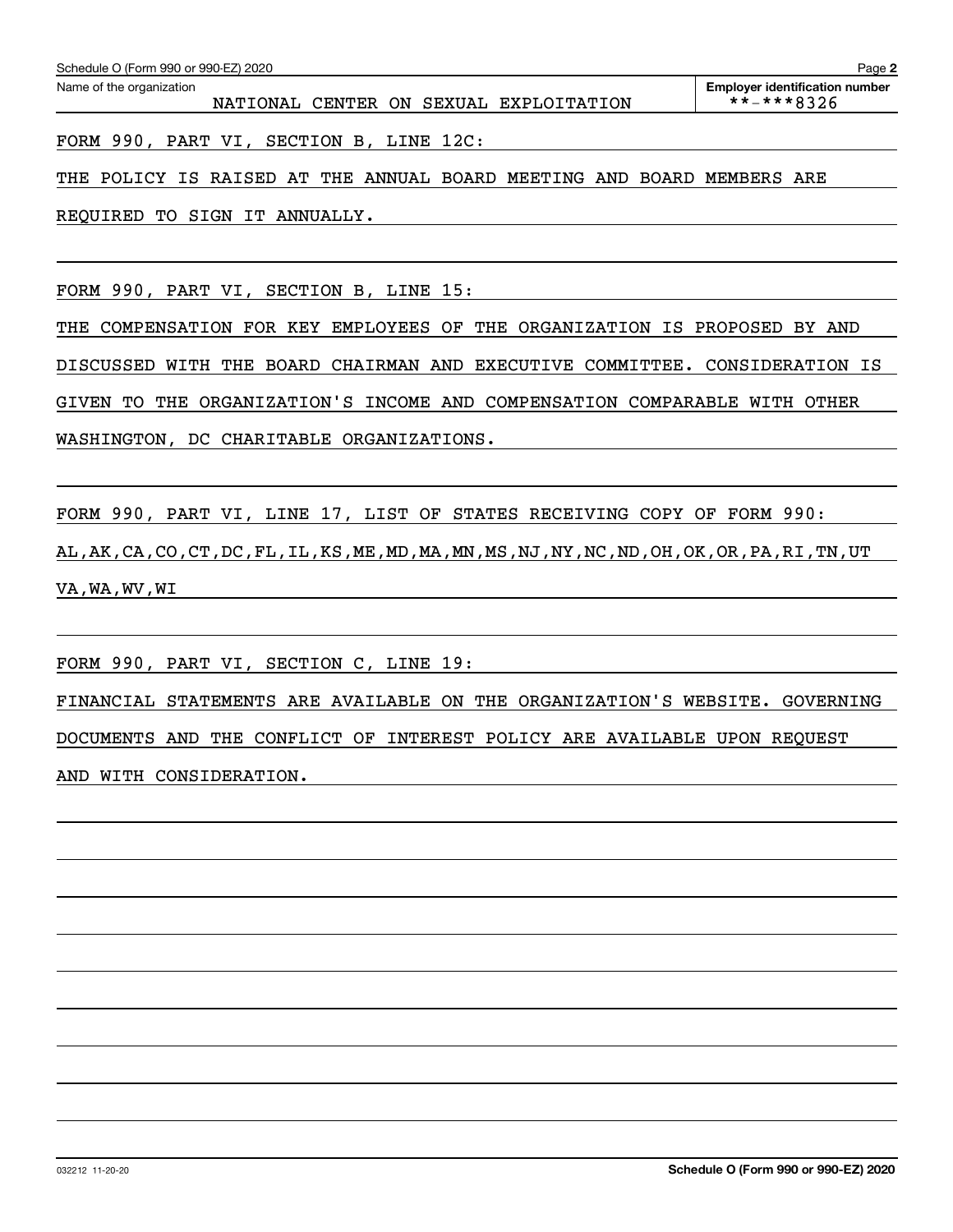| <b>SCHEDULE R</b>         |  |
|---------------------------|--|
| $\sim$ 0.00<br>$\sqrt{2}$ |  |

#### **(Form 990)**

# **Related Organizations and Unrelated Partnerships**

**Complete if the organization answered "Yes" on Form 990, Part IV, line 33, 34, 35b, 36, or 37.** |

**Attach to Form 990.**  |

OMB No. 1545-0047

**Open to Public 2020**

**Employer identification number**

\*\*-\*\*\*8326

Department of the Treasury Internal Revenue Service

# **| Go to www.irs.gov/Form990 for instructions and the latest information. Inspection**

Name of the organization

#### NATIONAL CENTER ON SEXUAL EXPLOITATION

**Part I Identification of Disregarded Entities.**  Complete if the organization answered "Yes" on Form 990, Part IV, line 33.

| (a)<br>Name, address, and EIN (if applicable)<br>of disregarded entity | (b)<br>Primary activity | (c)<br>Legal domicile (state or<br>foreign country) | (d)<br>Total income | (e)<br>End-of-year assets | (f)<br>Direct controlling<br>entity |
|------------------------------------------------------------------------|-------------------------|-----------------------------------------------------|---------------------|---------------------------|-------------------------------------|
|                                                                        |                         |                                                     |                     |                           |                                     |
|                                                                        |                         |                                                     |                     |                           |                                     |
|                                                                        |                         |                                                     |                     |                           |                                     |
|                                                                        |                         |                                                     |                     |                           |                                     |

**Identification of Related Tax-Exempt Organizations.** Complete if the organization answered "Yes" on Form 990, Part IV, line 34, because it had one or more related tax-exempt **Part II** organizations during the tax year.

| (a)<br>Name, address, and EIN<br>of related organization | (b)<br>Primary activity  | (c)<br>Legal domicile (state or<br>foreign country) | (d)<br>Exempt Code<br>section | (e)<br>Public charity<br>status (if section | (f)<br>Direct controlling<br>entity |     | $(g)$<br>Section 512(b)(13)<br>controlled<br>entity? |
|----------------------------------------------------------|--------------------------|-----------------------------------------------------|-------------------------------|---------------------------------------------|-------------------------------------|-----|------------------------------------------------------|
|                                                          |                          |                                                     |                               | 501(c)(3))                                  |                                     | Yes | No                                                   |
| NATIONAL CENTER ON SEXUAL EXPLOITATION                   | ENGAGES PUBLIC OFFICIALS |                                                     |                               |                                             |                                     |     |                                                      |
| ACTION - 86-2458921, 1201 F ST. NW, SUITE                | TO SUPPORT A WORLD FREE  |                                                     |                               |                                             |                                     |     |                                                      |
| 200, WASHINGTON, DC 20004                                | FROM SEXUAL EXPLOITATION | VIRGINIA                                            | 501(C)(4)                     |                                             | NCOSE                               |     | X                                                    |
|                                                          |                          |                                                     |                               |                                             |                                     |     |                                                      |
|                                                          |                          |                                                     |                               |                                             |                                     |     |                                                      |
|                                                          |                          |                                                     |                               |                                             |                                     |     |                                                      |

**For Paperwork Reduction Act Notice, see the Instructions for Form 990. Schedule R (Form 990) 2020**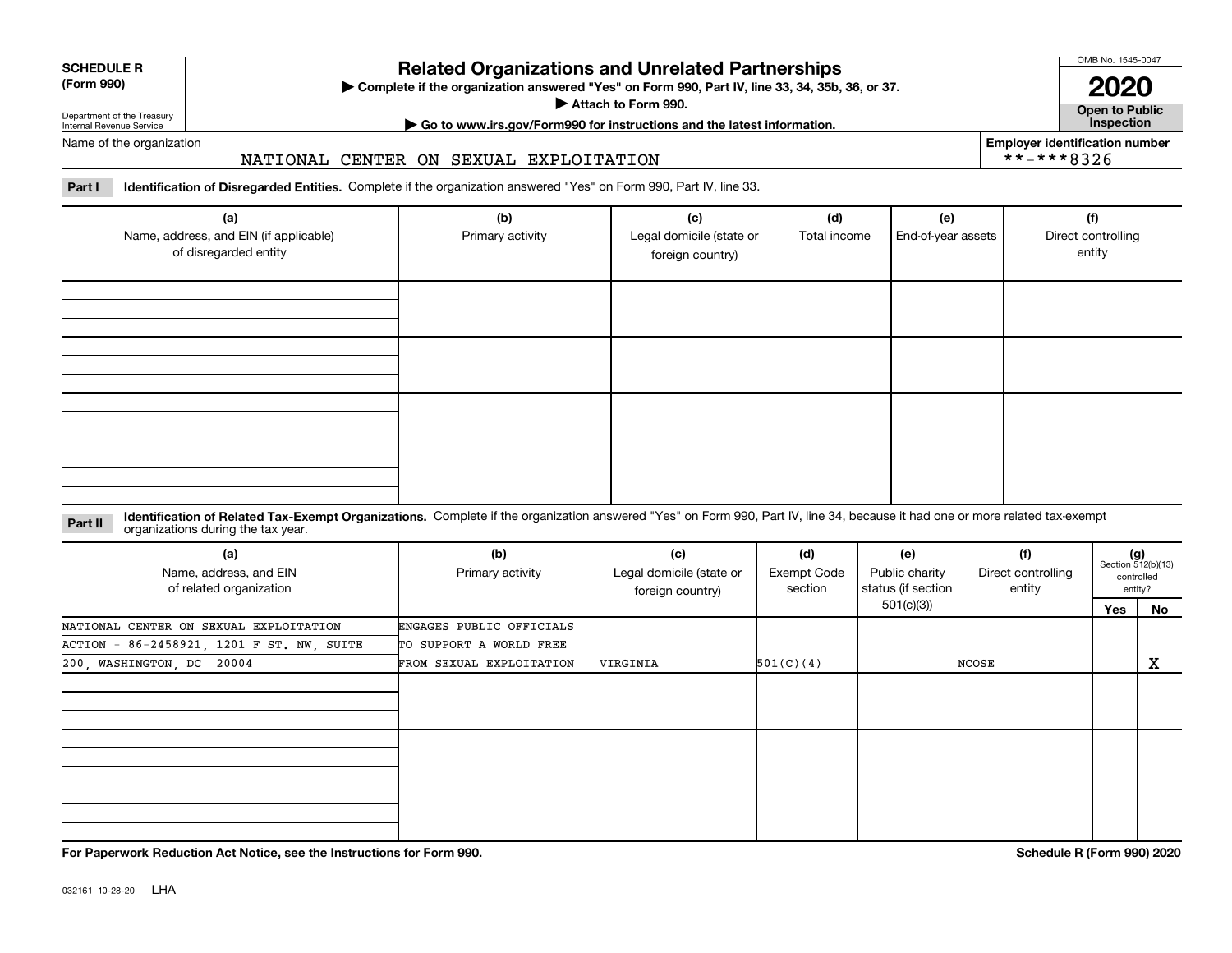#### Schedule R (Form 990) 2020 **NATIONAL CENTER ON SEXUAL EXPLOITATION \* \*-\* \* \* 8 3 2 6 <sub>Page</sub>**

**2**

**Identification of Related Organizations Taxable as a Partnership.** Complete if the organization answered "Yes" on Form 990, Part IV, line 34, because it had one or more related **Part III** organizations treated as a partnership during the tax year.

| (a)<br>Name, address, and EIN<br>of related organization | (b)<br>Primary activity | (c)<br>Legal<br>domicile<br>(state or<br>foreign<br>country) | (d)<br>Direct controlling<br>entity | (e)<br>Predominant income<br>(related, unrelated,<br>excluded from tax under<br>sections 512-514) | (f)<br>Share of total<br>income | (g)<br>Share of<br>end-of-year<br>assets | (h)<br>Disproportionate<br>allocations?<br>$Yes \mid$<br>No |  | (i)<br>Code V-UBI<br>amount in box<br>20 of Schedule<br>K-1 (Form 1065) Yes No |  | (k)<br>General or Percentage<br>managing<br>partner?<br>partner? |
|----------------------------------------------------------|-------------------------|--------------------------------------------------------------|-------------------------------------|---------------------------------------------------------------------------------------------------|---------------------------------|------------------------------------------|-------------------------------------------------------------|--|--------------------------------------------------------------------------------|--|------------------------------------------------------------------|
|                                                          |                         |                                                              |                                     |                                                                                                   |                                 |                                          |                                                             |  |                                                                                |  |                                                                  |
|                                                          |                         |                                                              |                                     |                                                                                                   |                                 |                                          |                                                             |  |                                                                                |  |                                                                  |
|                                                          |                         |                                                              |                                     |                                                                                                   |                                 |                                          |                                                             |  |                                                                                |  |                                                                  |
|                                                          |                         |                                                              |                                     |                                                                                                   |                                 |                                          |                                                             |  |                                                                                |  |                                                                  |

**Identification of Related Organizations Taxable as a Corporation or Trust.** Complete if the organization answered "Yes" on Form 990, Part IV, line 34, because it had one or more related **Part IV** organizations treated as a corporation or trust during the tax year.

| (a)<br>Name, address, and EIN<br>of related organization | (b)<br>Primary activity | (c)<br>Legal domicile<br>(state or<br>foreign | (d)<br>Direct controlling<br>entity | (e)<br>Type of entity<br>(C corp, S corp,<br>or trust) | (f)<br>Share of total<br>income | (g)<br>Share of<br>end-of-year<br>assets | (h)<br>Percentage<br>ownership | (i)<br>Section<br>$512(b)(13)$<br>controlled | entity? |
|----------------------------------------------------------|-------------------------|-----------------------------------------------|-------------------------------------|--------------------------------------------------------|---------------------------------|------------------------------------------|--------------------------------|----------------------------------------------|---------|
|                                                          |                         | country)                                      |                                     |                                                        |                                 |                                          |                                | Yes No                                       |         |
|                                                          |                         |                                               |                                     |                                                        |                                 |                                          |                                |                                              |         |
|                                                          |                         |                                               |                                     |                                                        |                                 |                                          |                                |                                              |         |
|                                                          |                         |                                               |                                     |                                                        |                                 |                                          |                                |                                              |         |
|                                                          |                         |                                               |                                     |                                                        |                                 |                                          |                                |                                              |         |
|                                                          |                         |                                               |                                     |                                                        |                                 |                                          |                                |                                              |         |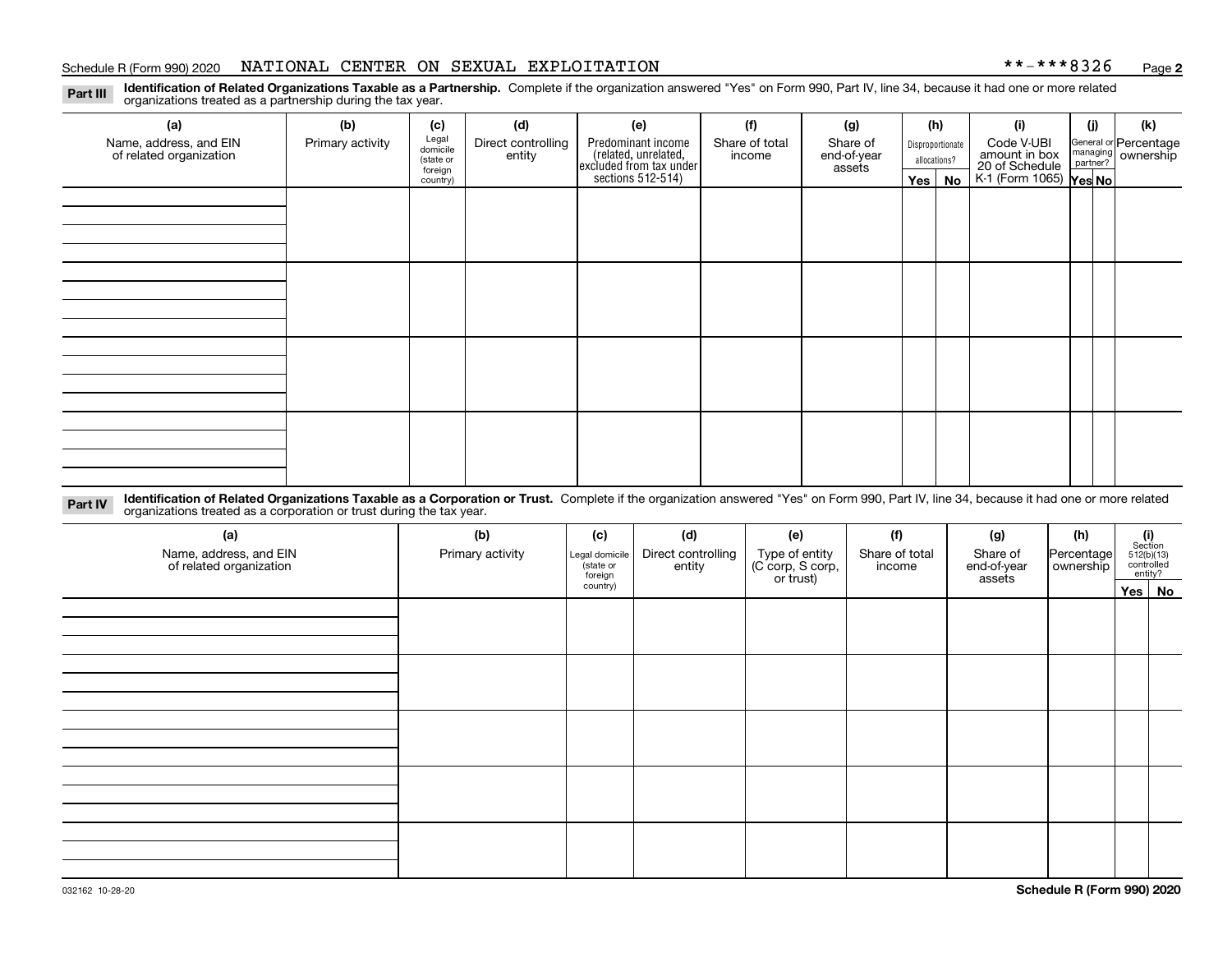#### Schedule R (Form 990) 2020 **NATIONAL CENTER ON SEXUAL EXPLOITATION \* \*-\* \* \* 8 3 2 6 <sub>Page</sub>**

#### **Part V** T**ransactions With Related Organizations.** Complete if the organization answered "Yes" on Form 990, Part IV, line 34, 35b, or 36.

| Note: Complete line 1 if any entity is listed in Parts II, III, or IV of this schedule.                                                                                                                                        |     | Yes | No          |
|--------------------------------------------------------------------------------------------------------------------------------------------------------------------------------------------------------------------------------|-----|-----|-------------|
| During the tax year, did the organization engage in any of the following transactions with one or more related organizations listed in Parts II-IV?                                                                            |     |     |             |
|                                                                                                                                                                                                                                |     |     | х           |
| <b>b</b> Gift, grant, or capital contribution to related organization(s)                                                                                                                                                       | 1b  |     | $\mathbf X$ |
| c Gift, grant, or capital contribution from related organization(s)                                                                                                                                                            |     |     | X           |
| d Loans or loan guarantees to or for related organization(s) committion contracts are constructed as a control or contract or contract or contract or contract or contract or contract or contract or contract or contract or  | 1d  |     | $\mathbf X$ |
| e Loans or loan quarantees by related organization(s)                                                                                                                                                                          | 1e  |     | X           |
|                                                                                                                                                                                                                                |     |     |             |
| f Dividends from related organization(s) material contracts and contracts are contracted as a contract of the contract of the contract of the contract or contract or contract or contract or contract or contract or contract | 1f  |     | х           |
| g Sale of assets to related organization(s) www.assettion.com/www.assettion.com/www.assettion.com/www.assettion.com/www.assettion.com/www.assettion.com/www.assettion.com/www.assettion.com/www.assettion.com/www.assettion.co | 1g  |     | х           |
| h Purchase of assets from related organization(s) manufactured and content to content the content of assets from related organization(s)                                                                                       | 1h  |     | $\mathbf X$ |
| Exchange of assets with related organization(s) www.communically.communically contract the contract of assets with related organization(s)                                                                                     | 1i. |     | $\mathbf X$ |
|                                                                                                                                                                                                                                | 1i. |     | $\mathbf X$ |
|                                                                                                                                                                                                                                |     |     |             |
|                                                                                                                                                                                                                                | 1k  |     | х           |
| Performance of services or membership or fundraising solicitations for related organization(s)                                                                                                                                 | 11. |     | $\mathbf X$ |
| m Performance of services or membership or fundraising solicitations by related organization(s)                                                                                                                                | 1m  |     | $\mathbf X$ |
|                                                                                                                                                                                                                                | 1n  |     | X           |
| o Sharing of paid employees with related organization(s) manufactured content to the state of paid employees with related organization(s)                                                                                      | 1о  |     | X           |
|                                                                                                                                                                                                                                |     |     |             |
| p Reimbursement paid to related organization(s) for expenses [111] All and the content of the content of the content of the content of the content of the content of the content of the content of the content of the content  | 1p. |     | х           |
|                                                                                                                                                                                                                                | 1q  |     | х           |
|                                                                                                                                                                                                                                |     |     |             |
|                                                                                                                                                                                                                                | 1r  |     | х           |
|                                                                                                                                                                                                                                | 1s  |     | X           |

**2**If the answer to any of the above is "Yes," see the instructions for information on who must complete this line, including covered relationships and transaction thresholds.

|     | (a)<br>Name of related organization | (b)<br>Transaction<br>type (a-s) | (c)<br>Amount involved | (d)<br>Method of determining amount involved |
|-----|-------------------------------------|----------------------------------|------------------------|----------------------------------------------|
| (1) |                                     |                                  |                        |                                              |
| (2) |                                     |                                  |                        |                                              |
| (3) |                                     |                                  |                        |                                              |
| (4) |                                     |                                  |                        |                                              |
| (5) |                                     |                                  |                        |                                              |
| (6) |                                     |                                  |                        |                                              |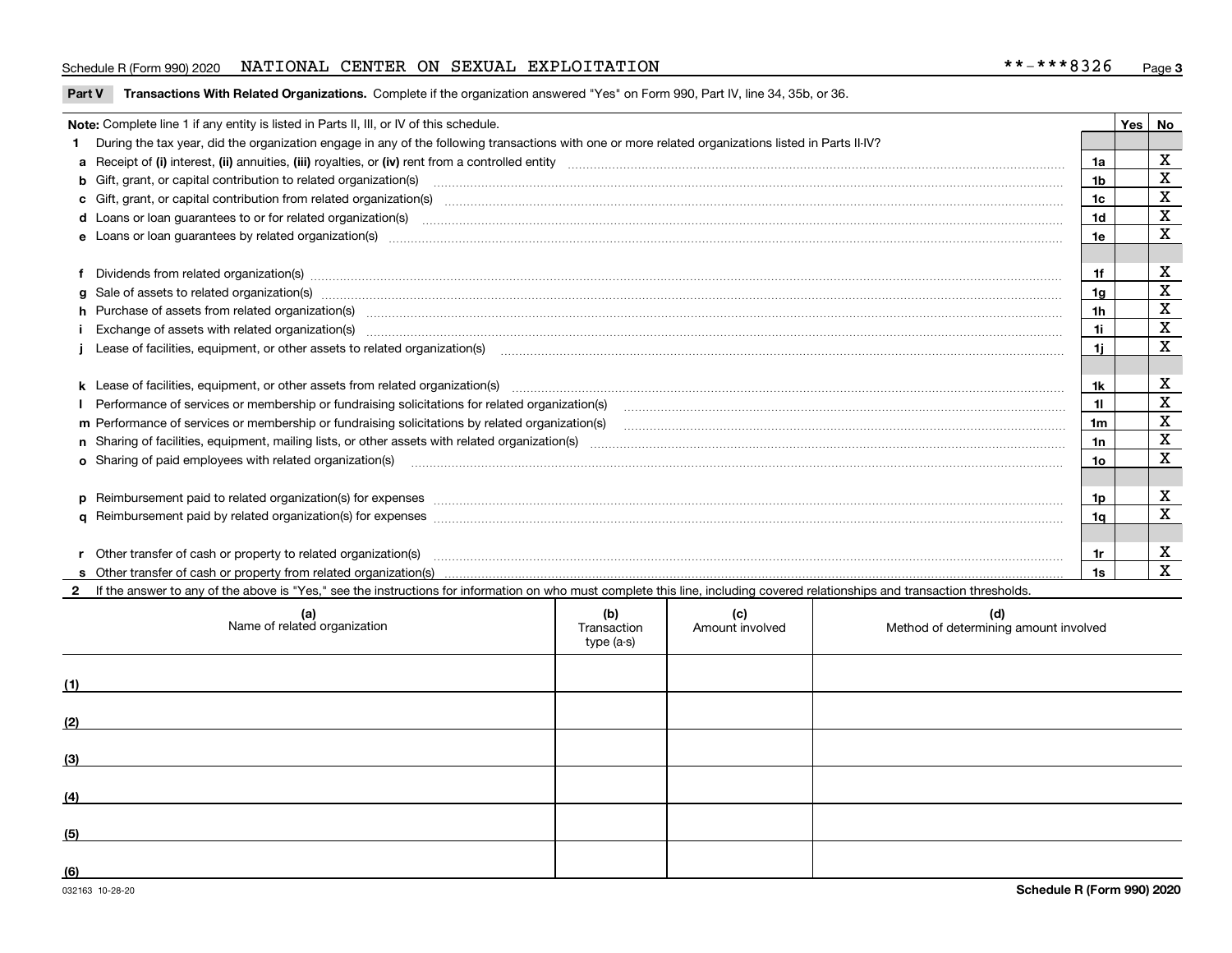#### Schedule R (Form 990) 2020 **NATIONAL CENTER ON SEXUAL EXPLOITATION \* \*-\* \* \* 8 3 2 6 <sub>Page</sub>**

#### **Part VI Unrelated Organizations Taxable as a Partnership. Complete if the organization answered "Yes" on Form 990, Part IV, line 37.**

Provide the following information for each entity taxed as a partnership through which the organization conducted more than five percent of its activities (measured by total assets or gross revenue) that was not a related organization. See instructions regarding exclusion for certain investment partnerships.

| (a)<br>Name, address, and EIN<br>of entity | (b)<br>Primary activity | (c)<br>Legal domicile<br>(state or foreign<br>country) | (d)<br>Predominant income<br>(related, unrelated,<br>excluded from tax under<br>sections 512-514) | $\begin{array}{c} \textbf{(e)}\\ \text{Are all} \\ \text{partners sec.}\\ 501(c)(3)\\ \text{orgs.?} \end{array}$<br>Yes No | (f)<br>Share of<br>total<br>income | (g)<br>Share of<br>end-of-year<br>assets | Dispropor-<br>tionate<br>Yes No | (h)<br>allocations? | (i)<br>Code V-UBI<br>amount in box 20 managing<br>of Schedule K-1<br>(Form 1065)<br>$\overline{Yes}$ No | (i)<br>Yes No | (k) |
|--------------------------------------------|-------------------------|--------------------------------------------------------|---------------------------------------------------------------------------------------------------|----------------------------------------------------------------------------------------------------------------------------|------------------------------------|------------------------------------------|---------------------------------|---------------------|---------------------------------------------------------------------------------------------------------|---------------|-----|
|                                            |                         |                                                        |                                                                                                   |                                                                                                                            |                                    |                                          |                                 |                     |                                                                                                         |               |     |
|                                            |                         |                                                        |                                                                                                   |                                                                                                                            |                                    |                                          |                                 |                     |                                                                                                         |               |     |
|                                            |                         |                                                        |                                                                                                   |                                                                                                                            |                                    |                                          |                                 |                     |                                                                                                         |               |     |
|                                            |                         |                                                        |                                                                                                   |                                                                                                                            |                                    |                                          |                                 |                     |                                                                                                         |               |     |
|                                            |                         |                                                        |                                                                                                   |                                                                                                                            |                                    |                                          |                                 |                     |                                                                                                         |               |     |
|                                            |                         |                                                        |                                                                                                   |                                                                                                                            |                                    |                                          |                                 |                     |                                                                                                         |               |     |
|                                            |                         |                                                        |                                                                                                   |                                                                                                                            |                                    |                                          |                                 |                     |                                                                                                         |               |     |
|                                            |                         |                                                        |                                                                                                   |                                                                                                                            |                                    |                                          |                                 |                     |                                                                                                         |               |     |

**Schedule R (Form 990) 2020**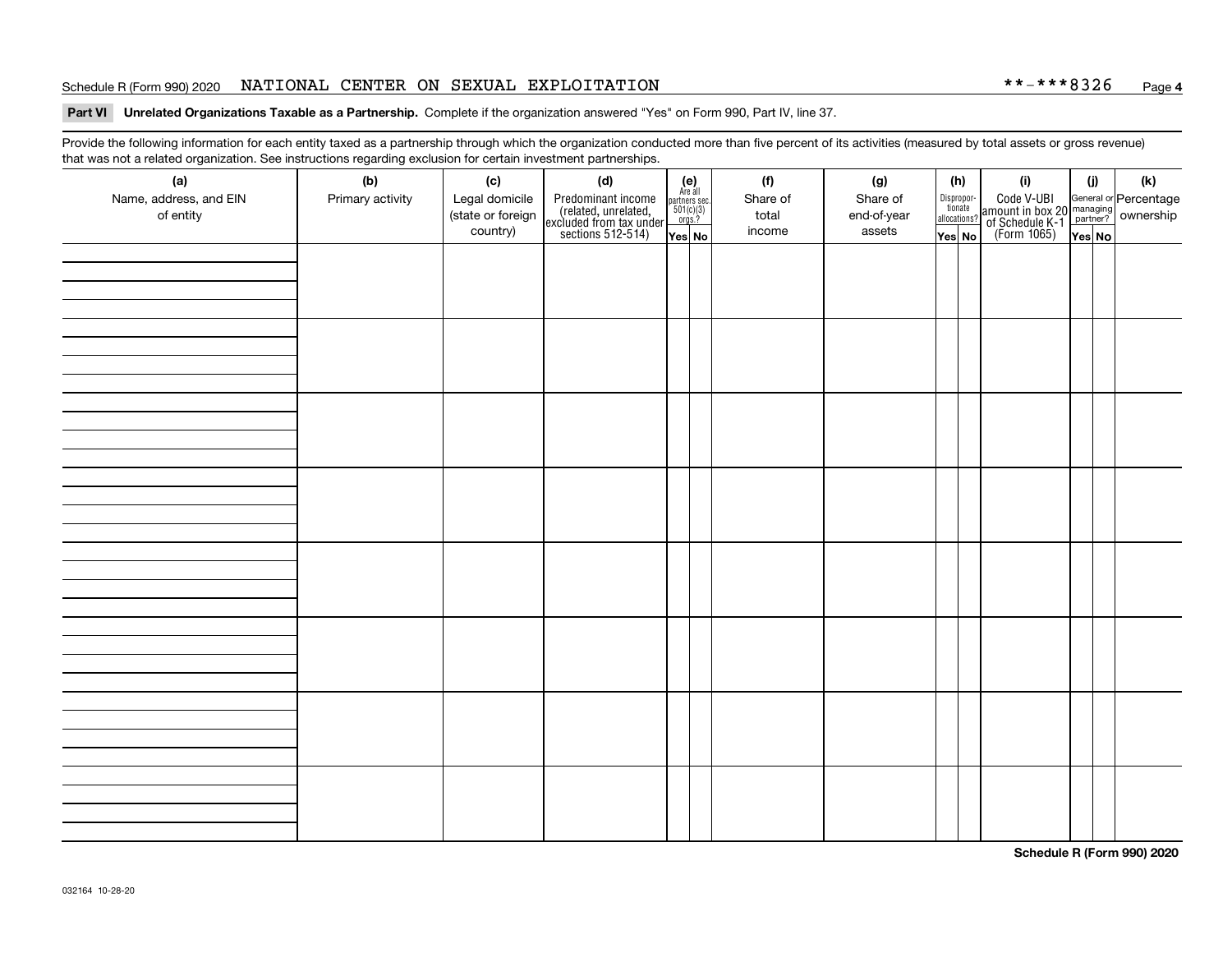# **Part VII Supplemental Information**

Provide additional information for responses to questions on Schedule R. See instructions.